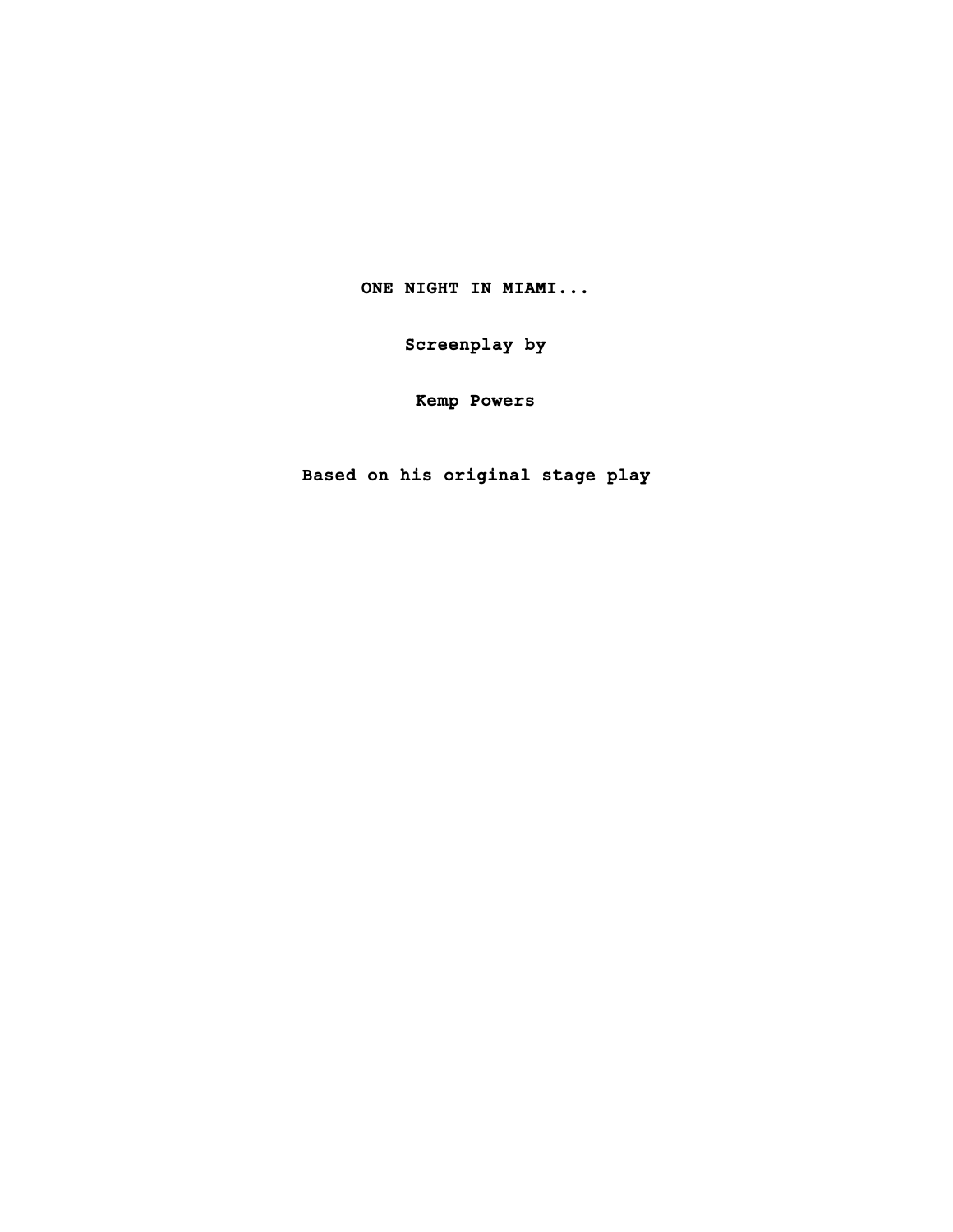A black screen. A TITLE CARD appears:

INSPIRED BY TRUE EVENTS...

We hear the roaring of a crowd, pierced every few seconds by a loud THWACK that sounds like a wet-gloved punch landing on an unguarded head. Every thud elicits a collective groan from hundreds of voices.

> ANNOUNCER (V.O.) The rain has stopped. The excitement has really grown among this forty thousand strong Wembley crowd. It's safe to say that every single one of them is on Henry Cooper's side...

> > FADE IN:

INT. WEMBLEY STADIUM BOXING RING - NIGHT

CHYRON: 1963, WEMBLEY STADIUM, LONDON

A sweat-soaked CASSIUS CLAY, 21, dances around a flailing HENRY "THE HAMMER" COOPER, 28, delivering punches to Cooper's face at will.

> ANNOUNCER  $#2$  (V.O.) And Cooper's eye is opening wider! It's a shocking cut above his left eye! He knows he's got to get this fight over with really quickly. Clay is mocking Cooper!

Cooper takes several more desperate swings at Cassius. Finally the sound of an end-of-round BELL sparks a muted, collective APPLAUSE.

> ANNOUNCER  $#2$  (V.O.) Clay raises his hands as he goes back to his corner, the crowd jeering him all the way. My goodness, Cooper...

Cassius struts back to his corner, where he's flanked by ANGELO DUNDEE, 42, and DREW "BUNDINI" BROWN, 35. Bundini removes his mouthguard, and Cassius immediately flashes a megawatt smile. Angelo is irate, shouting.

> ANGELO Is this a joke to you, kid?!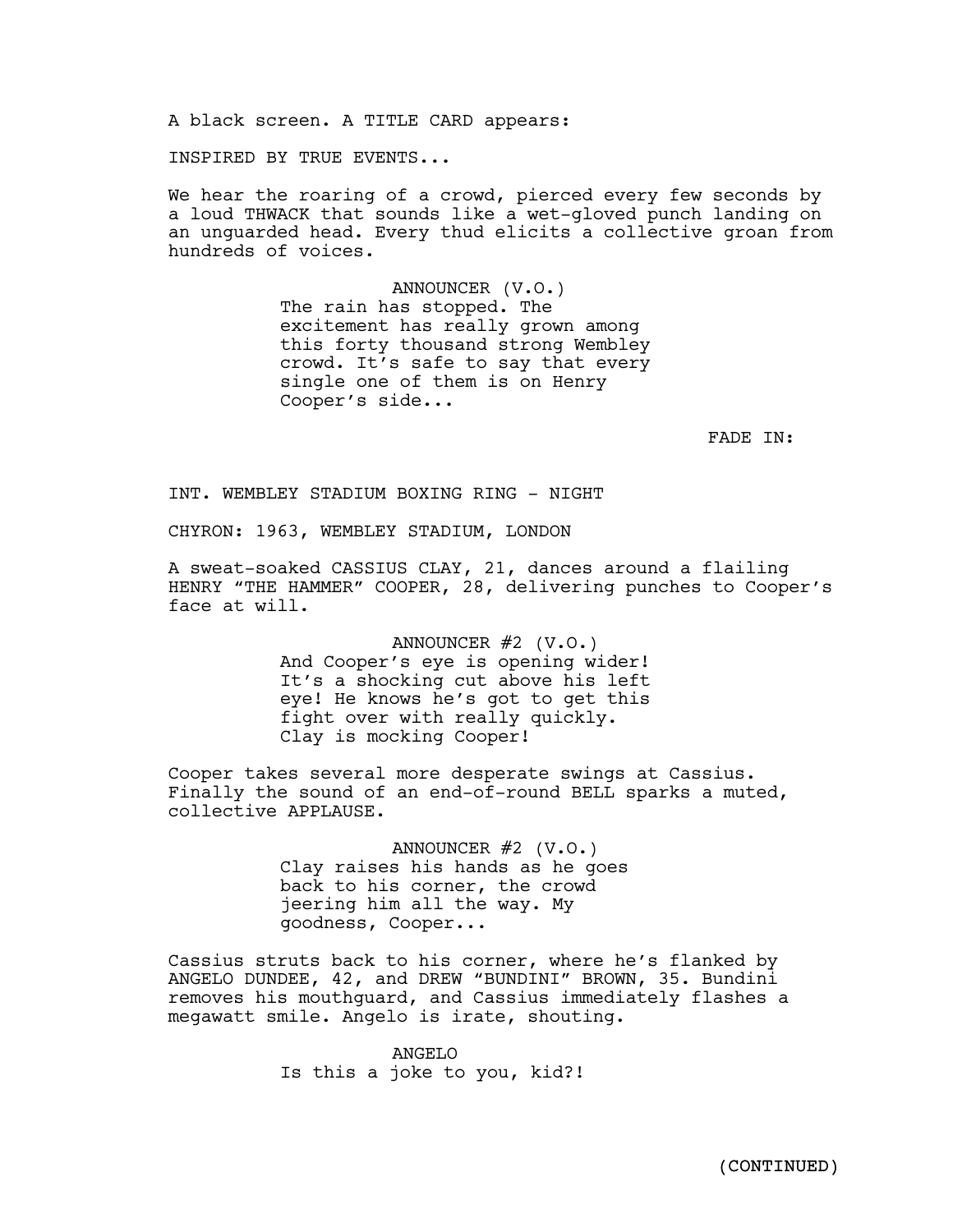CASSIUS

What I do?

ANGELO Nothing! That's the problem! We had a fight plan...

CASSIUS Plan?! Angie, look at him!

From Cassius' POV, we see the opposite corner of the ring, where Cooper sits on his stool, wheezing like he's about to have a heart attack. His trainers struggle to stop the blood pouring from his forehead and eyelids. Back to Cassius.

> CASSIUS (CONT'D) I'm beatin' the shit outta that tomato can!

BUNDINI Damn right, he is! Rumble, young man, rumble!

Right on cue, Cassius and Bundini lock eyes and, mouths equally agape, let out an arrogant shout.

> CASSIUS AND BUNDINI Aaaaaaaaaahhhhhhh!

Angelo isn't amused.

ANGELO

If you're not gonna put your guard up, could you at least finish him off?!

# CASSIUS

I don't want get too close to him! If I get any more a' his blood on my trunks, my momma ain't never gonna be able to wash it out.

ANGELO Nobody gives a damn about blood on some boxing trunks!

CASSIUS These is my lucky trunks!

BUNDINI Your momma still doin' your laundry?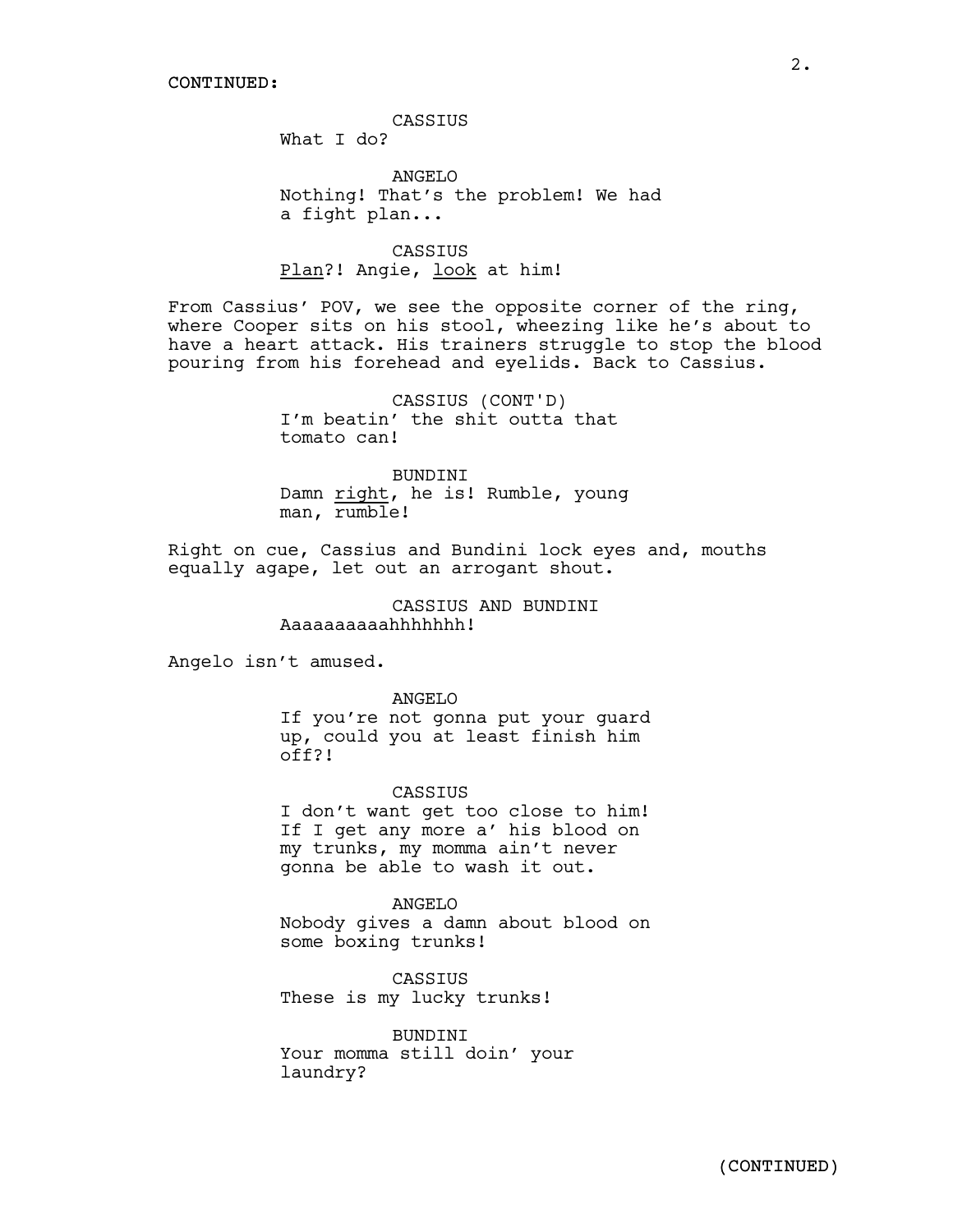CASSIUS

Shut up!

ANGELO Would you both shut the fuck up?!

CUT TO ringside, where two English ANNOUNCERS are discussing the one-sided action.

> ANNOUNCER  $#1$  (V.O.) (sighs) Three rounds in, and it's not looking good for Henry the Hammer.

ANNOUNCER  $#2$  (V.O.) No it is not.

ANNOUNCER  $#1$  (V.O.) This Wembley Park crowd was expecting a better showing from local lad Cooper against American upstart Cassius Clay.

ANNOUNCER #1 (V.O.) They've been saying the Louisville Lip's theatrics overshadow his actual skills in the ring.

ANNOUNCER #2 I doubt Cooper agrees with that assessment tonight...

ANNOUNCER #1 Let's just hope Clay can put this bloke out of his misery soon.

ANNOUNCER #2 I think we may have all underestimated Cassius Clay. Perhaps he is as good as he says he is.

Back on Cassius' corner as the BELL rings. The REFEREE motions to Cassius, who saunters from his corner.

> ANGELO Remember... finish him off!

CASSIUS (defiantly) I'll finish him when I'm good and ready to!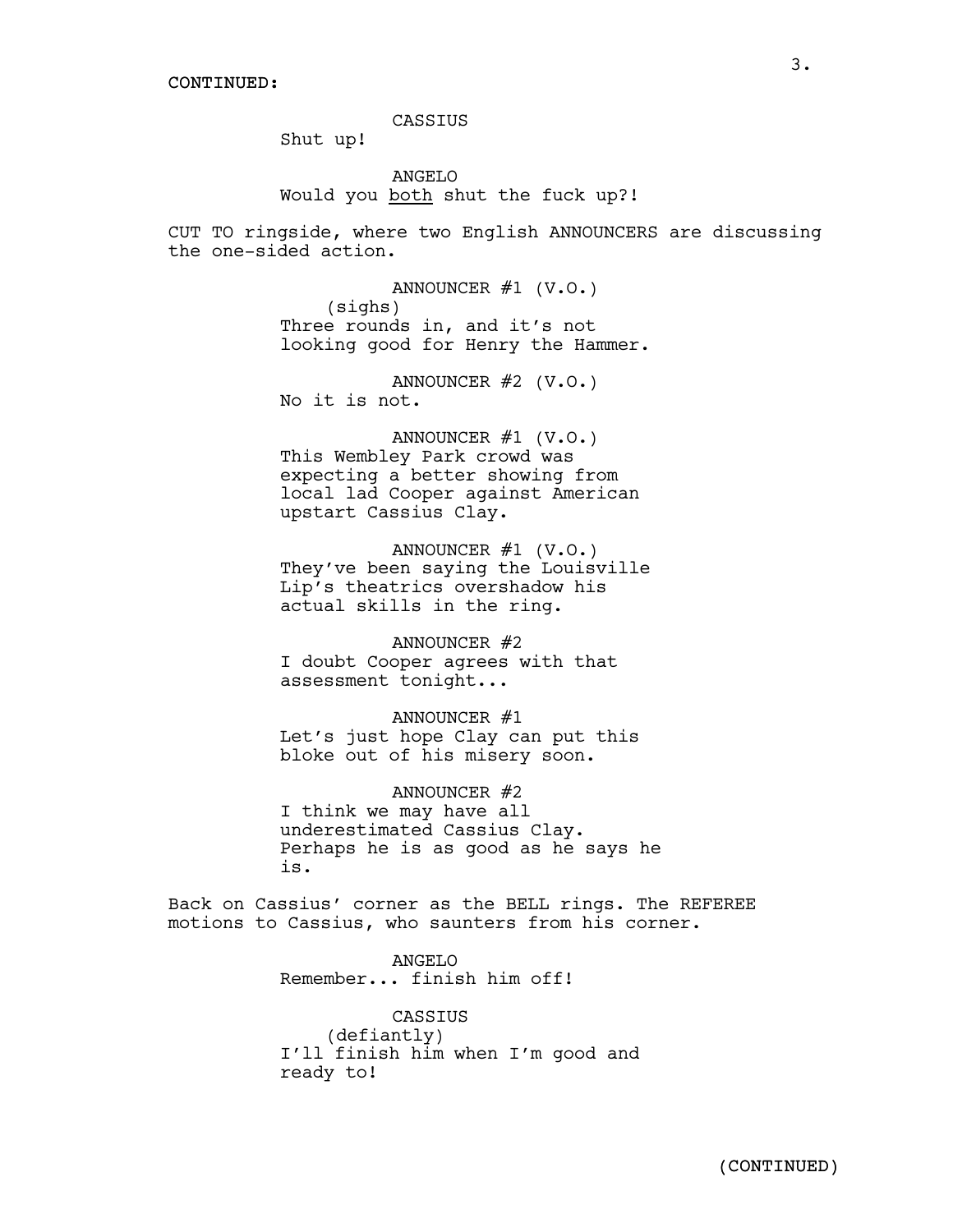#### CONTINUED:

Angelo throws up his hands in exasperation as Cassius skips to the center of the ring, where Cooper is waiting. Before Cooper can even get his hands up, Cassius unleashes a lightning-fast punch right into his face, to the collective groans of the crowd.

> CASSIUS (CONT'D) You ain't got nowhere to be, do you, Henry?

Each punch sends a combination of sweat and blood flying off Cooper's head as he stumbles back towards the ropes. As Cooper struggles to recover, Clay dances around, prolonging the punishment.

> ANGELO (walla) Let's go now, Cassius, let's go... There ya are... Move... There it is... None of that... Hands up! (to Bundini) What's he doin'?

BUNDINI I don't know, playin' around...

Cassius glances out over the audience, a sea of ANGRY FACES. Something catches his eye, and he does a double-take.

> CASSIUS That Elizabeth Taylor?

ANGELO Keep your eyes in the ring! Get those hands up!

Without warning, Cooper comes from below with a jackhammer of a LEFT HOOK that nails Cassius square in his jaw. He slams down onto the canvas hard, ass-first.

> ANNOUNCER (V.O.) Clay took one chance too many, and he still doesn't where he is!

Angelo shouts words of encouragement, but Cassius doesn't hear them. Legs akimbo and arms tangled in the ropes, his eyes are open, but Cassius is effectively OUT COLD.

From Cassius' POV, even the bright LIGHTS above the ring are blurry. As the referee's hand slowly counts him out...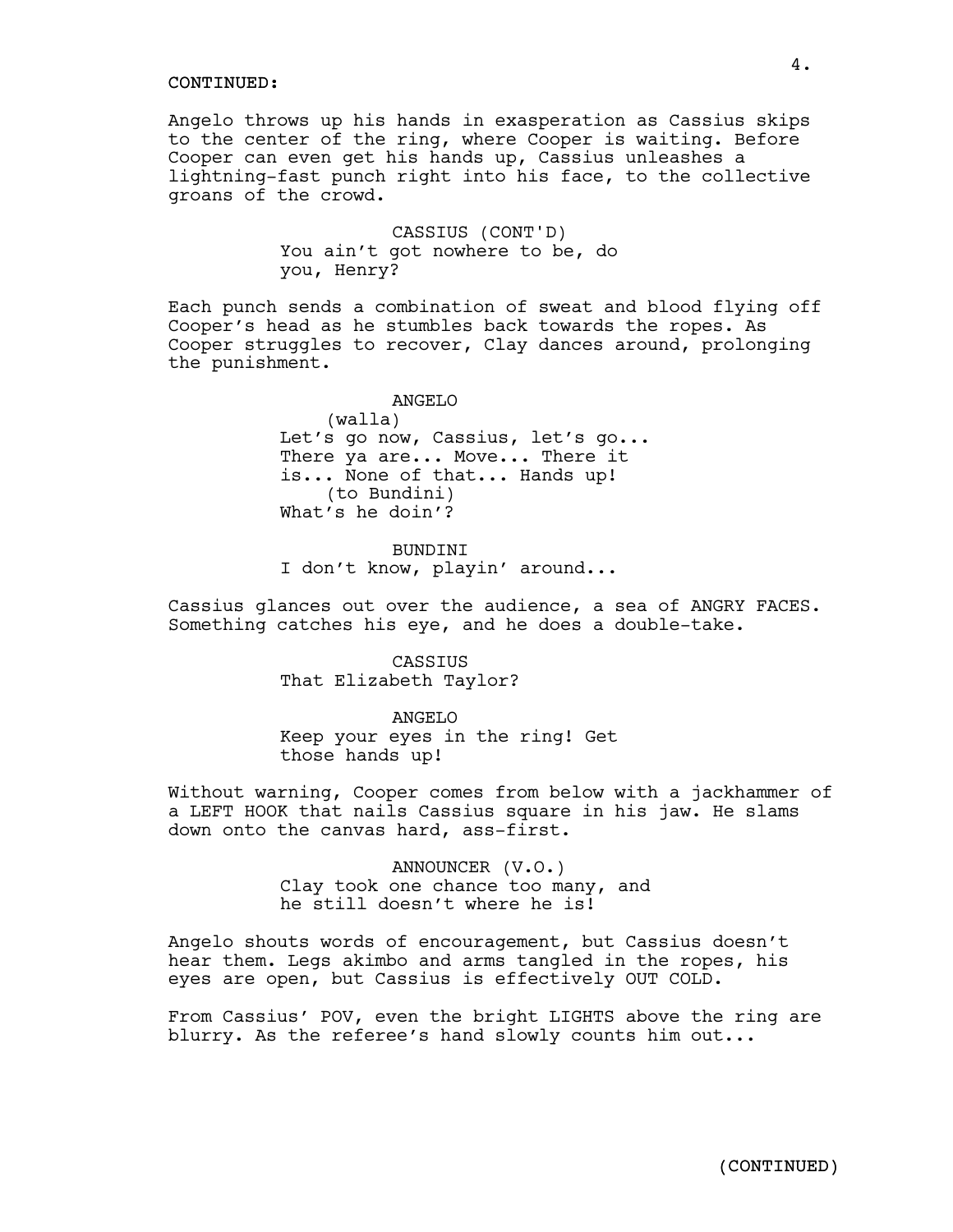VOICE (PRE-LAP) I want you to imagine a man who for twenty-five years of his life arrived to work every morning at nine o'clock. You could set your watch by him...

CUT TO:

# INT. COPACABANA NIGHTCLUB - NIGHT

Comedian MYRON COHEN is on the stage, performing his bit to a capacity crowd of onlookers, all white and mostly middle-aged or older. Everyone is smiling widely. They love this guy.

### MYRON

...Then suddenly, one morning, after twenty-five years of punctual nine in the morning appearances, not only is he late, but he doesn't look like himself. He has a big lump on his head, two black eyes. Bloody nose. Lip torn. Clothes ripped and disheveled. His boss says, "What in the world happened to you?" He says, "Ooooh. Fell down a whole flight of stairs, almost got killed." The boss says, "So this took you an hour?"

The entire crowd roars with laughter at the punchline as Cohen stands there, deadpan, drinking it in. Backstage, SAM COOKE, 32, watches with a sour look on his face. By his side stands his younger brother, L.C. COOKE.

Sam's watching Cohen, but listening closely to the conversation happening five feet away as JESS RAND, his publicist, pleads with JULES PODELL, an intimidating hulk of a man. Cohen's jokes (and the crowd's laughter) can be heard in the background throughout.

> JESS Jules, work with us.

JULES The Copa has rules. Band members sit in the band-stand! Cliff's not dressed. You don't even have a chair for him! If your guy's a real singer...

SAM Real singer?!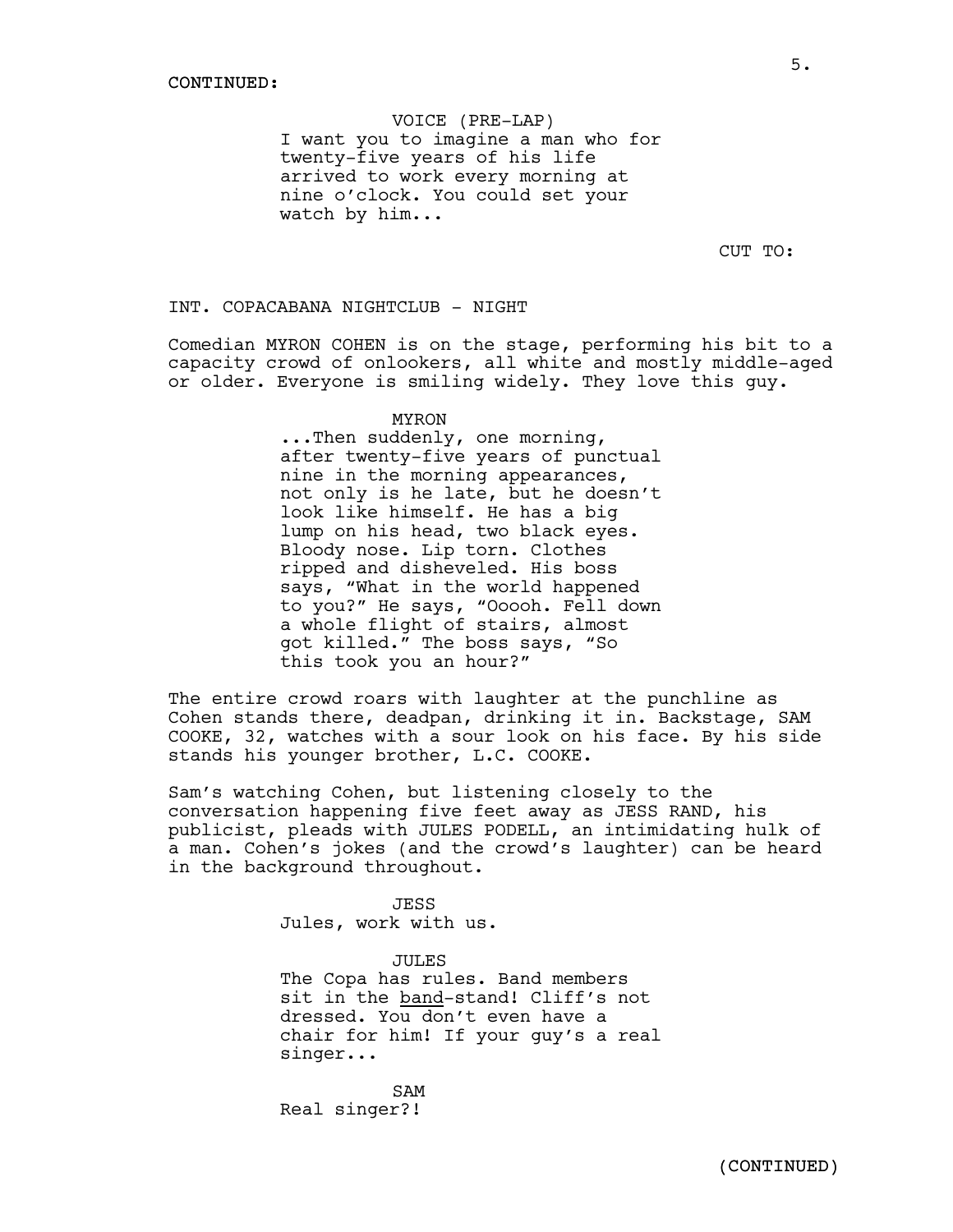JULES (smirking) ...then he don't need no guitar player on the floor with him. JESS My "guy's" first single was number one in America. JULES He ain't had any hits in here. (scoffs) I never shoulda booked him. We coulda had Mark Wilson in this slot. L.C. suddenly looks excited. JESS Who? L.C. The magician from "the Magical Land of Alakazam"? I love that show, man! JULES See? Even that guy knows, and he looks like an idiot. L.C. Fuck you, man! VOICE (O.S.) Give it up again for Myron Cohen, ladies and gentlemen! Myron Cohen!

We hear the roar of the crowd.

JULES So, should I tell Myron to do an encore? He's the one these people paid to see...

Jess turns to Sam.

JESS

Sam...

There's a look of withering anger on Sam's face.

SAM All right, fine. Fine.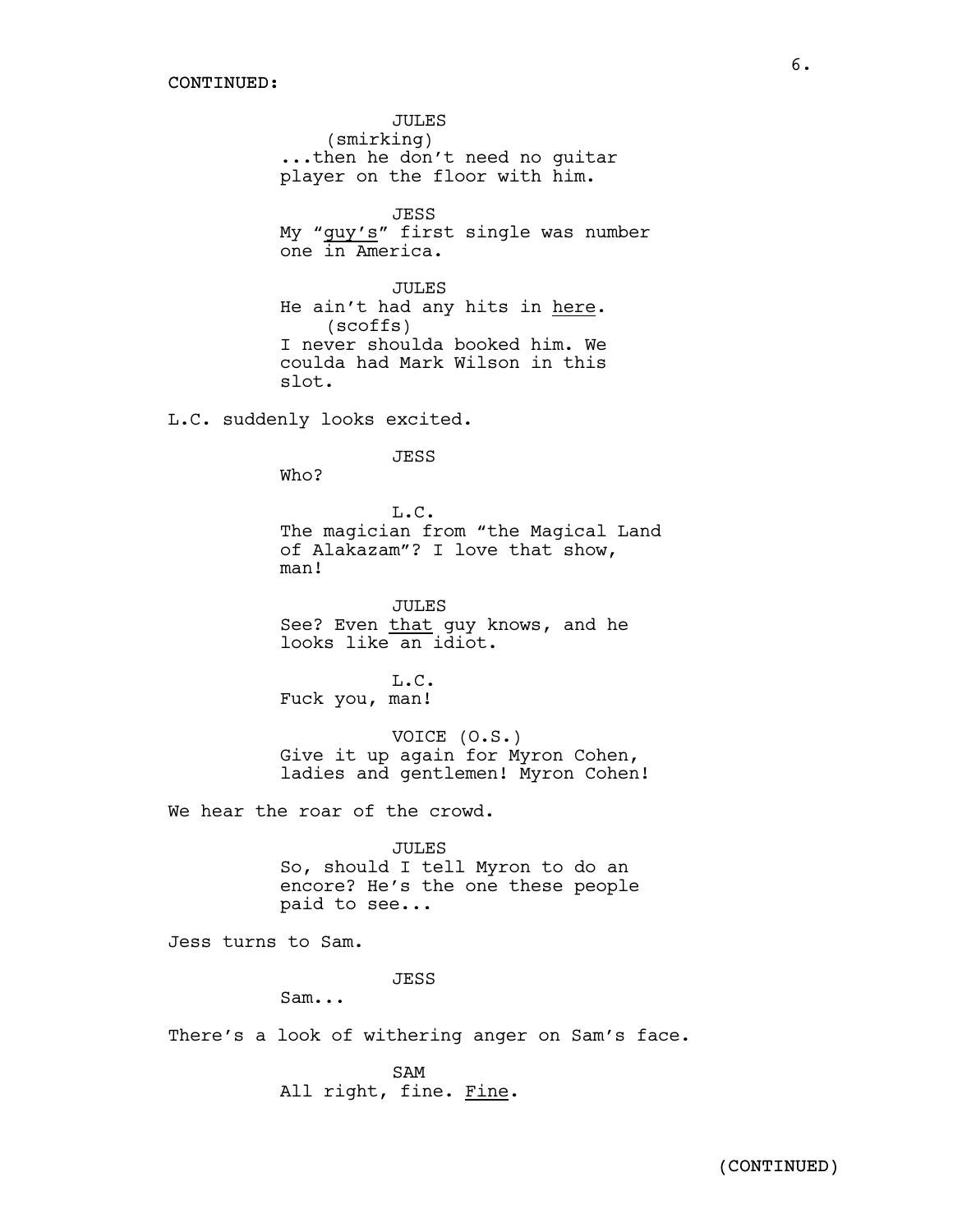JESS (to Jules) Fine.

SAM They better not fuck up my arrangements.

We CUT back to the stage, where RONNIE the announcer stands at the microphone in front of the crowd.

RONNIE

Next up, we have a young man coming to the Copacabana stage for the very first time. You all know him from his hit song, *You Send Me*. Ladies and gents, let's give a warm Copacabana welcome to... Saaaaaam Cooke!

The band plays cheesy entrance music as Sam walks quickly onto the stage, a big toothy grin now plastered onto his face. He looks down and notices no fewer than half a dozen couples abruptly rise from their tables and begin making their way to the exits. Sam fights to keep the smile on his face as he arrives at the microphone.

> SAM It's great to be at The Copacabana! How's everybody feelin' tonight?

A smattering of applause. All of the enthusiasm that greeted Myron Cohen seems to have left with him.

> SAM (CONT'D) Um, I want to tell you that ever since I started singing... Before I knew I even wanted to be a singer... Playing The Copa has been a dream of mine. So thank you for being here on the night that dream comes true.

Another smattering of applause, only slightly more enthusiastic. A few people cough.

> SAM (CONT'D) I thought I'd start off this evening, uh... with something that you all might recognize. (turns to the band) Boys?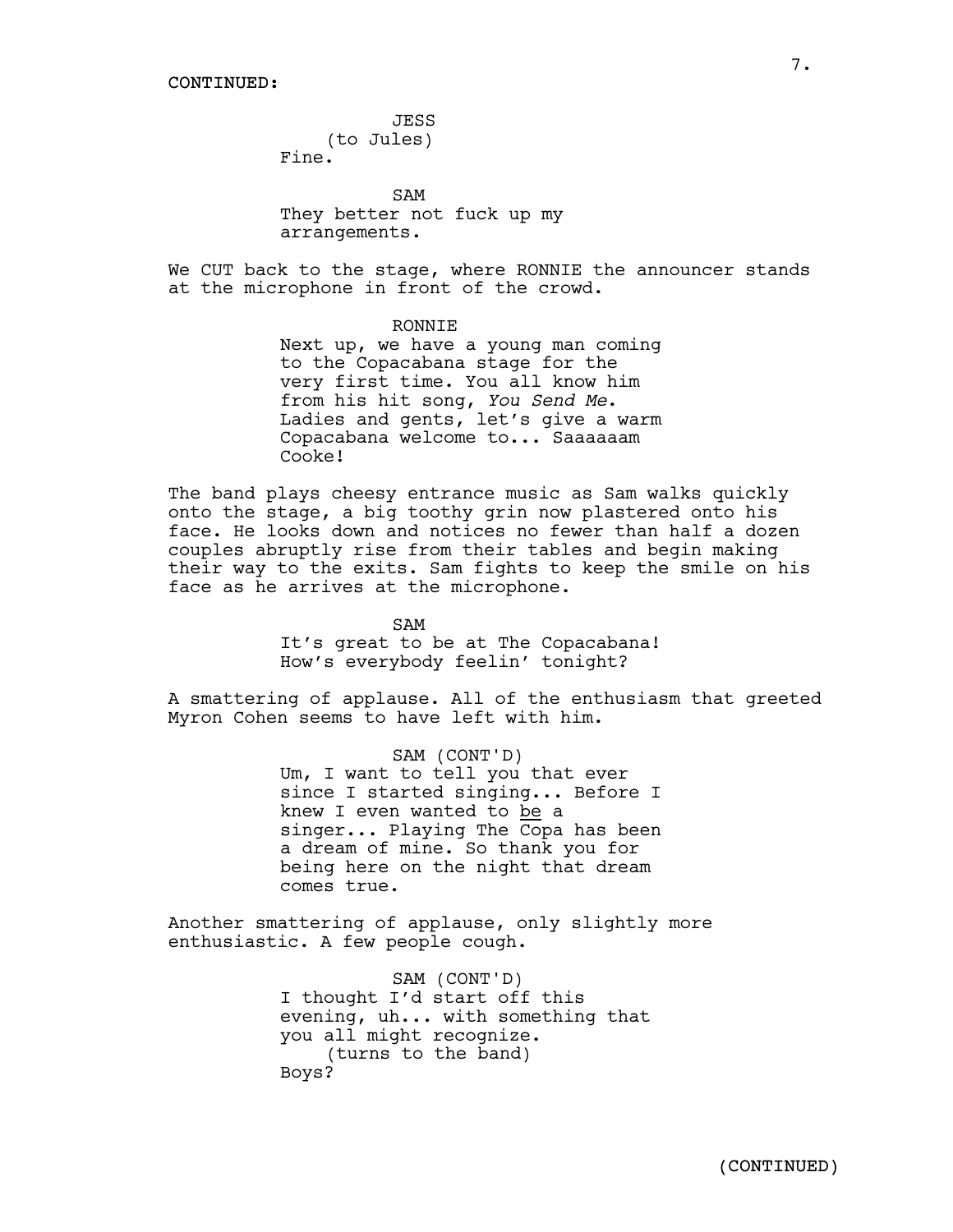Sam gestures to the orchestra, which begins playing a poorlyarranged intro to the song "Tammy."

> SAM (CONT'D) (singing) *I hear the cottonwoods whispering above, Tammy, Tammy, Tammy's my love...*

A well-dressed WOMAN in the front row leans over to her HUSBAND and whispers in his ear.

> WOMAN (whispering) I liked this song so much more when Debbie Reynolds sang it!

Her husband nods in approval as Sam continues. A couple more people try to discreetly make their way to the exits.

> SAM (singing) *The old hootie owl hootie-hoos to the dove, Tammy, Tammy, Tammy's my love...*

Sam looks offstage and locks eyes with L.C. and CLIFF, both shaking their heads in disapproval. Jess, meanwhile, gives a sheepish two thumbs up.

CUT TO:

INT. DRESSING ROOM - LATER THAT NIGHT

Sam sits in front of his dressing room mirror, seething. L.C. and Cliff sit on a small sofa behind him, quiet as a mice.

The door swings open and Jess enters.

JESS Boy, did really you bomb tonight, Sam.

In a flash, Sam leaps from his chair and is nose-to-nose with the shocked Jess.

> SAM Motherfucker, have you ever made a quarter million dollars singing?

> > JESS

Sam... no.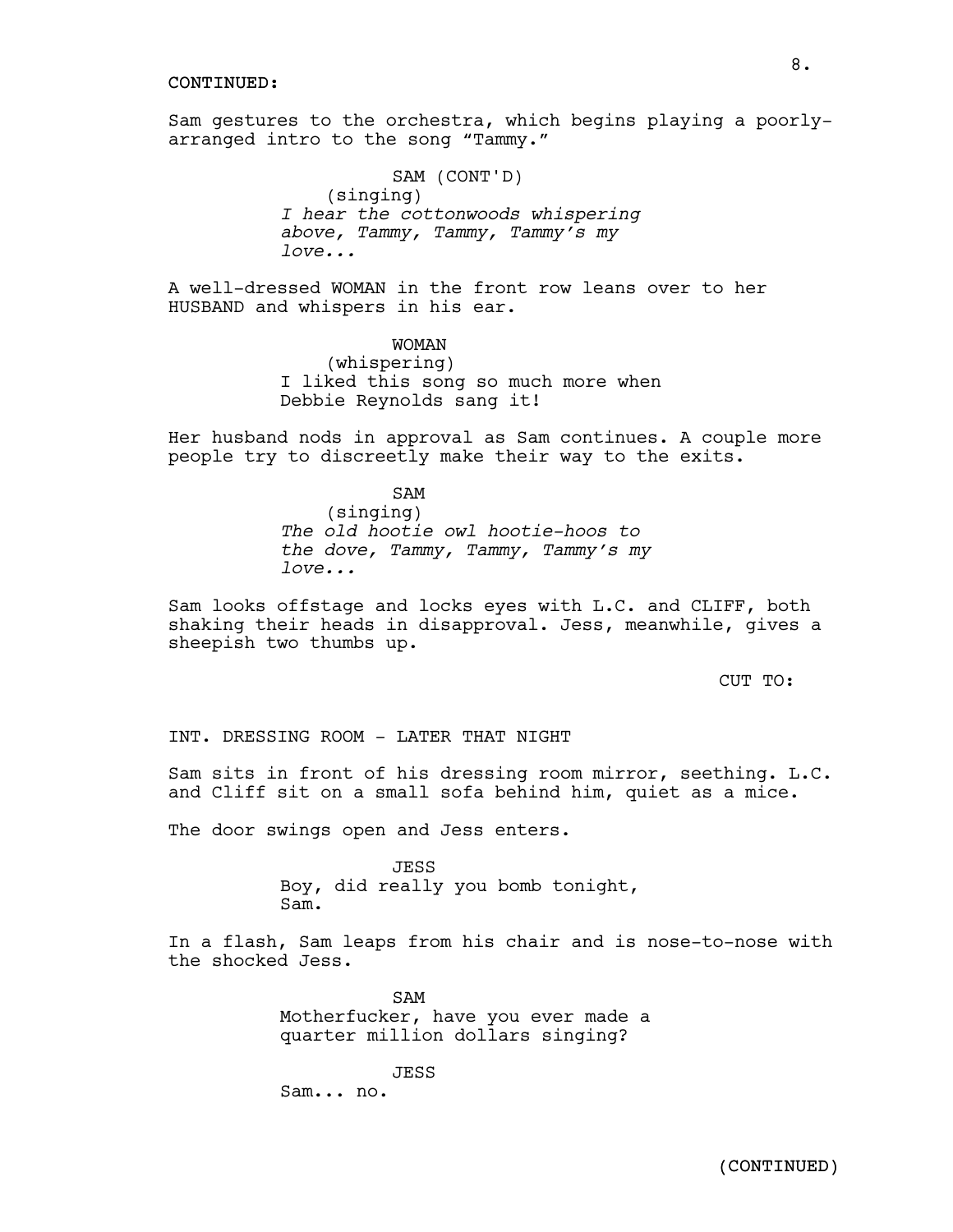SAM Well I have. So until you do, keep your fucking mouth shut!

Sam pushes Jess backwards out the door and slams it in his face. He returns to sit in his chair. The room is once again silent, until...

> L.C. He ain't wrong, though. You did kinda stink the place up tonight.

Sam chuckles.

SAM Yeah, I did.

L.C. (chuckling, to Cliff) I told him not to sing that song. He got all them hits and chose that one...

Sam goes silent. He looks at himself in the mirror and takes a swig from his glass of whiskey.

CUT TO:

INT. 1960S CADILLAC - MOVING - DAY

A scarred HAND with a large GOLD RING on the ring finger rests on a steering wheel. A PULL OUT reveals the driver is JIM BROWN, 27. He's maneuvering the car down an unpaved road, past the distinct willows and oaks the make it recognizable as the American South. He slows the car as he approaches a large, remote HOUSE, pulling to a stop in front of the porch and stepping out.

EXT. ST. SIMONS ISLAND, GEORGIA - DAY

CHYRON: ST. SIMONS ISLAND, GEORGIA

Jim steps onto the porch, swings open the SCREEN DOOR, and knocks. He lets the screen door swing closed as he waits. After several seconds, the inner door opens, revealing EMILY CARLTON, 20s, a young white girl in a sundress, on the other side. She surveys Jim with her eyes, suspiciously.

> EMILY Yes? May I help you?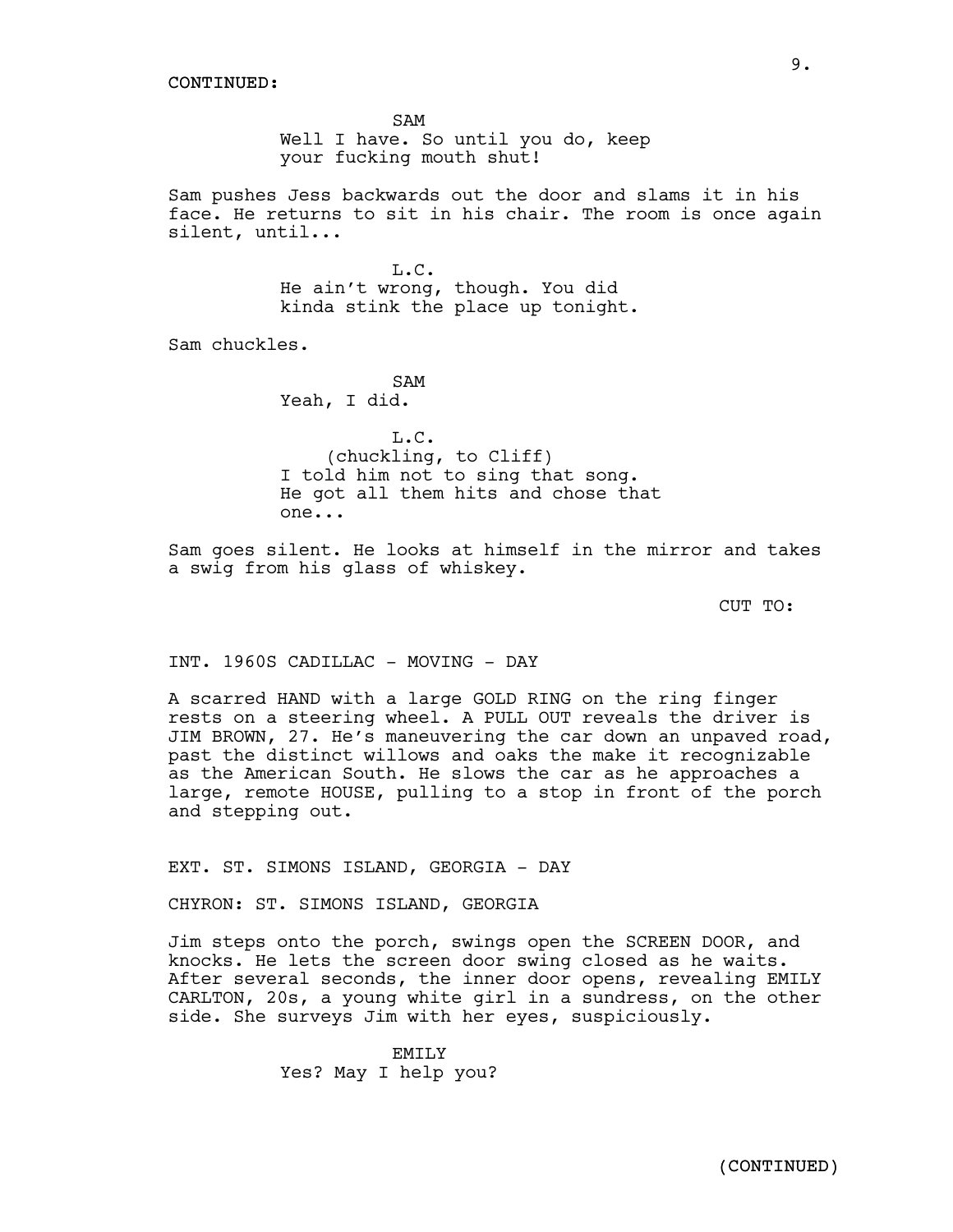**JTM** Yes, ma'am. I'm here to see Mr. Carlton. A look of recognition comes over her face, and she suddenly lights up with excitement. JIM (CONT'D) Would you tell him that Jim Brown is... EMILY Jim Brown?! Oh God, from the NFL! JIM (smiling) Yes, ma'am. EMILY

Grandpa! Jim Brown from the NFL is here! And he wants to see you!

She excitedly shakes Jim's hand.

EMILY (CONT'D) Well I never...

Jim chuckles to himself. He's accustomed to this kind of thing happening. A BEAT, then MR. CARLTON, 60s-70s, steps onto the porch, smiling.

> MR. CARLTON Would you look at who's on my porch! James Nathaniel Brown.

JIM Hello there, Mr. Carlton.

MR. CARLTON Don't you "hello" me! Put her there, son.

Mr. Carlton extends his hand. Jim is charmed and reaches out, shaking his hand, firmly.

> MR. CARLTON (CONT'D) Come now, have a seat with me!

Mr. Carlton and Jim walk over to the edge of the porch, where they sit down on a pair of matching patio chairs.

> MR. CARLTON (CONT'D) Can I get you something to drink? Lemonade, maybe?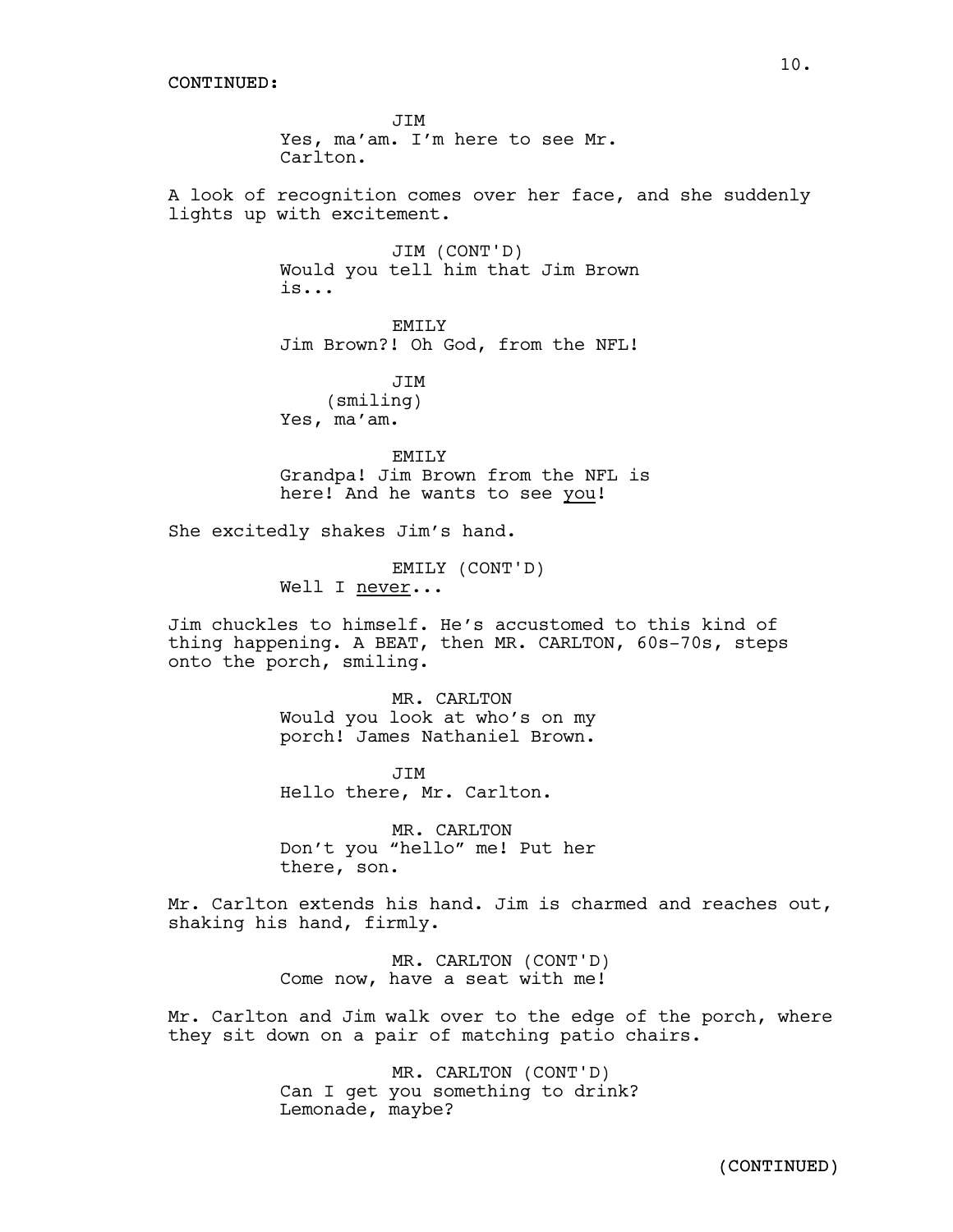JIM That's all right. Thank you, though. MR. CARLTON Welp, suit yourself. I'm certainly having me some. (shouting towards the house) Fetch us a couple glasses of that lemonade, would you, sweetie? (smiling at Jim) Just in case you change your mind... Jim smiles and nods.

> MR. CARLTON (CONT'D) How long you been back on the island?

JIM I just got in last night.

MR. CARLTON And you came by to say hello. How thoughtful of you, Jimmy.

JIM

My aunt said you were anxious to see me. I'm an early riser, so I thought I'd come right over.

MR. CARLTON The early bird does catch the worm.

But you already know that. Caught a hell of a lotta worms this year!

JIM

(smiling) I guess you could say that.

MR. CARLTON

No man who's run one thousand eight hundred and sixty yards in a season needs to be so humble.

JIM Actually, it was one thousand eight hundred and sixty three.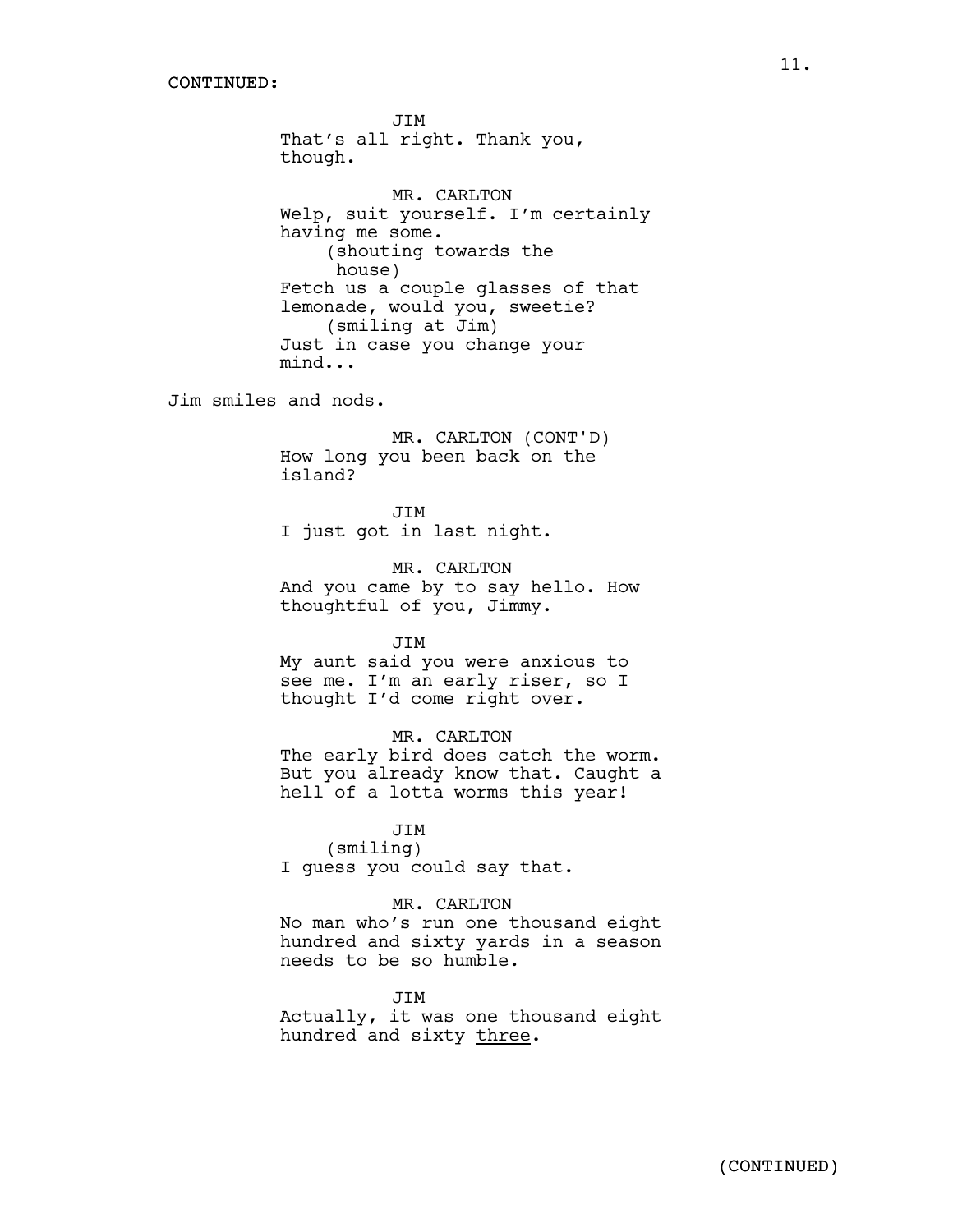MR. CARLTON (laughs) That's more like it! That record is going to stand the test of time.

JIM

You know, I'd happily give the record back for a win over the Packers in that last game.

# MR. CARLTON

That Packers win is gonna be forgotten by anyone who doesn't live in Goose Bay by tomorrow. Your record is going to be remembered forever.

JIM I don't see any reason why I can't get the record and the win next time.

MR. CARLTON Right you are, son. Right you are.

A beat. Both men look out from the porch.

MR. CARLTON (CONT'D) Jimmy, I just wanted to let you know if there's ever anything I can do for you, you should never hesitate to reach out.

**JTM** That's mighty kind of you, sir.

# MR. CARLTON

Our families go way back. Been looking out for one another since the first folks settled on this island. I wanted to make sure that I told you face-to-face that as long as I'm still here, that ain't ever gonna change.

JIM Well, my aunt will be very happy to hear such a kind sentiment from you, Mr. Carlton. Not everyone else on the island has been so supportive.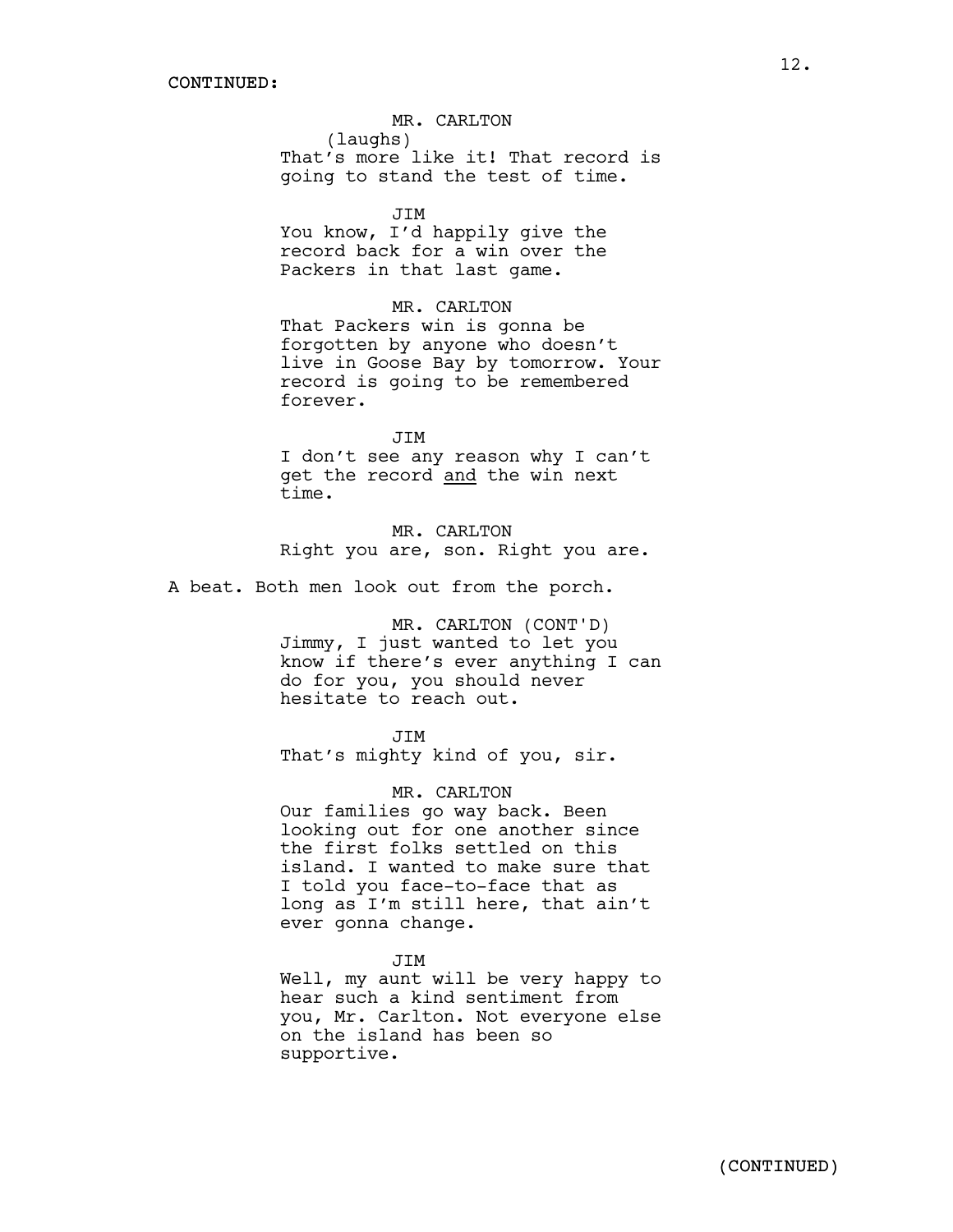### MR. CARLTON

Crabs in a barrel, I say. To hell with 'em all! I for one think that you are a credit not only to this community, but to the entire state of Georgia. I've never been prouder to say that I live on St. Simon's Island than I am now. And I always make the point of adding "the place where the great Jim Brown is from."

Jim smiles warmly and shakes Mr. Carlton's hand again. Just then, Emily emerges from behind the screen door carrying a TRAY with two glasses of lemonade.

Thank you.

EMILY Here you boys go. Two lemonades!

MR. CARLTON Thank you, darlin'.

JIM

She sets the tray down and each takes a glass.

EMILY Sorry to bother you while you're entertaining, grandpa, but if you could come move that bureau when you have a moment?

MR. CARLTON Sorry, I almost forgot...

Mr. Carlton rises from his chair. Jim follows suit. They head for the front door. Emily dashes back inside.

> JIM You moving some furniture? You should let me help you with that.

MR. CARLTON That's so considerate of you, Jimmy...

Mr. Carlton steps inside. Jim, smiling, is about to do the same, when Mr. Carlton stops him.

> MR. CARLTON (CONT'D) ...but you know we don't allow niggers in the house. So it's quite all right.

Jim is stunned into silence. His mouth hangs open. Mr. Carlton doesn't think twice about what he's just said, and smiles as he turns to Jim one last time.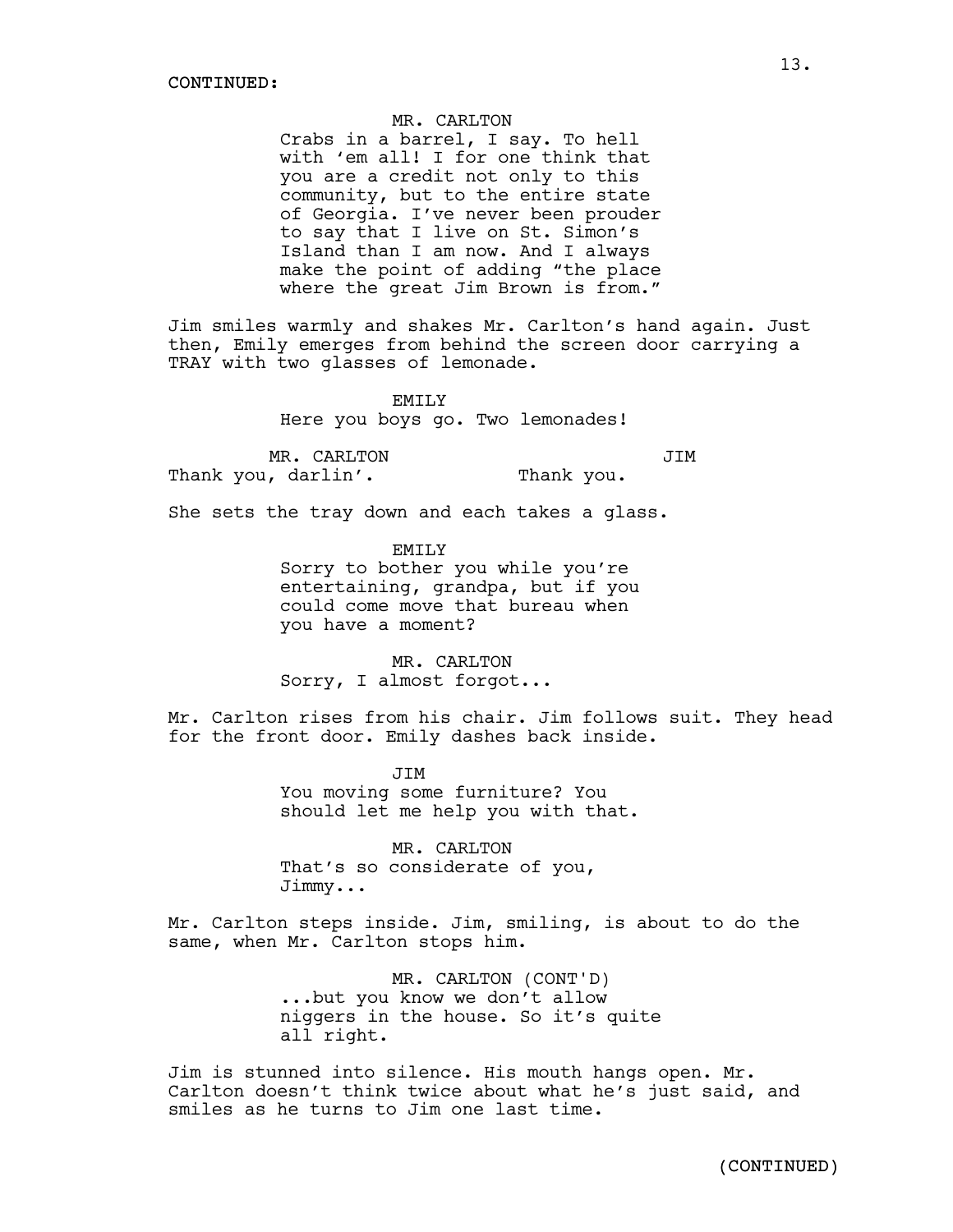CONTINUED:

MR. CARLTON (CONT'D) It really is wonderful to see you, son. Keep up the good work. You do us all proud.

As Mr. Carlton walks away, Jim continues to stand there, silently, on the other side of the door. We also hear a VOICE, like something one might hear on the radio.

> VOICE (V.O.) While city officials, state agencies, white liberals and soberminded Negroes stand idly by...

> > CUT TO:

INT. TELEVISION STUDIO - DAY

We now see the voice speaking is that of MIKE WALLACE, a television news anchor, who stands in an empty newsroom speaking directly to the screen. This is the news documentary **THE HATE THAT HATE PRODUCED** ---

> **WALLACE** ...a group of Negro dissenters is taking to street corner stepladders, church pulpits, sports arenas and ballroom platforms across the United States to preach a gospel of hate that would set off a federal investigation if it were preached by Southern whites.

INT. HOUSE - QUEENS, NEW YORK CITY - EVENING

CLOSE UP of a black and white TELEVISION SCREEN, where the Mike Wallace special continues playing. PULL OUT to reveal the television sits in the humble LIVING ROOM of a suburbanlooking house.

> WALLACE For some time between now and 1970, Elijah Muhammad, founder and spiritual leader of the group, has intimated that he will give the call for the destruction of the white man.

BETTY "X" SHABAZZ, 29, sits on a sofa, watching the screen as the program continues to play.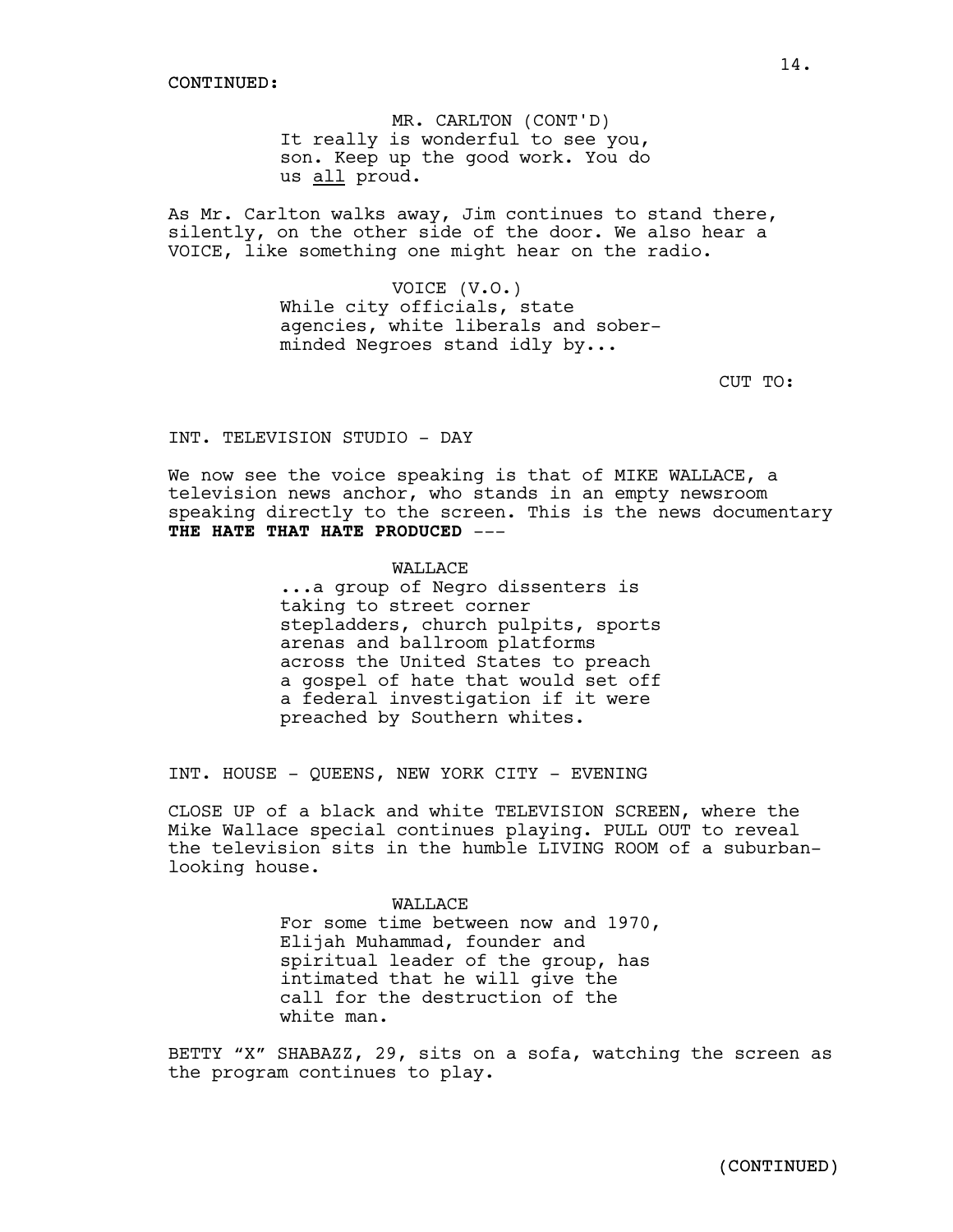WALLACE (CONT'D) Here you will hear Elijah Muhammad introduced by minister Malcolm X, the Muslim's New York leader and ambassador at large for the movement.

A massive Nation of Islam rally is on the television. MALCOLM X, 38, walks over to a podium and begins addressing a crowd, as ELIJAH MUHAMMAD sits in a row behind him, flanked by a row of sunglass-clad BODYGUARDS.

#### MALCOLM

In the church, we used to sing the song, "good news, the chariot is comin'." Is that right or wrong?

The crowd shouts its affirmation.

#### MALCOLM (CONT'D)

But what we must bear in mind is that what's good news to you might be bad news to another. And while you sit here today knowing that you have come to hear good news, you must realize in advance that what's good news for the sheep... well that might be bad news for the wolf!

The crowd cheers.

BACK TO:

Inside the house. The lock on the front door clicks, and Betty rises from the couch just as it opens and Malcolm X enters. He looks exhausted.

> BETTY I expected you back hours ago!

MALCOLM I know. I know. I got back as fast as I could.

BETTY Thank goodness you're safe.

MALCOLM Where are the girls?

BETTY I put them to bed.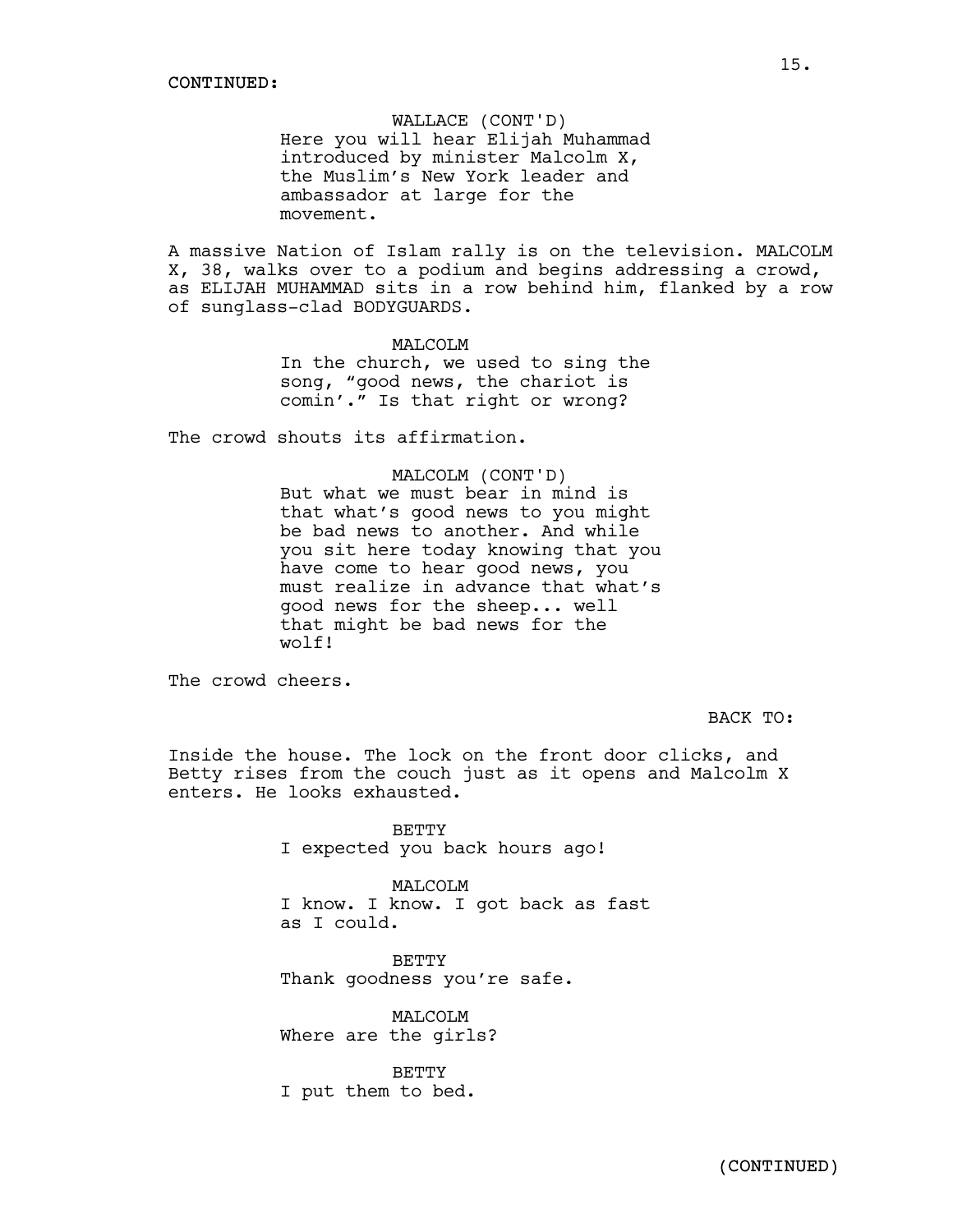MALCOLM (disappointed) I promised I'd be here in time to tuck them in. (pause) I'm really sorry.

BETTY You can put them to bed tomorrow night.

MALCOLM Right. Tomorrow...

This remark gives Betty pause. She places her hand on Malcolm's face.

> BETTY Did you speak to him?

# MALCOLM

Yes.

# BETTY

And?

MALCOLM Louis X said that if I decide to leave the Nation of Islam, I will be doing so... on my own.

BETTY

Damn him!!

MALCOLM Betty, please. Don't wake up the girls.

### BETTY

He wouldn't even be in the Nation if not for you! Let along running the Boston temple?

MALCOLM He remains thankful for my mentorship.

### BETTY

You told him about the Messenger's indiscretions? All of the secretaries? All of the children? And that didn't sway him at all?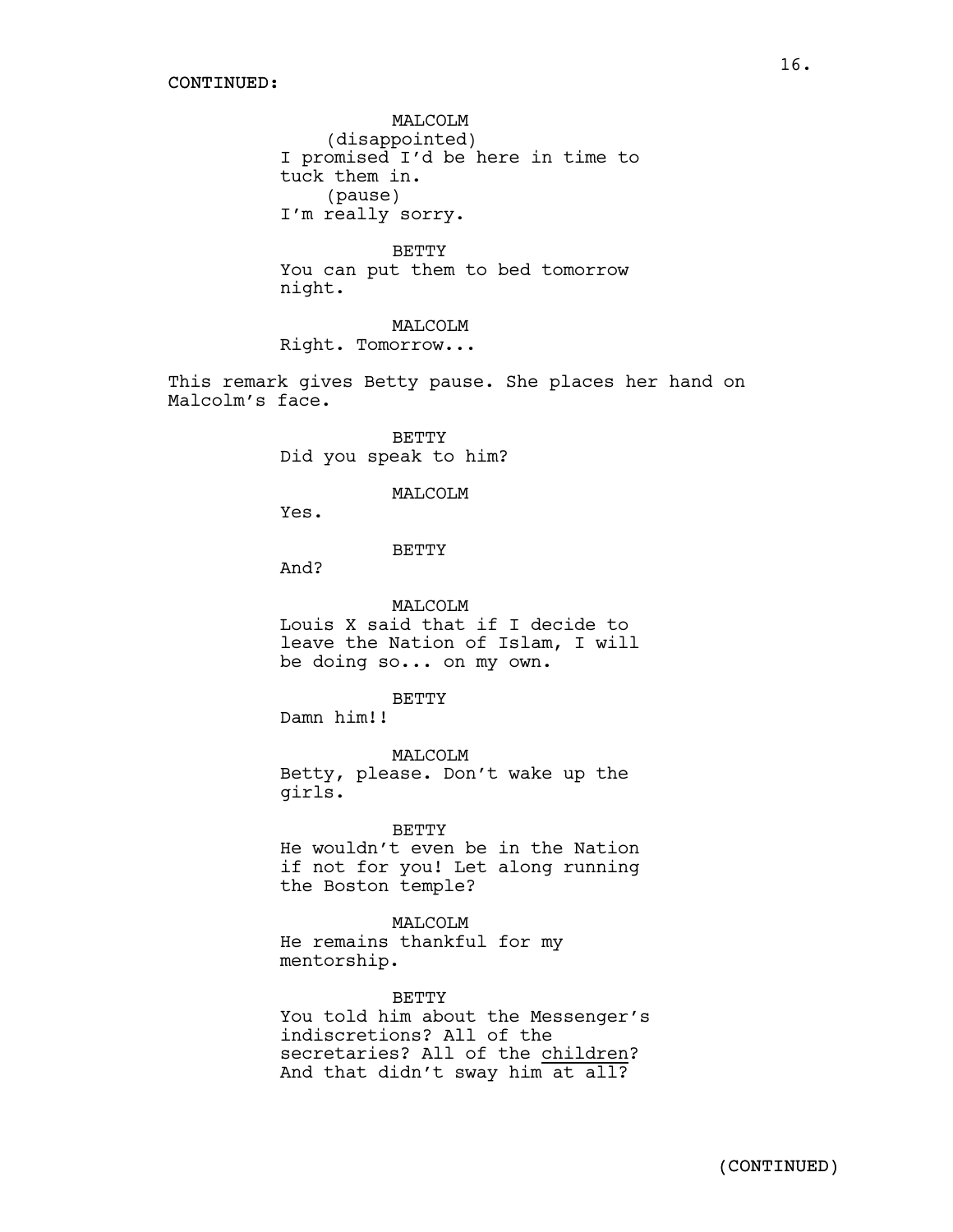MALCOLM The Honorable Elijah Muhammad...

BETTY Don't say "honorable"...

# MALCOLM

(sighs)

...was his lure to the Nation. Just like he was for me and so many others. Imagine convincing someone to convert to Christianity, then telling that same person to leave the church because Christ wasn't who you said he was.

#### BETTY

Louis could stroll right over to any of the seedy apartments Elijah Muhammad has those poor young girls holed up in and see the proof of his deeds with his own eyes!

# MALCOLM

Perhaps Louis X just isn't ready to see that truth. Maybe none of them are.

#### BETTY

# (suddenly horrified)

What are we going to do now? The Nation owns this house. The car. Everything we have. The second they learn about your plan...

### MALCOLM

I'm hoping our friendship will keep brother Louis from sharing our plans with anyone else.

### BETTY

You can't count on that!

# MALCOLM

I have to. I have to until I can make other arrangements.

### BETTY

What else can be done? You... we are all alone if we go through with this.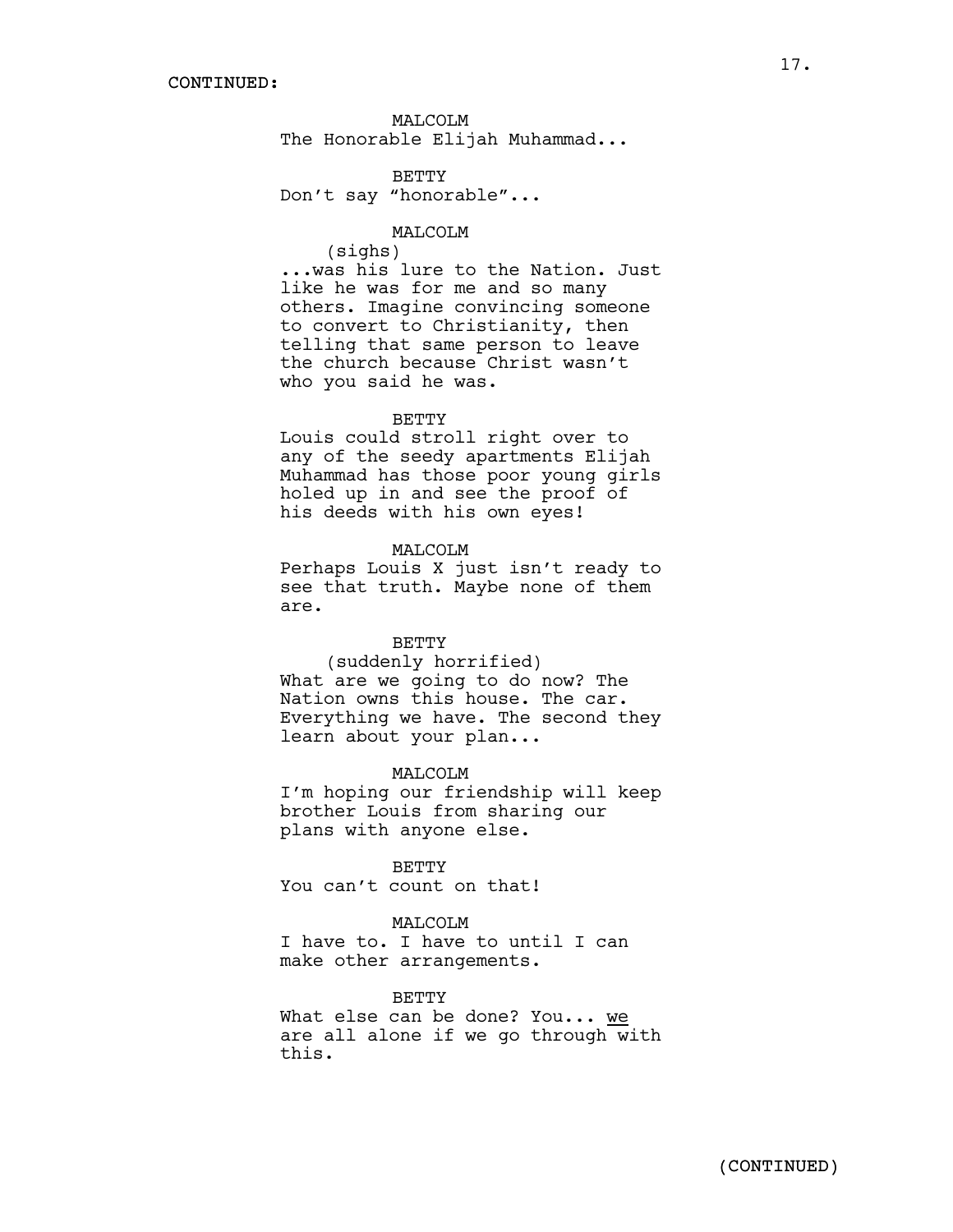MAT<sub>I</sub>COT<sub>I</sub>M For the moment. But I have one more potential ace up my sleeve.

BETTY

What?

Malcolm doesn't say anything, and simply smiles at Betty.

SMASH CUT TO:

TITLE CARD:

"One Night in Miami..."

INT. POOL -DAY

Cassius, clad only in his white boxing trunks, stands in his fighting stance underwater, perfectly still. A sudden SPLASH as a camera-toting DIVER plunges into the pool and quickly sinks to the bottom.

CHYRON: Miami, Florida February 25, 1964

As the froth and bubbles clear, the photographer begins taking photos. Cassius is the picture of grace as he throws seemingly slow-motion punches underwater.

CUT TO:

EXT. POOLSIDE

POOLSIDE, where Bundini, Angelo, and FERDIE PACHECO stare down into the pool.

> BUNDINI He can't even swim! That boy gonna mess around and drown.

Cassius and the photographer emerge from the pool. Cassius is laughing.

> BUNDINI (CONT'D) You need to get on outta there before you get yourself killed!

ANGELO He's right, kid. You need to get your head into this fight.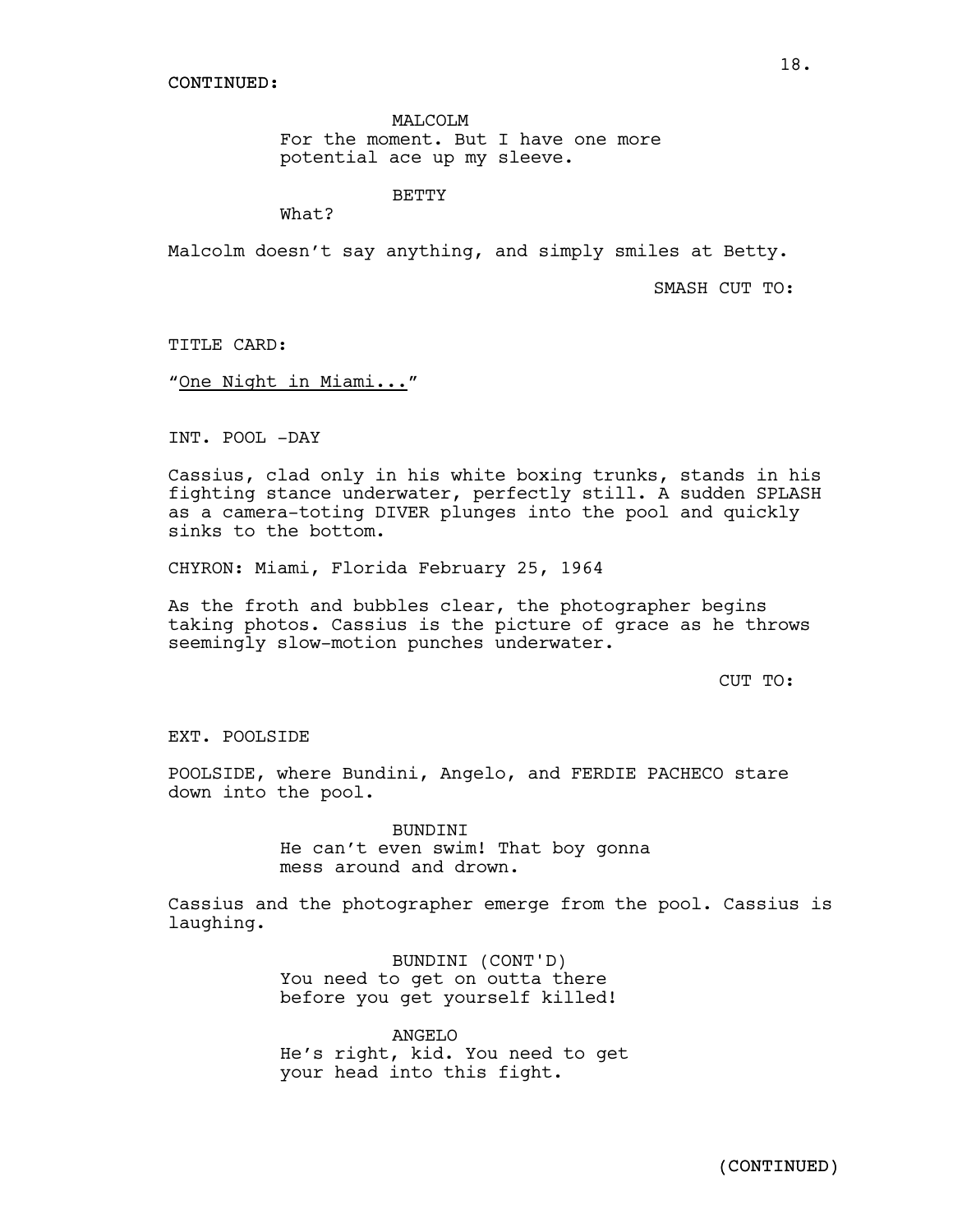CASSIUS My head is into the fight, Angie.

Cassius pulls himself out of the pool and towels off.

# ANGELO

You sat in on any more of Liston's training sessions like I asked?

# CASSIUS

No need. Watching Sonny Liston train is like bein' at the circus. He looks like one a' them big, ugly bears they have riding around on tiny little bikes. All he needs is an itty bitty hat on his head. He ain't no boxer. He's an animal.

#### ANGELO

He's an animal that can tear you apart if you don't focus. You make the same mistakes with him that you did with Cooper, you won't be walkin' away from it.

CASSIUS

I won that Cooper fight, didn't I?

#### FERDIE

You got saved by the bell! And he woulda finished the job if they didn't stop the fight from all the bleeding.

CASSIUS Woulda, coulda, shoulda, didn't. A win is a win, Ferdie.

Cassius throws on his SHORT ROBE and FLIP-FLOPS.

CASSIUS (CONT'D) I'll be back in a bit.

ANGELO And where on Earth are you going?

CASSIUS To check on Malcolm.

ANGELO Oh, good grief...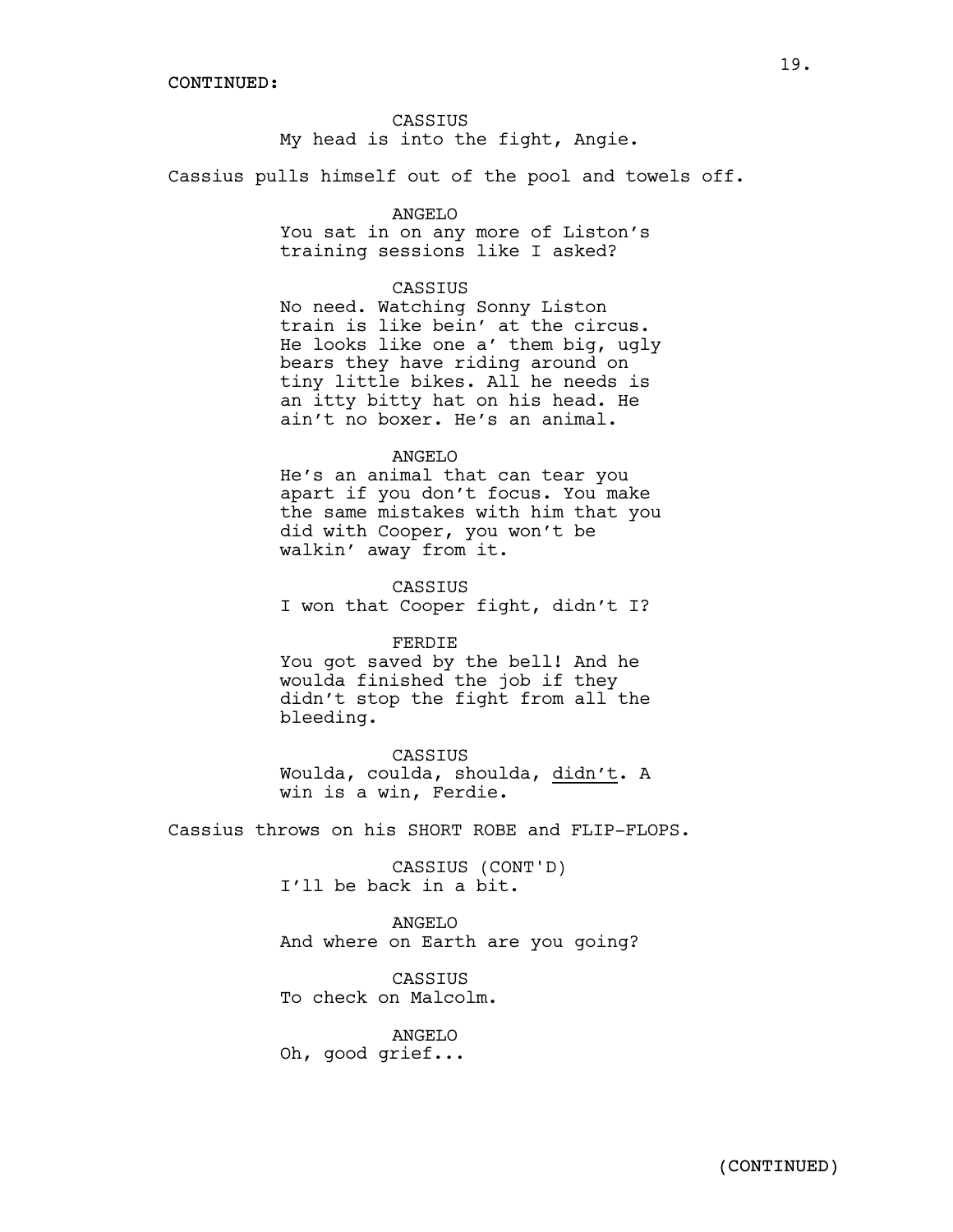CASSIUS

You got something else on your mind, Angie?

ANGELO

Do I have to remind you how unhappy the Louisville group is about him being here?

### CASSIUS

What they got to be mad about? I been training hard as hell for this fight!

### ANGELO

Well, they're the ones paying for all of the training. They're paying for all of us. I'm just letting you know, they've been giving me a lot of grief.

CASSIUS What business is Malcolm of theirs?

ANGELO

You don't understand why a bunch of white businessmen might be a little stung by a guy who says they're all natural born demons?

**BUNDINI** Mmm-hmm. That'll do it...

CASSIUS (chuckling) He said devils.

Angelo isn't amused.

CASSIUS (CONT'D) Malcolm's never been anything but kind to you, Angelo.

### ANGELO

I know, but the investors only know what they see on T.V. And that ain't good, kid.

CASSIUS They pay for my training. They don't get to choose my friends for me...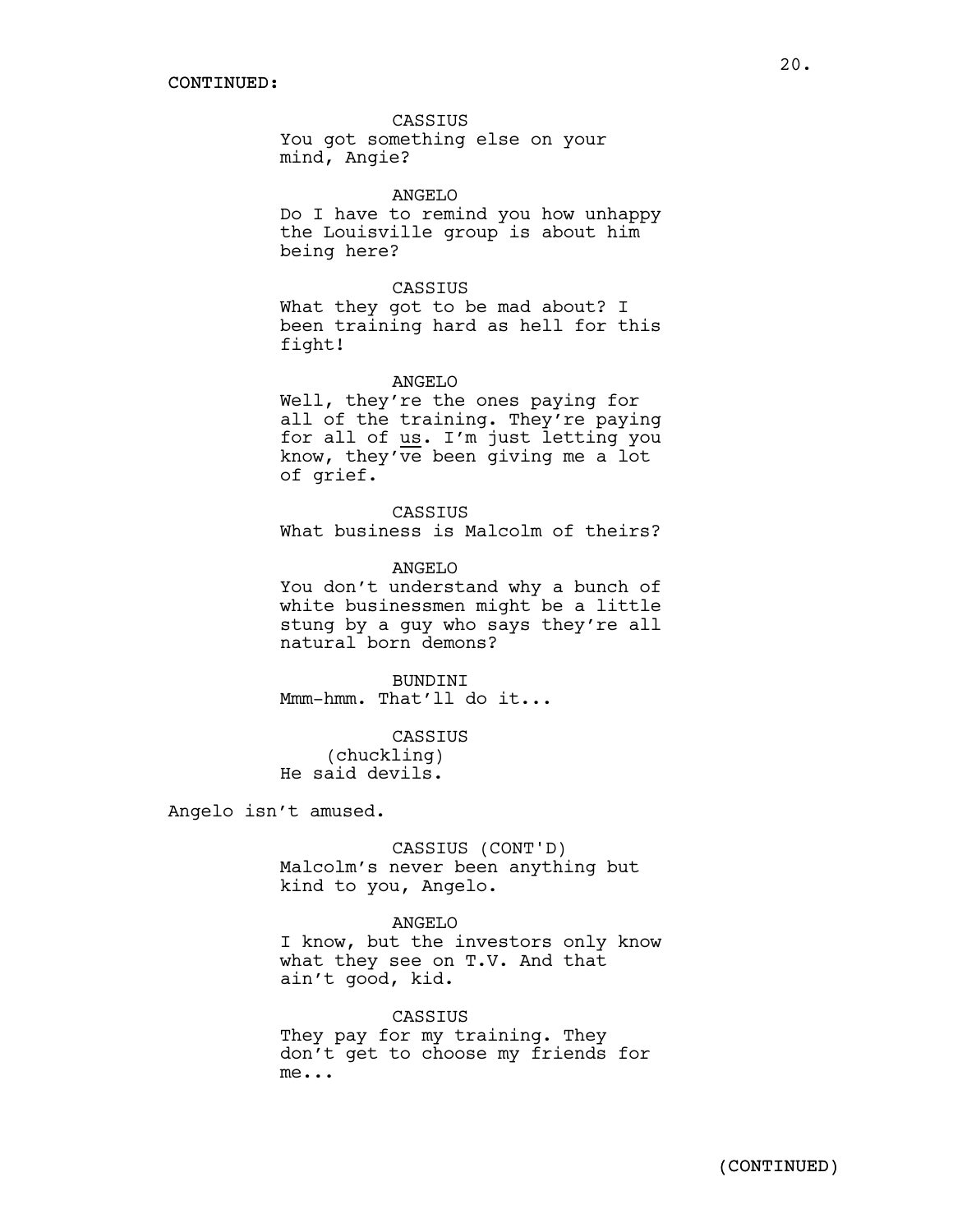ANGELO Well, training's what they want their money going towards, not some white man-hating demagogue's airfare.

Cassius is silent, trying to hold back the anger he's feeling over Angelo's comments.

> CASSIUS What did the investors say when they gave me my money?

ANGELO (sighs) That it was yours to do...

CASSIUS (cutting him off) ...to do with as I pleased, Angie! And if it pleases me to bring my friend down to give me the spiritual support I need to win this fight, then that's what I'm gonna do. They want their money back?! I'll pay it back to all of 'em with interest, after the fight!

Angelo is silent, unsure of what to say.

CASSIUS (CONT'D) Now, if you all will excuse me. I'll see you back here in an hour.

Cassius walks off.

BUNDINI He'll be all right. You gotta have faith in him. You gotta have a little bit of faith...

CUT TO:

INT. FONTAINEBLEAU HOTEL ROOM - DAY

Sam sits on his bed, strumming a GUITAR. The door to the bathroom is open, and we can see BARBARA COOKE in the bathroom, applying her makeup.

> SAM (singing softly) *Don't make it rougher and don't make me suffer just...*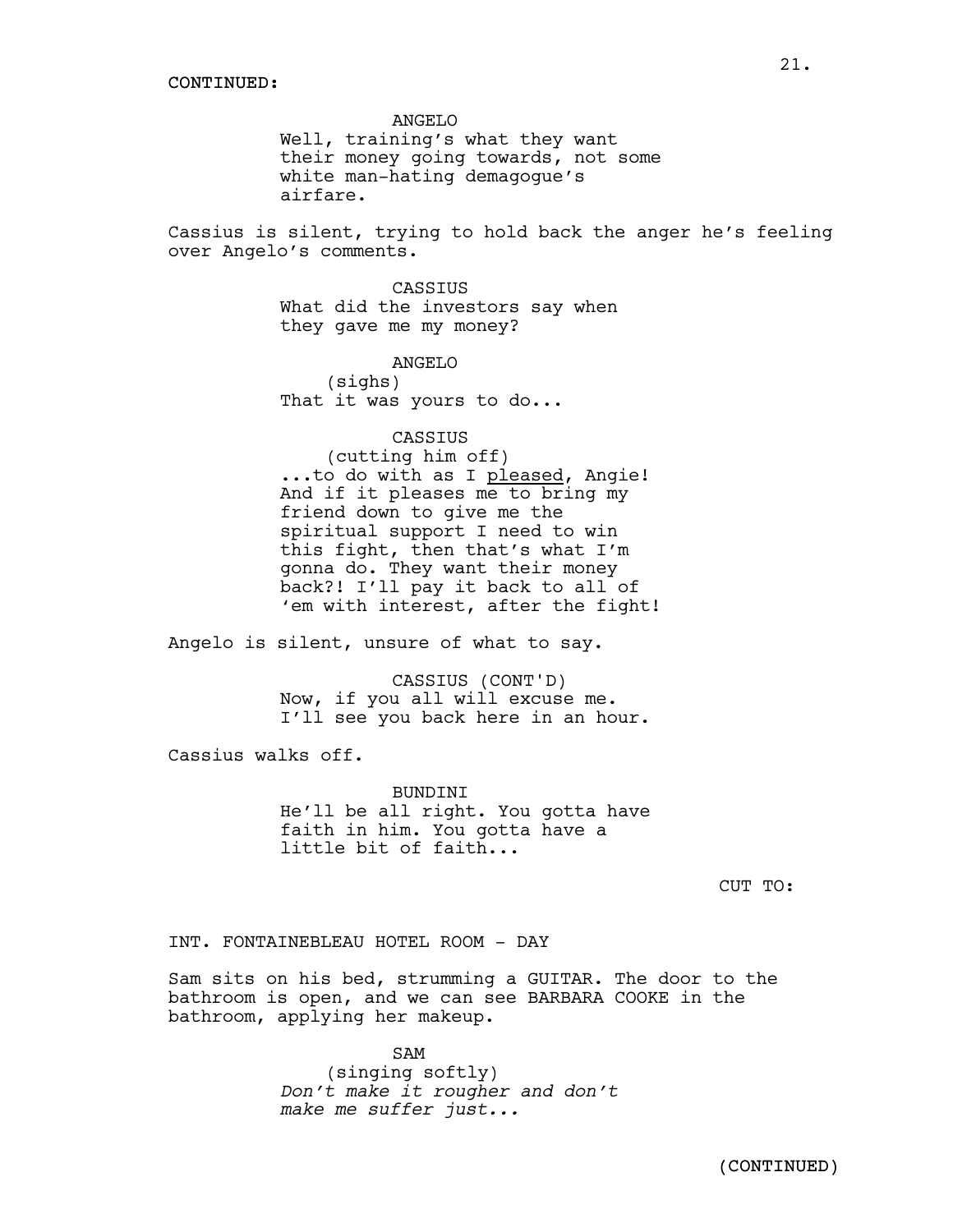SAM AND BARBARA (singing in unison) *...put me down eeeeeeeeasaay...* BARBARA That sounds nice! SAM It does, doesn't it? SAM (CONT'D) (singing) *If you found somebody new, there is nothing I can do, but ask you toooooooo...* (pauses) *Go...easy on me baby doll, do me this service break my fall*...ahhh, shit! BARBARA What? That sounds great! SAM If I was singin' it, maybe. But not for L.C. That don't sound like nothin' he'd ever say. BARBARA You got that right. He's more like... (impersonating L.C.) *Get over here girl and let me smell them panties!* Sam bursts into laughter.

> BARBARA (CONT'D) Your brother is so country.

SAM (laughing) Look who's talkin'!

BARBARA I'm sophisticated!

SAM (slyly) I don't know why I went through all the trouble of gettin' this nice hotel room for an old country gal like you.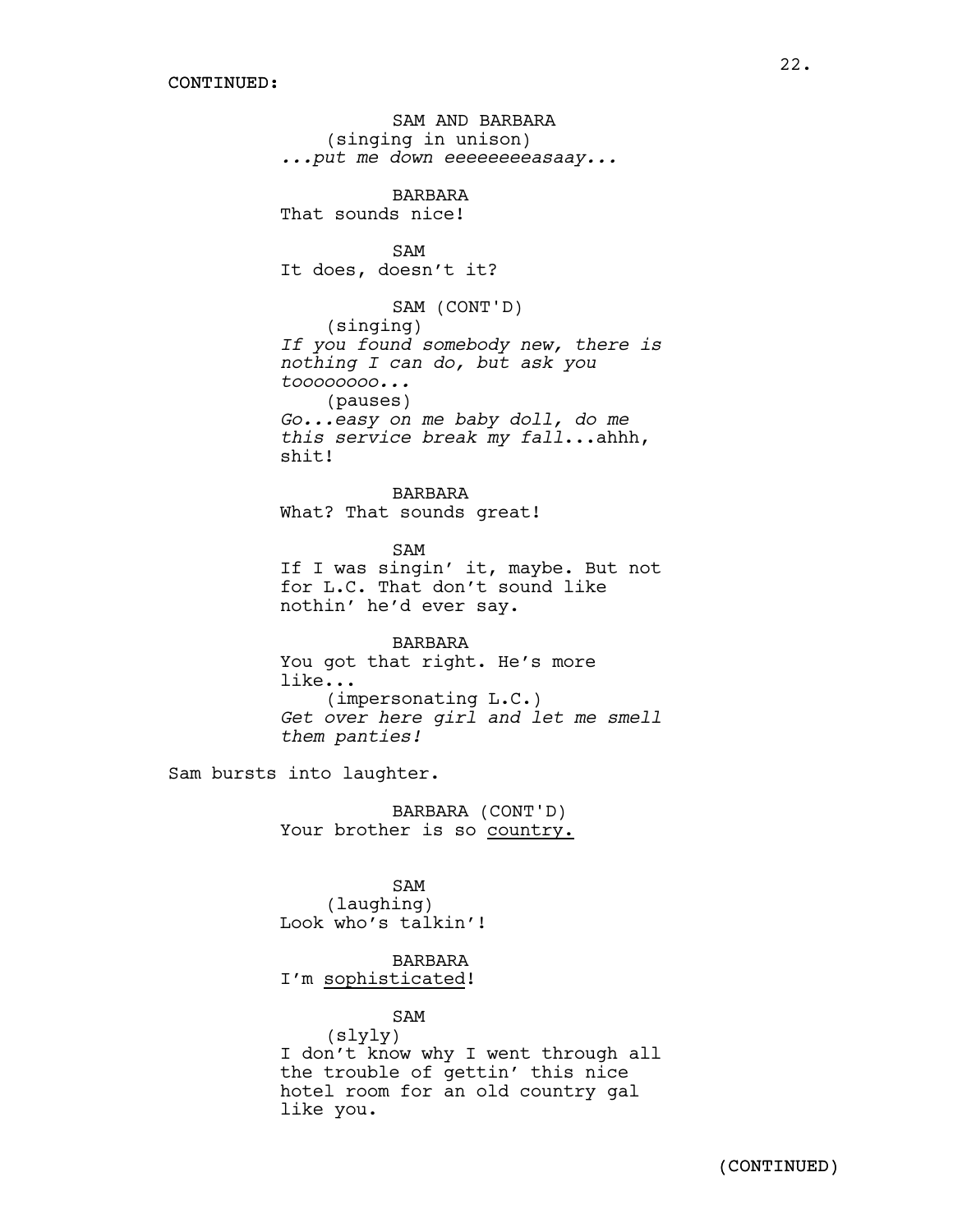# BARBARA

(chuckles) I didn't ask to stay at the Fontainebleau! I'd have been perfectly happy over at the Sir John with Cassius or the Hampton House with Malcolm and the rest of the Black folks like us.

Sam suddenly stiffens. And awkward silence. Barbara clocks this.

> BARBARA (CONT'D) But I do like it here. It's nice.

Sam says nothing.

BARBARA (CONT'D) And... I'm glad I decided to come down here for this, Sam. With you. You haven't sung to me in a long time.

Sam looks down at his guitar and continues to lightly strum, avoiding eye contact.

> SAM Yeah, I know it...

Barbara is about to say something else when the TELEPHONE rings. Sam is quick to answer it.

SAM (CONT'D)

Hello?

CUT TO:

INT. MALCOLM'S ROOM

Malcolm smiles as he speaks into a receiver.

MALCOLM

Brother Sam.

BACK TO SCENE.

SAM Malllllcolm!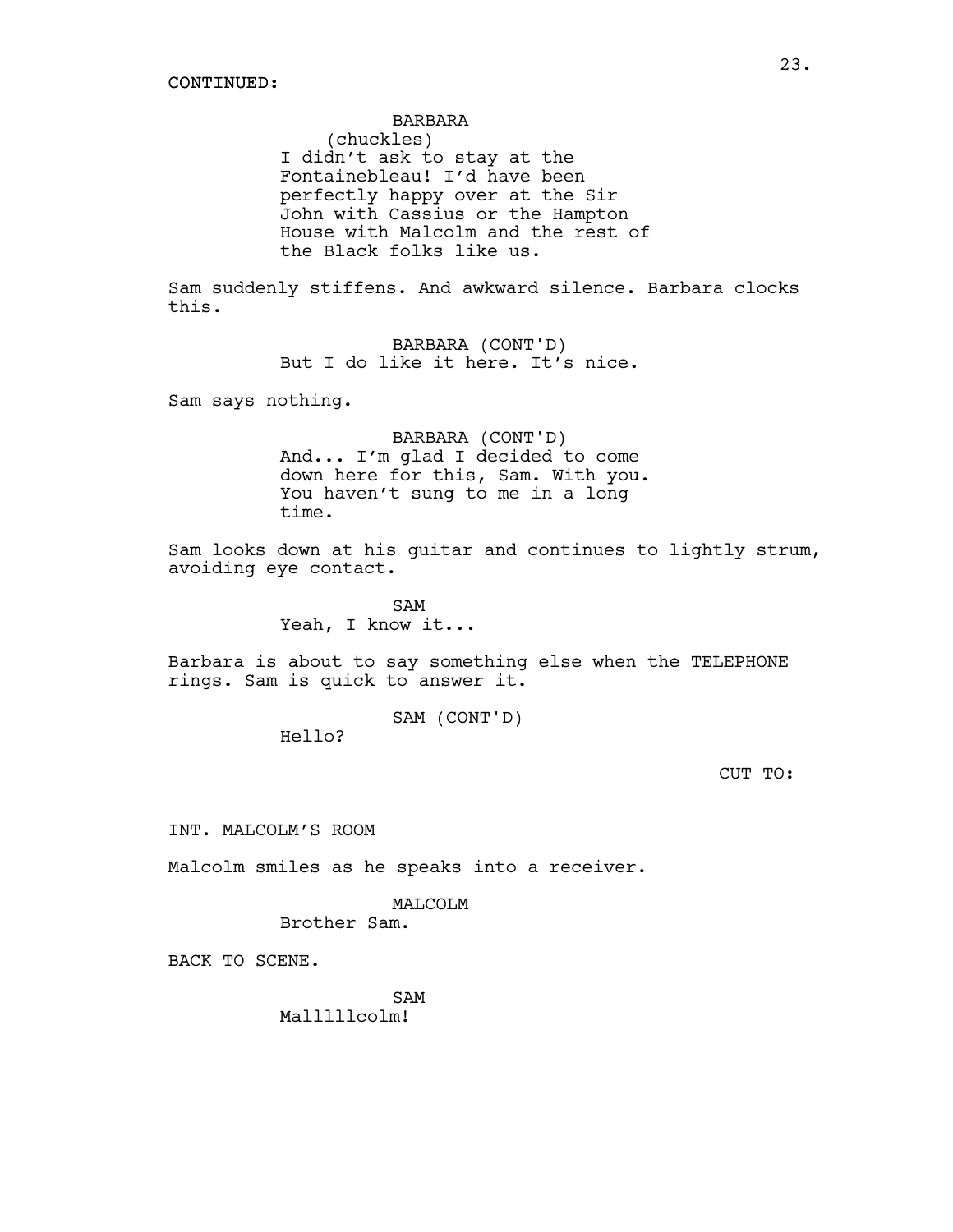INTERCUT BETWEEN SAM AND MALCOLM.

Sam points to the phone with an "I've got to take this" gesture. Barbara, obviously disappointed, returns to the bathroom.

A wide shot reveals Malcolm is sitting in his hotel room at the Hampton House.

> MALCOLM Is brother Cassius there with you?

SAM Naw. He's probably doing some lastminute prep for the fight. Why?

# MALCOLM

Oh, I thought he might come by before heading to the convention center so that we might have a word or two.

SAM

Have you tried Jim?

MALCOLM Yes. Jimmy hasn't seen him either.

SAM Well, if he calls, I'll let him know you're looking for him.

# MALCOLM

I appreciate that, brother Sam.

SAM I'll see you at the convention center.

MALCOLM Yeah, I wouldn't miss it.

Malcolm and Sam both hang up. Malcolm sighs, then looks out his window.

CUT TO:

### EXT. HAMPTON HOUSE MOTEL

Cassius saunters through a parking lot and under a large SIGN welcoming guests to the HAMPTON HOUSE HOTEL.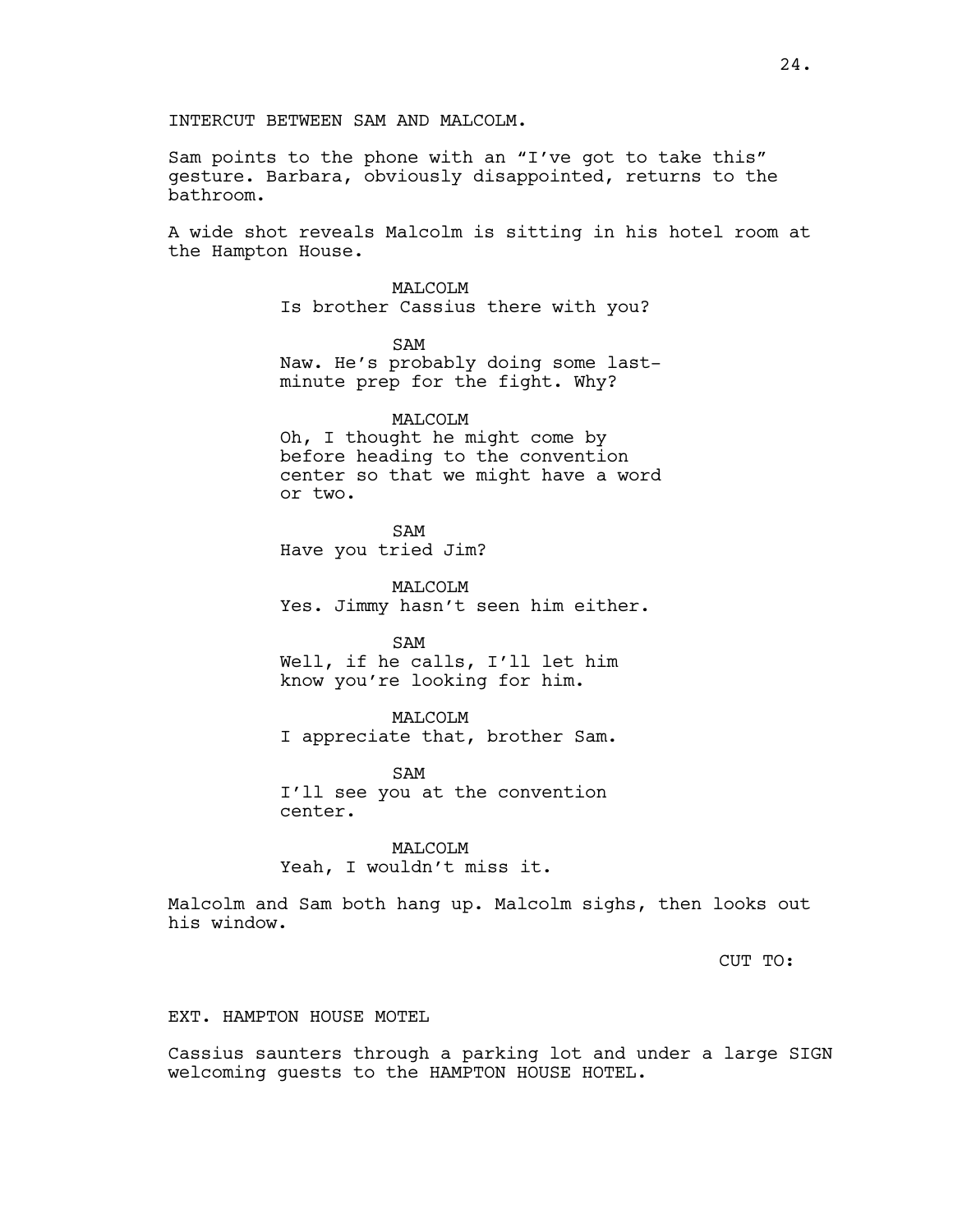There is a KNOCK at the door.

MALCOLM

Come in.

The door swings open, and brother KAREEM X stands in the doorway.

> MALCOLM (CONT'D) Yes, brother Kareem?

KAREEM You have a visitor, brother Malcolm.

Cassius struts into the room. Malcolm smiles.

# MAT<sub>I</sub>COT<sub>I</sub>M

Brother Cassius.

Malcolm and Cassius hug as Kareem closes the door, giving them privacy.

> MALCOLM (CONT'D) I thought you might not be able to make it.

> > **CASSIUS**

Hey man, ain't no way I'm goin' into that ring without my insurance policy.

Malcolm walks over to the corner and pulls out a pair of PRAYER RUGS. He unrolls them onto the floor. The two men kneel together on the small rug and lower their heads in unison. They begin to silently pray in Arabic.

During the prayer, Malcolm opens one eye and notices Cassius is holding his hands incorrectly. He reaches out, and kindly corrects his hand position.

> CASSIUS (CONT'D) (embarrassed) Thank you.

Malcolm nods and they continue their prayer...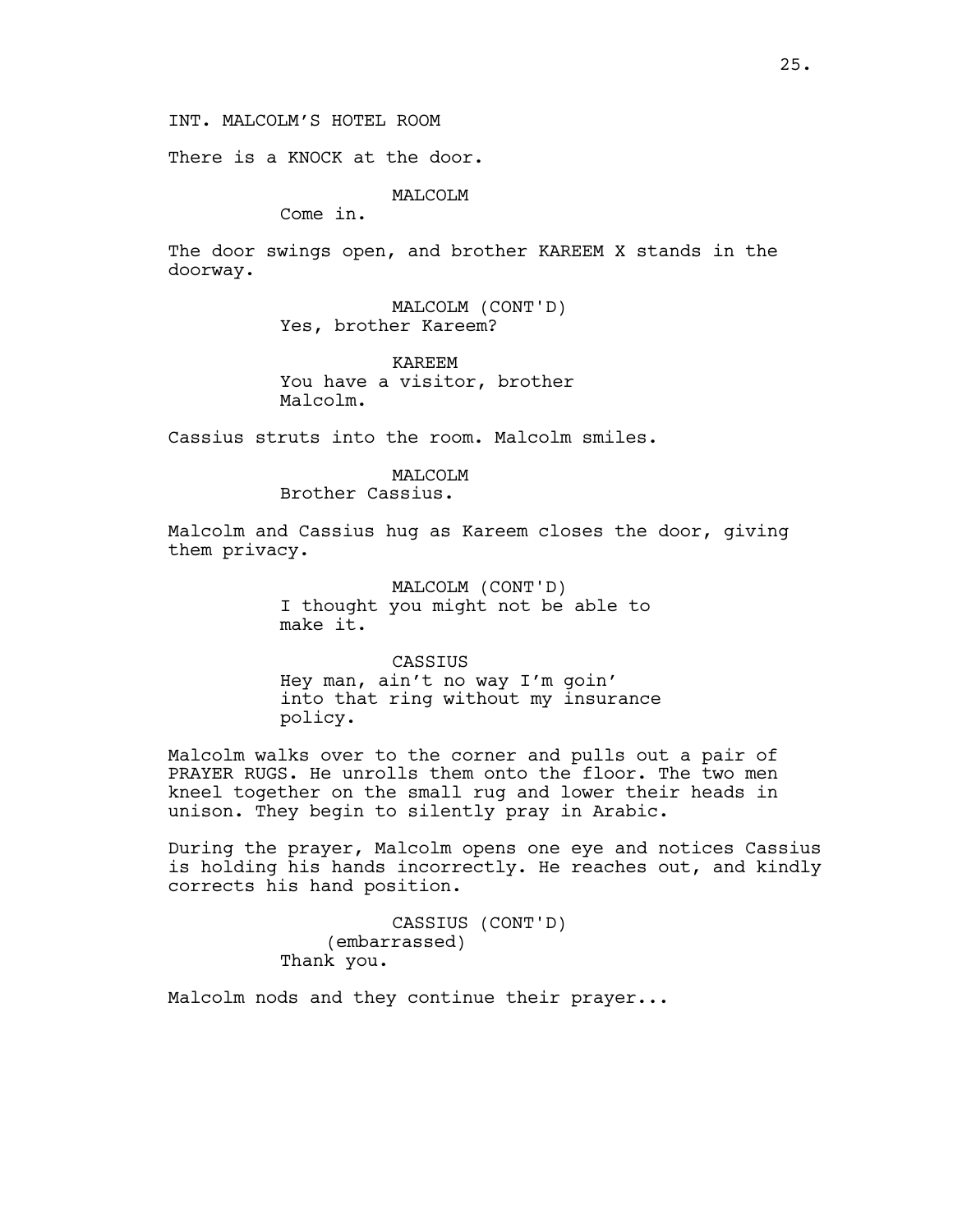At the same time outside the room, Kareem and the other Jamaal silently, simultaneously conduct the same prayer while standing.

# INT. MALCOLM'S ROOM

Inside the room, Malcolm and Cassius also stand, their prayer completed. Malcolm smiles as he pats Cassius on the back, then rolls up his rug.

> MAT<sub>I</sub>COT<sub>I</sub>M You ready for tonight?

# CASSIUS

I been training three years for this fight. I'm as ready as a person can be.

### MALCOLM

Still, it might not hurt to just tone down the rhetoric until after the fight.

CASSIUS Why would I do that?

### MALCOLM

It may be easier for you to focus, Cash, if for once the only person gunning for your head is the guy in the ring, and not the entire arena.

Cassius ponders this for a minute.

CASSIUS You watch wrasslin'?

# MALCOLM

Wrestling? I can't say it's part of my daily viewing.

# CASSIUS

I figured not. Well, my favorite wrassler is Gorgeous George.

MALCOLM Good-lookin' fellow, I take it?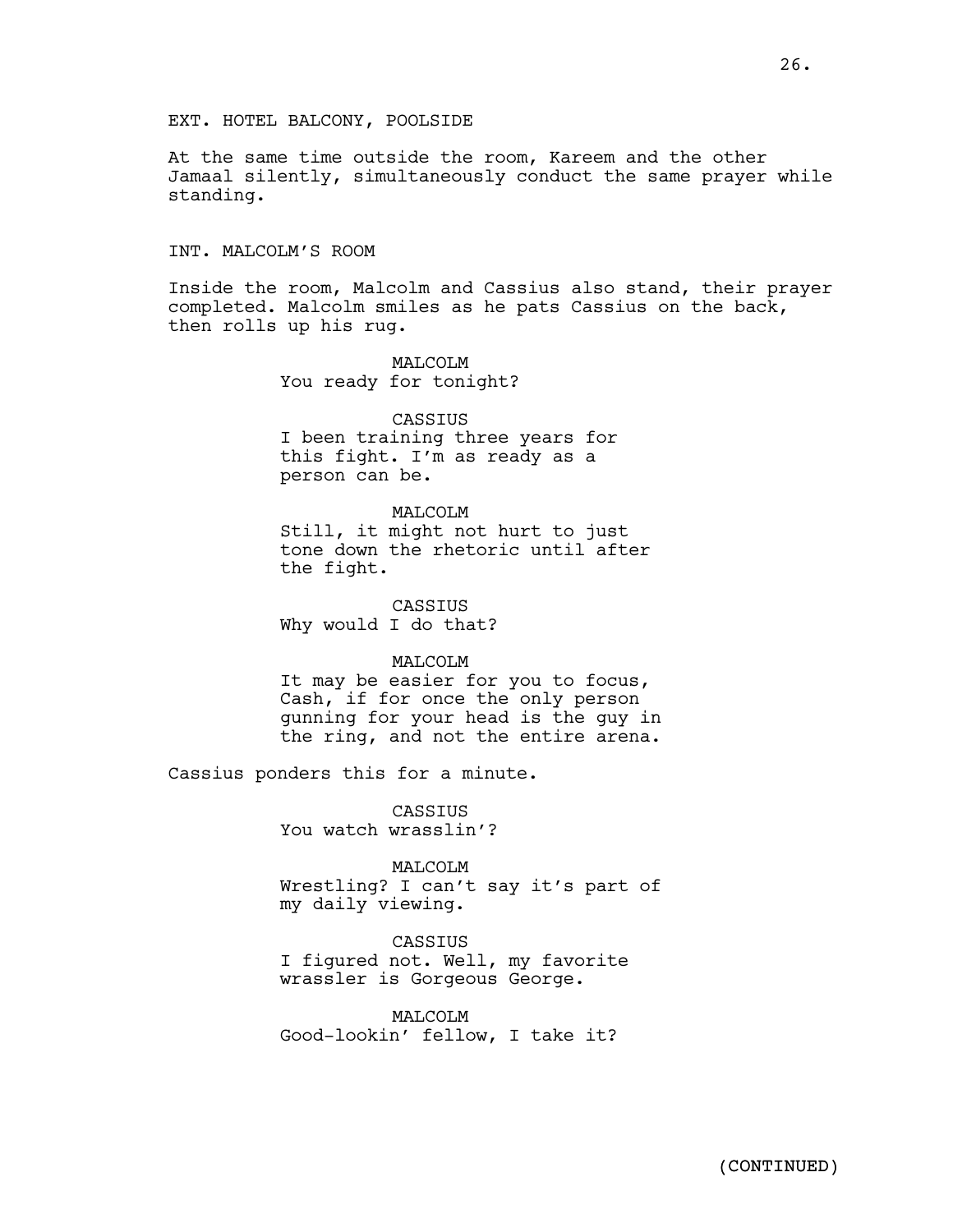# CASSIUS

In the European way, sure. Head full of blond hair, teased up into a nice 'do.

MALCOLM (sarcastically) The crowds must love him.

# CASSIUS

Naw. He preens and prances around like a peacock, talkin' all kinda a' smack. They boo him. They scream at him. And the more they scream, the more he eggs 'em all on.

MALCOLM So, he's the villain?

### CASSIUS

Well, sorta. Wrasslin's kinda complicated.

#### MALCOLM

Why would you model yourself after a person everyone hates?

## CASSIUS

Because everyone in that arena pays a hundred dollars to see George lose. The way I figure it, win or lose the fight, George has already won the war.

# MALCOLM

(chuckles) Well, maybe you fellas just like going around with targets on your backs.

### CASSIUS

(slyly) We learned from the best, brother minister.

# MALCOLM

Touché.

CASSIUS I got you a ticket in the second row, right next to Sam.

# MALCOLM

And Jimmy?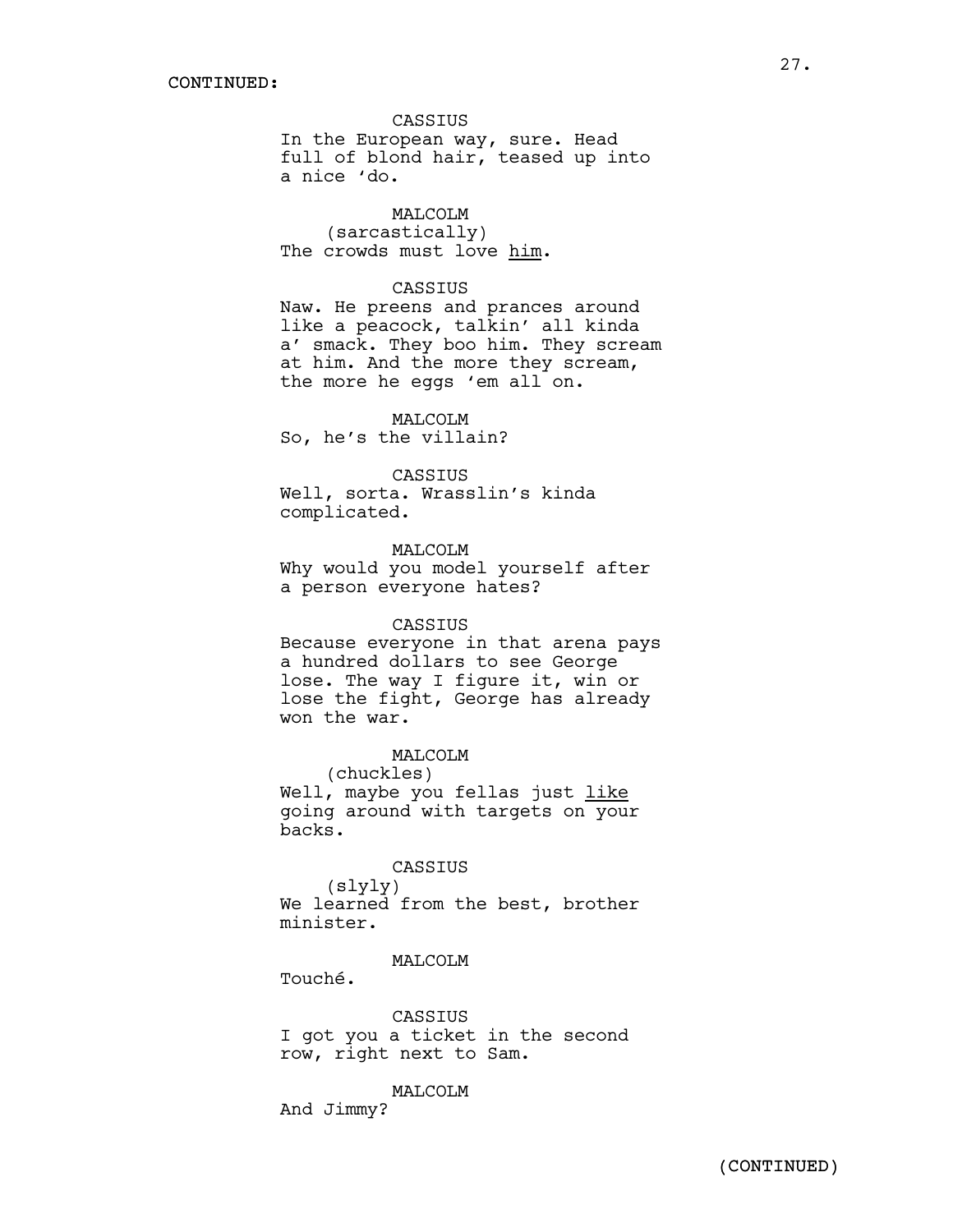CASSIUS

He's doing commentary ringside. But don't worry. I already told all of 'em after the fight we're all coming back here for the champ's victory party.

MALCOLM And did you tell them anything else?

CASSIUS Oh, um. I didn't get around to it. I mean, I plan on...

MALCOLM No, no. It's all right, my brother. This journey is different for each of us.

CASSIUS Thank you, Malcolm.

Malcolm smiles.

CASSIUS (CONT'D) I've gotta get back to my team. The fight time is at ten. Don't be late.

MALCOLM I won't. Peace be unto you, young brother. Peace be unto you...

CUT TO:

INT. MIAMI CONVENTION CENTER - FIGHT NIGHT

INT. BOXING RING

CLOSE UP on the face of SONNY LISTON, covered in sweat and eyes swelling. A GLOVED FIST comes into frame and lands squarely on his nose.

> VOICE (O.S.) Come on, sucka!

His heads snaps back, also snapping us into real time as we pull out to reveal that Cassius has delivered the blow.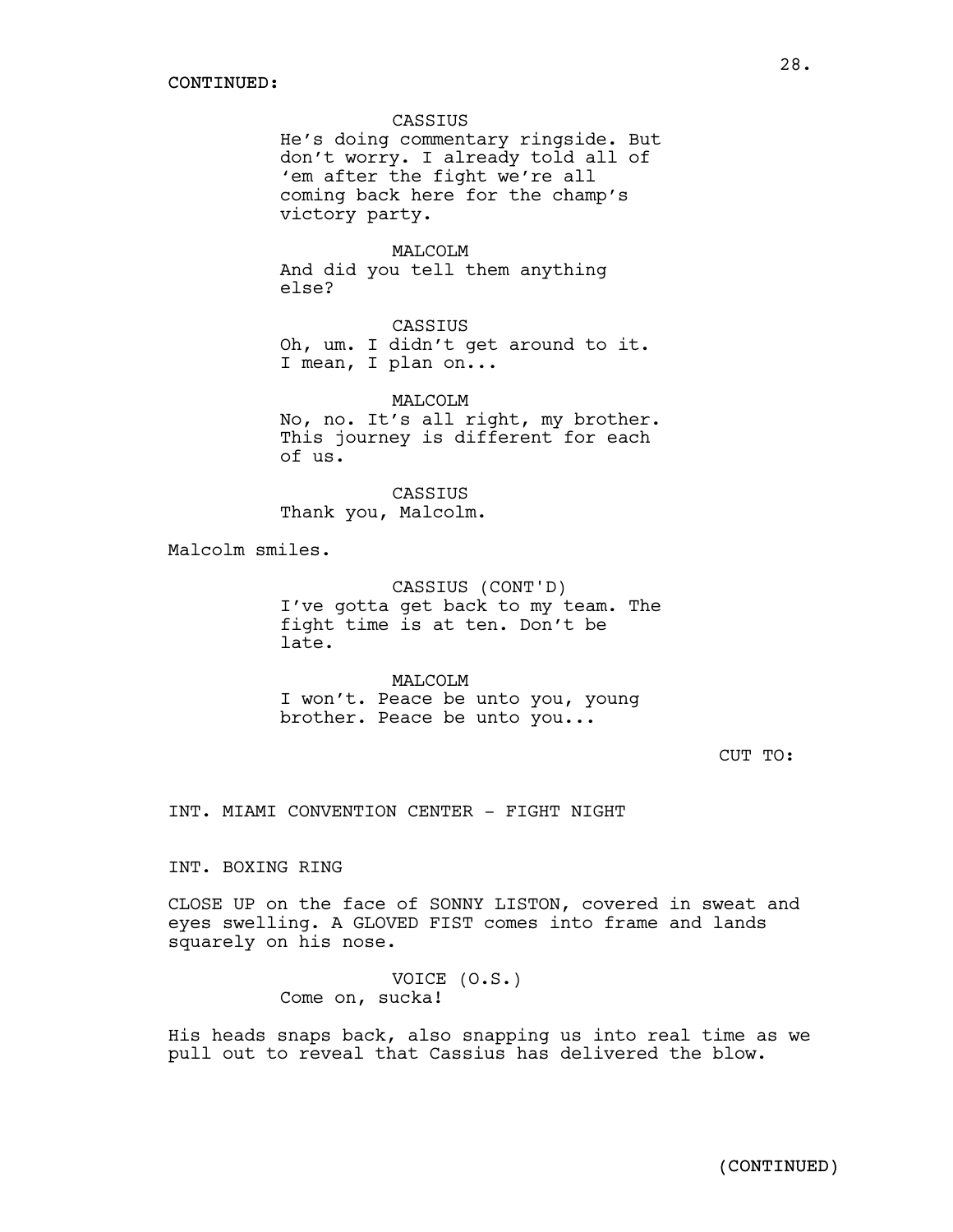CASSIUS Come on, boy! You gonna get that whoopin'...

Cassius unloads a rapid-fire flurry of punches, one after the other, each landing with a thud, thud, THUD on Liston's head as he backpedals to escape. He cannot, as Cassius plows forward, throwing punches the entire way.

> CASSIUS (CONT'D) Damn, Sonny, you gettin' uglier?

Cassius shoves Liston backwards, delivering a quick jab as he does.

> CASSIUS (CONT'D) Take that with you!

Liston sidesteps, stumbling. He looks out into the crowd, begging for help with his eyes. In the crowd, his wife, GERALDINE, shouts up to him.

**GERALDINE** 

Come on, baby! Give him that Liston punch!

But Sonny can't hear her. He's lost. The REFEREE tries to control the chaos in the ring. Cassius' eyes go from Liston and begin to scan the crowd in the jam-packed arena. In a series of quick cuts around the arena, we see:

--JIM, sitting ringside behind a microphone among a group of ANNOUNCERS, with a smirk on his face.

--SAM, his mouth agape as he sits next to Barbara, who is also cheering.

--MALCOLM, in the seat right behind Sam, with a CAMERA held up to his face, snapping a picture of this glorious moment. While everyone around him is on their feet, Malcolm lowers his camera and sits down, looking completely satisfied.

Cassius approaches the hobbled Liston, who has the look of a wounded animal in his eyes. Even with his mouthguard in, Cassius smiles wide.

The BELL rings, and Cassius winks at Liston before walking confidently to his corner. Angelo, Bundini and Ferdie are waiting. Cassius calmly sits on his chair.

> ANGELO He's right where you want him! Finish him off and take that belt home!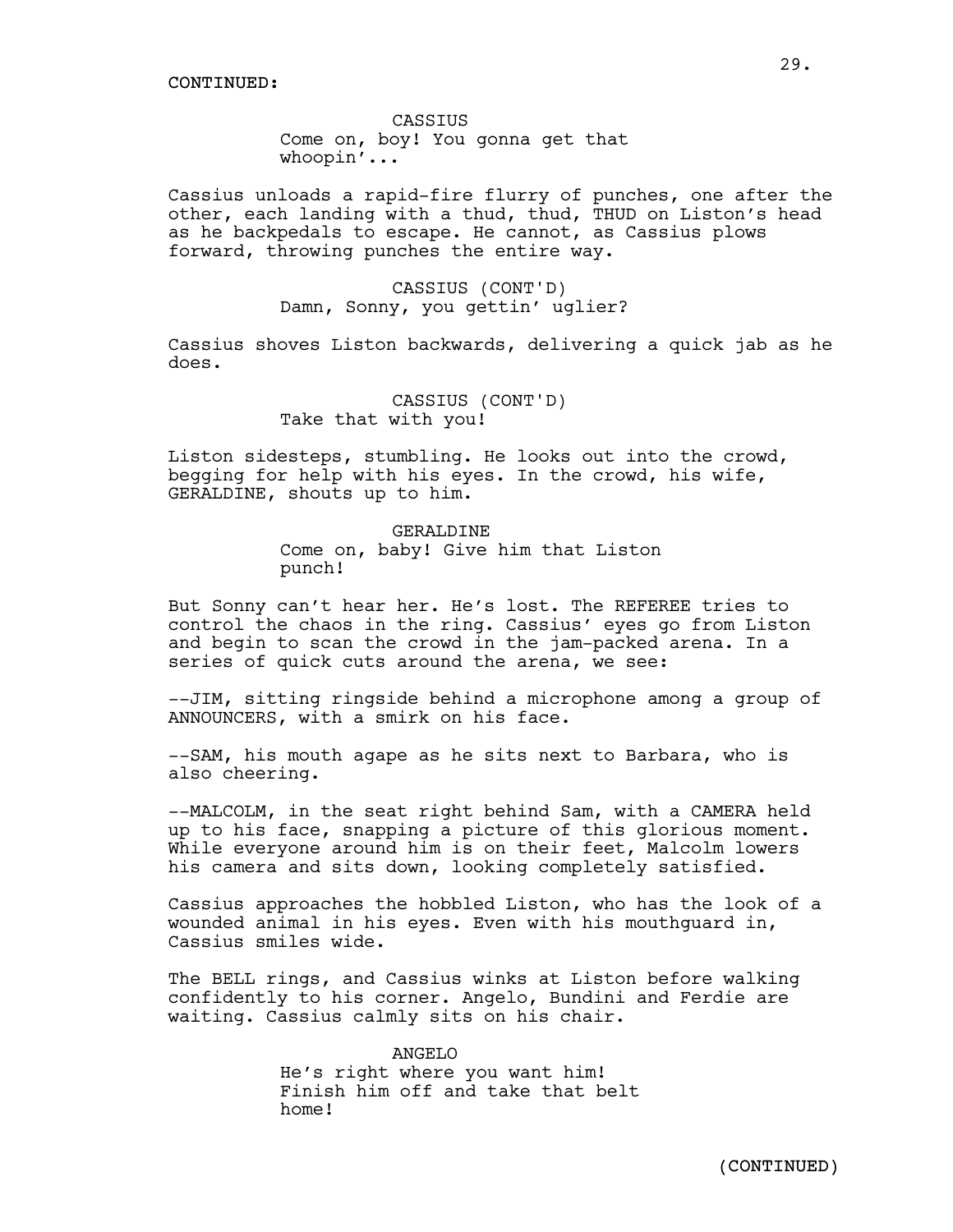**BUNDINI** 

Stay on him.

Across the ring, Liston looks downright desparate.

BUNDINI (CONT'D) He lookin' bad over there. You got him.

CASSIUS I told you he was ugly. You should see him up close. Oh man, he's ugly...

The BELL rings and Cassius stands.

ANGELO Let's go. Let's go home...

Angelo, Bundini and Ferdie exit the ring, leaving Cassius, bouncing with excitement as he prepares to charge Liston again. He glares at Liston, who still hasn't risen from his seat.

> CASSIUS (muttering) Go on and quit, Sonny... You ready to quit... Then go on and quit... That's it, boy... That's it, Sonny...

Sonny spits out his mouthguard and shakes his head. Cassius knows what that means.

> CASSIUS (CONT'D) That's it... Go on and quit, then! Go on and quit, then!!

Cassius raises his arms in victory as his ENTOURAGE and TRAINERS rush the ring and embrace him. The dejected Liston sits in his corner with his head down.

> CASSIUS (CONT'D) I'm the king of the world! I'm the king of the world! I'm pretty! I'm a bad, bad man! Hahahaha!

Cassius runs around the ring, pointing at the men in the press box, taunting them. He then shifts his attention and points down at Jim at the end of the press box.

> CASSIUS (CONT'D) You see that, Jimmy?! Hahahaha! Woooohoooooo!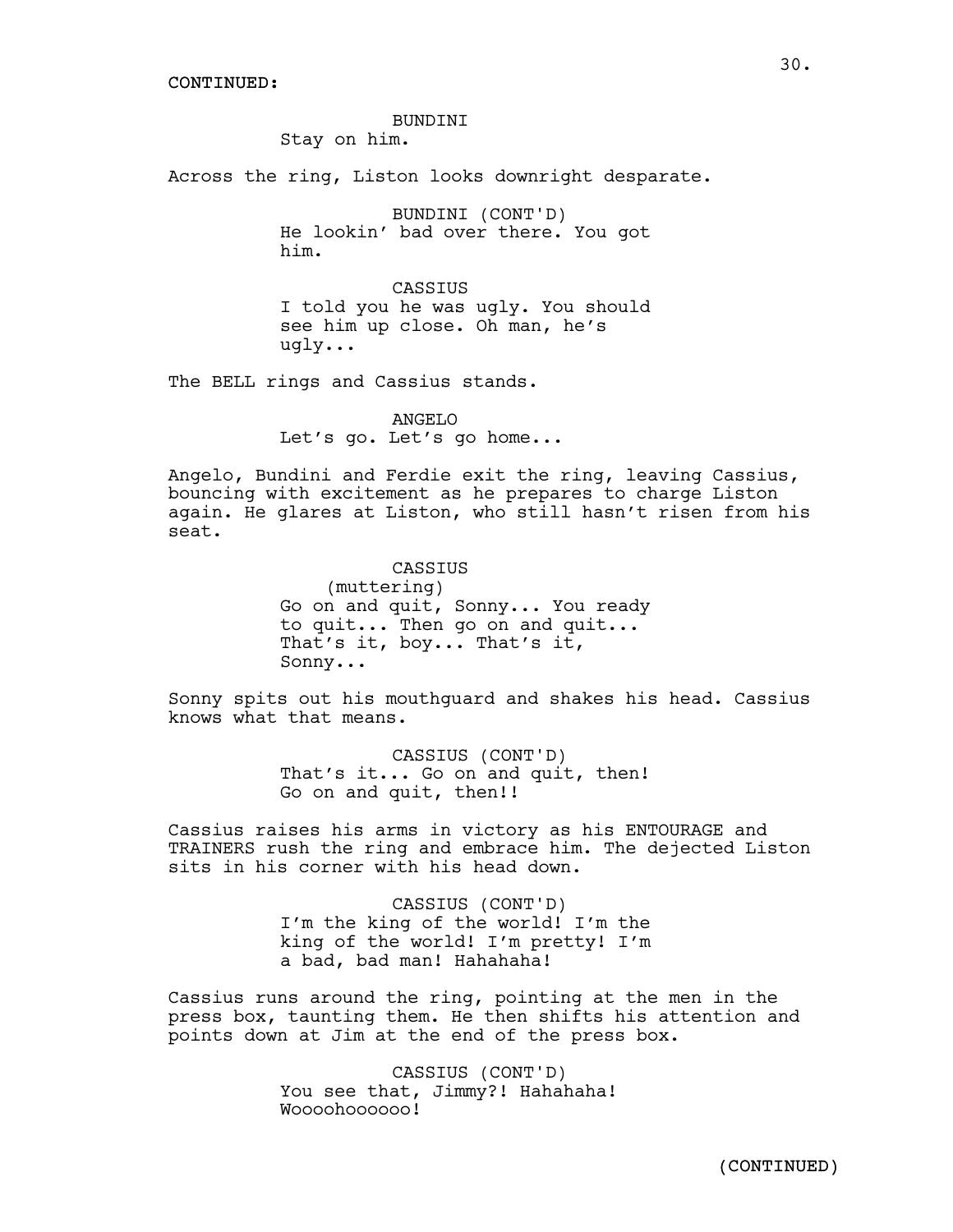#### CONTINUED:

From Cassius' POV, we see Jim is now standing proudly and applauding for his friend, a huge smile on his otherwise restrained face, while the white ANNOUNCERS around him stay seated with looks of shock and dismay on their faces.

The ANNOUNCER and fights through the crowd in the ring and makes his way up to Cassius.

> CASSIUS (CONT'D) That's Sam Cooke! That's the world's greatest rock and roll singer. That's Sam Cooke, he's too pretty! We're both pretty!

Sam is ushered through the crowd and embraces Cassius.

SAM You're beautiful! You're beautiful!

Sam leans in and whispers in Clay's ear.

SAM (CONT'D) See you at the Hampton House!

Still standing at his seat outside the ring, Malcolm smiles widely and nods in approval. He snaps several more photos of Cassius, surrounded by the crowd. Cassius looks over at him, and Malcolm simply puts his hand over his heart. Cassius repeats the gesture with his gloved hand.

> CASSIUS Malcolm! Ahhhh! I told 'em! I told 'em! (to the reporters) Eat your words! Eat your words! I remember you, you picked him!

23 CUT TO: 23

EXT. HAMPTON HOUSE MOTEL PARKING LOT - LATER THAT NIGHT

SAM tears into the motel parking lot in his car, screeching to a stop. Sam leaps out of his car, carrying his GUITAR CASE. KAREEM is in the parking lot to greet him. He frowns in disapproval as Sam steps out of his car.

> SAM Is this where the party's at?

KAREEM Mr. Cooke. I'm Brother Kareem. The brother minister instructed us to let you in if you arrived early.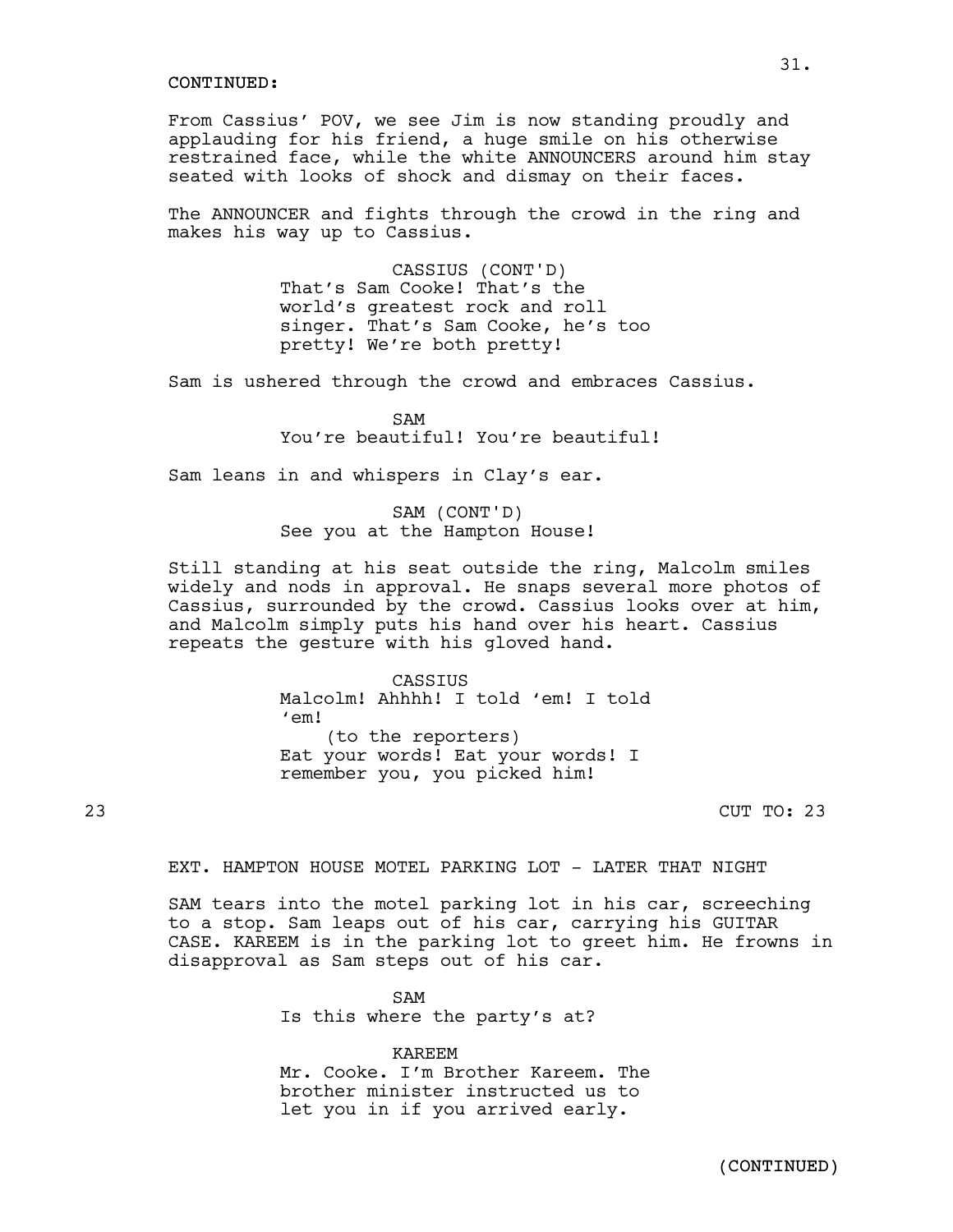SAM I'm the first one here? KAREEM That's correct. SAM Me and my fast-ass cars. Heh heh. (a beat) So? KAREEM This way, please.

CUT TO:

EXT. HAMPTON HOUSE MOTEL - POOLSIDE - MOMENTS LATER

Sam and Kareem breeze past the hotel pool and up the stairs, where they are met at the front door of the room by JAMAAL, another identically-dressed Nation of Islam guard. The much younger Jamaal smiles wide, somewhat star struck.

INT. MALCOLM'S ROOM

Kareem opens the door for Sam. The room is empty. Sam surveys the environment, pretty unimpressed. The smile leaves his face. He examines Malcolm's belongings as he wanders around the room. Just then, he looks up as we hear the jet ROAR of an AIRPLANE passing overhead. It's loud, causing the entire room to rumble and the lights on the lamps to flicker.

> SAM (mumbling) It's a damn dump.

Sam abruptly drops his guitar case down on the floor, hard. He steadies the case, suddenly a bit worried that in his aggravation he was too rough with it. That's when the inspiration suddenly hit him. He quickly grabs a PAD and PENCIL from his pocket and begins writing.

> SAM (CONT'D) (softly singing to the tune "Put Me Down Easy") *If you found somebody new, there is nothing I can do, but ask you tooo...Do it to me just the same...*

Pause.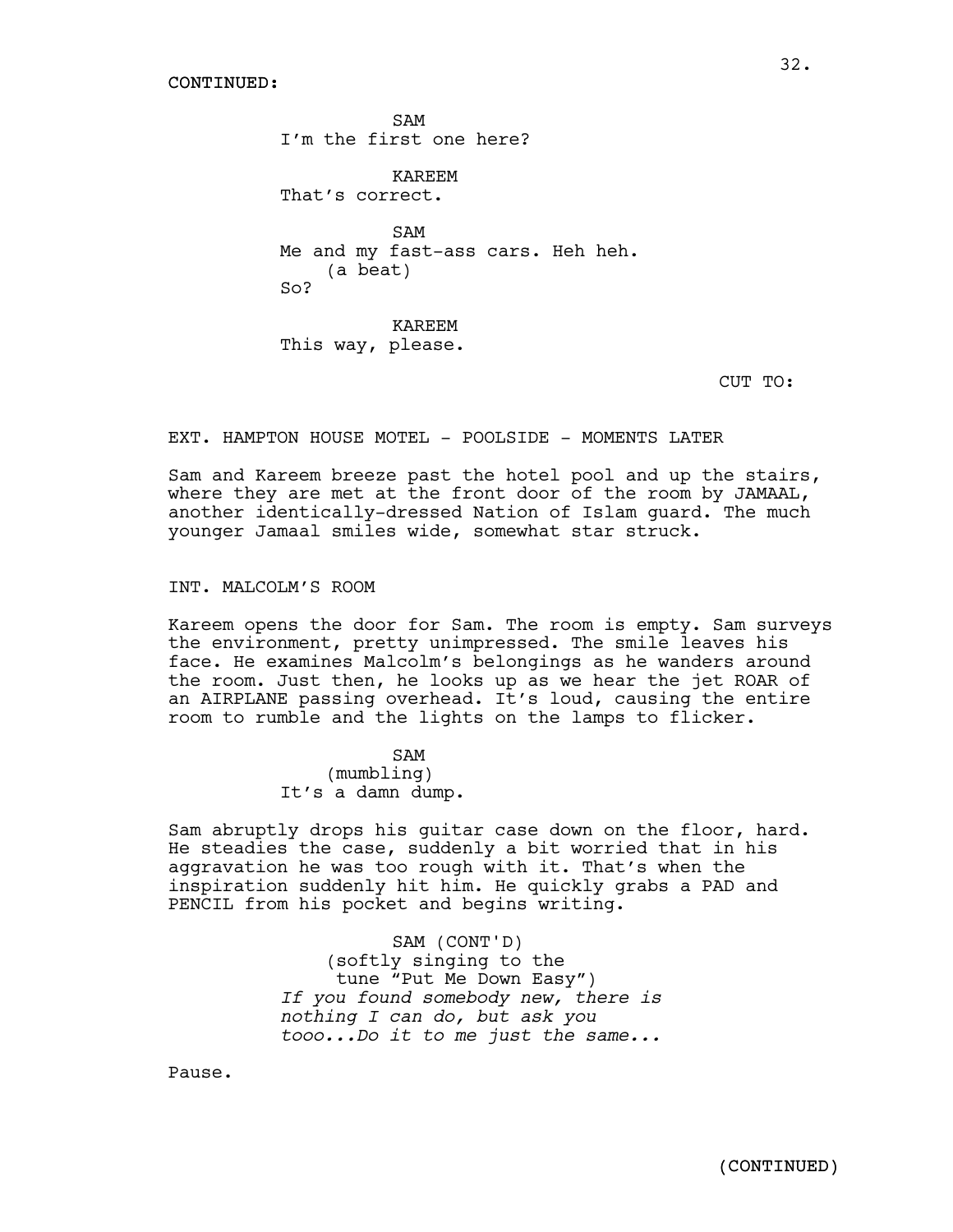SAM (CONT'D) (singing) *...as PILOTS do big AEROPLANES...yeah...put me down eeeeeeeeasy... put me down easy baby... Don't make it rougher and don't make me suffer just, put me down easy...*

Sam smiles as he continues to sing. The camera backs away from him and out the window to Kareem and Jamaal, standing at attention outside the room. Kareem is reading a BOOK. Jamaal, is leaning towards the door, listening to the singing inside. After several quiet seconds...

> JAMAAL You gotta admit, that brother sure can sing.

> KAREEM If you're into that sort of thing.

JAMAAL Right, right.

CUT TO:

### EXT. HAMPTON HOUSE PARKING LOT

A large, LINCOLN pulls into the Hampton House parking lot. The engine turns off and the lights dim. Kareem exits the hotel and approaches the car. All four doors of the car open simultaneously, and out from each pokes a well-appointed LEG and SHOE before the figures behind each steps out of:

From the PASSENGER DOOR steps a smirking Malcolm.

From the REAR RIGHT DOOR steps a smiling Jim.

From the REAR LEFT DOOR steps a Jubilant Cassius.

From the DRIVER'S DOOR steps BROTHER JEROME 7X, another sharply-dressed NOI guard.

Malcolm and Kareem share a brotherly embrace. Kareem then leads the smack-talking men up the stairs. Cassius and Jim are particularly loud and jovial.

# EXT. HAMPTON HOUSE MOTEL

Once inside, they head up the stairs towards Malcolm's room.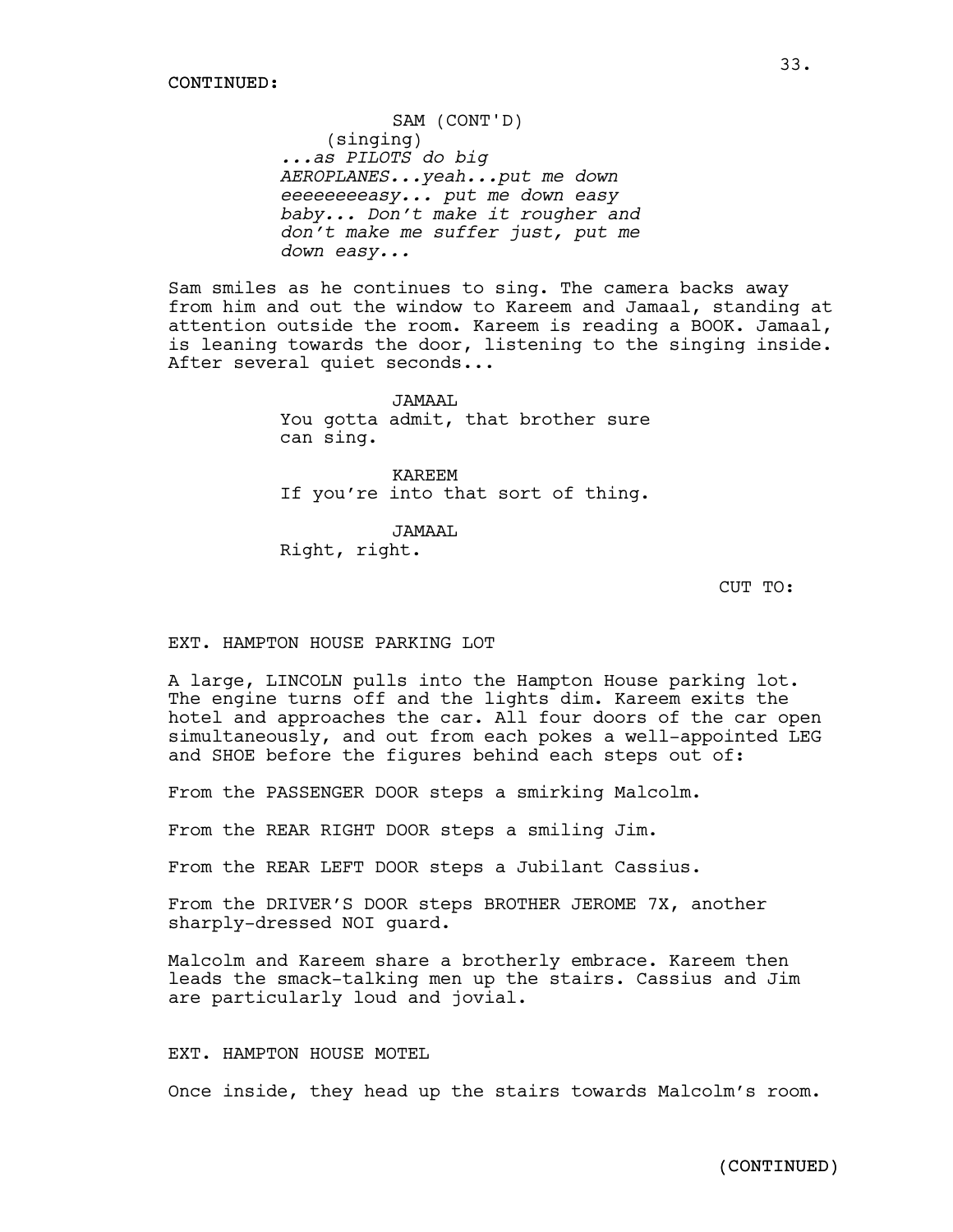### CONTINUED:

KAREEM Your... friend has already arrived.

MALCOLM I'd assumed. His car is hard to miss.

KAREEM Yes. Well, we let him into your room, as you instructed.

MALCOLM That's much appreciated.

The group arrives at the door to Malcolm's room. A starstruck Jamaal quickly opens the door.

> KAREEM Is there anything else you need?

MALCOLM No, brother. We'll be fine from here.

KAREEM God is great.

MALCOLM (As he ponders the phrase) He really is, isn't he?

Kareem is somewhat taken aback by Malcolm's less-than-formal response. Nonetheless, he opens the room door and Malcolm, Cassius and Jim stroll in. Jerome exits.

INT. HAMPTON HOUSE MOTEL - MALCOLM'S ROOM

SAM What the hell took y'all so long?!

JIM We didn't run every damn red light between the Convention Center and Overtown.

CASSIUS We told you to ride with us!

SAM And leave my car at the arena parking lot? Fuck that. Besides, I had to drop off Barbara.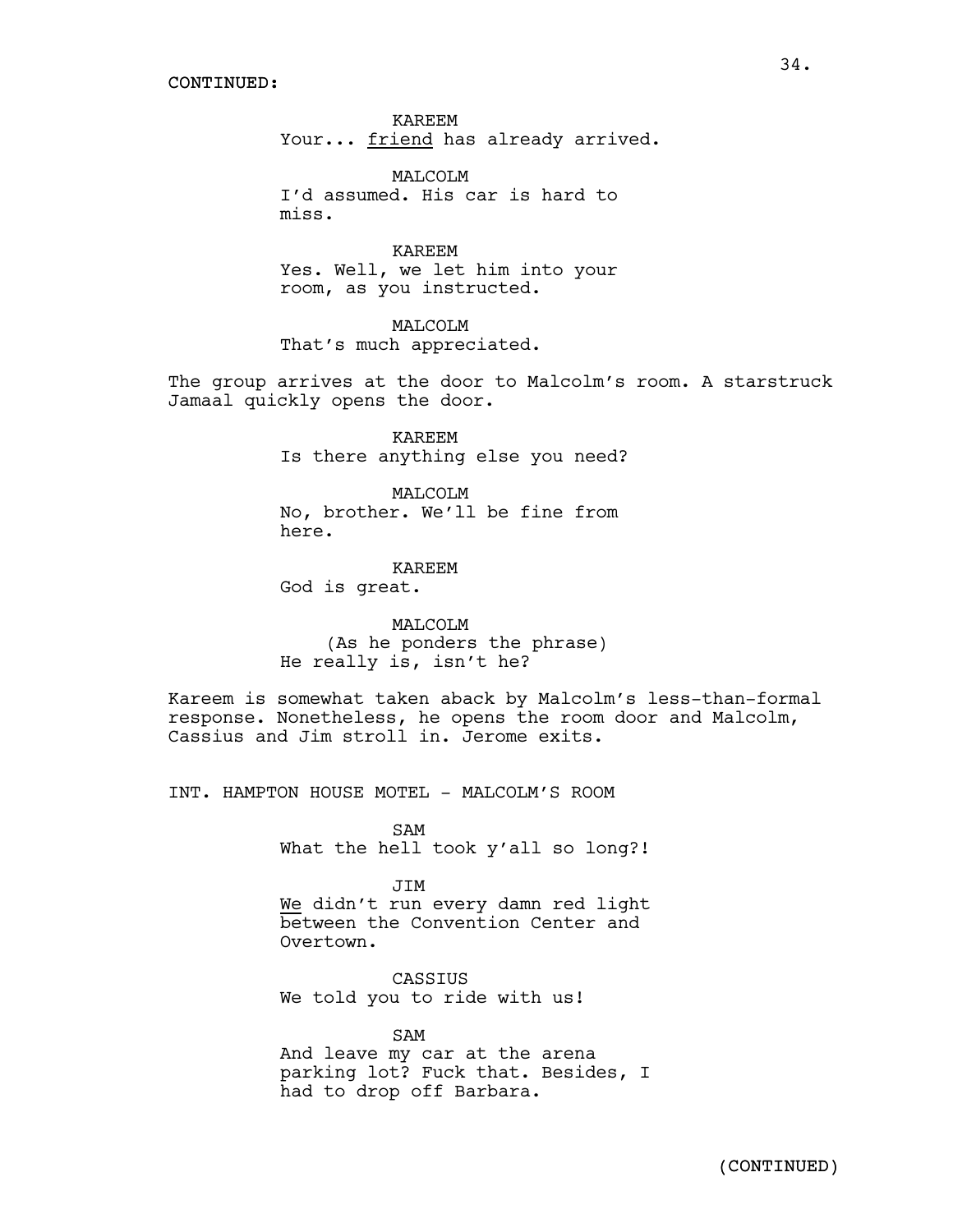JIM Was you sad, Sam? Sittin' in here all by your lonesome?

SAM I don't need y'all around to entertain myself.

CASSIUS We figured you'd have rounded up some girls before we even got here,

SAM Shit, ain't you too tired?

boy! Where they at?

CASSIUS Tired?! Boy, I'm energized! Was before I even threw the first punch!

Just then, a new idea hits him.

CASSIUS (CONT'D) Can you believe they had the nerve to trot Willie Pastrano into the ring before the fight?

JIM (Slapping Sam on the arm playfully) They say he boxes just like you, Cash...

CASSIUS Like me? Are you insane?!

SAM (Also slyly, playing along) Willie Pastrano, that's the "dancing master," ain't he?

CASSIUS Sheeeit. If he's the dancing master, than I must be the motherfuckin' inventor of dance. Just ask Sonny!

JIM (laughing) You goddamn right...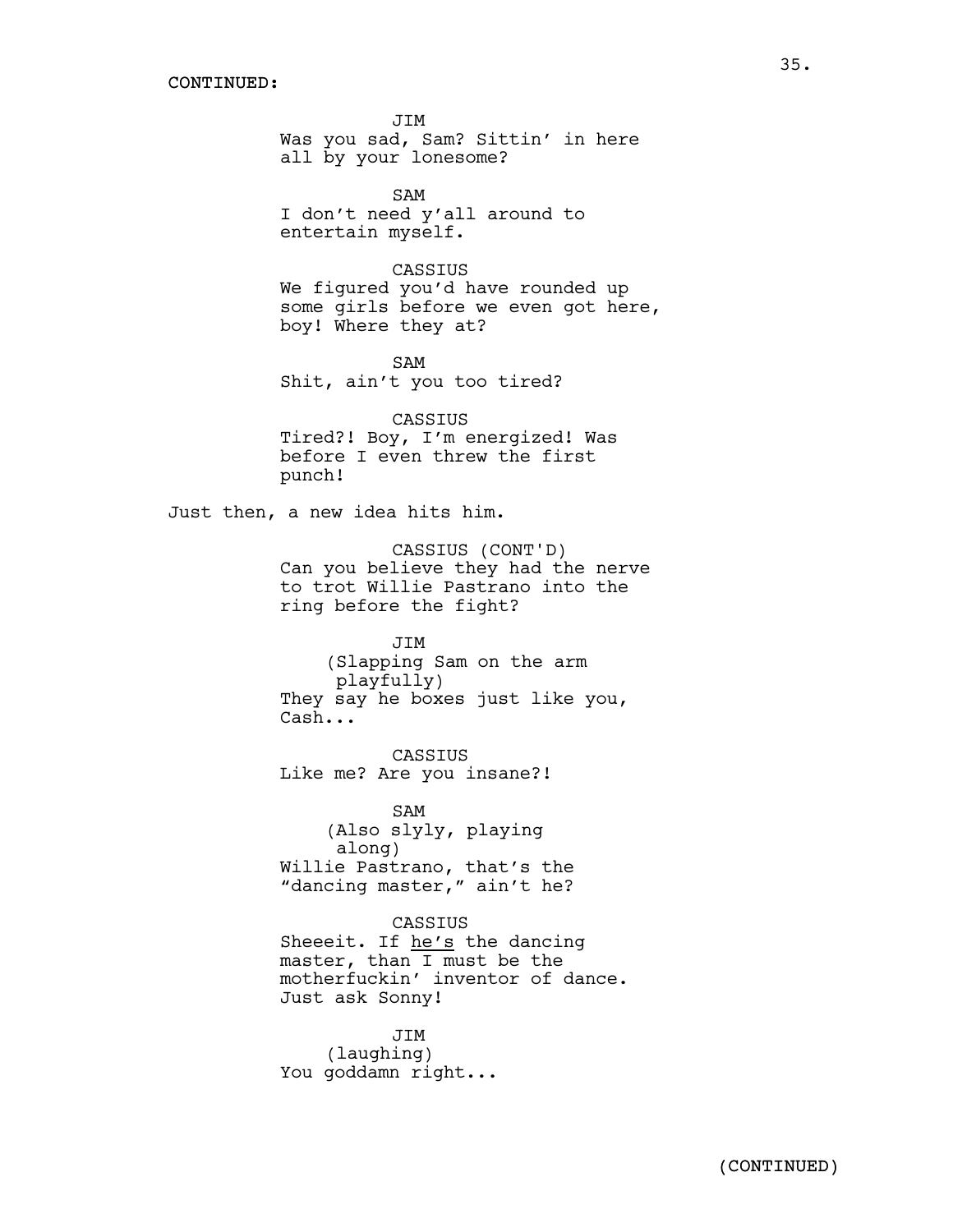# CASSIUS

I am two hundred ten and a half pounds of trouble, boys. And what they didn't know when they weighed me in...was that a half pound of it wasn't even me.

### JIM

# What was it, Cash?

In an instant, Cassius jumps onto Malcolm's BED and points to the sky. Malcolm says nothing, but his face reads "aw, c'mon man, not my bed!"

# CASSIUS It was a half pound of divine skill bestowed upon me from God up on high!

JIM This motherfucker...

# CASSIUS

They had Joe Louis on one side of the ring, Rocky Marciano on the other. Halfway through the 6th, out the corner of my eye, I saw them lookin' at each other, like they was asking themselves "why couldn't we do that when we was young?"

All three burst into laughter. Even Malcolm can't help but chuckle.

> CASSIUS (CONT'D) I'm serious! If tonight don't prove God was with me, then nuthin' does.

JIM He sure as shit wasn't with Sonny.

#### CASSIUS

You know Sonny a damn heathen. And what do they always say, Malcolm? The penalty one pays for avoiding the path of righteousness is walking whatever other path they choose...alone.

Malcolm beams as he nods his head in agreement.

## MALCOLM

Yes, yes!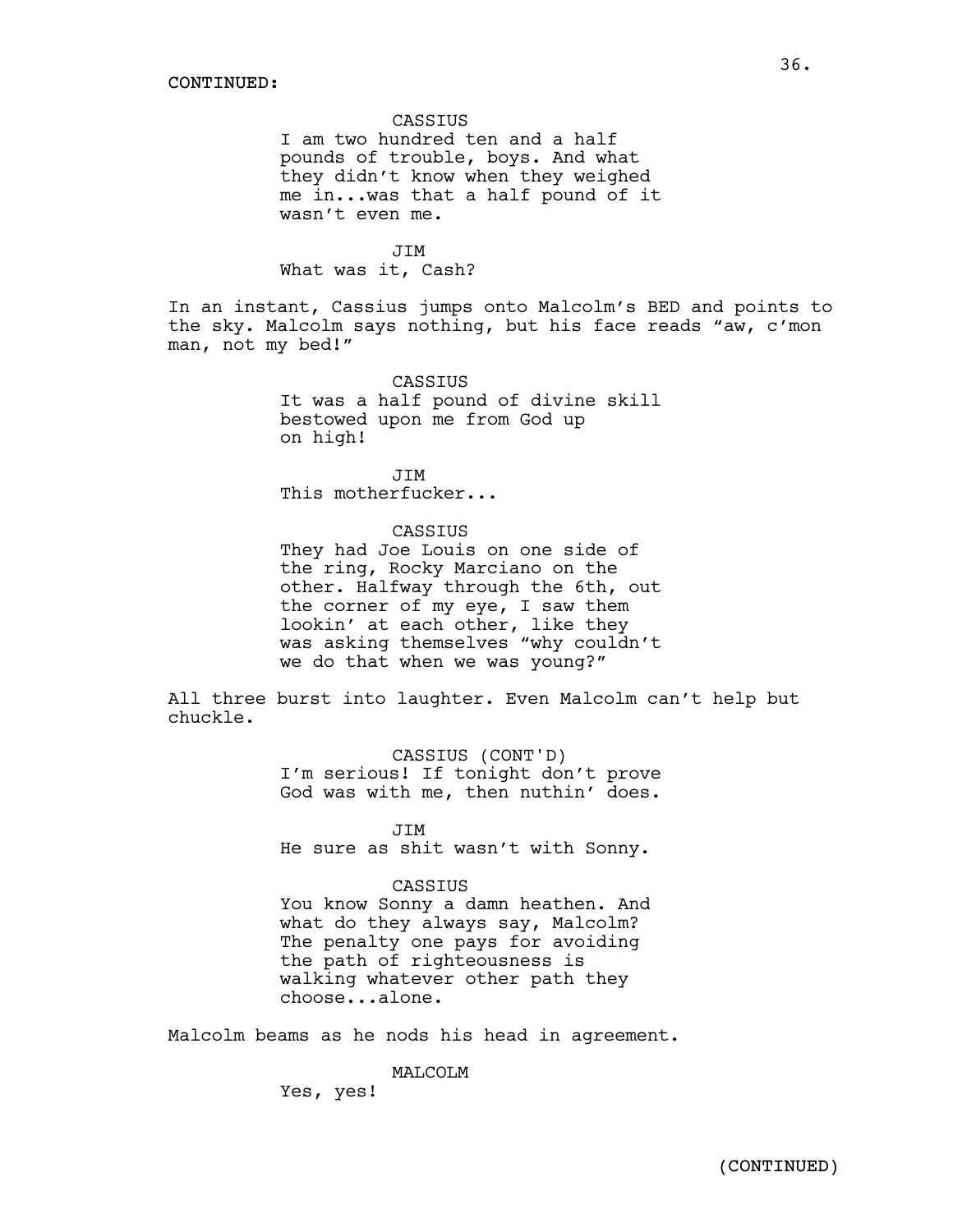#### CONTINUED:

Sam rolls his eyes.

SAM

Whatever.

CASSIUS Cassius Marcellus Clay is the new heavyweight champion of the world, boys!

Cassius throws his hands up in victory and begins to spin in a circle, Sam and Jim embracing him in a huge group hug.

> CASSIUS (CONT'D) And I don't even have a scratch on my face...

From Cassius' POV, he suddenly freezes as he catches his reflection in a MIRROR and is shocked by what he sees.

> CASSIUS (CONT'D) ...Oh my Goodness!!

SAM AND JIM What?! What is it, Cash?

Cassius turns and faces them, silent for a beat and completely serious looking before he finally speaks.

> CASSIUS (Deadpan, sincerely) Why... Am I... so pretty?

Sam, Jim and even Malcolm erupt in cheers.

CASSIUS (CONT'D) And I'm only twenty two years old! There is no way I'm supposed to be this great.

SAM There he goes...

### CASSIUS

Look, Alexander the Great conquered the whole world at the age of thirty. And I conquered the world of boxing at twenty two, without sustaining so much as a scratch. You do the math.

SAM All right! Where and when is this party going down?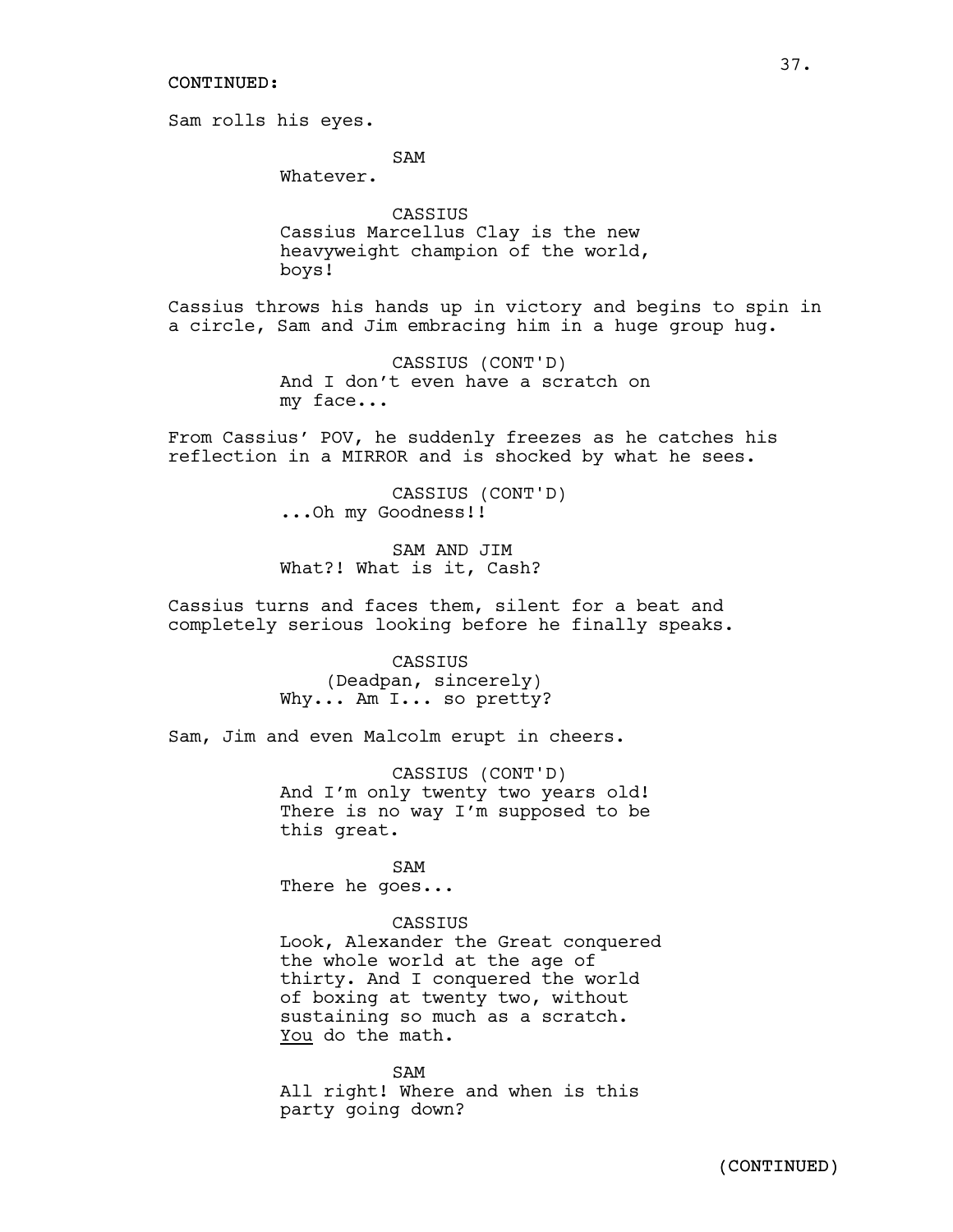CASSIUS That's a good question. What's on the agenda, Malcolm?

## MALCOLM

Well, I thought this would be a wonderful chance for us to reflect on what's happened tonight. Like our young brother said, there's no denying that greater forces were at work.

JIM You mean...no one else is coming?

MALCOLM Rest assured, my brother, you're not missing anything.

JIM But... I wanted some pussy tonight.

MALCOLM It'll be all right, JImmy. I think you'll live.

Malcolm pats Jim on the back as Sam shakes his head.

SAM Malcolm, I did not give up a chance to stay at the Fontainebleau for this shit!

Malcolm scoffs.

MAT<sub>I</sub>COT<sub>I</sub>M The Fontainebleau? Miami Beach?

SAM Yeah. What?

MALCOLM So you just walked right up to the counter and booked yourself a room, brother Sam?

JIM Malcolm, relax...

SAM Allen booked the room! Allen booked the room...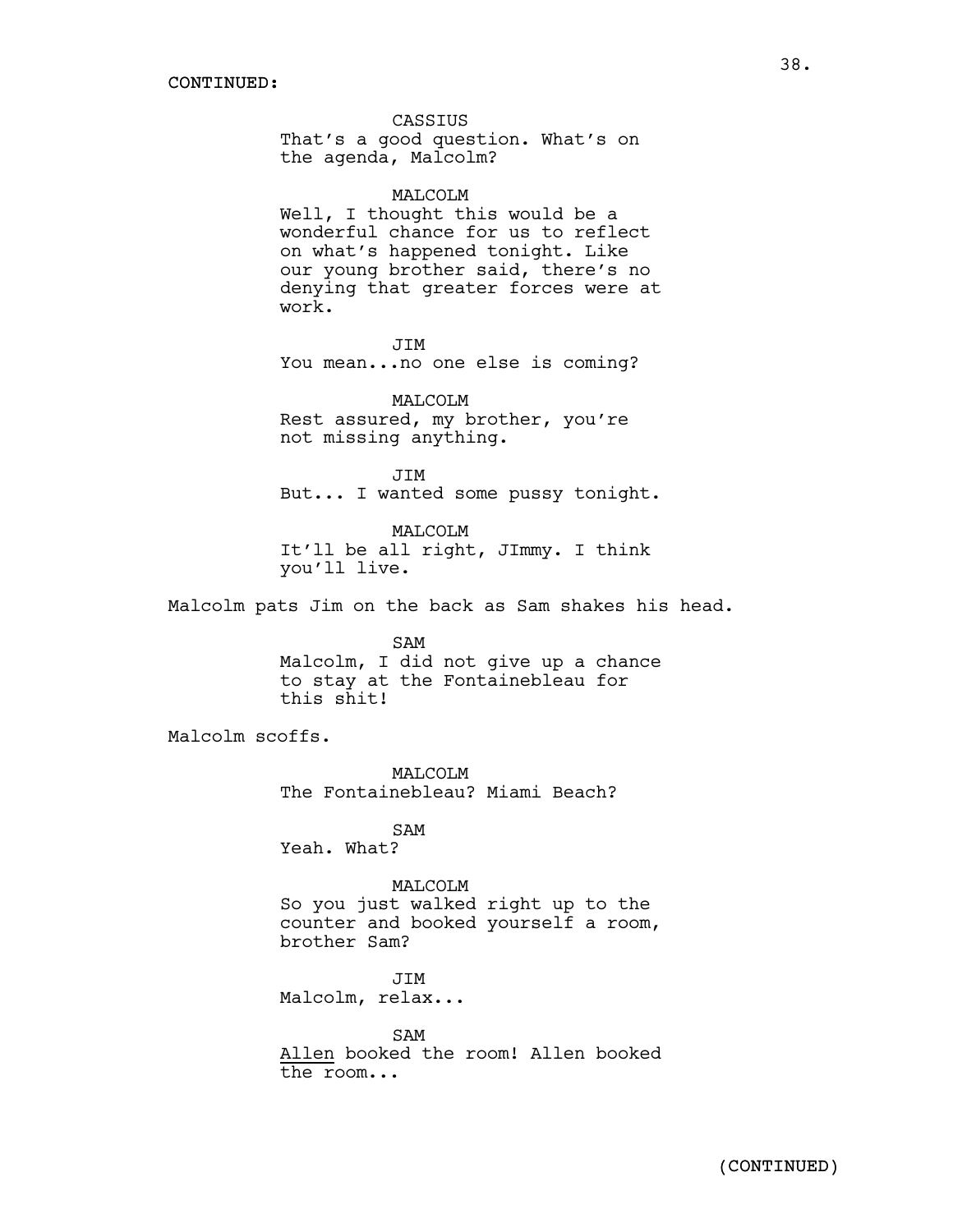MAT<sub>I</sub>COT<sub>I</sub>M Allen Klein. The white man.

SAM That's his job.

MALCOLM Oh, that's his job? To tell the other crackers that you're one of the "good ones?"

SAM To do what I ask him to do!

CASSIUS Could you two quit the philosophical debate for five seconds? Ain't you just heard Jim say he's gettin' blue balls?

Both Sam and Malcolm chuckle at this remark. It breaks the tension.

> SAM All right. Do we at least have something to eat while we "reflect?"

MALCOLM As a matter of fact, we do, brother Sam!

Malcolm rushes over to the fridge. As he passes Sam...

MALCOLM (CONT'D) (smirking) Just because I'm militant doesn't mean I don't know how to have a good time...

Malcolm open the fridge, ducking down out of sight as he looks inside. Sam and Jim immediately cut a simultaneous, evil glare at Cassius.

> CASSIUS (whispering) What I do?

Malcolm rises from the fridge, holding two tubs of VANILLA ICE CREAM.

MALCOLM

Ice cream!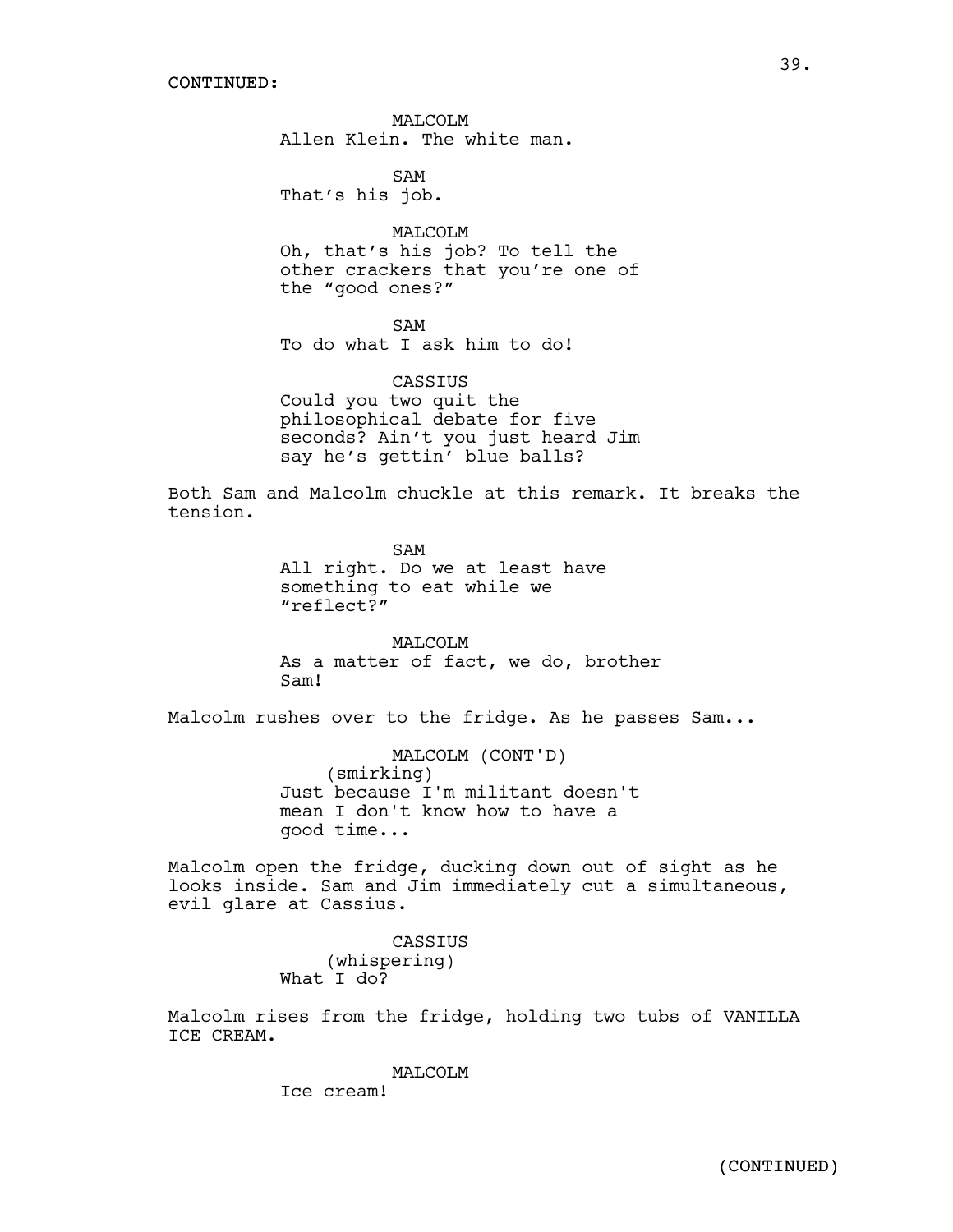SAM (sarcastically) Yay. MALCOLM (smirking) Just because I'm militant doesn't mean I don't know how to have a good time. SAM I don't suppose you have any beer in there? Malcolm looks down into the fridge, self-consciously. He hadn't thought of that. SAM (CONT'D) Stupid question. Some chips then? Chips? MALCOLM Um...I'm sure I can send one of the brothers to get some. JIM Well, what flavor is it? MALCOLM Well, we have vanilla, Jimmy, and... Malcolm looks back into the fridge. MALCOLM (CONT'D) ...vanilla. JIM Shit. SAM (chuckles) How is that for some irony? MALCOLM Last time I checked, vanilla was your flavor of choice. JIM AND CASSIUS (mocking) Ooooooooooooooh....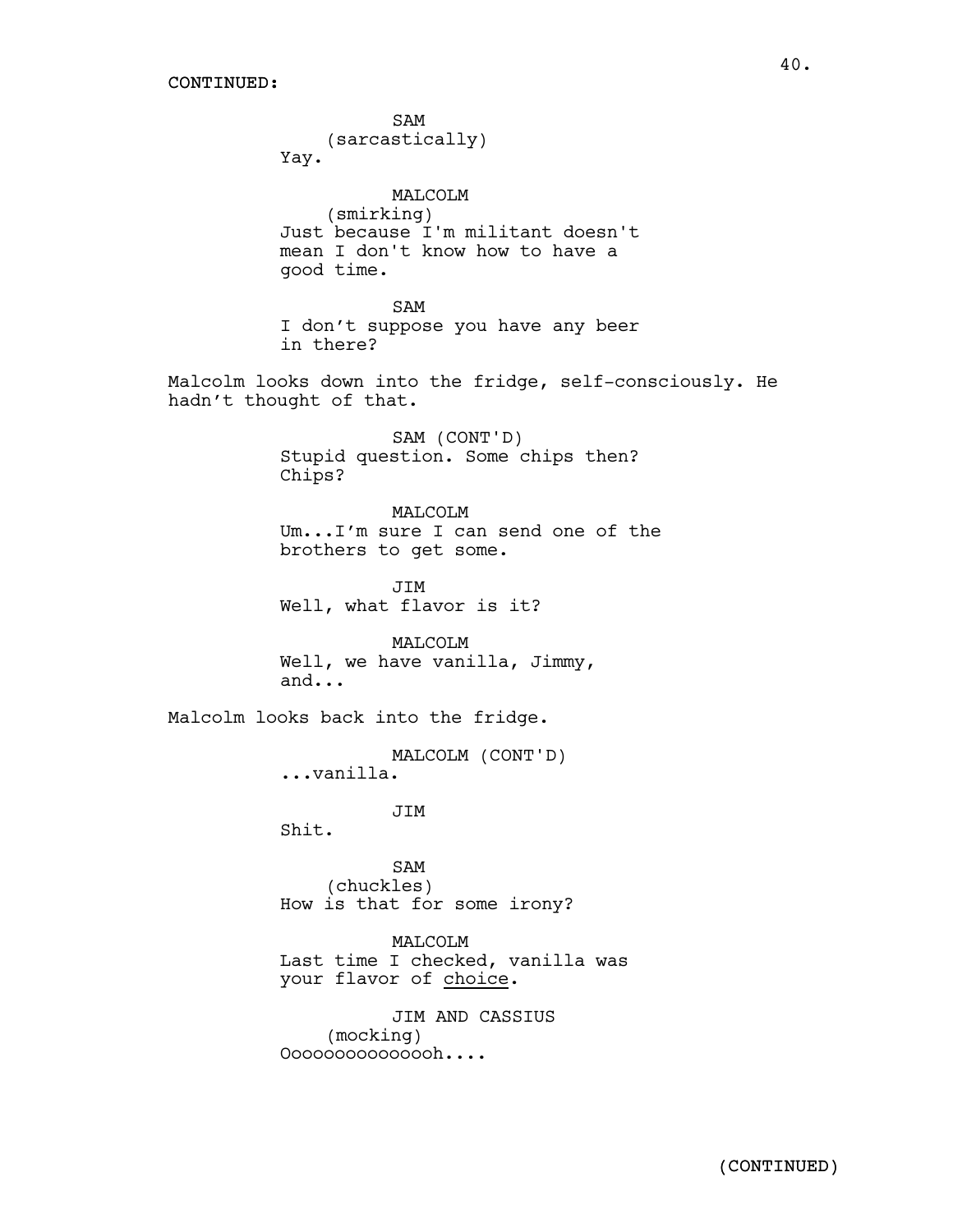### CONTINUED:

Sam respects this witty retort, as he turns to Jim and Cassius, who both have an expression that says, simply: "Damn." Malcolm and Sam both laugh as Sam holds out his hand for some "dap."

## MALCOLM

# That's right, jack...

Malcolm slides Sam some "skin," an older dap that signifies the generational difference. Sam just stares at his hand as the pleased Malcolm laughs to himself as he returns to the fridge to put one tub of ice cream back, before closing it.

SAM

Fellas, I'm just saying, why don't we at least go someplace hoppin'? Fellas, the entire city of Miami is celebrating Cassius' win!

CASSIUS They was all expectin' to be partyin' with Sonny Liston tonight.

SAM

And it seem to me it's not a great idea your first night as world champ starting it off by throwing away all that good will?

## MALCOLM

Good will? Good will from whom? Good will from the press that threw their support behind that thug, hoping that he'd put our young brother in his place? Naw, you're out of your mind, Sam. And besides, part of the reason we're here is to celebrate Cassius' official transition.

### CASSIUS

Malc...

Cassius is shocked. He wasn't expecting this to come out this way.

> JIM Transition? To what?

MALCOLM Shall we give them the news, Cassius?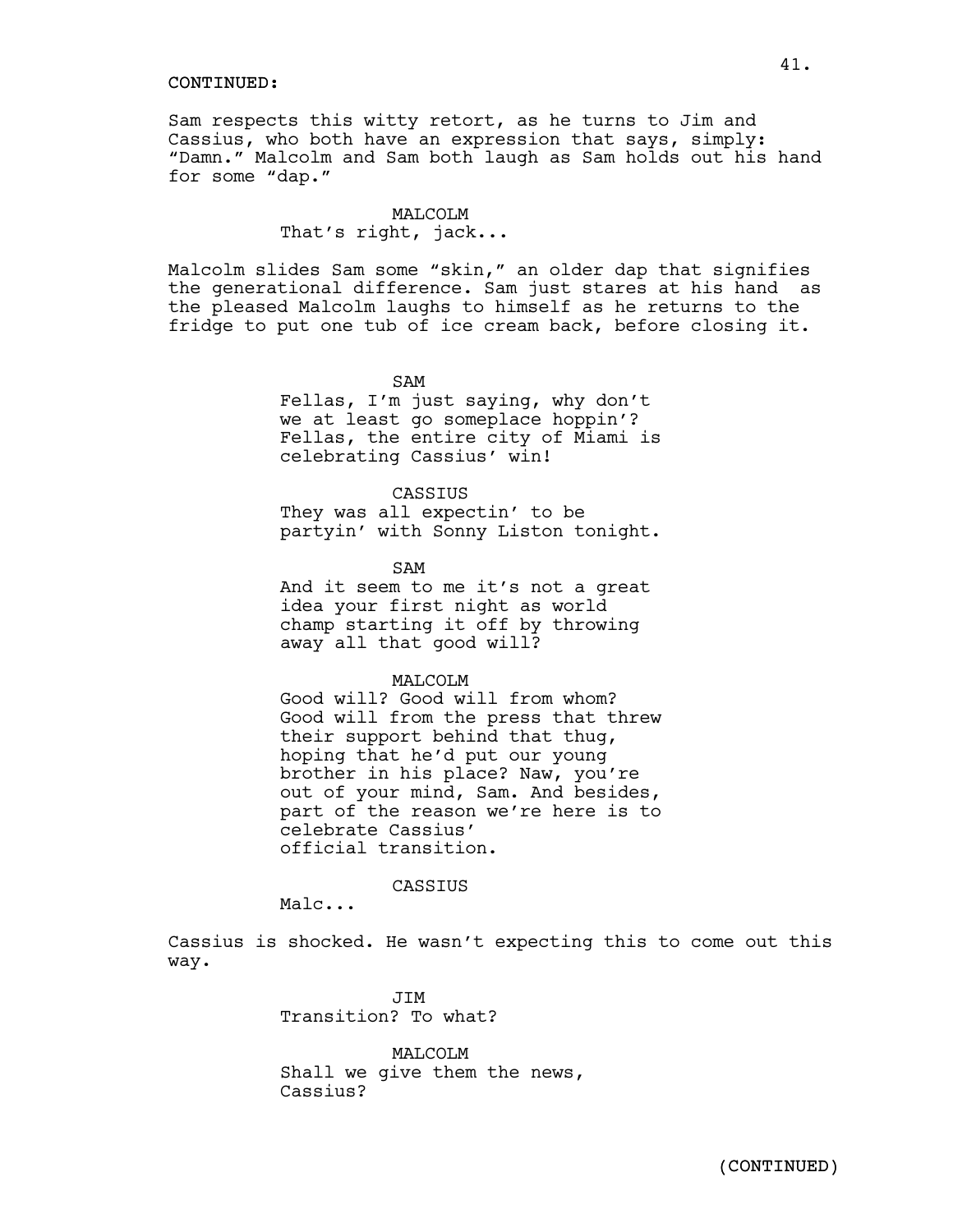CASSIUS Well, I suppose... If you wanna tell them, Malcolm...

Jim and Sam look confused.

SAM Now wait a second. You ain't about to say what I think you're gonna say?

CASSIUS I've been thinking long and hard about it, boys...and I'm officially joining the Nation of Islam.

Malcolm laughs and claps. Jim and Sam are in shock.

SAM Cassius. Are you sure that's such a good idea?

CASSIUS

Why not?

SAM I thought this Muslim jive was somethin' to rile up white folks.

MALCOLM

It's no jive, Sam.

SAM

The cameras are off, Malcolm.

MALCOLM He became champion on his own terms, naysayers be damned!

SAM

We can't all just go out and declare the white man the devil!

## MALCOLM

Oh? Why not? Huh? We're entering a new time. Where no one can hold us back from voicing our honest opinions! Jimmy hasn't bitten his tongue for one day of his career...

JIM Well, you ain't lyin'.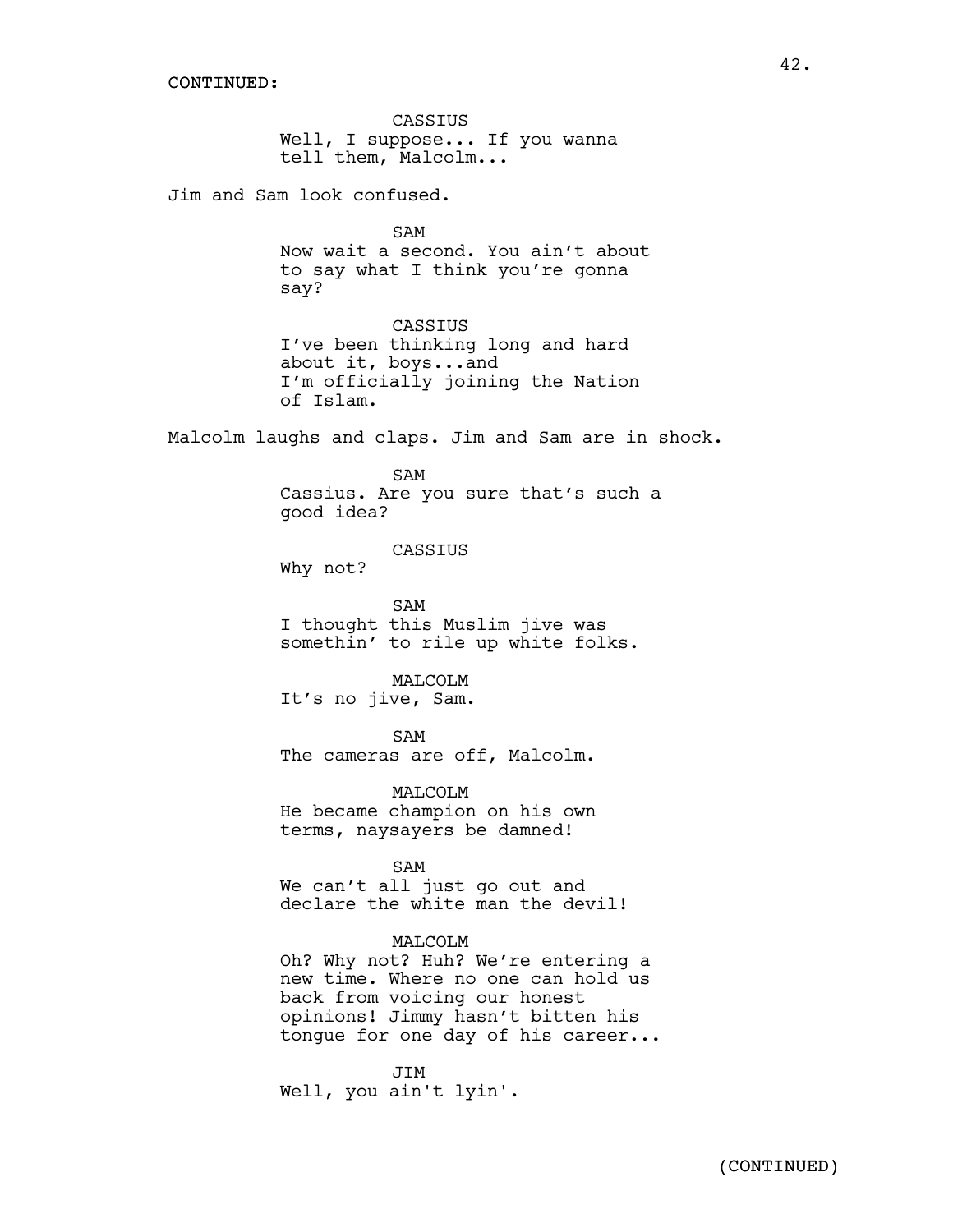SAM Oh, so you agree with him?

JIM

Look man, I'm always in the hot seat. But as long as I keep winning, ain't one fuckin' thing any racist poot-butt can do about it. MALCOLM That's right. SAM Well, if it's such a great idea, why don't you become a Muslim too?

JIM Sheeeit. Have you tasted my grandmother's pork chops?

Cassius erupts in laughter. Malcolm smiles as well.

JIM (CONT'D) And I like white women, too. Fuck that.

MALCOLM Oh, you'll see the light soon enough, Jimmy.

JIM Don't need to, hanging around you. Ain't you ever heard of "guilt by association"?

MALCOLM

Well, you already do have plenty of nice suits. You given any thought to switching from straight to bow ties?

JIM Malcolm, you ain't never gonna catch me dressed up as one of your "soldiers of Allah."

# MALCOLM

I've already seen it, Jimmy! Those pictures I took of you going to practice, looking sharp as a razor? The spittin' image, Cash, of a powerful, black Muslim warrior!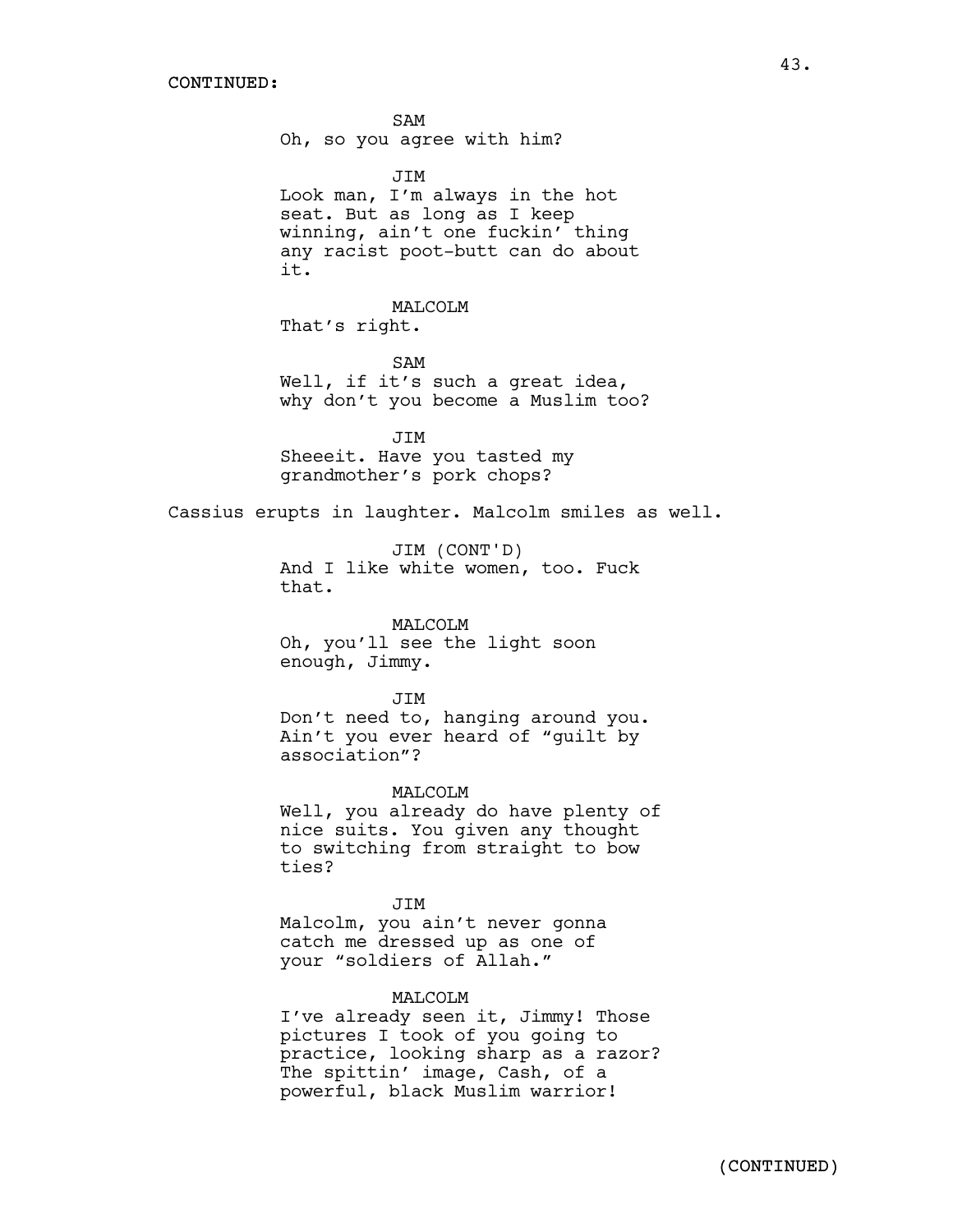CASSIUS I know it...

MALCOLM A photo never lies, Jimmy. A photo never lies. It alw...hmmm...

He suddenly stops talking, mid-sentence.

CASSIUS What's wrong, Malcolm?

MALCOLM I just remembered, I left my new camera in the car. I'd better go get it.

CASSIUS

Now?

MALCOLM Yeah, I just got that camera.

Annoyed, Malcolm heads for the door.

## CASSIUS

Don't sweat it, man. The bodyguards have this whole place locked down. They'd see anybody messin' with your car...

Malcolm quickly exits the room.

EXT. OUTSIDE HOTEL ROOM DOOR

Kareem and Jamaal greet Malcolm as he exits the room.

KAREEM Is everything all right, brother Malcolm?

MALCOLM Yes, brother. I just need to get something from the car.

KAREEM I'll accompany you. (to Jamaal) Watch the door.

JAMAAL Yes, brother.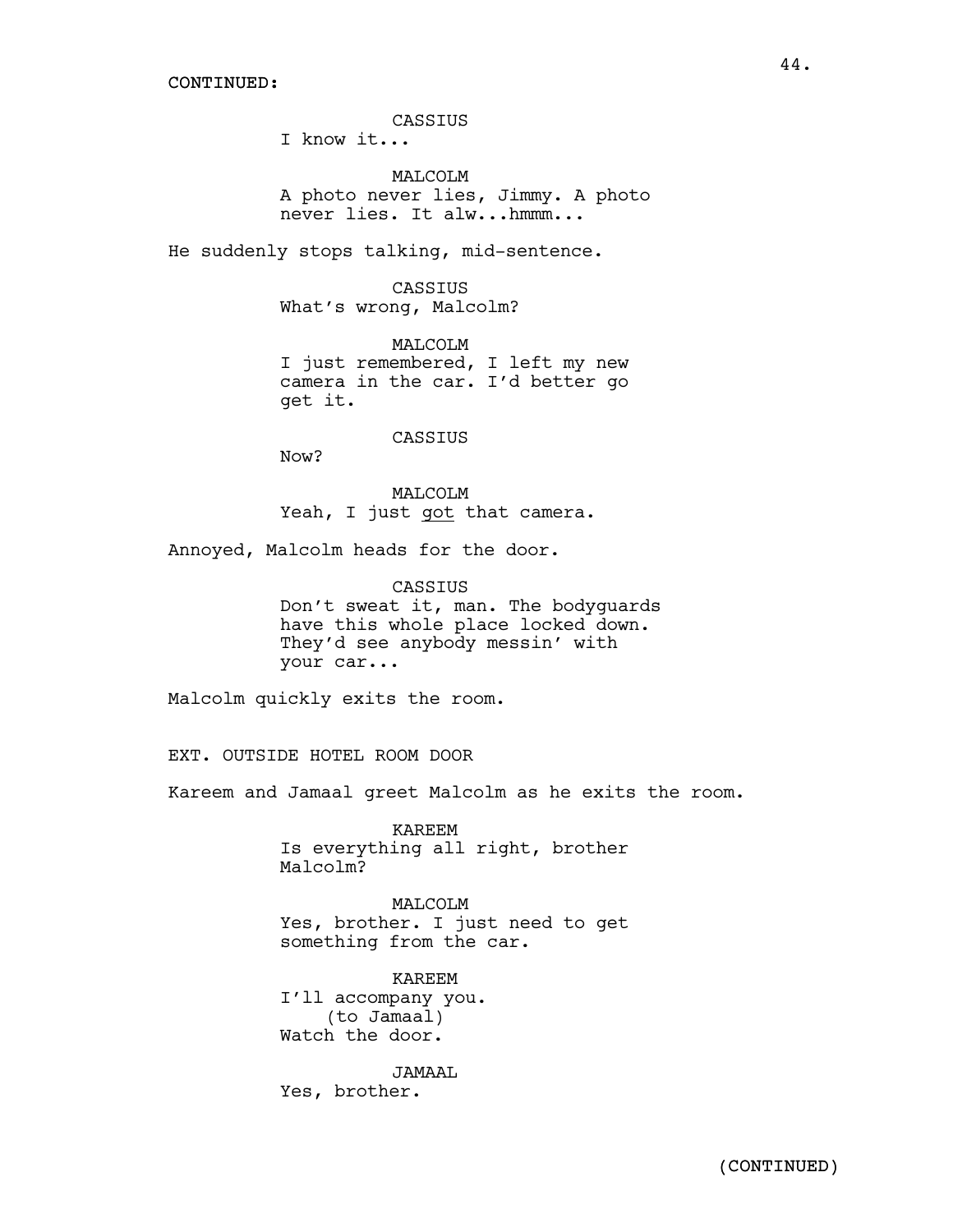### CONTINUED:

Just then, Sam runs over to door, opens it, and shouts out to Malcolm.

> SAM What's wrong, brother? Ain't your shit safe here in the black community?

Jamaal stays at his post at the door, smiling at Sam. Sam closes the curtain so no one can see inside. Kareem and Malcolm walk towards the stairs.

> KAREEM Your friend is quite the truculent one.

MALCOLM Entertaining white people in the south will bring the truculence out of any black man.

CUT TO:

INT. HAMPTON HOUSE - MALCOLM'S ROOM

Jim is comfortably laying back on Malcolm's bed, trying to ignore Cassius, who is jumping up and down on it. Sam sits in a chair, looking around.

> JIM What are you, a giant fuckin' baby?

CASSIUS Man, I can't help it! I'm full of energy!

JIM Well, this party's off to a hoppin' start.

SAM I just know we are not fittin' to sit in this little-ass room all night?

**JTM** It's not like anyone else was planning a victory party tonight.

(MORE) SAM The diner downstairs is open all night.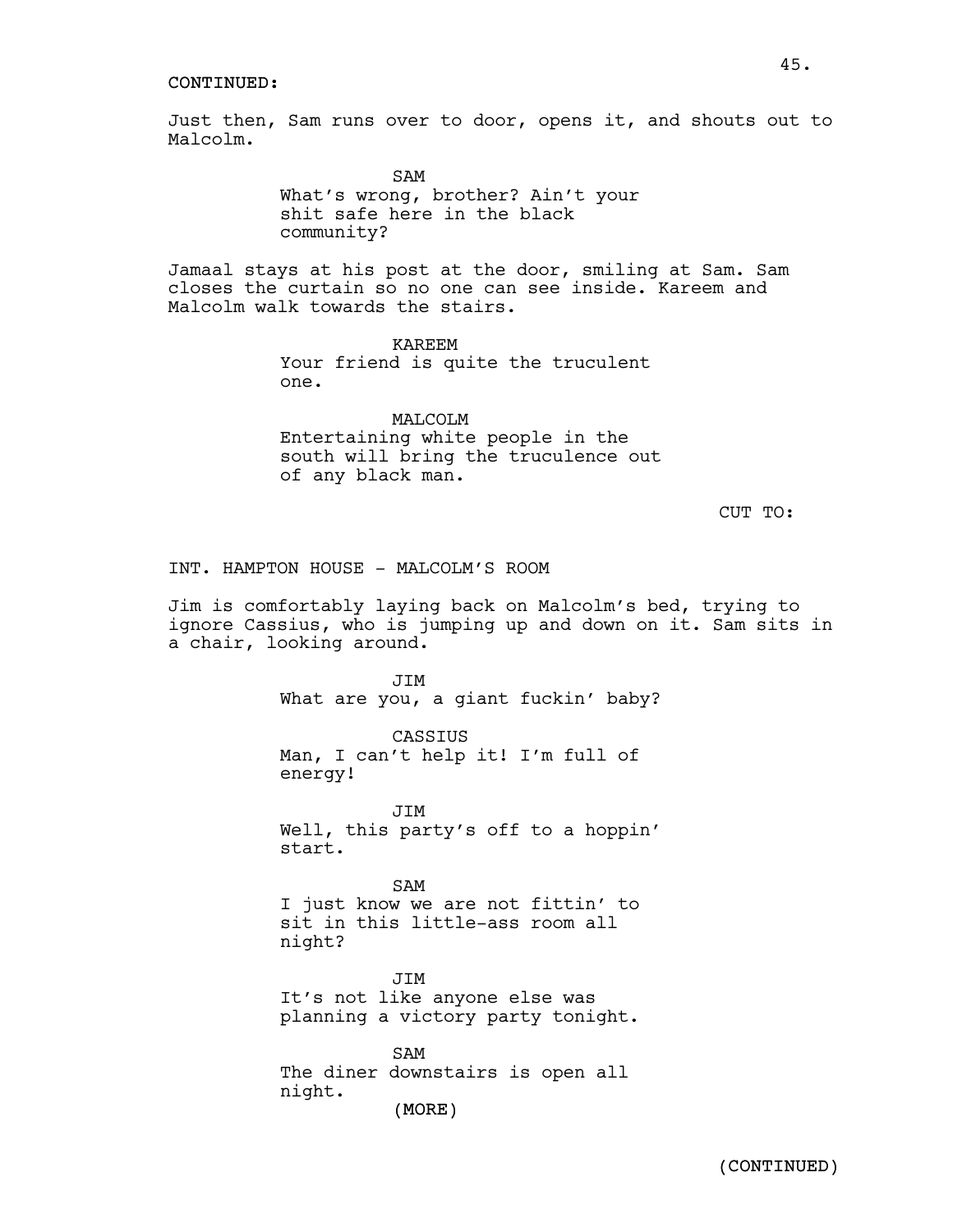# SAM (CONT'D)

We could throw the shindig there, if Malcolm would lighten the hell up.

CASSIUS He's just lookin' out for me, Sam.

SAM

He's a big boy, Cash.

CASSIUS Still, you ain't gotta antagonize him...

SAM

He should be able to handle being called out on his shit, especially since he's made such a name for himself calling everyone else out on theirs.

CASSIUS Why you gotta push back so hard on everything, Sam?

SAM 'Cause I'm a pushy motherfucker. And I ain't changin'.

CASSIUS Oh, grow up!

JIM

You two...

Cassius comes down from the bed and goes to the REFRIGERATOR, where he pulls out the tub of VANILLA ICE CREAM.

> CASSIUS You want some ice cream?

> > CUT TO:

EXT. HAMPTON HOUSE - PARKING LOT

Malcolm and Kareem approach the car. Jerome 7X steps out of it.

> JEROME Everything okay, brother?

MALCOLM Yes, brother...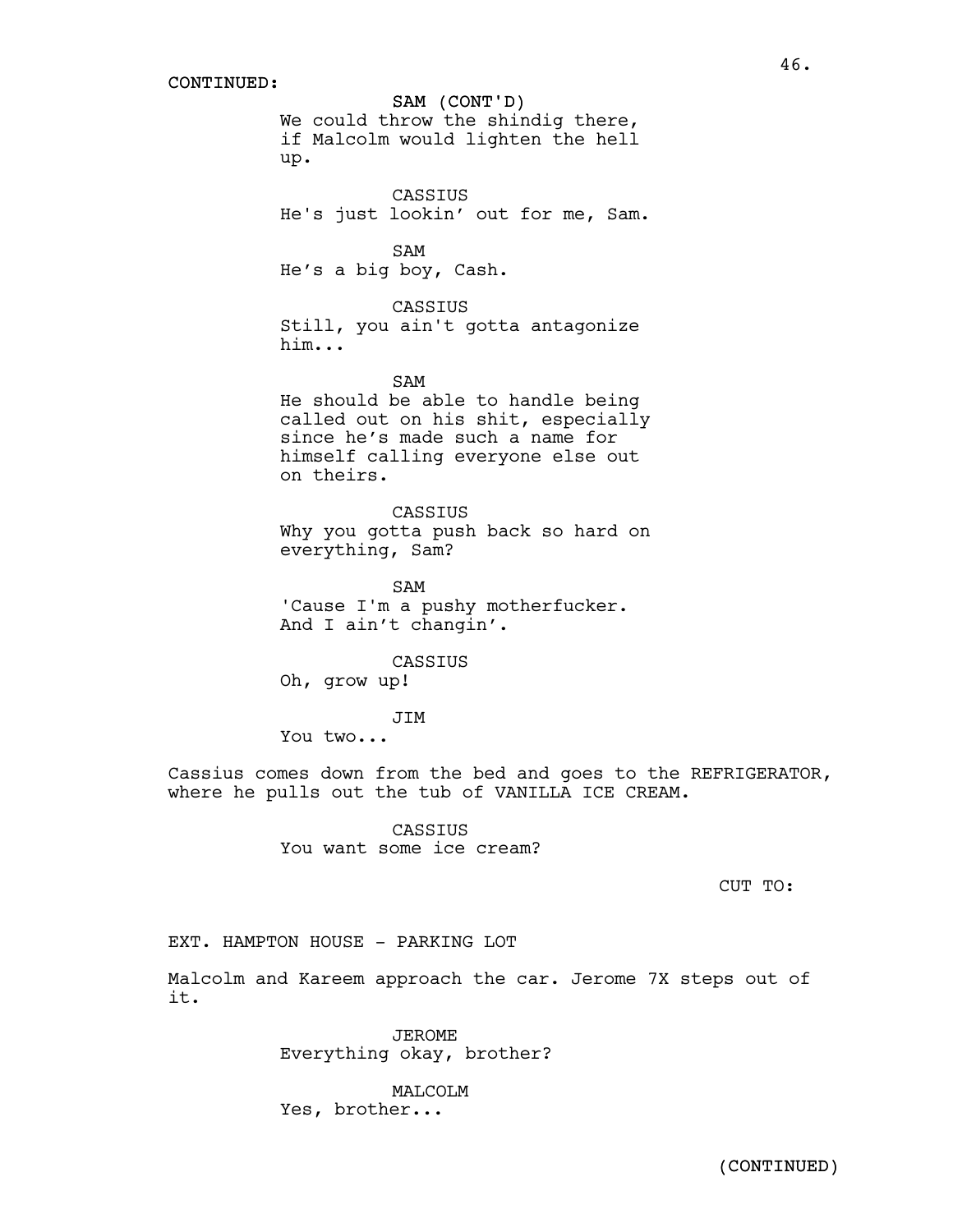Malcolm reaches into the car and removes a beautiful ROLLEIFLEX CAMERA. He admires it, then looks up and sees a TELEPHONE BOOTH at the edge of the parking lot.

> MALCOLM (CONT'D) I should make a call while I'm down here.

KAREEM Is the phone in your room not working?

MALCOLM I prefer privacy when I speak to my wife, and I'd rather not send all of the fellas out.

Jerome and Kareem look at one another. Malcolm walks off.

MALCOLM (CONT'D) I'll be right back...

The men stay in position at the car.

CUT TO:

INT. HAMPTON HOUSE - MALCOLM'S ROOM

Jim holds a small BOWL of ICE CREAM.

JIM Know one thing that would make this a little bit better?

CASSIUS

What?

JIM Sam's stash.

SAM Fuck y'all!

JIM Come on, man. Where is it?

SAM Naw, no way..

JIM (to Cassius) Hey. Check his guitar case.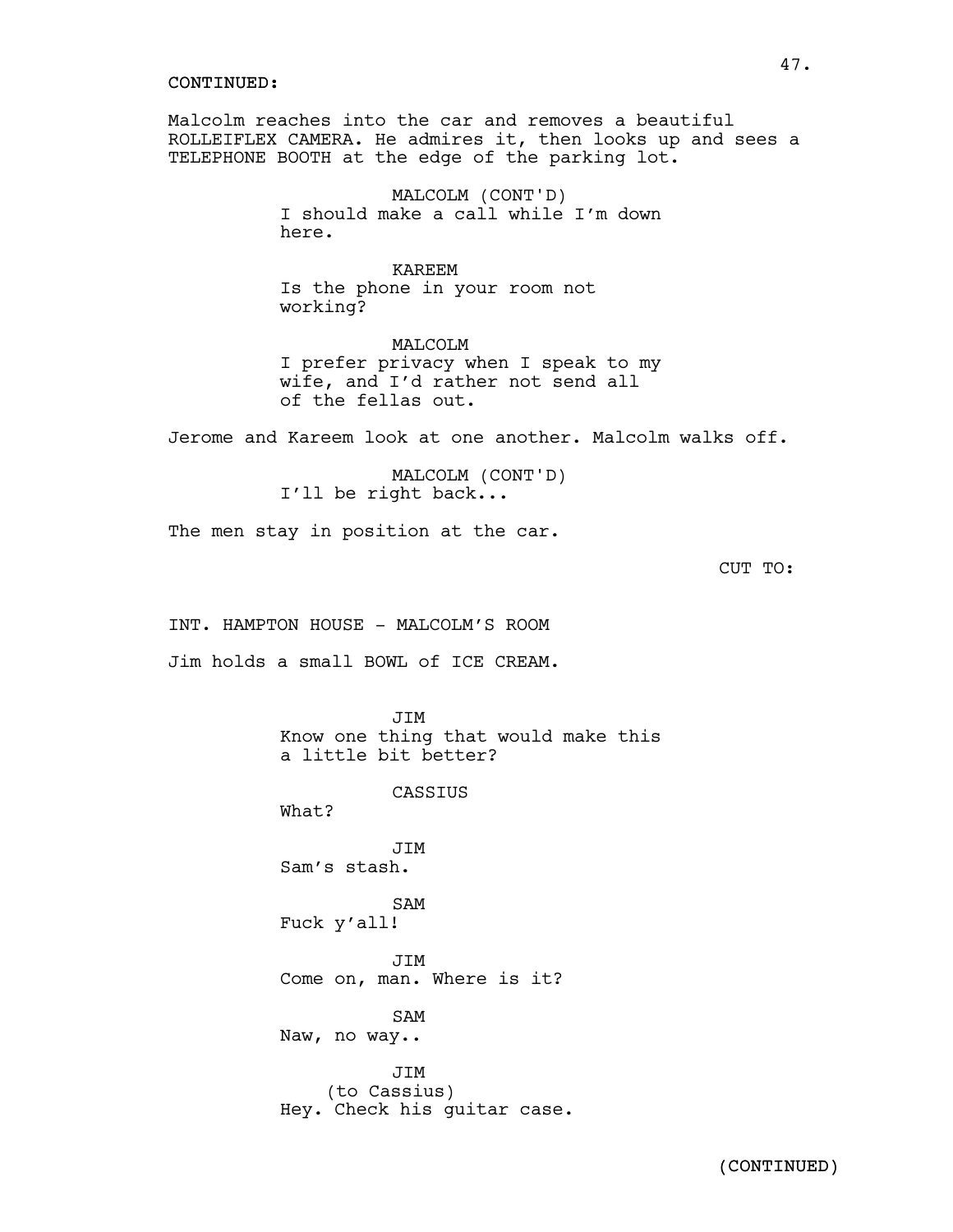### CONTINUED:

Sam is surprised.

# CASSIUS

For what?

JIM Just look, fool!

Cassius walks over to Sam's guitar case and opens it.

SAM You ain't gonna find it.

JIM I'll bet you that cheap, purple suit he will.

Cassius smiles, then pulls out a small FLASK from the case. Sam rolls his eyes.

> SAM Don't drink all my shit.

Cassius tosses the flask to Jim, who opens it and take a nice, long swig.

CUT TO:

EXT. HAMPTON HOUSE - TELEPHONE BOOTH

Malcolm holds the telephone receiver up to his ear.

# MALCOLM

Attalah?

ATTALAH (O.S.) Hi, daddy.

MALCOLM Hey, sweetheart. What are you doing up so late?

INT. MALCOLM'S HOUSE - QUEENS - NIGHT

ATTALAH SHABAZZ, 6, Malcolm's young daughter, is on the phone.

> ATTALAH You woke me up.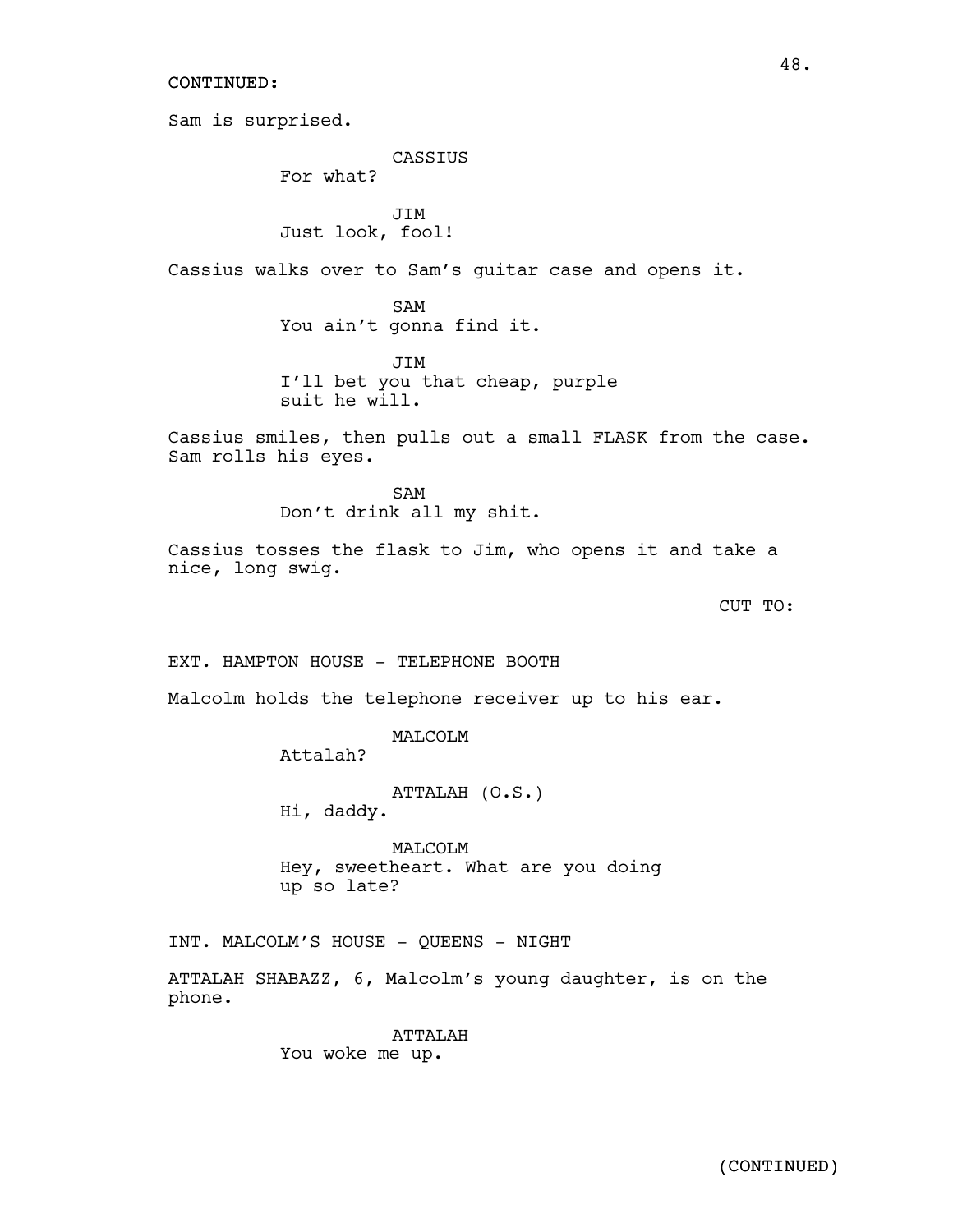MALCOLM (O.S.) Ohhh, I'm sorry. I didn't mean to wake you up. But I'm glad you answered. Because I've got something for you. Do you want it now?

ATTALAH

(giggling) Okay.

INTERCUT BETWEEN ATTALAH AND MALCOLM.

MALCOLM All right, well I need you to get down from the stool.

Attalah does as she's told.

MALCOLM (CONT'D) I want you to take three big jumps forward.

Attalah obliges, taking three big jumps forward, stretching the telephone cord to its limit. To her left is a small BOOKSHELF.

> MALCOLM (CONT'D) Now look to your left. Now what's in front of you?

## ATTALAH

Books.

MALCOLM Books! That's right. Now I want you to take one of those books.

ATTALAH

Which one?

MALCOLM It's your favorite number.

Attalah thinks for a moment. Then points at the book furthest to the left and begins to count out loud as she moves down the row.

> ATTALAH One. Two. Three. Four. Five. Six.

She stops on the sixth BOOK and pulls it from the shelf. She examines the book, then notices something dog-eared is protruding from a corner.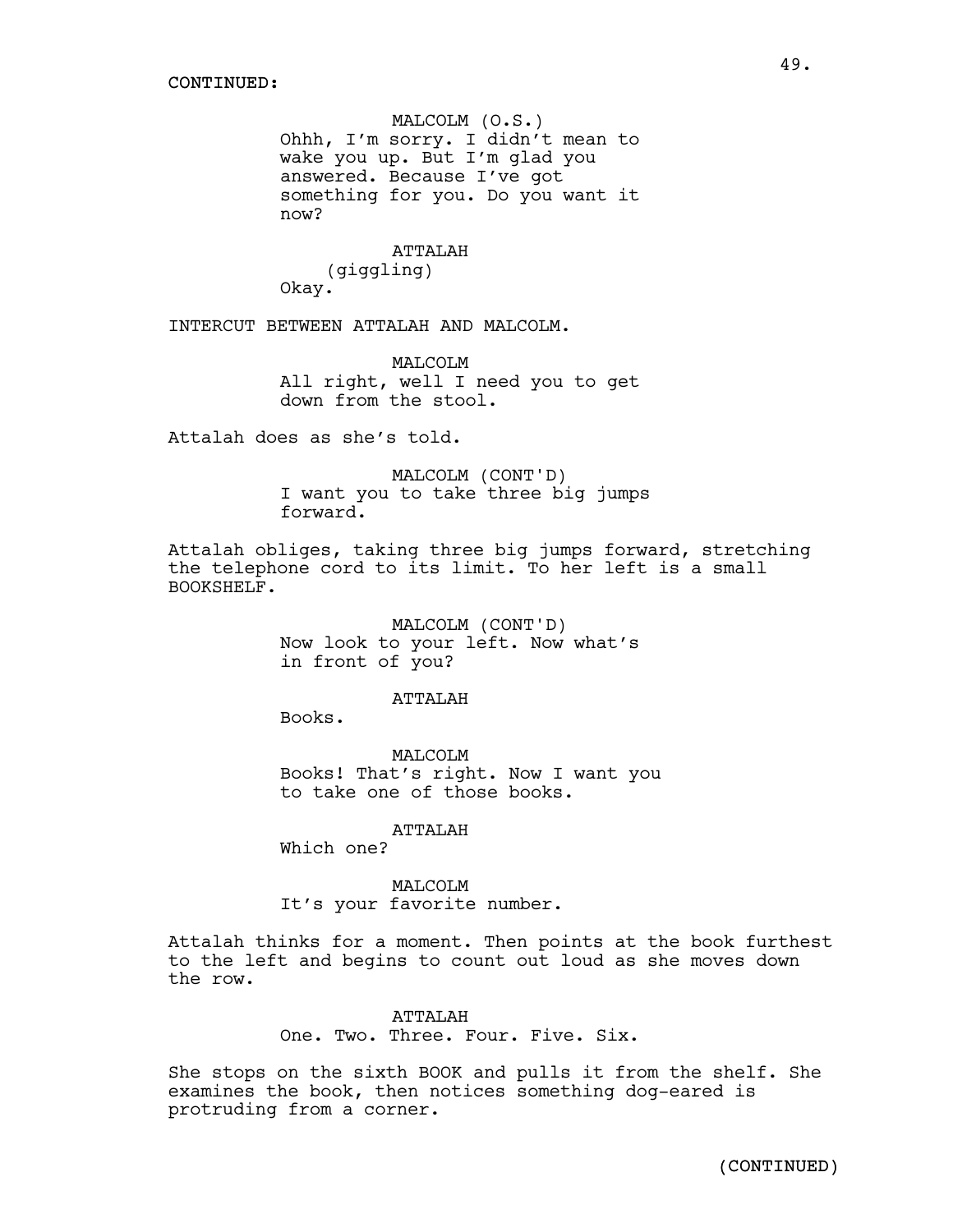MALCOLM There you go. Now open it up and take a look inside. You see it?

She opens the book at that places to reveal a NOTE. A CLOSE UP reveals the note says "FOR ATTALAH" on it. She beams.

> ATTALAH (whispering)

Thank you, daddy.

MALCOLM You be a good girl and you read that to your sisters. Okay?

## ATTALAH

Okay.

A bleary-eyed Betty enters the room.

BETTY Attalah? It's time to go to bed.

ATTALAH

It's daddy.

BETTY I understand sweetheart, but it's time to go to bed.

ATTALAH Can I talk to him for a few more minutes? Please?

BETTY (sighs) Okay...

Attalah turns her attention back to the call.

ATTALAH Where are you?

CUT TO:

INT. HAMPTON HOUSE - MALCOLM'S ROOM

Betty takes the receiver from her.

BETTY Get to bed.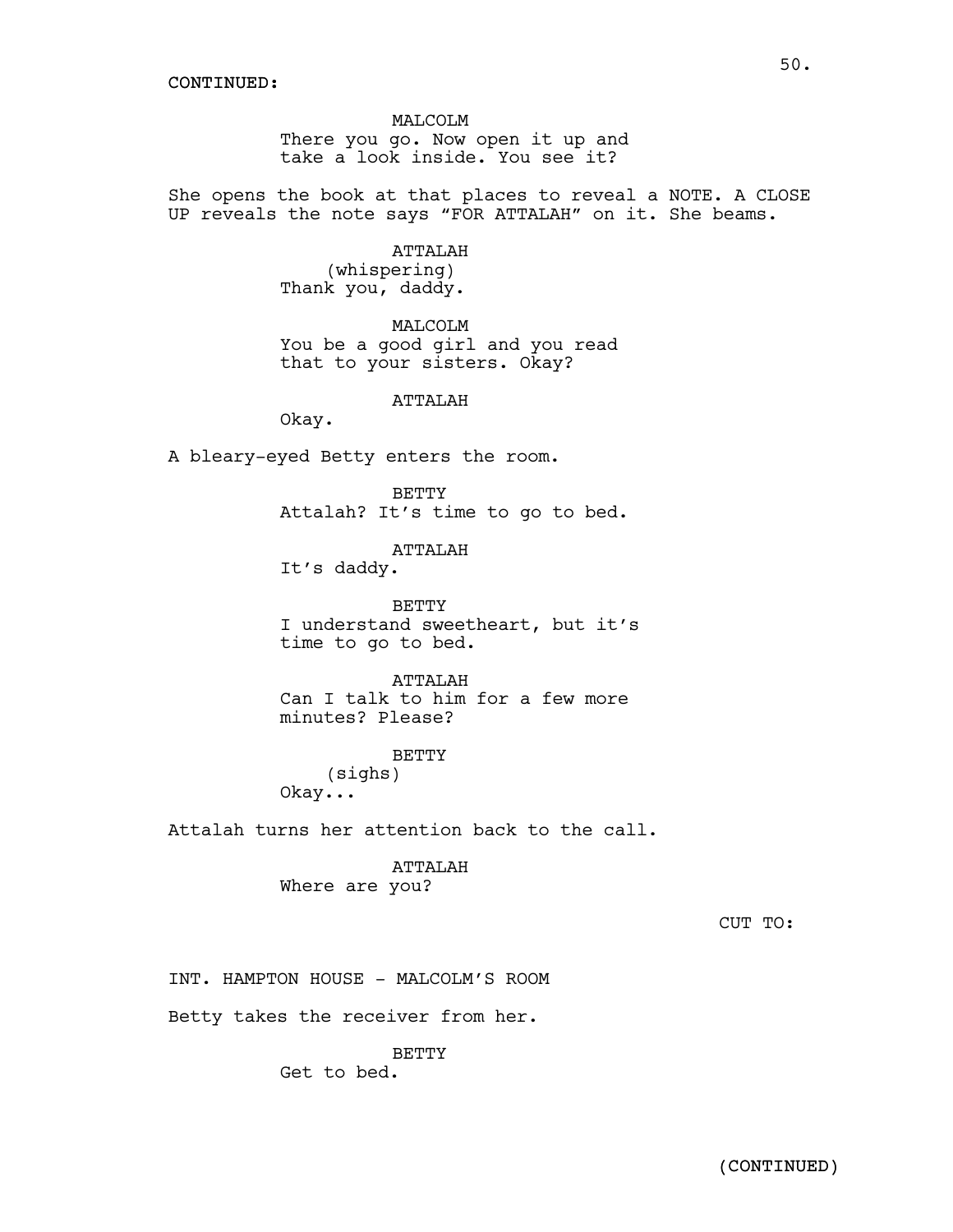ATTALAH But he gave me a note to read to everyone.

BETTY You can read it to your sisters tomorrow.

Attalah exits, her letter in her hands.

Jim hands the flask to Cassius. Cassius considers it for a moment. There's a KNOCK at the door. Cassius suddenly stops and puts the flask out of sight.

CASSIUS

Who is it?!

The door opens and Jamaal's head and torso sheepishly lean into the room.

> JAMAAL Can I get anything for you brothers?

CASSIUS Naw, man. We're all good in here!

JAMAAL

Good, good...

After an awkward beat, Jamaal leans further into the room.

JAMAAL (CONT'D) Say, champ. You don't supposed you could see your way to signing an autograph for me?

CASSIUS Uh, yeah. Of course, man! Come on in!

He slowly enters the room, looking back to make sure Kareem is away. He doesn't notice Sam sitting in the corner.

> JIM Gotta make sure your superior officer don't catch you?

As Jamaal hands Cassius a small NOTEPAD and PEN...

(MORE) JAMAAL Oh yeah, brother Kareem can run a pretty tight ship, but he's committed to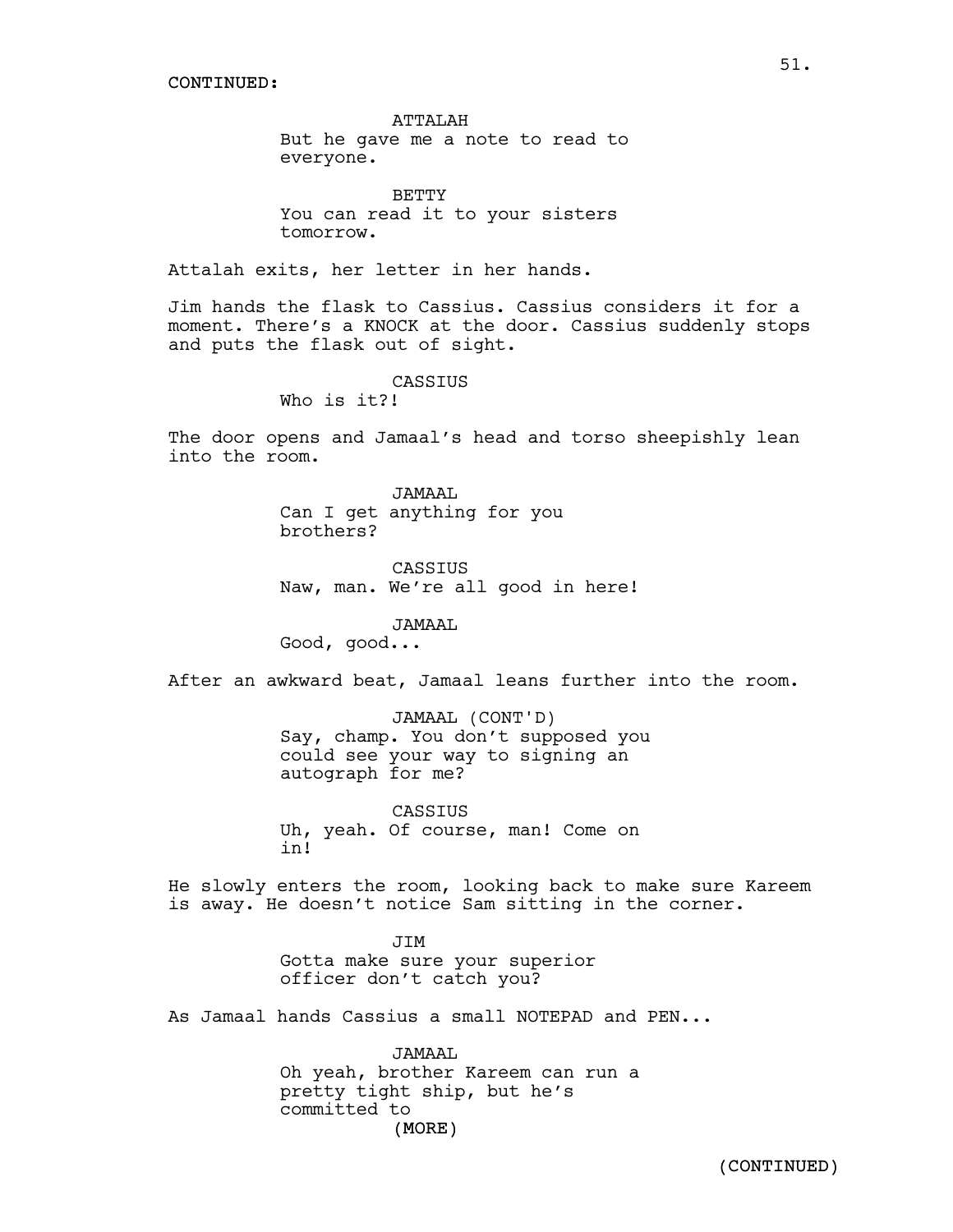JAMAAL (CONT'D) teaching the young brothers discipline.

JIM Well, I ain't never been a fan of no tight ships!

The smile leaves Jamaal's face. Jim immediately chuckles.

CASSIUS Quit messin' with the young brother Jim! Here, give him an autograph!

Cassius hands the notepad to the smirking Jim.

JAMAAL That'd be great! And actually, champ, I'm a coupla years older than you...

CASSIUS Oh! See, I'm such an overachiever, sometimes I forget.

Jim gets ready to sign his autograph.

CASSIUS (CONT'D) You know Jim Brown here is the strongest man in the whole world?

JAMAAL Oh yeah! See, I'm from Toledo. We been watching Mr. Brown's games for years now! Actually, I almost got to go to one.

JIM

Oh yeah?

JAMAAL

Yeah! (pauses, thinking) Naw, I ain't have no money...

Somewhat charmed by Jamal's innocence, Jim signs his autograph as Sam flicks his LIGHTER, alerting Jamaal to his presence in the corner. Seeing him, Jamaal quickly snatches the paper from Jim's still-writing hands.

> JAMAAL (CONT'D) Mr. Cooke! Um...if you wouldn't mind?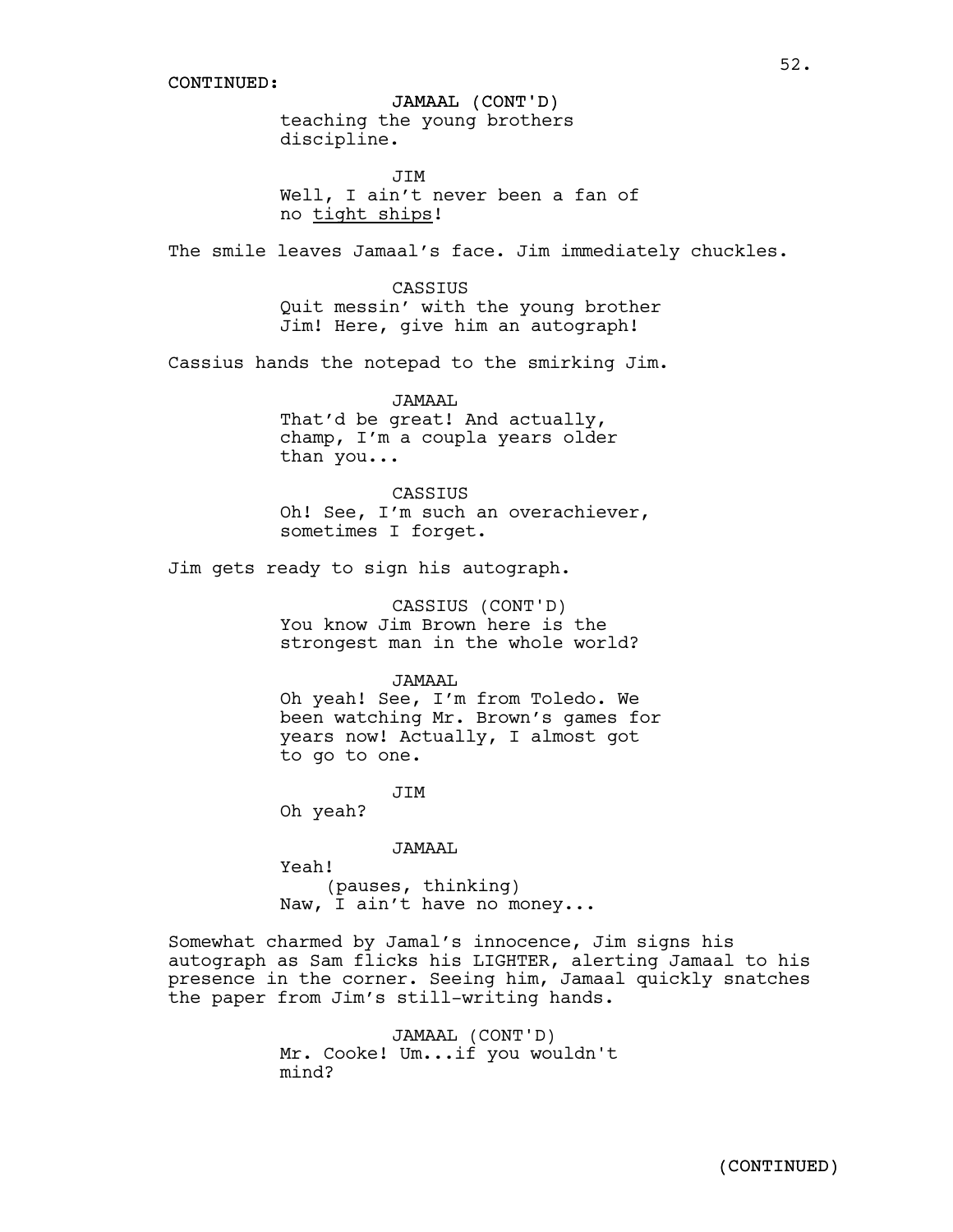SAM Oh, sure thing, brother.

Sam smirks as he signs it. Off Sam's arrogance...

CASSIUS Hey man... Jamaal!

JAMAAL

Yeah?

CASSIUS Mind if I ask you a question?

JAMAAL

Sure!

CASSIUS You like being a Muslim?

JAMAAL

It beats being a purse thief in Toledo!

CASSIUS Yeah, I know that's right. I mean, but, was it hard? You know, giving up stuff?

JAMAAL

I reckon so. I used to love me a nice Champale every now and then. Certainly miss my grandmamma's pork chops...

JIM

See?!

JAMAAL ...and it can be difficult, you know? Like, the schedule...

CASSIUS

Yeah...

JAMAAL I mean, none of that's gonna apply to you anyway!

CASSIUS What you mean?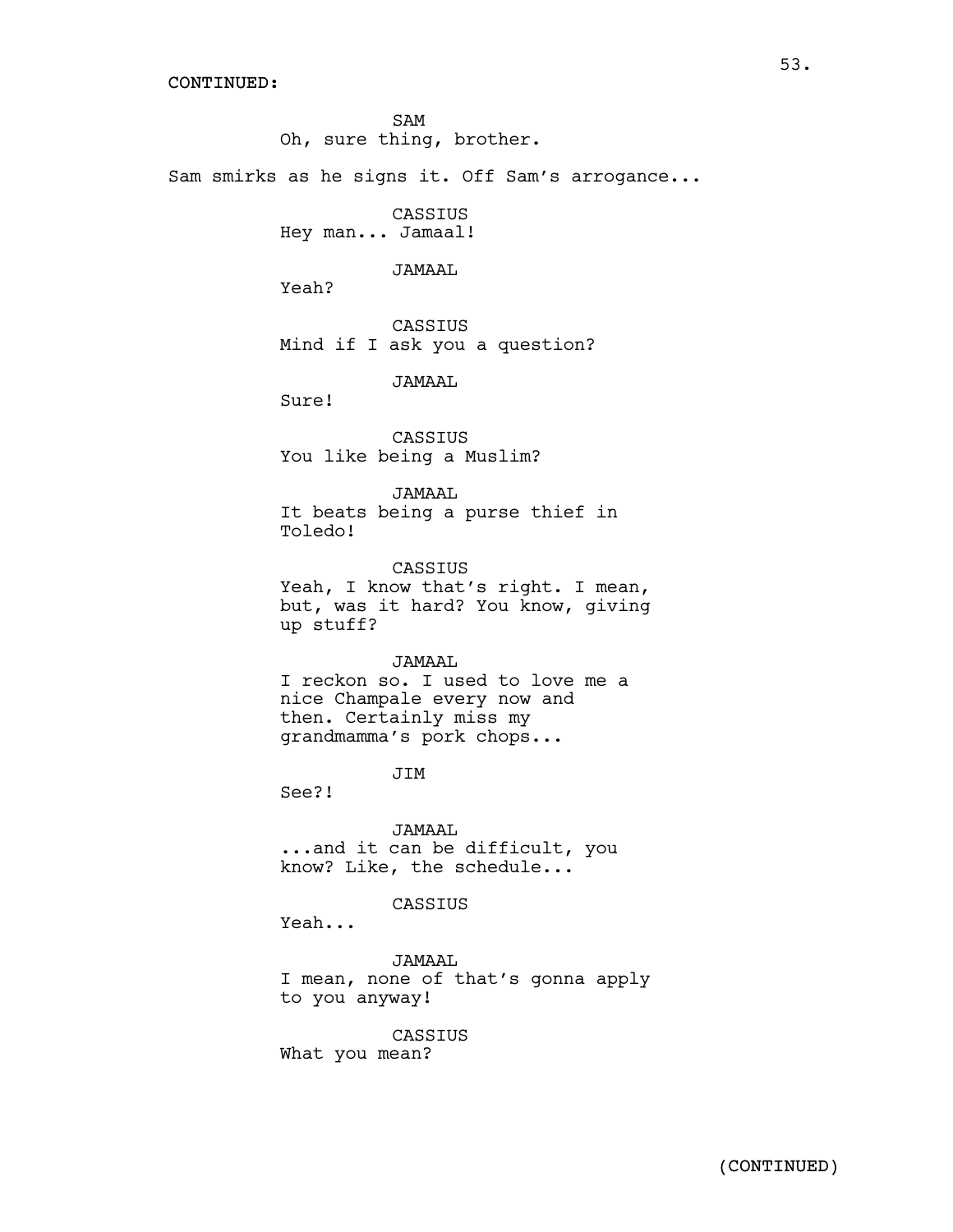## JAMAAL

I'm just sayin', I don't think you're gonna be spending any time handing out pamphlets, is all...

CASSIUS Yeah, I suppose you right.

JIM

Say man, do you have any regrets?

JAMAAL

Regrets?

JIM You know. With hitchin' your cart to the Muslim train.

JAMAAL Yeah. Yes, um, I think you could say I do.

Cassius looks surprised.

CASSIUS

Really?

JAMAAL I regret that I didn't join up when I was even younger.

CASSIUS AND JIM

Oh...

JAMAAL This kid named Rollo used to chase me home from school every damn day. He's the reason I stopped goin'. Now I reckon if I woulda gotten with the brothers sooner, we coulda' nipped it in the bud, and put a foot in Rollo's ass. Know what I'm sayin'?

Sam's heard enough and begins heading for the door.

JIM Yeah, you don't need religion for that, kid. You could've just joined a gang.

JAMAAL What's the damn difference?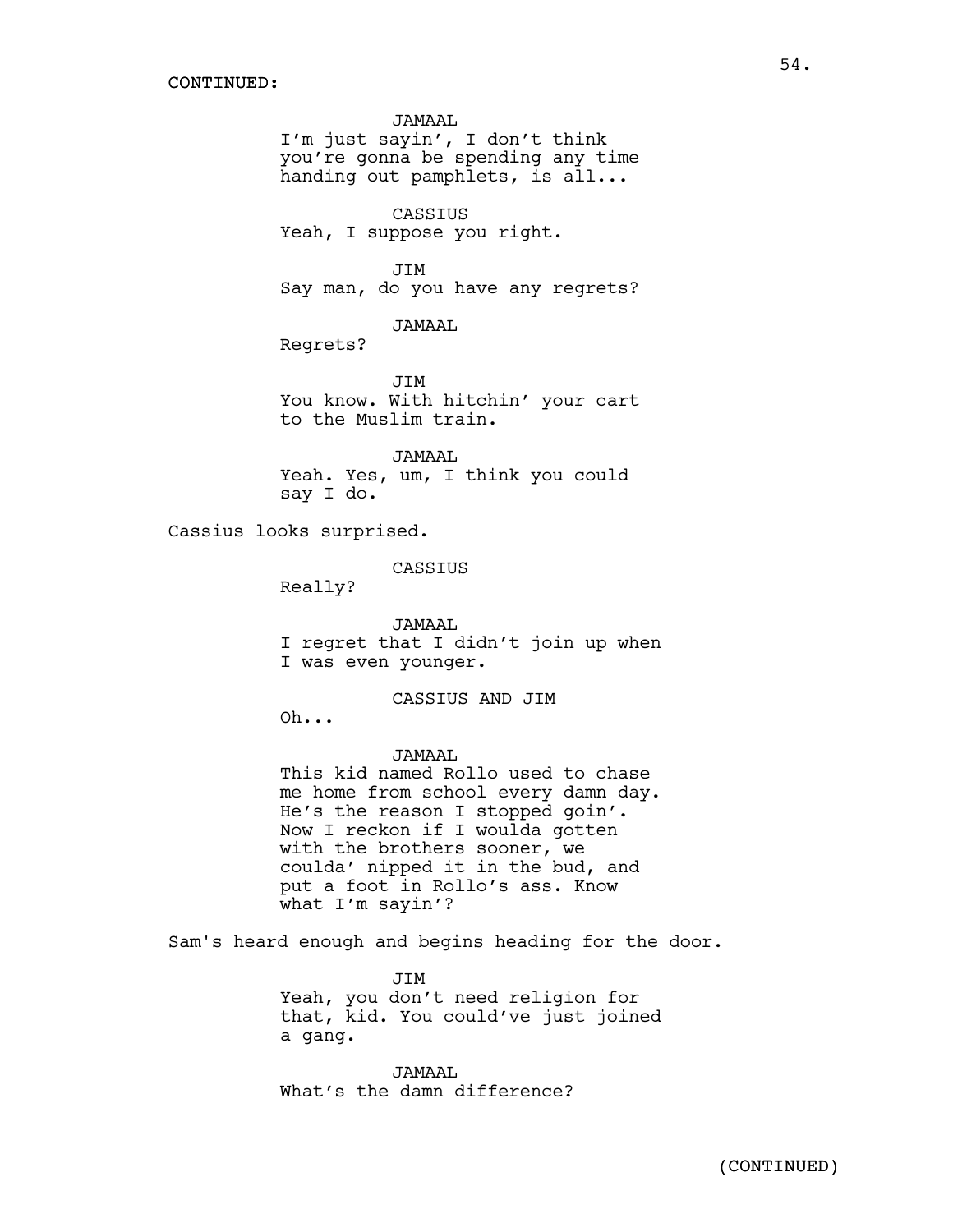### CONTINUED:

Jim and Cassius are surprised by this answer. Sam stops in his tracks, turns to the others, and gives a satisfied smirk at this revealing response. Sam exits through the front door, taking a long drag on his CIGARETTE as he steps into the night air.

> JAMAAL (CONT'D) Anyway, I better get going before brother Kareem gets back. We're all proud of you, champ.

CASSIUS Thanks, brother.

Jamaal exits as well. Jim, laughing at Cassius, takes another swig of the whiskey.

> JIM Drink up while you can.

He hands the flask to Cassius again, who takes a swig without hesitation this time. It's strong.

> CASSIUS (coughing from the whiskey) Damn!

> > CUT TO:

INT. TELEPHONE BOOTH

Malcolm is still on the phone, smiling wide.

MALCOLM

Betty?

INTERCUT BETWEEN BETTY AND MALCOLM.

BETTY

Malcolm?

MALCOLM He did it.

BETTY I heard! Praise allah!

They both begin to laugh. Betty weeps tears of joy.

MALCOLM Honey, are you crying?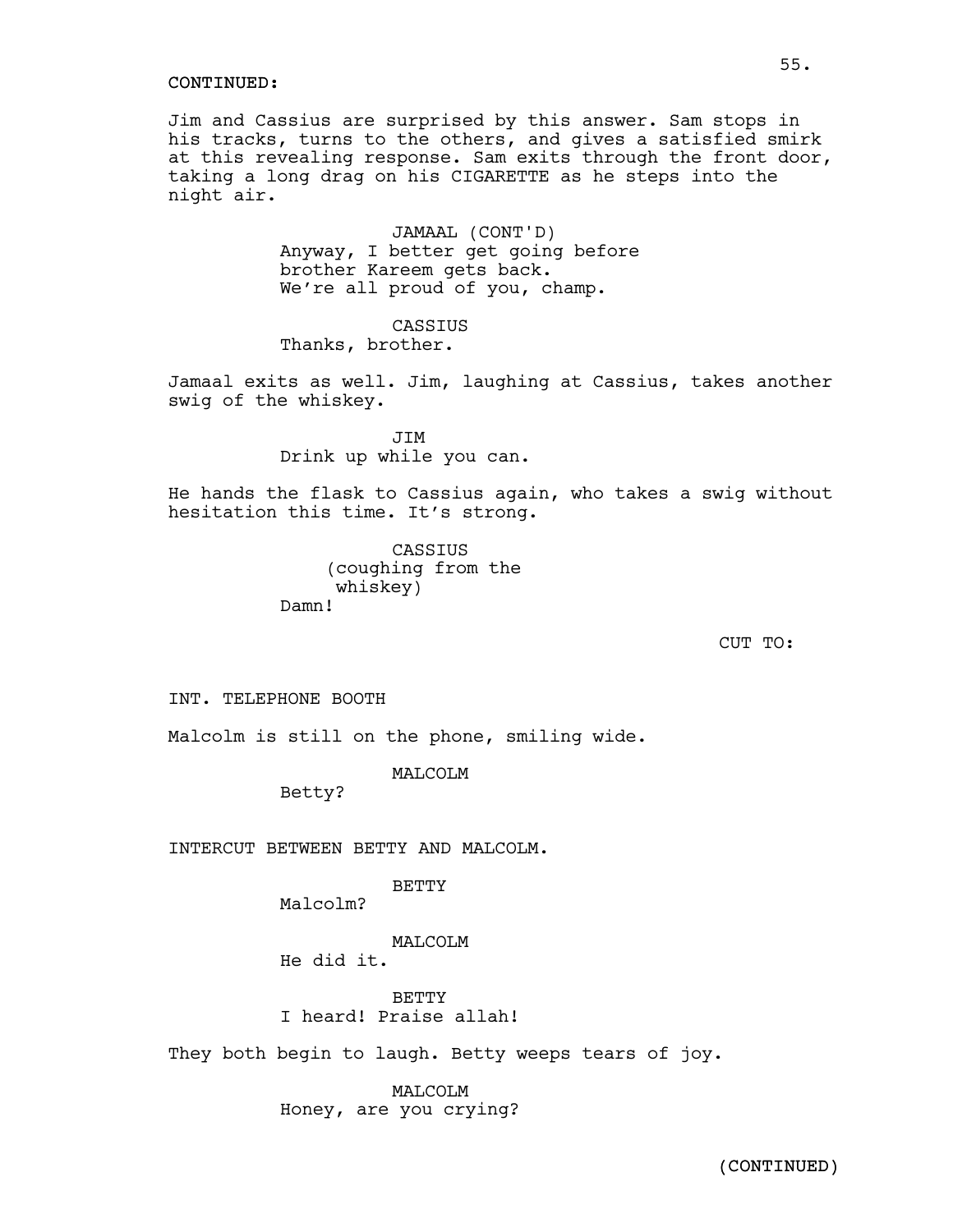BETTY I'm just... happy.

MALCOLM So am I. So am I.

BETTY And is he going to...

MALCOLM He'll be announcing tomorrow morning that he's a Muslim.

BETTY Do you think he'll go along with your...plan?

MALCOLM It's too soon to tell. But... I feel good about it.

BETTY Oh, Malcolm. You were the only one who believed in him. It's only fitting that you and Cassius be blessed in this way. That you do this thing together.

MALCOLM I really do believe in him, Betty.

BETTY He believes in you, too. As well as he should.

CUT TO:

INT. HAMPTON HOUSE - MALCOLM'S ROOM

Cassius is once again standing in front of the mirror, preening as he admires himself. He takes another swig of whiskey from the flask, then holds his arms up in a victory pose. Jim looks around to make sure the coast is clear.

> JIM Hey, Cash. Can I tell you something?

> CASSIUS Of course, man. Anything.

JIM I did a movie...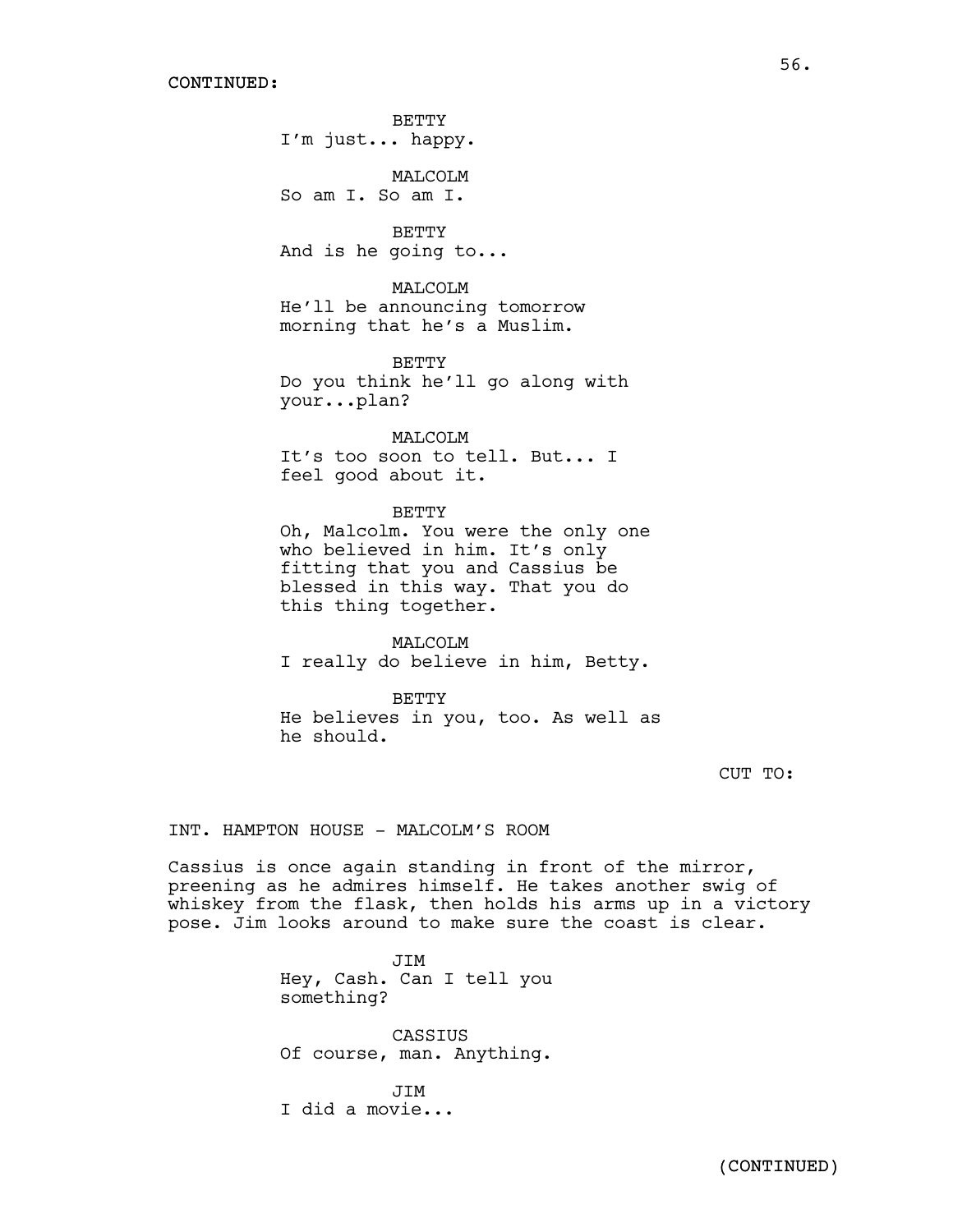CASSIUS You produced a movie?

JIM Naw, man. I starred in one!

CASSIUS Well, that's great, Jim! But, you're not an actor...

## JIM

That's what I told the cat who wanted to cast me! But he put me in his western anyway!

CASSIUS Western, huh? Okay, so who do you play?

JIM I play a Buffalo Soldier! I'm part of this special unit, and we're tracking this Confederate general. He's being protected by these Apaches.

CASSIUS Damn, that sounds pretty good! So, you're the hero?

JIM One of 'em. But my character gets killed about halfway through, so...

Cassius bursts into laughter.

JIM (CONT'D)

What?

# CASSIUS

No, nuthin' man. I shoulda known as soon as you said "black action hero," the next part of that sentence was gonna be "who gets killed."

JIM It went well, man. I think there might be a future for me in this.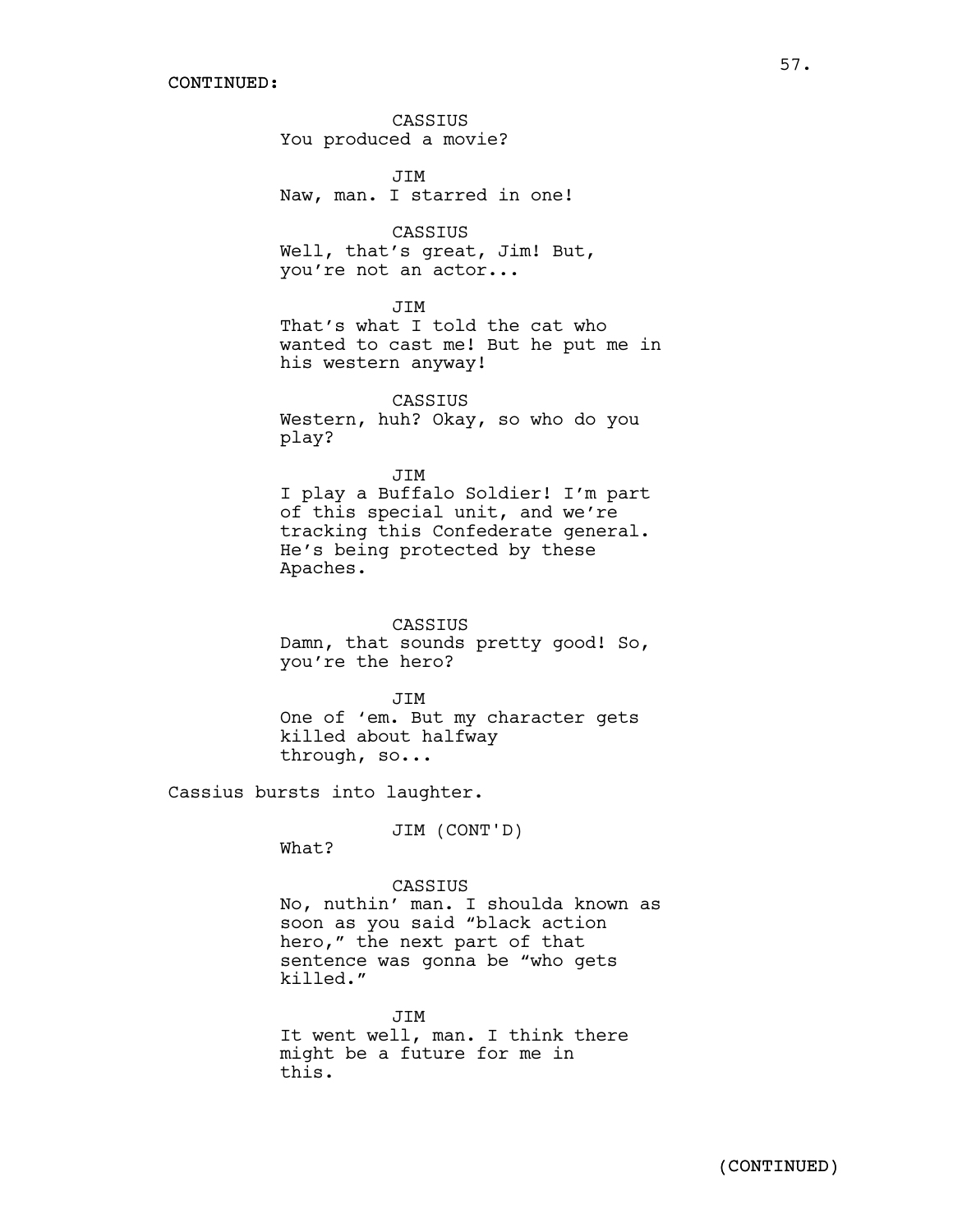CASSIUS Bein' the sacrificial Negro in some western ain't the same as the NFL, man! But how much you gettin' paid to be in this movie?

JIM (proudly) Thirty-seven thousand dollars!

CASSIUS Damn. That's pretty good!

JIM And it's a lot easier on my knees, too...

# CASSIUS

Yeah, but... (new idea) ...the only reason they want you in that movie is because people know you from football. You need the game, just like I need boxing.

JIM

We're all just gladiators, Cash, with our ruler sittin' up there, in his box, givin' us the thumbs up or the thumbs down. Well I don't want no damn ruler. Shit, there's only so much running one man can do, anyway.

CASSIUS Speak for yourself. I plan to run, dance and fight well into my old age.

CUT TO:

EXT. TELEPHONE BOOTH

As Kareem watches on, Malcolm continues to have his conversation with Betty.

> MALCOLM Is everything okay at the house? The girls behaving themselves?

INTERCUT BETWEEN MALCOLM AND BETTY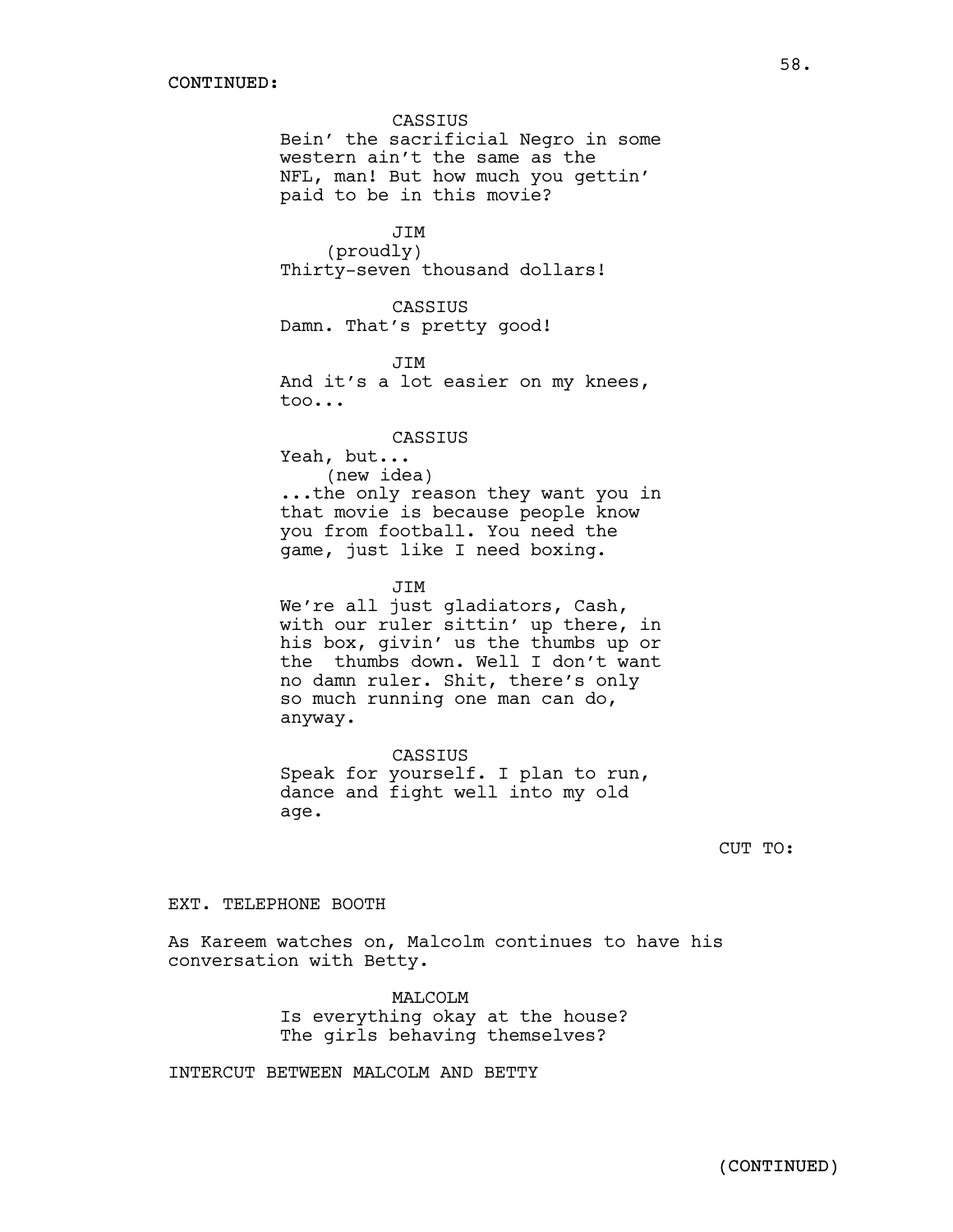**BETTY** As best as they can.

Malcolm smiles. He looks up and from his POV, we see two WHITE MEN in dress shirts standing across the street. They're talking to one another, but every few seconds, one looks over at Malcolm.

BETTY (CONT'D)

Malcolm?

# MALCOLM

Yes...

BETTY Is everything okay?

MALCOLM Yes. Yes, everything is... fine.

EXT. HAMPTON HOTEL - PARKING LOT/TELEPHONE BOOTH

Sam watches Sam as he finishes his cigarette. A smiling WOMAN passes him.

> SAM Good evenin'.

# WOMAN

(giggling) Hi, Sam Cooke.

The woman rushes off and Sam approaches Malcolm, who is wrapping his call with Betty. Malcolm steps out of the booth.

> SAM Hey. I was wondering what was taking you so long to find a camera.

> MALCOLM I had to check in with Betty.

Sam playfully makes a cracking whip sound.

SAM (laughing) *Wha-psssssshhhhhh!*

Malcolm chuckles.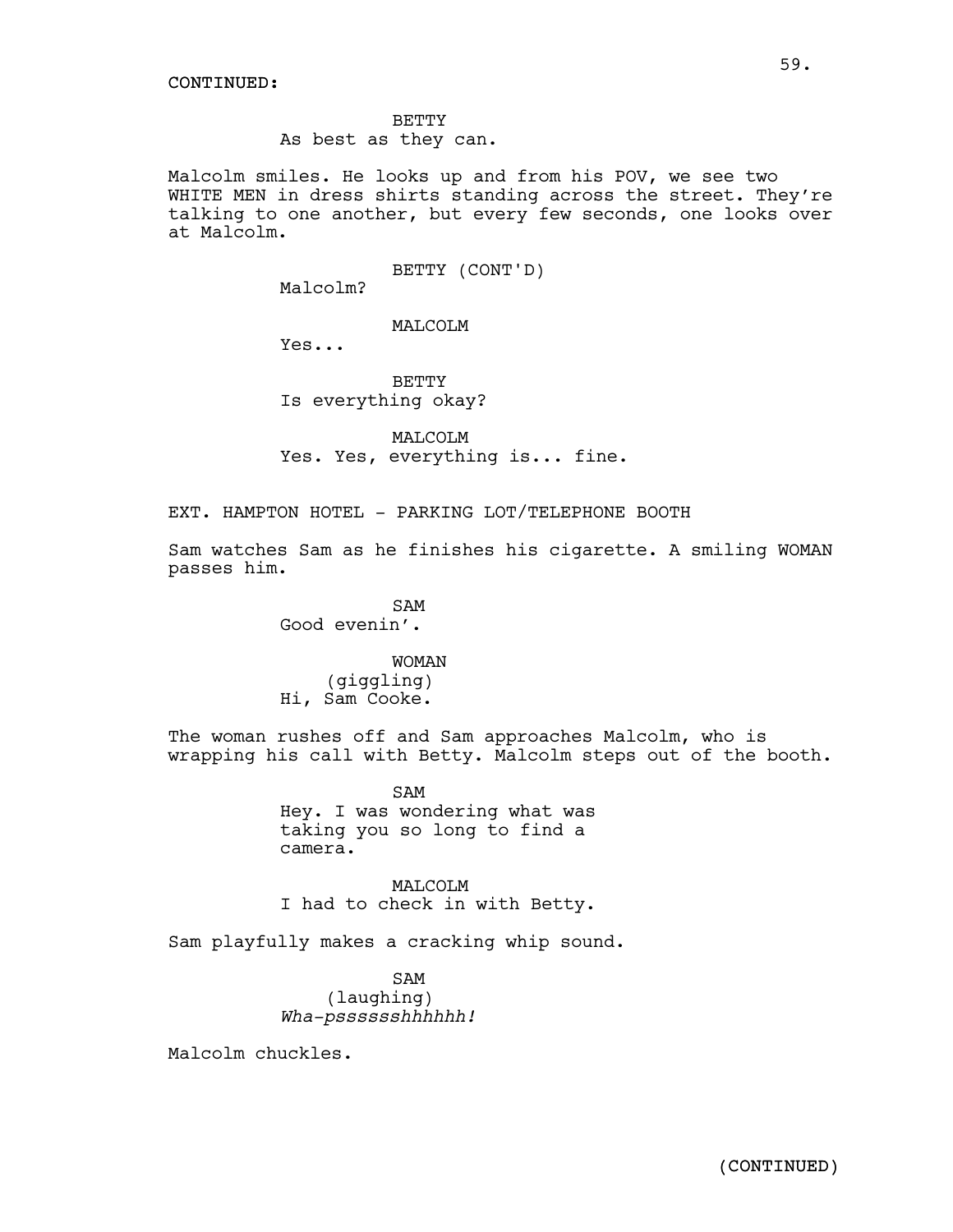MALCOLM Shouldn't you be checking in with Barbara at the hotel?

SAM Nah, she's on her way back to Los Angeles.

MALCOLM (awkwardly) I... hope I haven't unnecessarily kept you away from her.

SAM

No...

Malcolm turns and looks out across the street again. Sam notices.

> SAM (CONT'D) What you lookin' at?

MALCOLM Let's make our way back to the hotel, shall we?

Puzzled, Sam looks across the street and sees the two white guys as well.

CUT TO:

INT. HAMPTON HOUSE - MALCOLM'S ROOM

The sound of VOICES can be heard outside, which Jim immediately notices.

> JIM Aw, here they come.

CASSIUS My goodness, you must have super hearing. For real.

**JTM** I'm Jim motherfuckin' Brown...

JIM (CONT'D) Hey. Remember, man. Just don't say anything about the movie shit.

CASSIUS Why you embarrassed about it? It's not a big deal...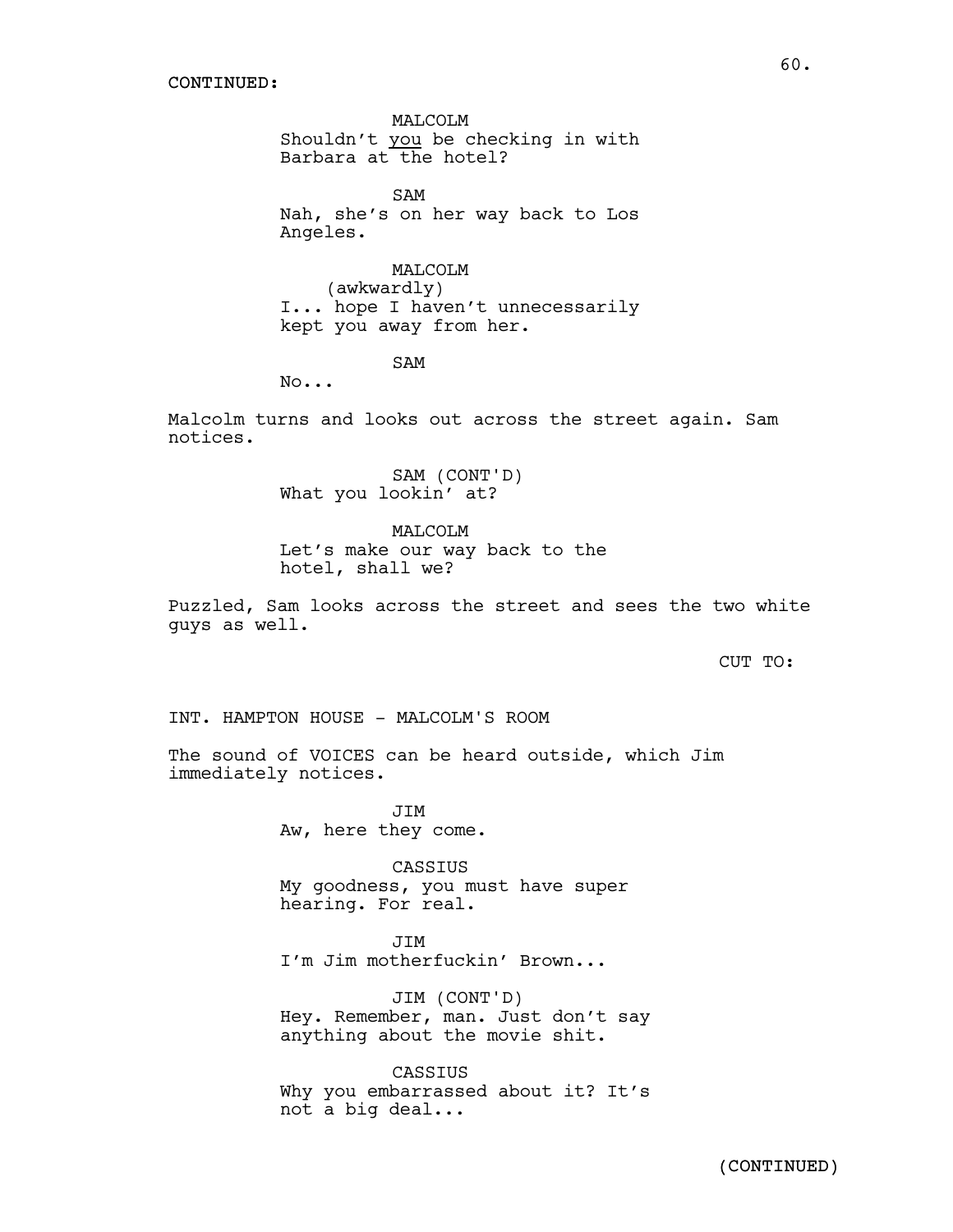CASSIUS Mum's the word.

Malcolm re-enters the room, followed closely by Kareem. Sam re-enters right behind them. Malcolm is holding a CAMERA, but he looks nervous, turning around to look out the window.

KAREEM

Brother Malcolm. Is there anything I can help you with?

MALCOLM No, Brother. We're doing just fine.

KAREEM Well, you know where I am if you need me. God is great.

MALCOLM

Yes he is.

Kareem exits. As soon as the door closes, Malcolm walks over to the window and slightly pulls back the curtain.

From his POV, we now have a bird's-eye view across the street at the two white men, who seem to be laughing to one another as they finally begin to walk off.

> **JTM** What's with him?

Malcolm ignores them, continuing to look out the window.

SAM He thinks someone's following him.

MALCOLM

You didn't see those two white guys across the street? I know when I'm being watched.

SAM How you know they wasn't watchin' me? Shit, I'm famous!

CASSIUS They ain't all after you, Malcolm.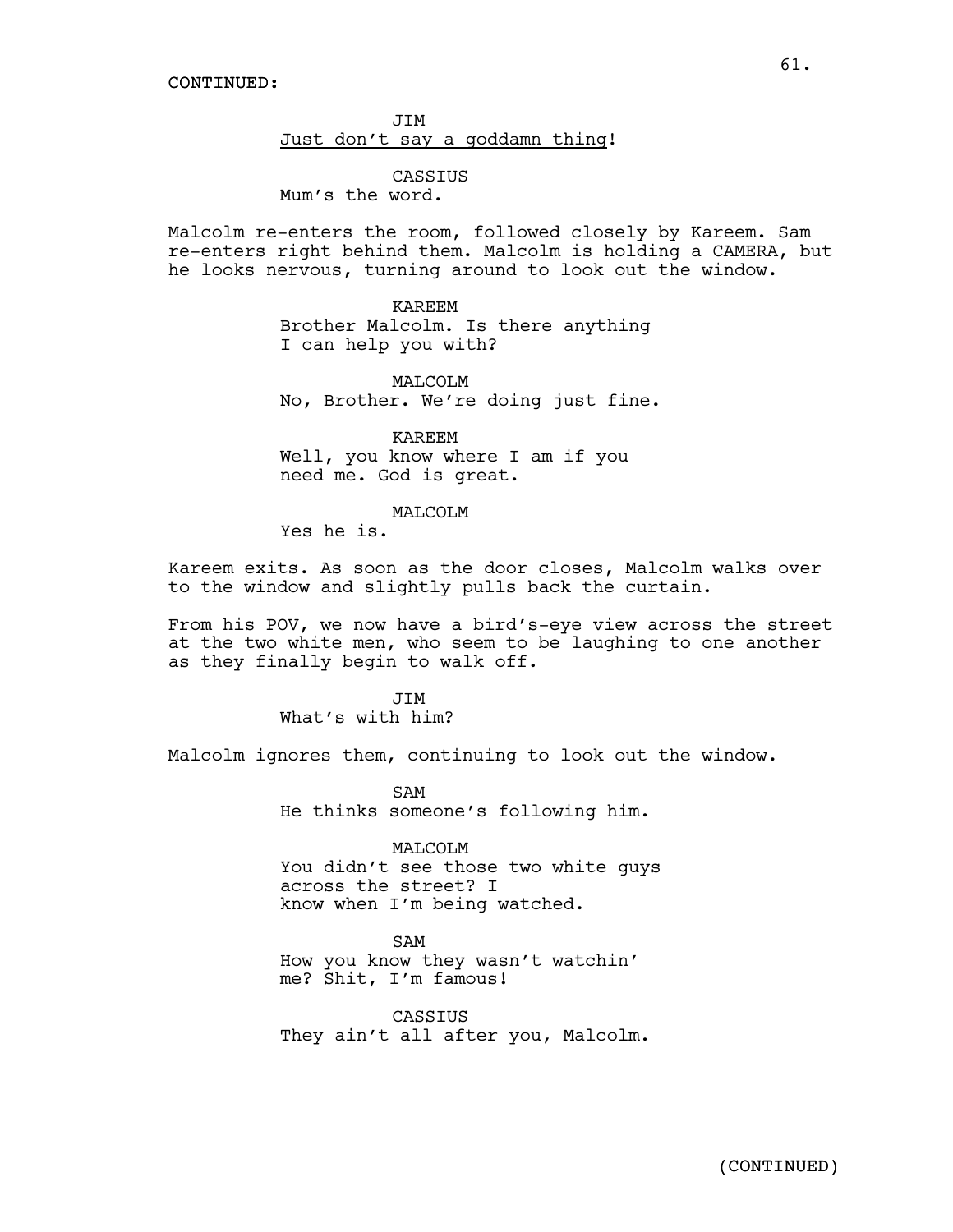MAT<sub>I</sub>COT<sub>I</sub>M Hoover's lackeys have been following me around so long they know where I'm gonne be before I do.

CASSIUS This is what happens when you don't get enough exercise. Your mind goes haywire.

Malcolm begins to examine his lamp, under his telephone visually scan the room as he speaks.

> CASSIUS (CONT'D) Yeah. As a matter of fact, maybe exercise is just what we all need. What say we stretch our legs, boys?

SAM Are you serious?

CASSIUS As a heart attack.

CUT TO:

EXT. HAMPTON HOUSE - ROOFTOP - NIGHT

A DOOR onto the roof opens, and Cassius, Malcolm, Sam and Jim all step onto the roof. Kareem and Jamaal wait at the door.

> MALCOLM I know when I'm being watched, Sam...

SAM Your paranoia is really crampin' my style, Malcolm.

CASSIUS Come on. Just cause you can't see

bugs don't mean they ain't in the house, Sam.

SAM Up on this dirty-ass roof...

JIM Why can't you be like Bing Crosby about that shit, man? And accentuate the muthafuckin' positive! Look at this view...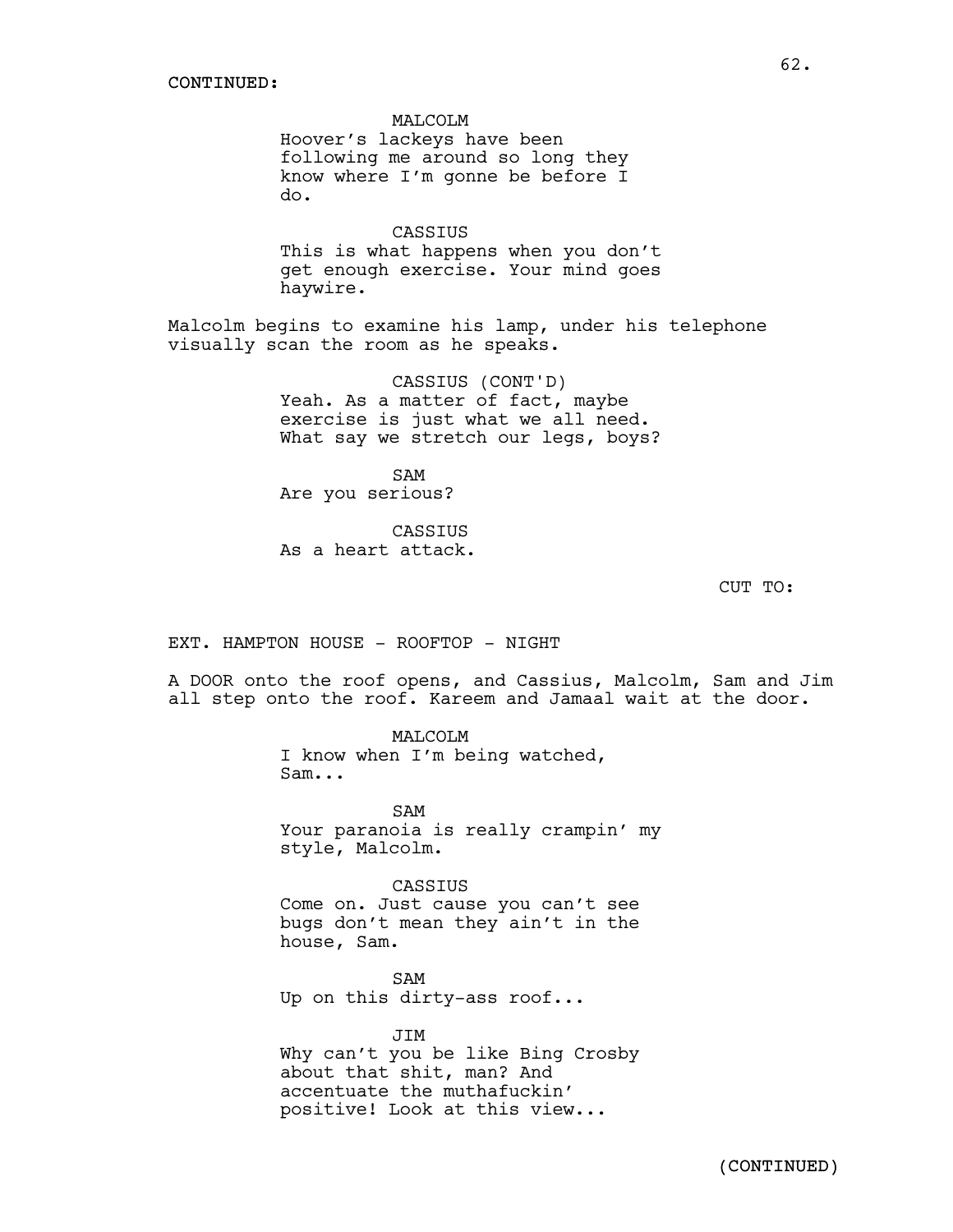From their POV, we see the sparkling city lights of Miami in the distance. The sky in the distance is lit up by FIREWORKS.

> CASSIUS I bey they doin' 'em for me!

Malcolm sits down on the edge of the roof, his legs dangling over the side.

> CASSIUS (CONT'D) It's nice, ain't it Malcolm?

MALCOLM It's most definitely soothing. The air up here is... (taking a deep breath, his eyes closed) ...cooler.

SAM Far away from the prying eyes of your G-Men...

### MALCOLM

Joke all you want, Sam. I'm telling you, it's gotten worse since the tension between me and Mr. Muhammad. I met with a writer in New York a few weeks back, and there were two guys following us through the airport. I'd swear it was the same two!

SAM

I thought you didn't trust writers.

## MALCOLM

This one was a brother, and this meeting was important. I figure I'd better start getting my life story documented, in my own words, while I can.

#### JIM

JIM

What are you talking about, man?

MALCOLM

There's been this feeling permeating the air as of late.

Anger?

Anxiety?

SAM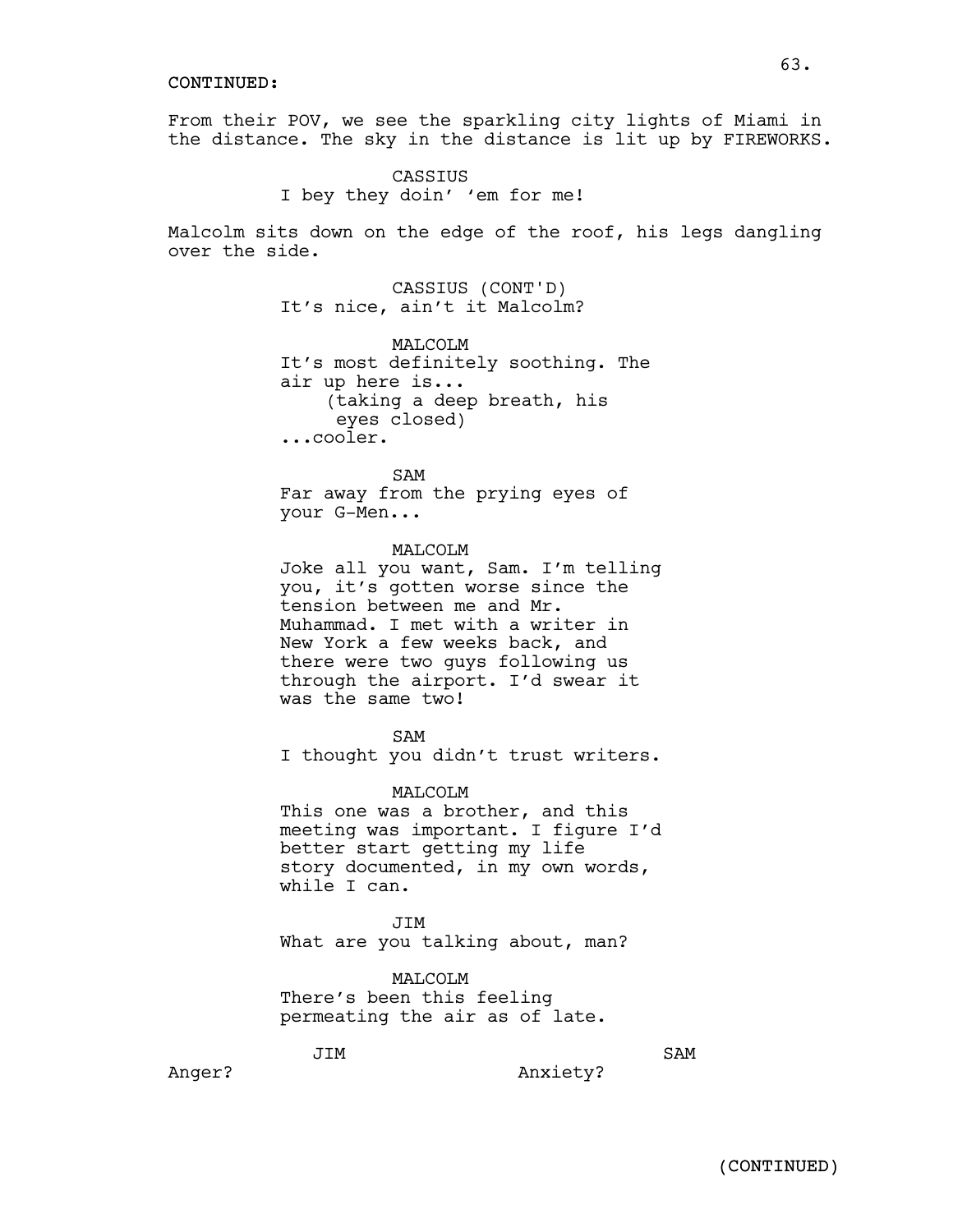CASSIUS (jokingly) Humidity?

They collectively chuckle. Malcolm noticeably does not.

MALCOLM More like menace. Foreboding. Death.

Malcolm removes his glasses and rubs his eyes. There is a long, uncomfortable silence.

> CASSIUS Well...Um...Jim is quitting football to become a movie star, y'all!

JIM Cassius! What the fuck?!

CASSIUS Sorry, man! I had to do somethin' to lighten the mood!

SAM Holy shit, you are?

JIM

Hey man, I'm not quitting football, okay? I'm just exploring other options for after it ends.

SAM

I think it's a great idea! You get that career goin', Jim! LA's the land of milk and honey, baby! We can do whatever we want to out there!

MALCOLM You can't live in Beverly Hills...

SAM Don't need to! Got our own, black Beverly Hills! And we got the better view!

CASSIUS Baldwin Hills, baby!

(MORE) SAM Top of the hill, looks out over the whole city, mountains in the distance. Nicer than Harlem! Hell of a lot nicer than Overtown.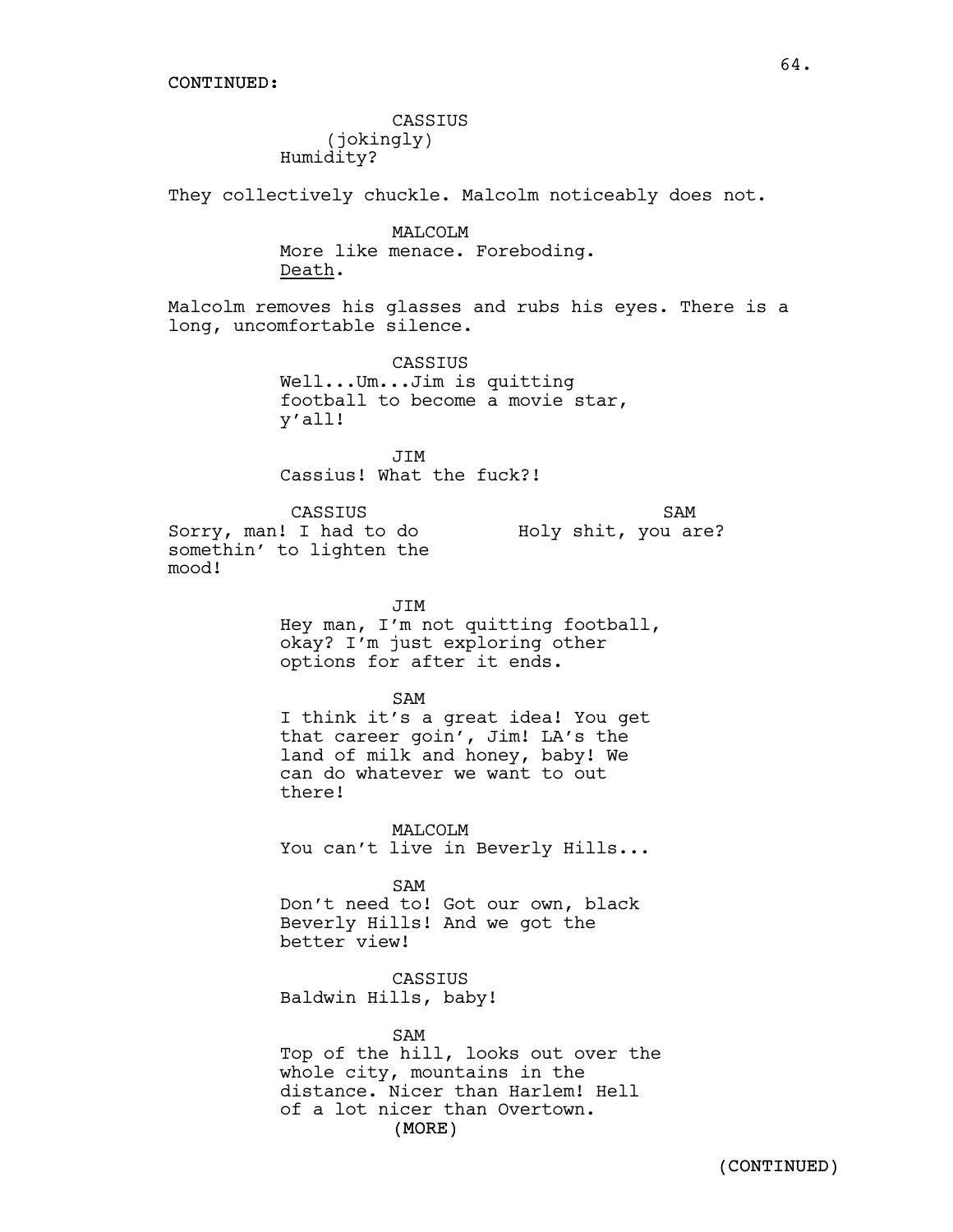# SAM (CONT'D)

No tenements, no slum lords. Just sunshine, pools and beaches. Don't need no Green Book tellin' you where you can and can't go. The only color that matters out in Cali is that green...

Sam gives Cassius some skin. Jim is amused as well. Malcolm lightens up as well.

> MALCOLM (smirks) You sound like you might be gettin' a bit seduced out there, brother.

SAM You know I'm the one doin' all the seducin'!

## MALCOLM

(playfully) You watch out for this one, Jimmy. He'll lead you down the primrose path.

SAM Shit. The only disasters out in Hollywood are up there on that movie screen. Trust me, Jimmy, there's a real future in it.

#### CASSIUS

Well I should be in movies too, then! Damn, I'm too pretty not to be up on screen. And you too, Malcolm!

### MALCOLM

Yeah?

CASSIUS You could be our director! Come on, show us the camera.

### SAM

Come on, man. Show us the camera...

Malcolm stands up and displays his prized CAMERA.

# MALCOLM Well, it's a pretty fantastic camera. Betty got it for me. It's a Rolleiflex...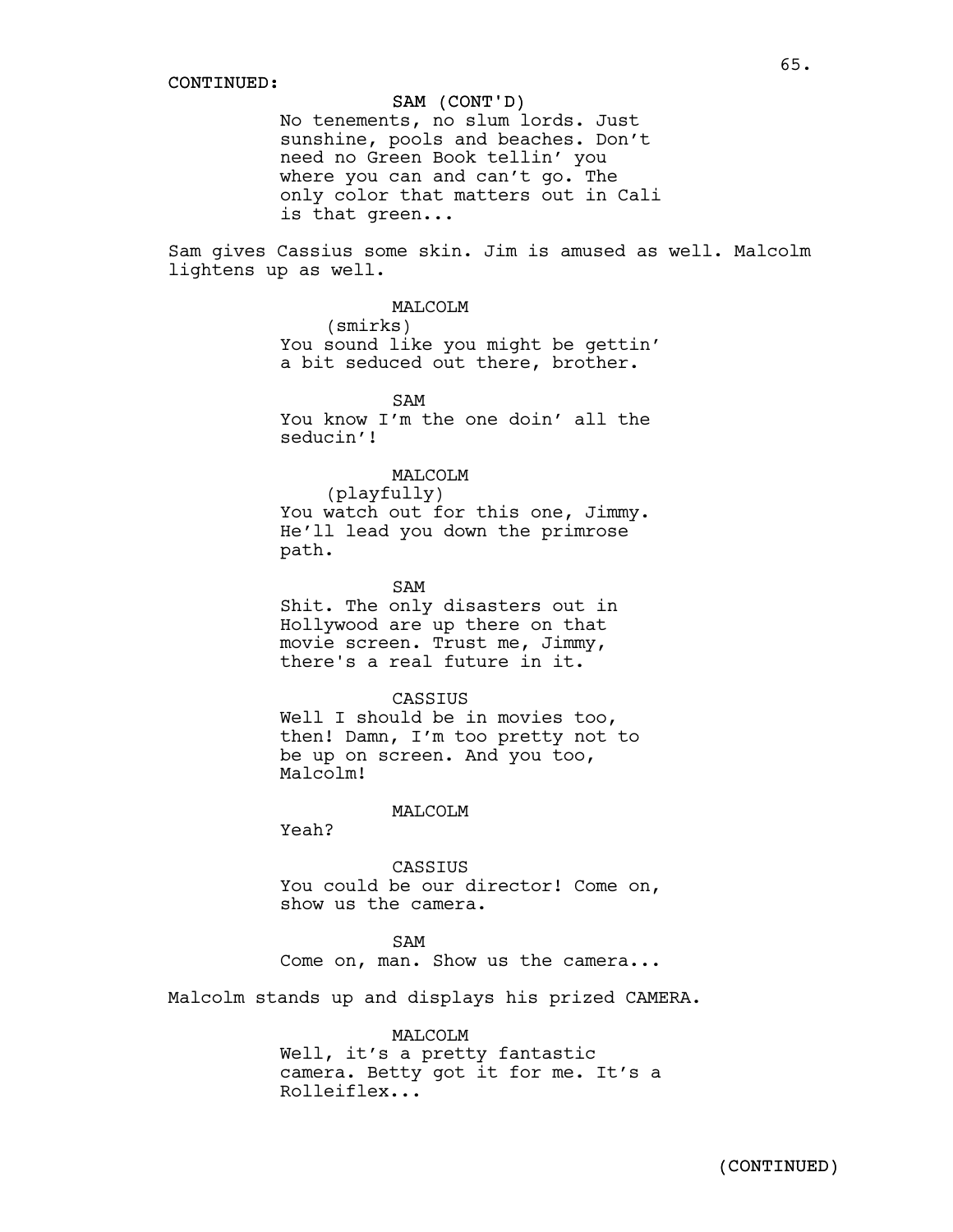Malcolm holds the camera out as he explains. Cassius snatches it out of his hand immediately.

## CASSIUS

Bee sting!

Cassius begins to make off with the camera, Malcolm moving to pursue, but Cassius cleverly hands the camera off to Jim, who tosses it behind his back to Cassius, who catches it like a wide receiver just before it flies off the rooftop. Malcolm's smile turns to sudden shock at this toss, and he transformatively "breaks character" as he shouts at Jim.

# MALCOLM

Jimmy! What, you blew your wig?!?!?!

The trio freezes, silently taking in what Malcolm just said as they look at each other. Malcolm snatches back his camera.

> MALCOLM (CONT'D) Give me the damn camera! You lost your mind? You know how much this thing cost?

> SAM I think we done hit a nerve! Malcolm done dropped the affected speech and everything!

They burst into laughter. Malcolm smiles.

MALCOLM

Yeah, that's right. I've got more rep than all three of you clowns put together.

SAM Come on, man. Rep don't carry over from decade to decade! That tiredass 1940's slang you usin'.

JIM (chuckling) Definitely not "hep," daddy-o.

SAM Talkin' about "blew your wig." Just show us the camera, Negro!

MALCOLM Fine. Just stop joking for a second.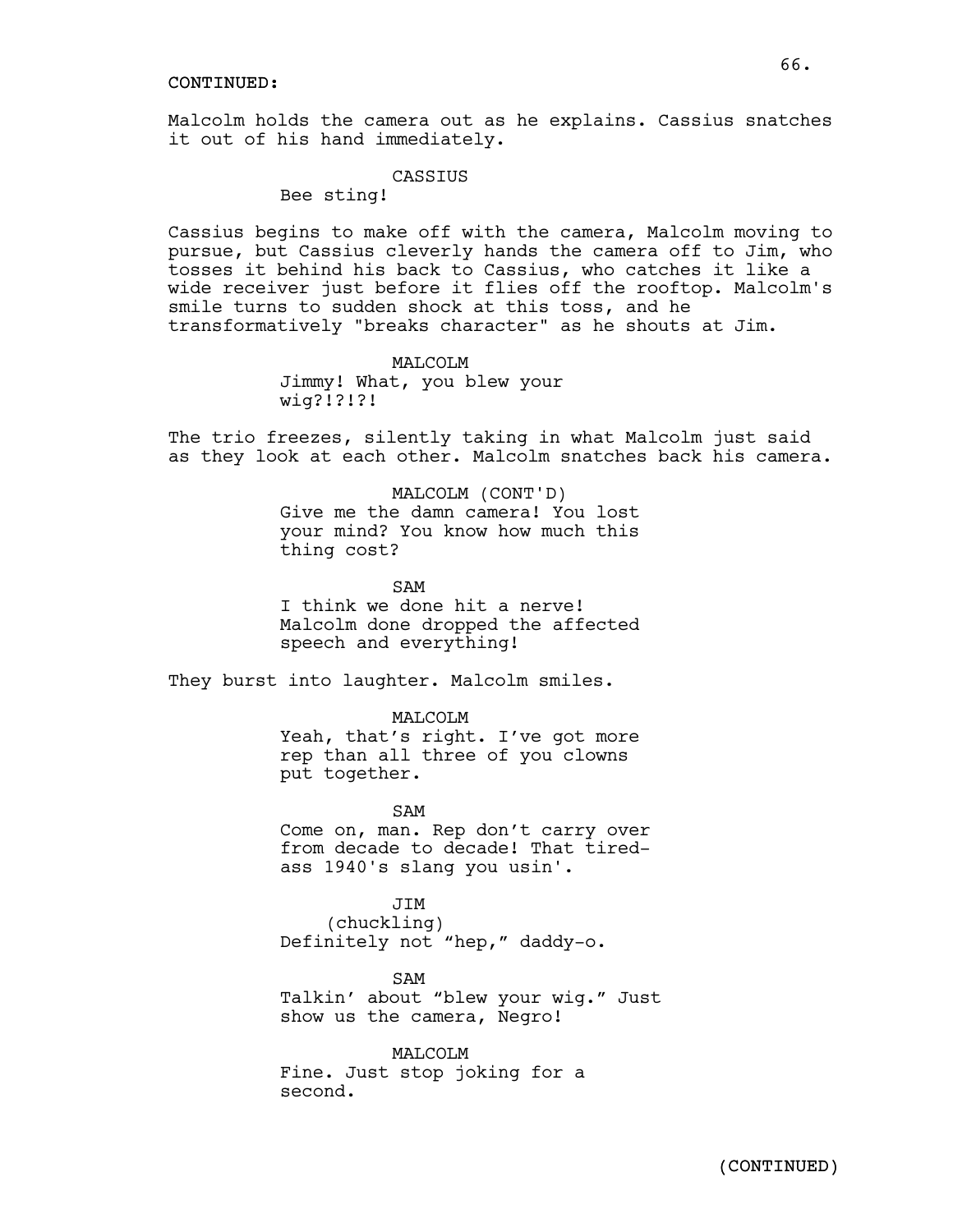## CONTINUED:

The gents stand a little more upright.

JIM

Okay...

SAM AND JIM (mocking Malcolm) Blew your wiiig!

Malcolm composes himself. He begins focusing the camera.

CASSIUS Oh, he's takin' a picture!

The trio instantly strike suave poses.

## MALCOLM

It's a Rolleiflex 3.5. A German twin lens reflex camera. A fine piece of engineering, here. You see, there's this pop-out viewfinder.

JIM

It looks bulky.

## MALCOLM

No, Jimmy. It's a work of art. Besides, I've always got my Nikon handy for taking photos on the move.

### CASSIUS

(laughs) Like when you're running from the feds?

MALCOLM Or riding on a camel.

JIM Hmmm. Where to?

MALCOLM

Mecca.

SAM You're going to Saudi Arabia?

(MORE) MALCOLM All Muslims are supposed to do it at least once in their lives.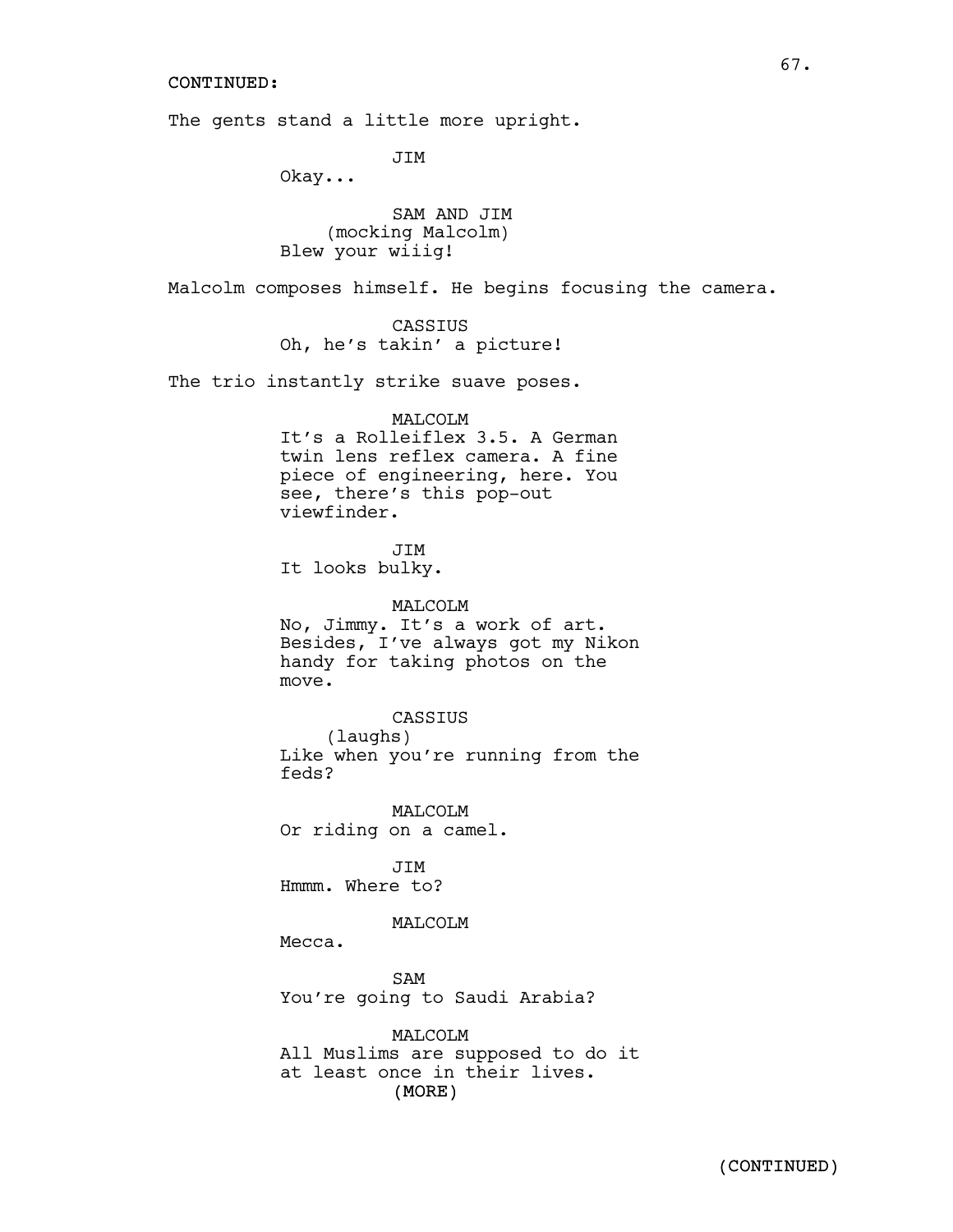## MALCOLM (CONT'D)

And since I'm not doing any speaking right now, this feels like as good a time as any. Maybe I'll take a few detours while I'm out there. It would be quite amazing to see the Great Pyramids.

CASSIUS

That sounds fantastic!

## MALCOLM

It will be! If your schedule permits, you should join me.

CASSIUS

Count me in!

# MALCOLM

Yeah?

# CASSIUS

Count me in! I mean, fine African sistas? Come on Jim, I know you're down with that.

JIM

With the ladies, most definitely. But I'm up for another part. Between that and camp, I won't have time for a trip to Africa.

## MALCOLM

You should consider coming as well, Sam. Leaving this country in the rear view for a while is a great way to get some perspective.

SAM

I'm busy too.

### MALCOLM

One can never be too busy for some added perspective.

### SAM

I'm swamped, man. And I've got to prep to go back to The Copa.

CASSIUS, JIM AND MALCOLM (in unison) Awwwwwwwwwwwwwwwww.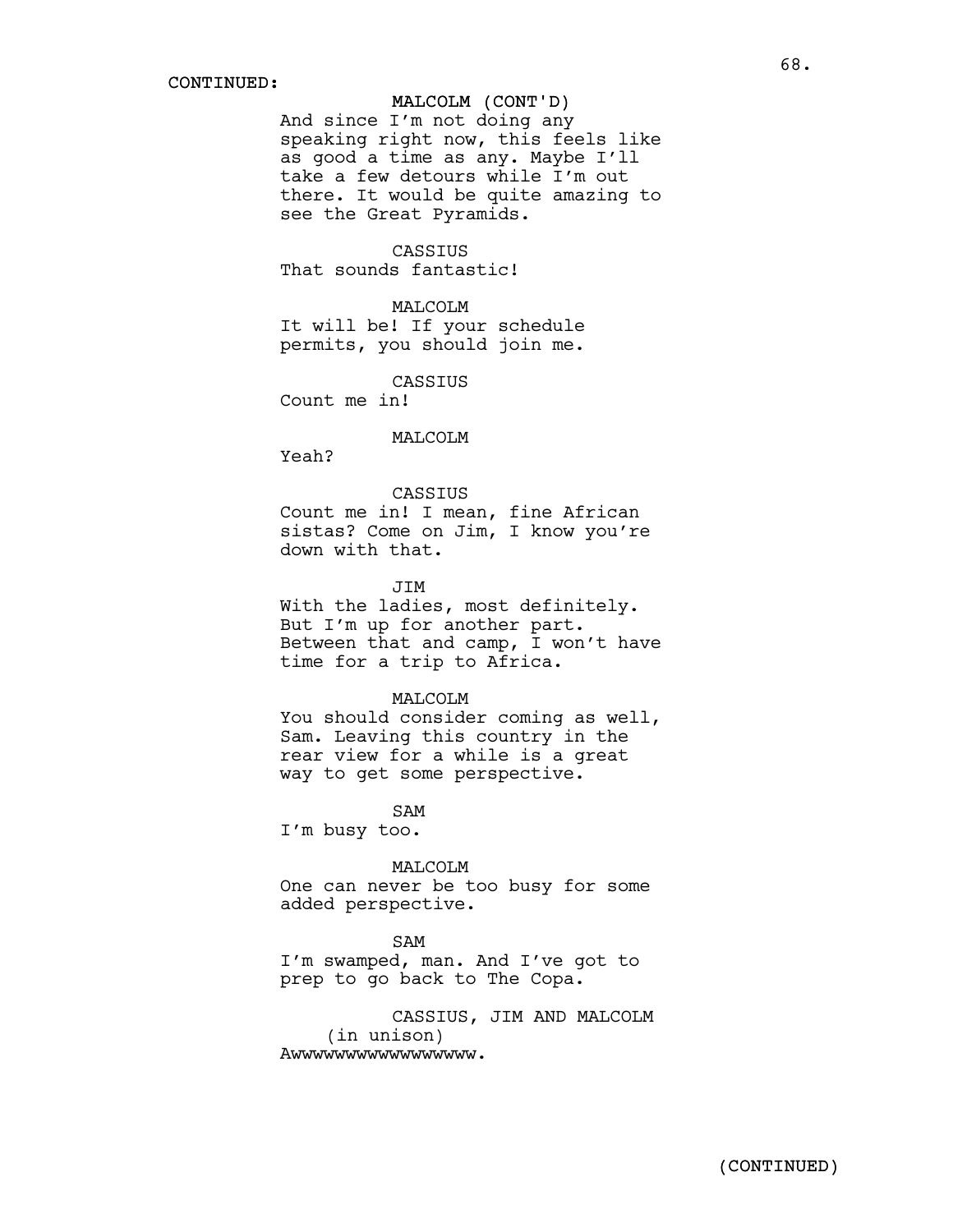CASSIUS Man, you need to go on and forget about the Copa.

SAM It was not that bad.

Cassius and Jim look at each other, wide-eyed. Their faces say "is this guy serious?"

> SAM (CONT'D) All right, fine. Maybe it was that bad...

## MALCOLM

You don't shuck and jive enough for those O'fay tastes.

### SAM

I may not dance around the stage like Jackie or James Brown, but that's not what I'm sellin'. I'm selling my voice, my words, my image - my message.

## MALCOLM

The problem is, at The Copa, you have to sell that message to a bunch of white folks.

### SAM

That don't matter! They got souls, don't they? And every living thing with a soul can have that soul tapped into. I thought you'd know that...

## MALCOLM

You think, just maybe, your energy is misdirected trying to tap into white people's souls?

### SAM

No, I don't! If I win them over, playing our music, I'm knockin' down doors for everybody! You watch and see. It's not gonna always be the pop charts over here and the black music charts over there. One day it's gonna be one chart, with one music, for all people...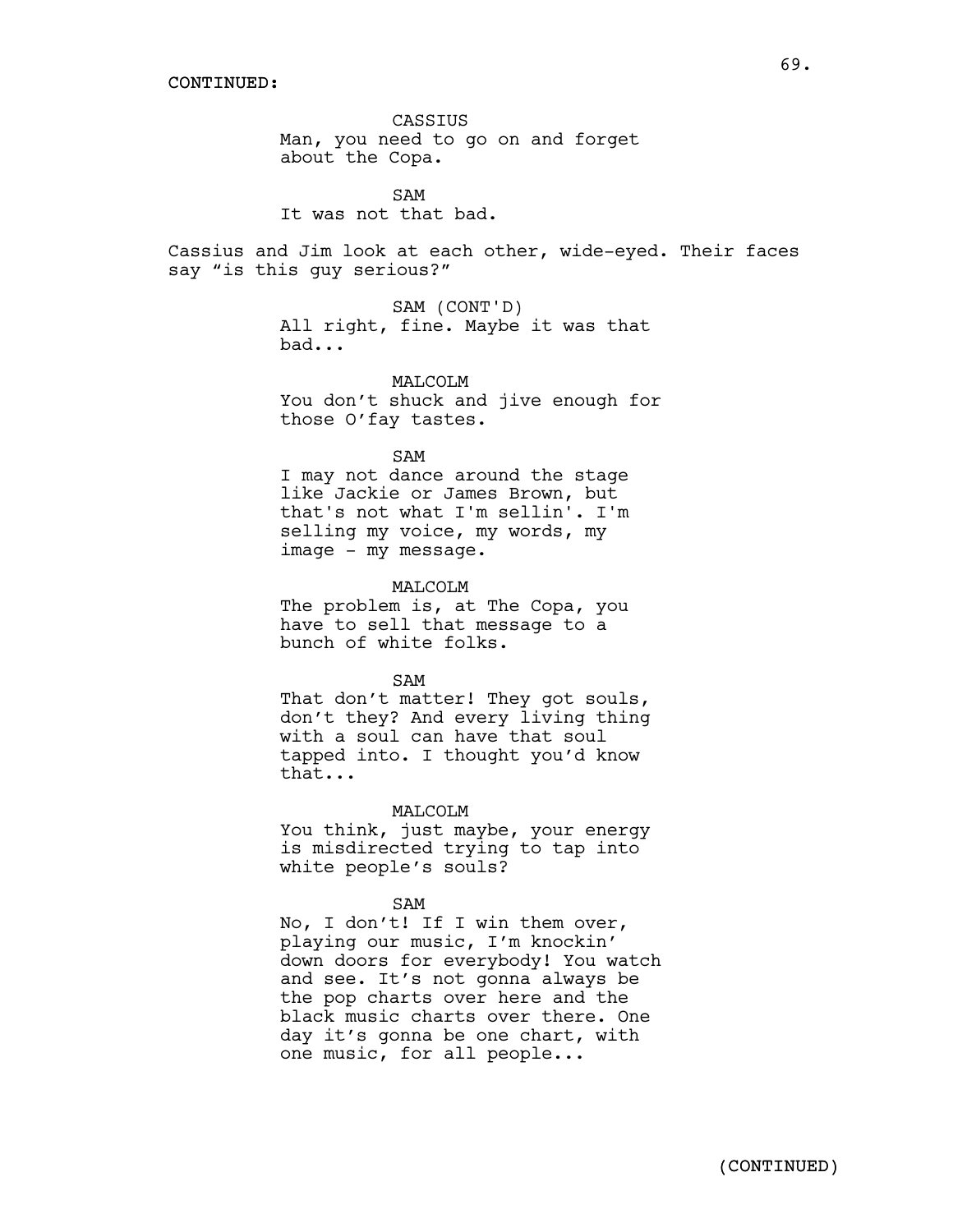# MALCOLM

But what kind of message are you sending, doing one show for white folks, and a completely different show for black folks? Or performing in places where the only blacks not on stage are the ones serving the food?

SAM

Don't you think I know that? I can't tell you how many times I wanted to just reach out and punch somebody.

## MALCOLM

Then strike with the weapon that you have, man! Your voice! Black people... we're standing up, we're speaking out. You have possibly one of the most effective outlets of us all, and you're not using it to help the cause.

SAM

The hell I'm not! I got the masters to my songs. I started a label. I'm producing tons of black artists. Don't you think my determining my creative and business destiny is every bit as inspiring to people as you standing up on a podium and trying to piss them off? Oh, wait a minute, I forgot...that's all you do!

MALCOLM

I do plenty.

SAM Do you? Let's see, you suck at sports.

MALCOLM Well, I was never much into football...

SAM You can't sing. You damn sure can't make shit outta no peanut...

MALCOLM Is there a point to this?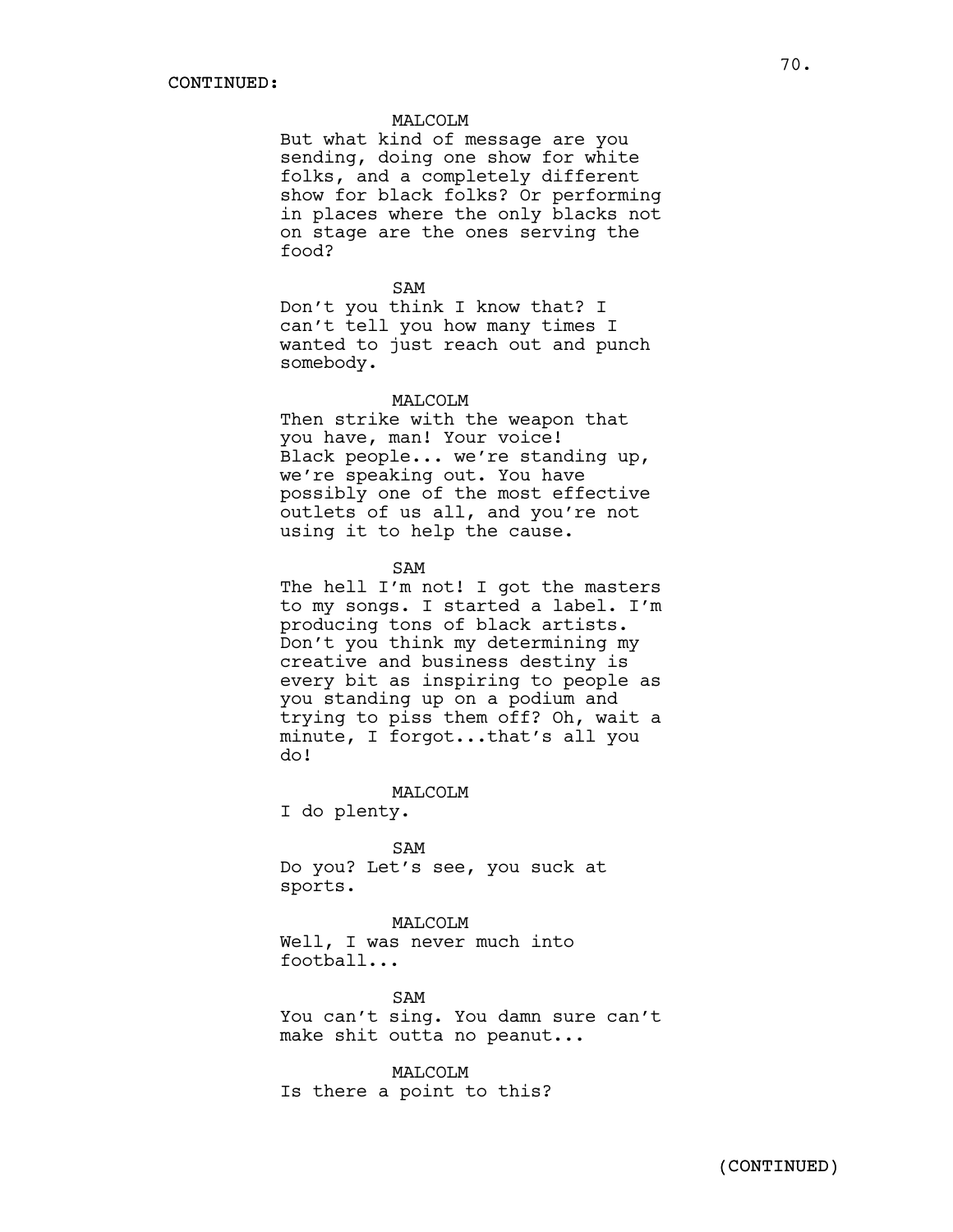SAM

My point is that sometimes I feel like you're just like all the rest of those people out there. Obsessed with the stars.

CASSIUS

Whoah, now.

MALCOLM No, let him finish!

SAM Look around. Which one of us don't belong?

MALCOLM The only person here that white people seem to like. That would be you.

JIM Y'all need to cool it.

SAM You know, you've always managed to just be around for shit, haven't you? Maybe your daddy shoulda beaten you better.

MALCOLM That's it, Jack!

Malcolm lunges right at Sam in a rage. Jim And Cassius hold him back.

> SAM You can let him go! Let him go!

Just then, the door to the roof bursts open and Brothers Kareem and Jamaal come rushing out. Kareem in the front, Jamaal right behind him.

> KAREEM (Alarmed) Everything all right, brother Malcolm?!?!

SAM What do you want?!

Kareem stops Sam cold with an unexpected STRIKE or SLAP that sends him stumbling backwards.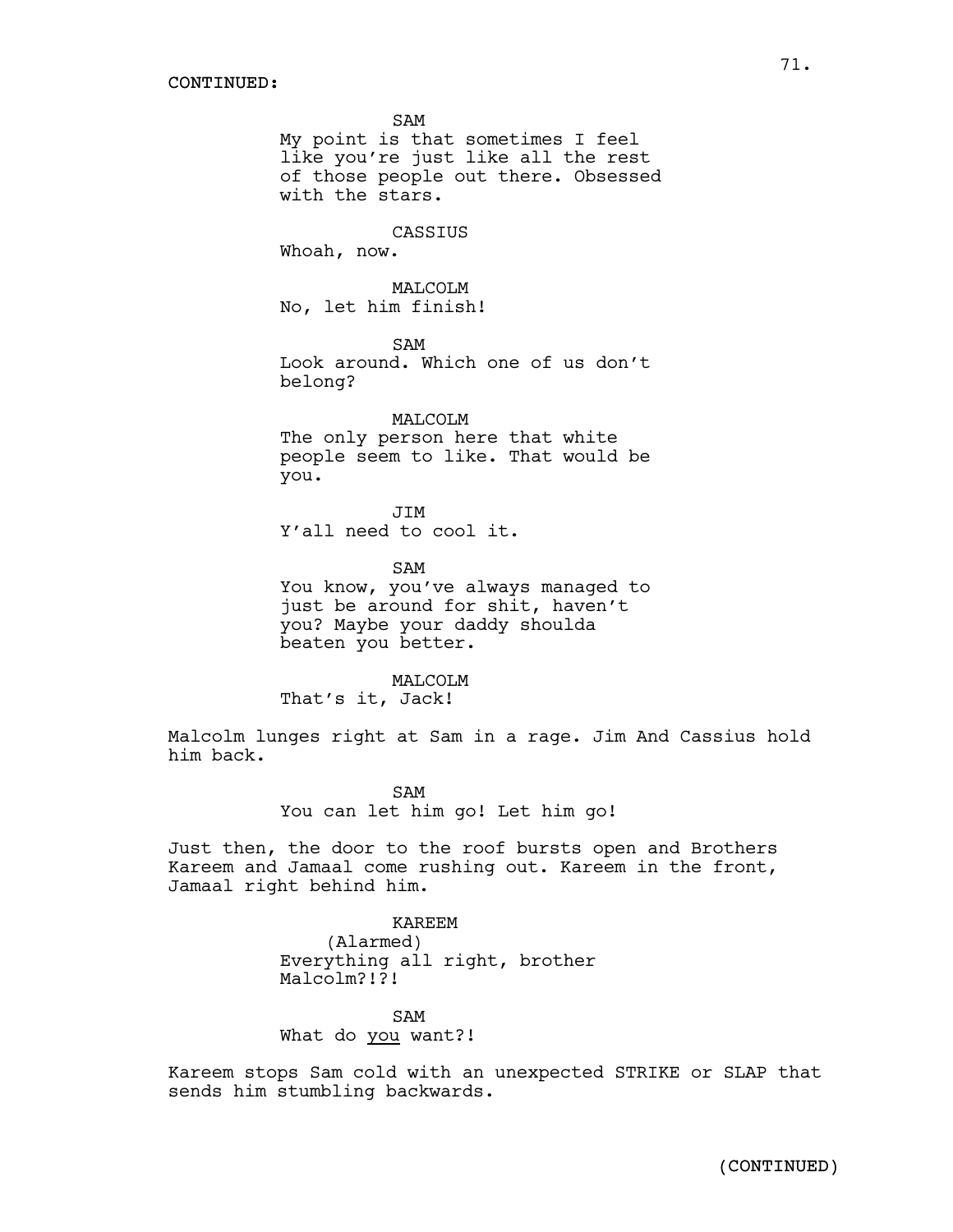SAM (CONT'D) Get your motherfuckin' hands off me!

In an instant, Jim is standing between him and Sam. He stares Kareem down.

> JIM Oh, I don't think so.

KAREEM Our job here is to protect the brother minister.

MALCOLM (dismissively) I don't need your protection, brother.

JIM Well... Now that that's settled, away you go.

KAREEM Negro, I will leave when I...

JIM You'd best think long and hard before you wag that tongue at ME.

Kareem looks at the edge of the roof, considers this, looks at Malcolm, then looks back at Jim. He smiles.

> KAREEM (with poison dripping from his tongue) God is great.

MALCOLM Greater than any of us.

Kareem and Jamaal back out the door and exit.

CUT TO:

EXT. HAMPTON HOUSE - OUTER CORRIDOR - MOMENTS LATER

The foursome are walking back to Malcolm's room, trailing far behind Kareem.

> JIM Your security people are assholes.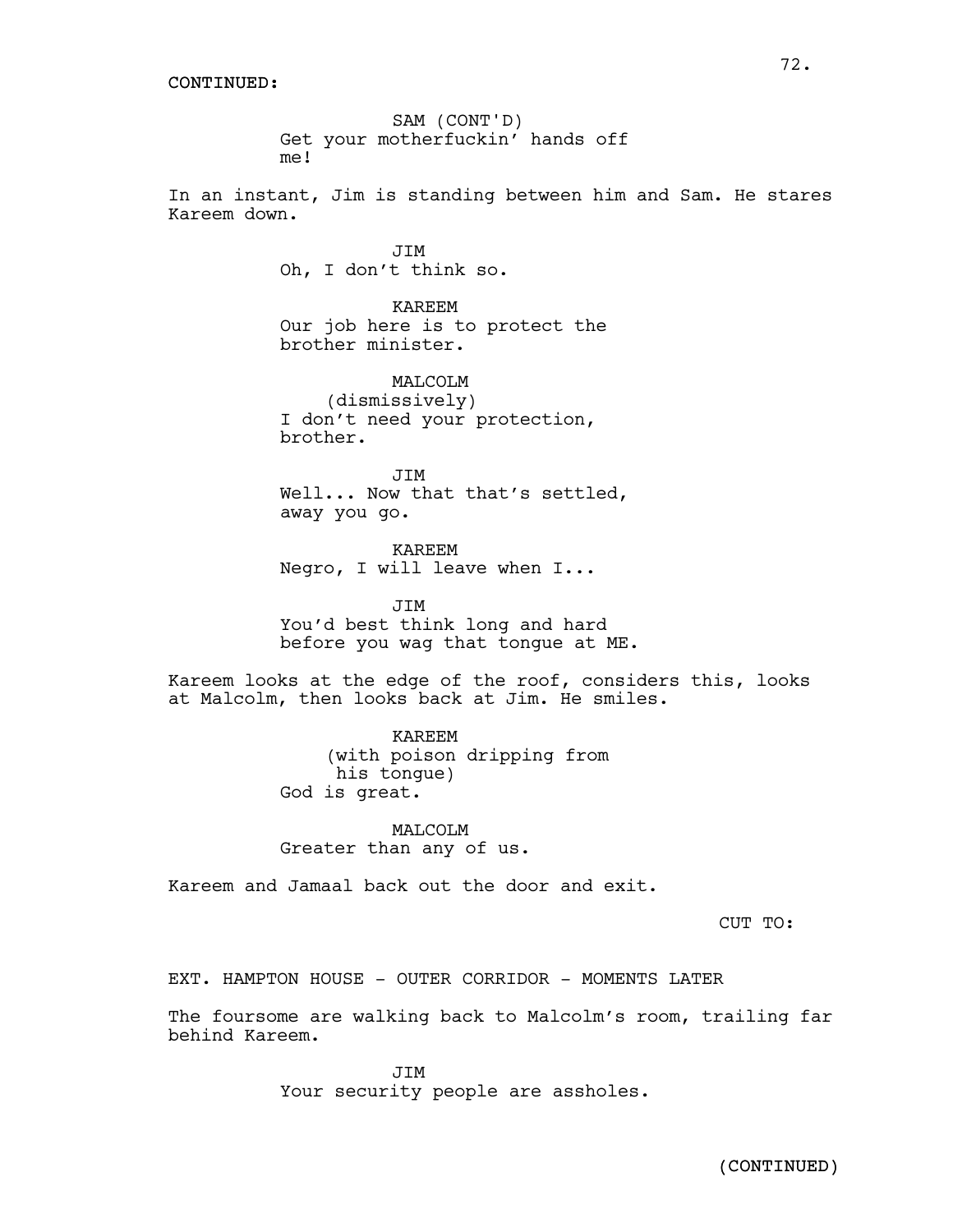MAT<sub>COLM</sub> I don't choose them.

CASSIUS What's wrong with you, Sam?! You're supposed to be smooth.

SAM

(mumbling) It ain't easy bein' smooth with this sandpaper nigga around...

They reach Malcolm's room, where Kareem and Jamaal wait. Without saying a word, Jamaal opens the door and they enter, closing the door behind them immediately.

CUT TO:

INT. HAMPTON HOUSE - MALCOLM'S ROOM

All of the men except Malcolm remove their jackets.

JIM

You two done fighting?

SAM

I wasn't trying to fight nobody. That's Malcolm. Always pissed off.

## MALCOLM

Pissed off? What's going on around us should make everyone angry! And you bourgeois Negroes are too happy with your scraps to really understand what's really at stake here! You think Cash being the world champ will protect him from the devils that harassed him from the first day that he got here?

CASSIUS

I'd like to see them try.

# MALCOLM

And Jimmy. Jimmy is the best football player in the world. But he's also giving money to blackowned businesses. You don't think that threatens a lot of white people? You don't think the FBI is probably starting to follow him around, too?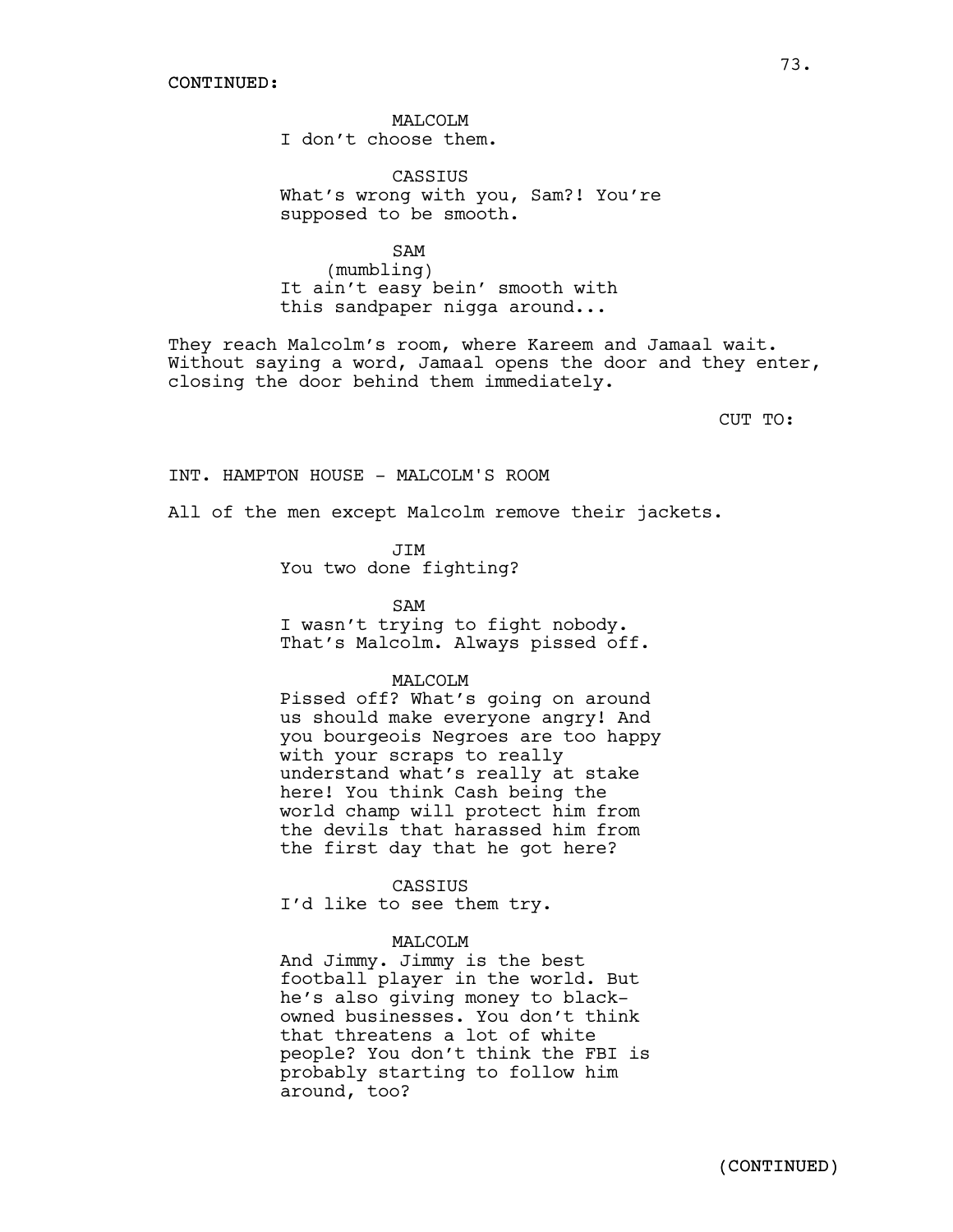**JTM** Oh, man, now you're gonna fuckin' jinx me.

MALCOLM That is why, brother Sam, this movement that we are in is called a STRUGGLE! Because we arere fighting for our lives. And what words are we hearing from you, brother?

Malcolm walks over to a RECORD PLAYER and pulls out an LP.

MALCOLM (CONT'D) (sarcastically) Mmmm. Mr. Soul.

He puts the needle on the record for a few seconds, playing the first bar of Sam's song, "YOU SEND ME."

> MALCOLM (CONT'D) Or maybe this one...

He lifts the needle again and drops it back down. We now hear the first bar of Sam's cover of the song "SENTIMENTAL REASONS."

Malcolm lifts the needle and turns the record player off.

MALCOLM (CONT'D) Wow, Sam...your music is deep.

CASSIUS Hey man, I love them songs!

SAM

You back never facin' the door, bean pie-eatin', self-righteous motherfucker.

#### MALCOLM

And, to boot, most of them are versions of the church songs that nurtured you. You twisted them and you perverted them to feed a white crowd.

SAM That is bullshit. Most of the artists I work with are gospel singers. Do you have any idea what I've given back to the church?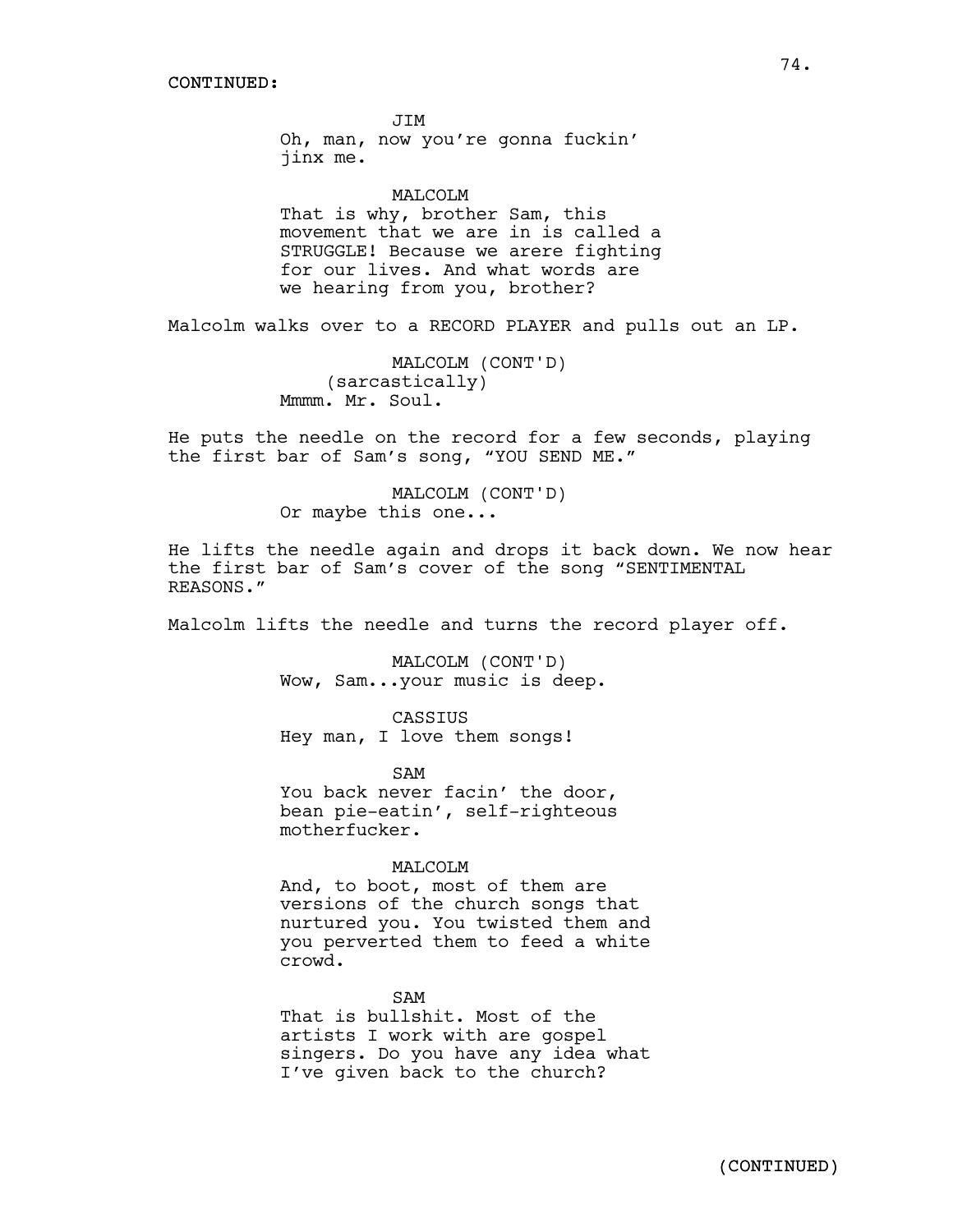# MALCOLM

How many times do I have to hear that? That has got to be the greatest fault of you so-called "successful Negroes." You'll do something detrimental to your own people with the promise that, after you get rich, then you'll make it back up to them. With a handout. Some gesture of patronage. You've made it, Sam, but for all the others...the majority of people...who had their own selfdestructive dreams and didn't make it, all they've left behind is a legacy of negativity. But that's okay, because "they all meant well."

#### JIM

Malcolm. Would you please have some damn ice cream?!

## MALCOLM

And what you don't get is that you'll never be loved by the people you're trying so hard to win over. You're just a wind-up toy in a music box, or a monkey. You're a monkey dancing for an organ grinder to them.

A long pause as his biting words shock everyone in the room into silence. Jim's eyes go wide.

> JIM (off the word "monkey") Wheeew.

He begins to exit the room.

JIM (CONT'D) Y'all pulled out the knives. And if I get cut, I'm fittin' to hurt somebody.

Jim exits. Malcolm turns to Cassius.

MALCOLM Cassius, who were those English boys you were hanging out with a couple of days ago?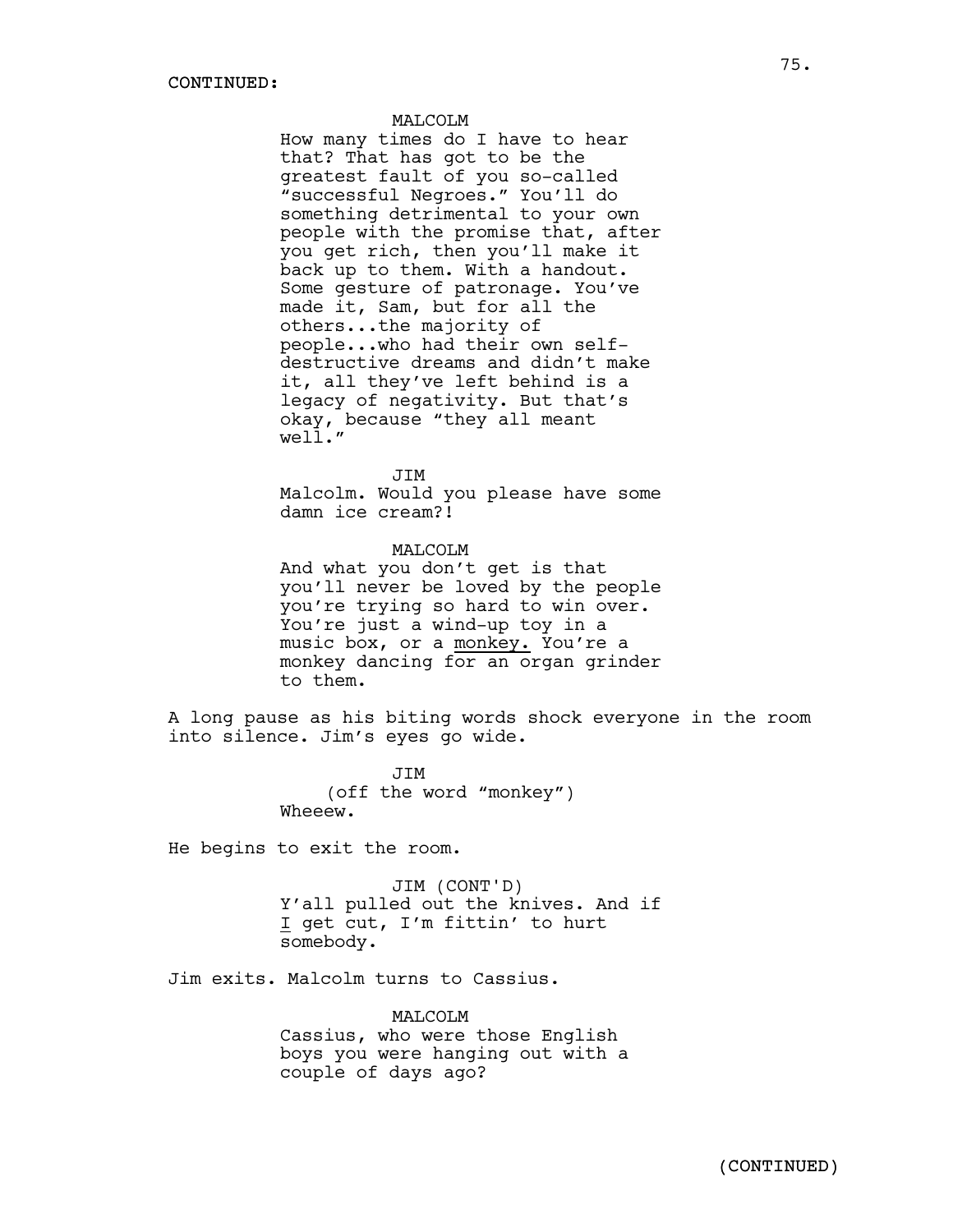# CASSIUS

The Beatles?

MALCOLM Yes, The Bea-A-tles. (Back to Sam) All that time you spent on the road, Sam, entertaining the children of bigots, and at the end of the day white folks'd still rather import their popular music.

CASSIUS

Just hold on one second. The Beatles. They're funny, but they ain't no Sam Cooke. They're more of a fad.

#### MALCOLM

Well, if not them, then someone else. The bottom line, this is too important a time to be wasting a brilliant creative mind on pandering.

SAM

And it's too damn hot in here to be wearing that blazer. So what's your point?

As Malcolm continues to speak, CUT TO:

INT. BATHROOM

Jim washes his hands as he listens.

MALCOLM (O.S.) My point is that I am just one voice in this struggle. Cassius is another, who pushes us forward with his fists and with his words. Jimmy pushes us forward with his relentlessness. His fearlessness.

Jim looks down at his battered hands in the sink, then up at his own face.

> MALCOLM (O.S.) (CONT'D) But you, brother, could be the loudest voice of us all!

B42 BACK TO SCENE - INT. MOTEL ROOM B42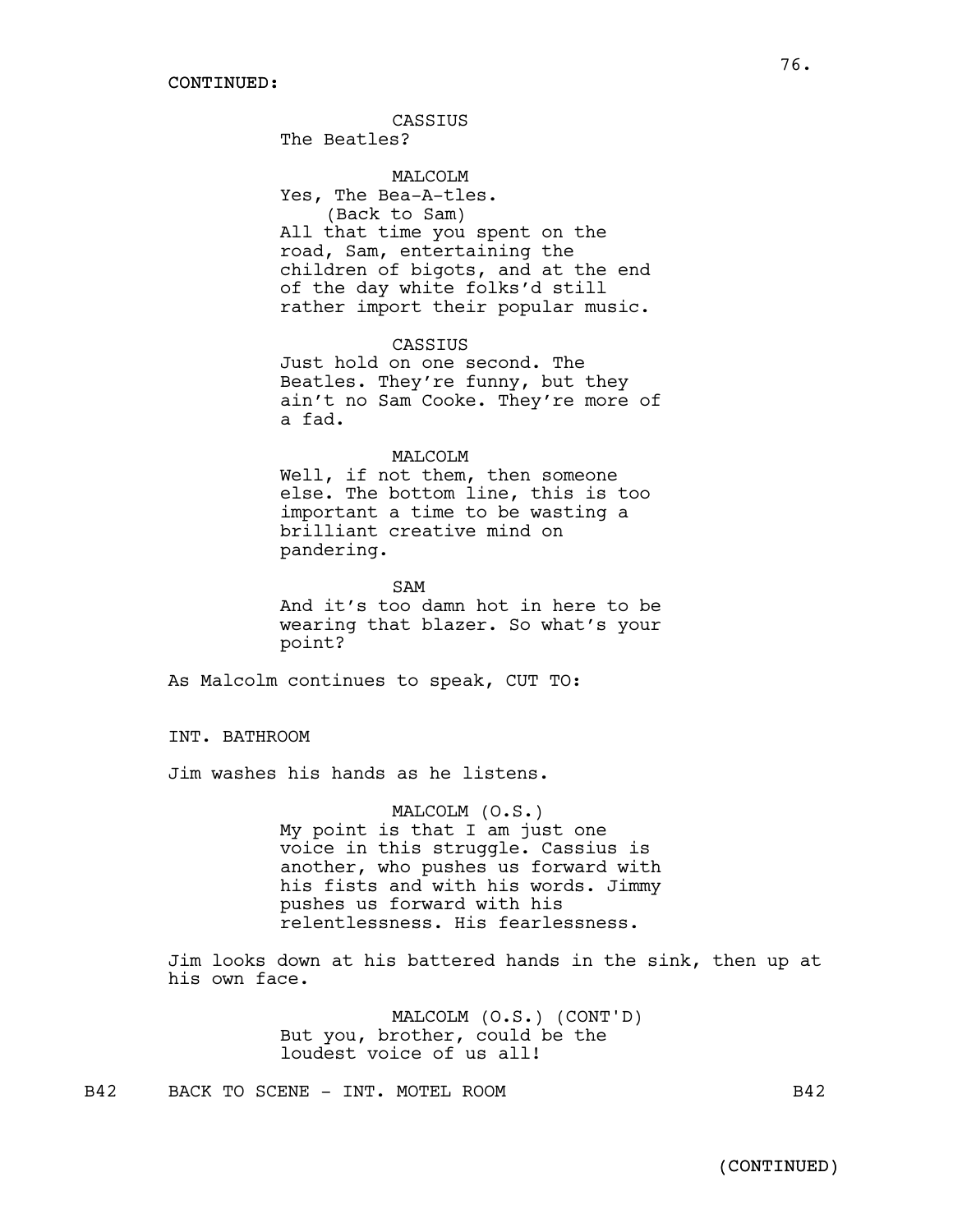MALCOLM (CONT'D) The Honorable Elijah Muhammad says...

SAM

Hold on. I ain't ask what the Honorable Elijah Muhammad thought, I asked what you thought! There you go with the Honorable Elijah Muhammad says this and the Honorable Elijah Muhammad says that. But when the Honorable Elijah Muhammad tells you to shut the fuck up, you damn sure do that, too.

Jim re-enters the room.

#### MALCOLM

What's going on between the Nation and me is way more complicated than that.

Jim clocks this, perplexed.

SAM

But you still obey them when they tell you to come out here and recruit Cassius to become a member of something you don't even seem to believe in.

## MAT<sub>I</sub>COT<sub>I</sub>M

I'm not making Cassius do anything. He came to me for insight. He had questions. His passion for Islam comes from a pure place.

CASSIUS

Well, passion is kind of a strong word...

Malcolm is positively shocked by this comment. Sam points at Cassius to Malcolm, as though to say, "see?"

#### MALCOLM

You... couldn't stop talking about how excited you were to come out with your faith to the world.

CASSIUS True. True. I was. I am. It's just that...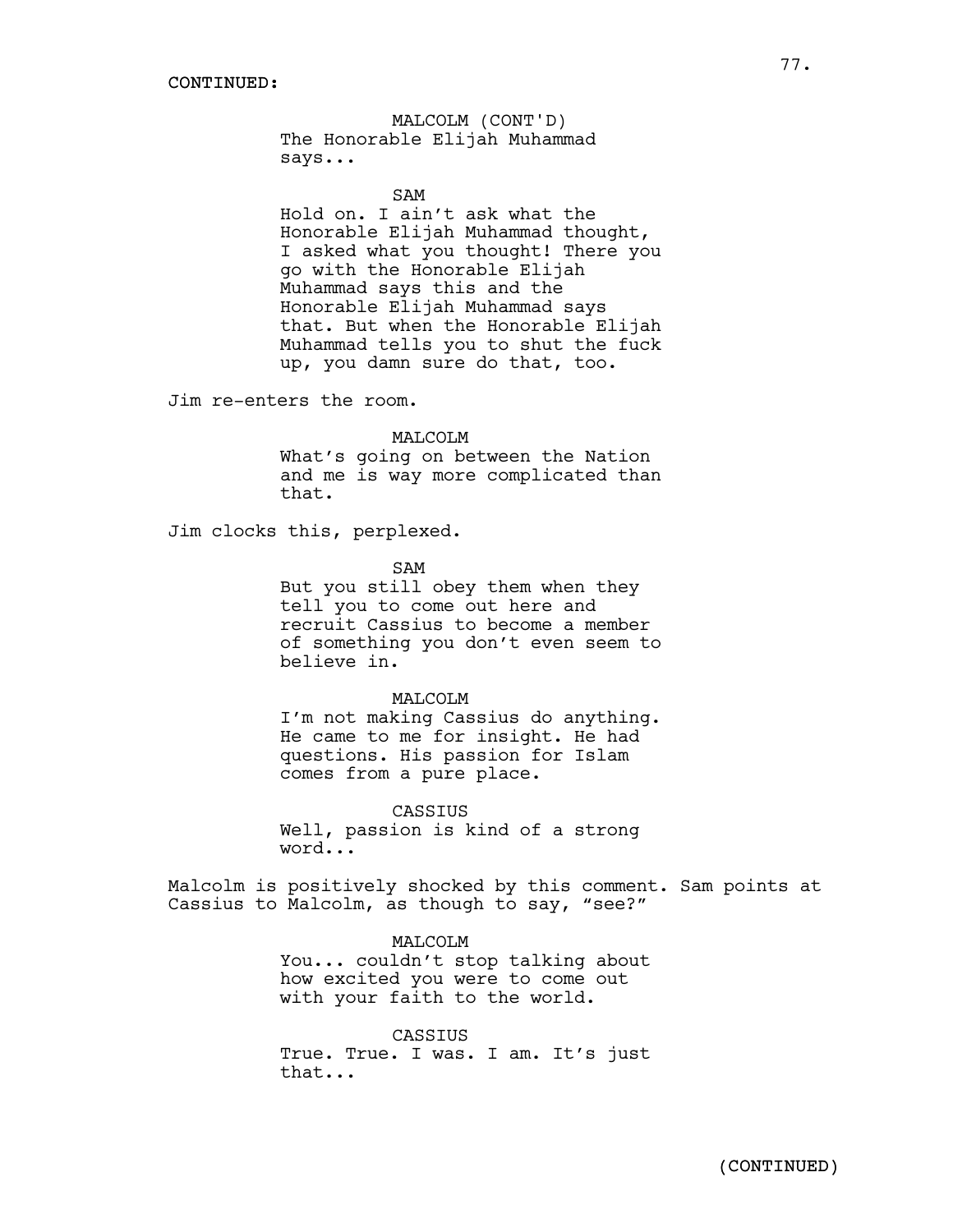# MALCOLM

What is it?

CASSIUS

If we're being completely honest and all, I guess being Muslim sounded like a much better idea before tonight.

Jim chuckles to himself.

MALCOLM

(nervous) How could you have any second thoughts, Cash? You're on top of the world... I don't understand.

JIM He didn't actually think he was going to win tonight, Malcolm!

MALCOLM

Cash...

CASSIUS (Uncertain of himself. Nervous.) Of course I knew! I'm the best there...I'm the greatest there ever will be...I'm...I'm just saying...

SAM Easy, Cash. It's okay...

CASSIUS No, I'm good. I'm just a little nervous, that's all. That's natural! Ain't it?

Malcolm just looks on, silent and a bit forlorn.

CASSIUS (CONT'D)

Malcolm!

SAM

It takes a hustler to see a hustle.

Malcolm is silent for several seconds. Cassius wanders off to the corner and looks out the window. Sam is visibly disgusted by this state of affairs. He turns to Malcolm.

> SAM (CONT'D) Let me ask you something, Mr. knowit-all.

(MORE)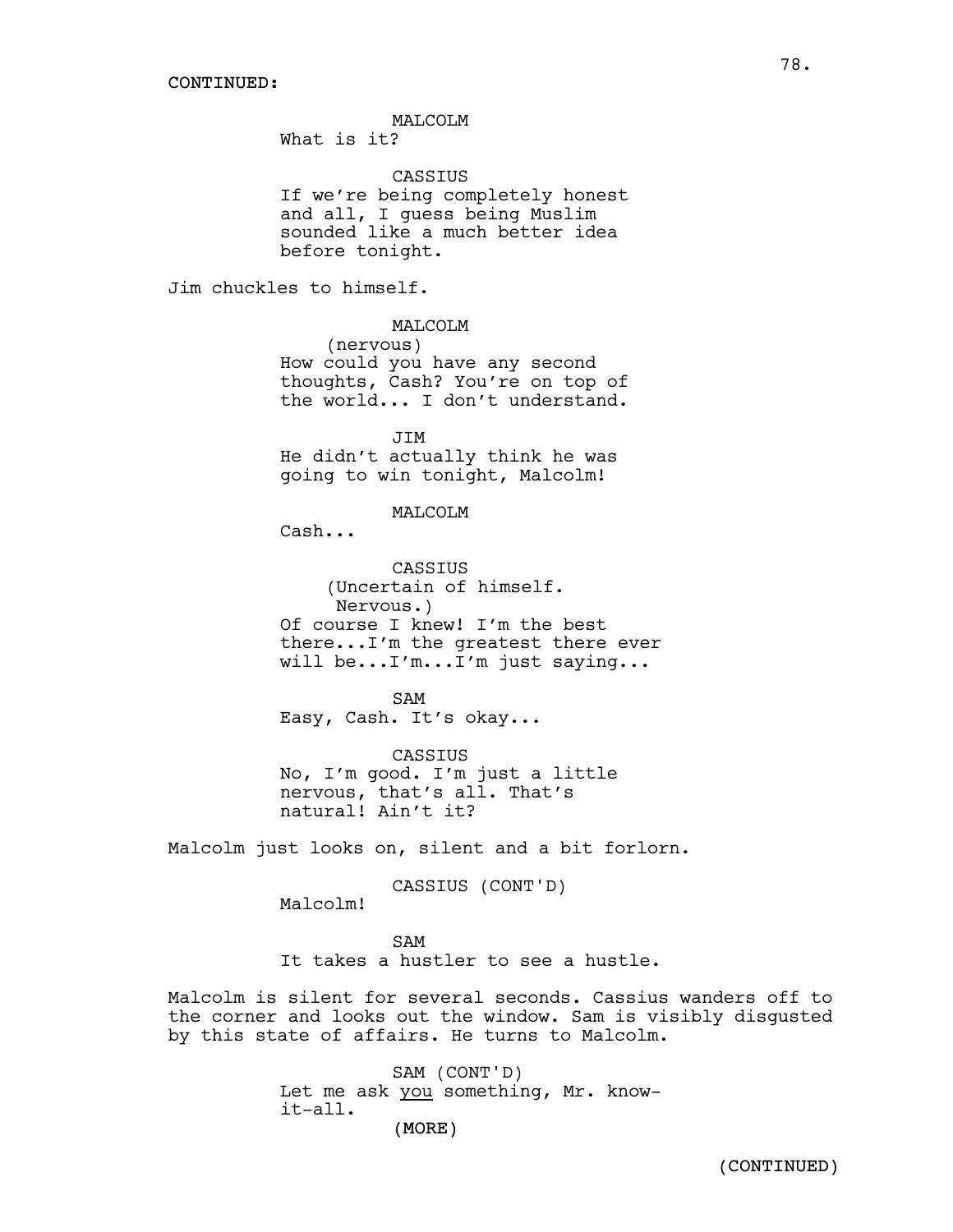How is it helpful for black people to run their businesses different than everyone else's? Dumber than everyone else's?

MALCOLM

No one's accused you of making bad business decisions.

SAM

You might as well have! You think I don't know about the British invasion? I invested in it. I have these proteges, The Valentinos. The five Womack brothers. The youngest one, Bobby, wrote this song. "It's All Over Now." Great tune. The band records it, and it's fantastic. All over the R&B charts. It even went to number 94 on Billboard's Hot 100. Then I get a call from England. One of these British bands wants to record a cover version.

Cassius turns around and perks up a bit.

CASSIUS

The Beatles?

SAM No, Cash. They call themselves The Rolling Stones.

CASSIUS Like the Muddy Waters song?

SAM

Exactly. So, Bobby's like, "no damn way, man. That's our song!" But I get the final say, and I'm looking at the big picture. And I give the Rolling Stones permission to record it.

CASSIUS

You did?!

SAM

(MORE) I did. And the Rolling Stones' version of the song goes all the way to number one. Not on the R&B charts, but the pop charts!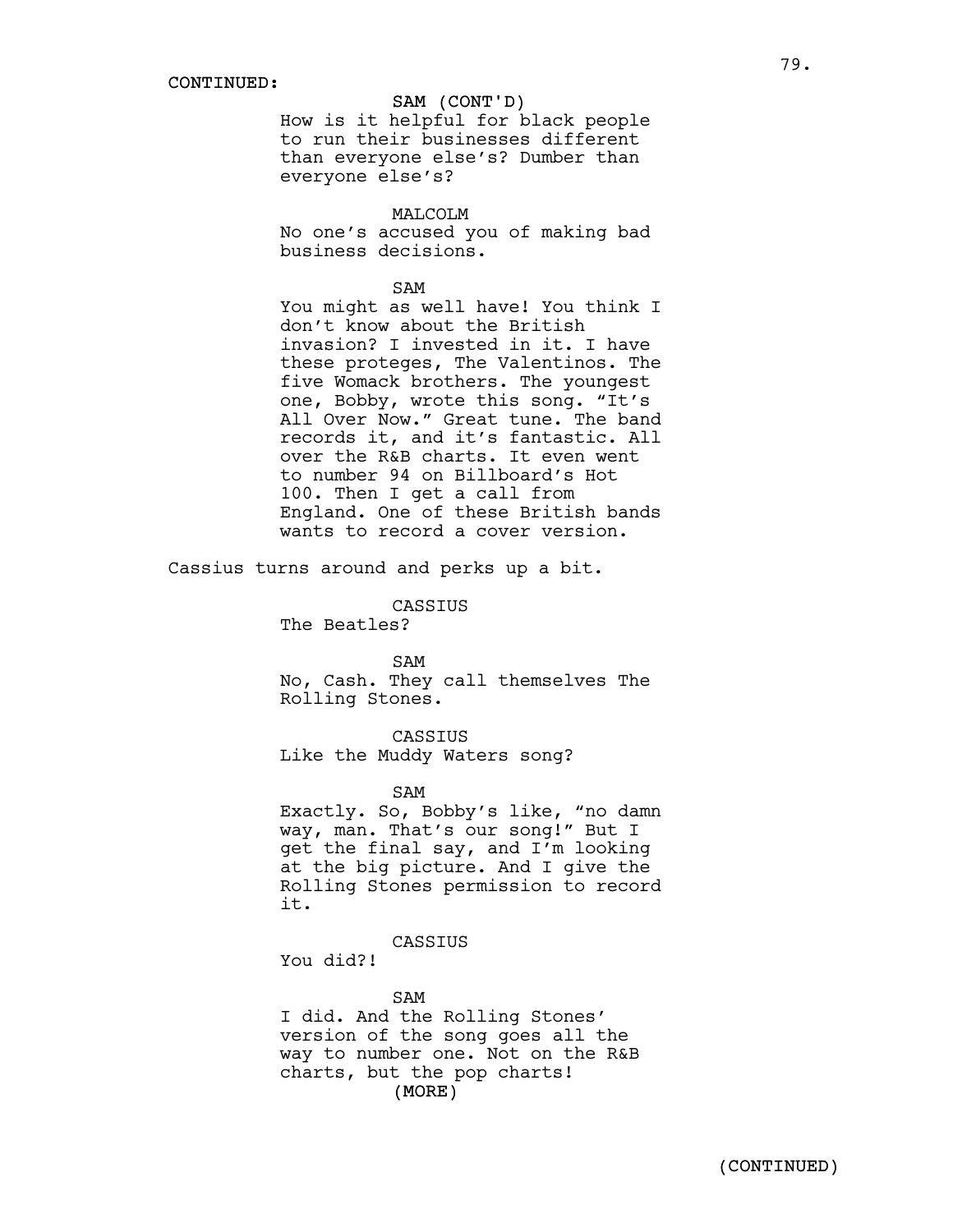But, of course, once this version of the song gets big, Bobby's version just disappears. Falls off the R&B charts...it's just gone. So of course, Bobby's crushed.

MALCOLM Yes. As well he should be, Sam...

SAM

Let me finish! He's crushed...for about six months. Because six months later, that first royalty check comes in. Becaause Bobby's the writer, and my company owns the rights to the song, that means every time some white girl goes and buys a copy of that single, she's putting money into my pockets. Our pockets. Those white boys are out there touring around, they don't even know they're working for us. Next thing you know, Bobby's like "the Rolling Stones wanna cover any more versions of my songs?"

Jim chuckles and slow claps, snaps, or nods in agreement.

#### SAM (CONT'D)

You know who gets paid more than the writer of a song that hits number 94 on the Billboard Hot 100? The writer of a song that hits number one! I already knew that. Now Bobby knows it, too. Tell me how it's not empowerment... Everybody talks about they want a piece of the pie. Well, I don't. I want the goddamn recipe.

#### MALCOLM

I congratulate you on being so shrewd, brother.

#### SAM

(MORE) You just don't get how everything's not so black and white like you make it out to be. In your mind, President Kennedy getting assassinated is just another one of those white devils getting what they deserved.

80.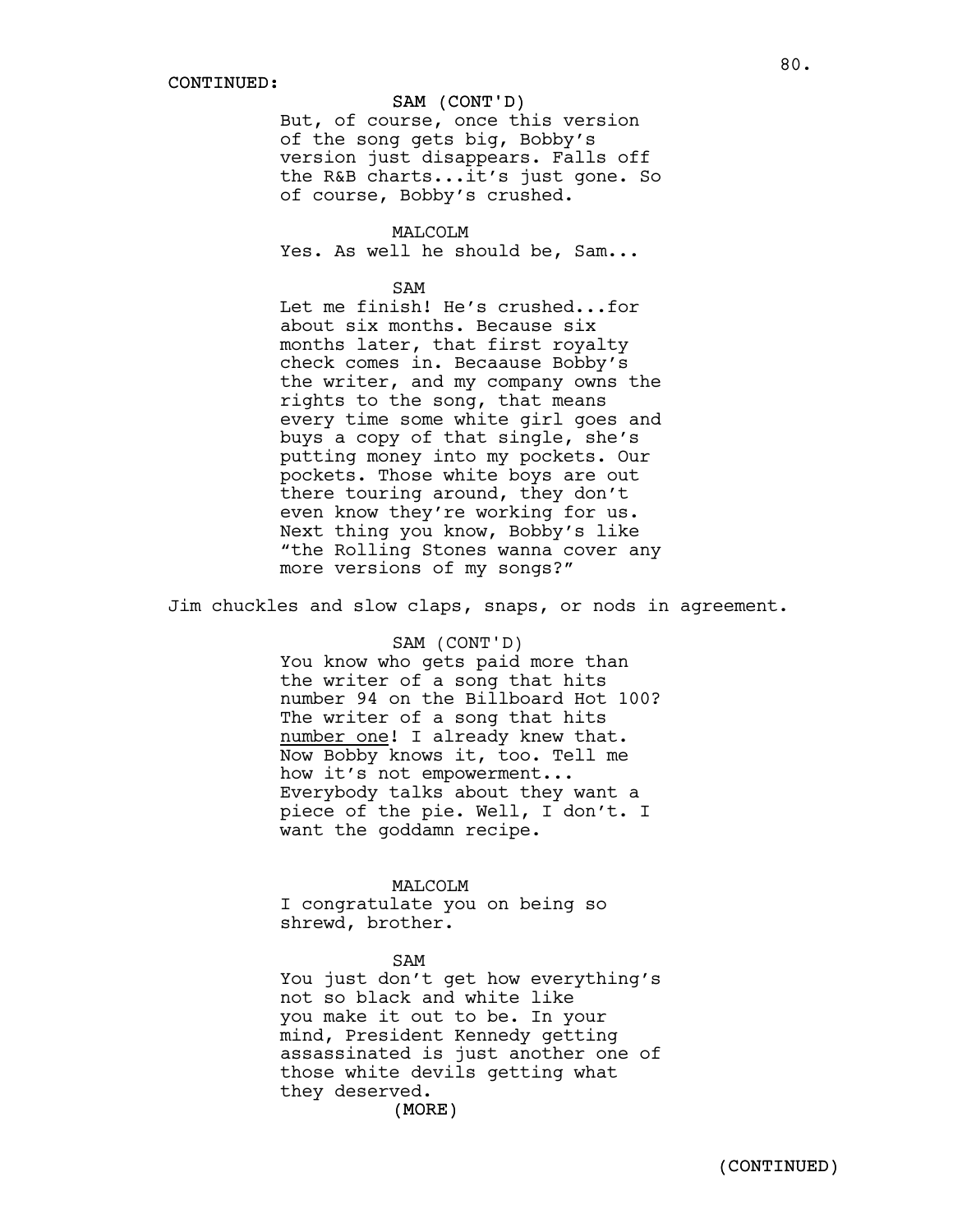Well, I liked JFK, man. And my momma cried when he died.

CASSIUS

Mine did, too...

SAM

How do you think it made me feel to have her see my friend on TV talking about "good riddance"?

MALCOLM

I didn't say "good riddance."

SAM You said it was "chickens coming home to roost."

#### MALCOLM

I was trying to make a point, brother...

JIM You were paraphrasing...

SAM

I'll tell you somethin' else. My whole family lives on the South Side of Chicago. Not up in Harlem where you are. The Black Muslims...

MALCOLM The Nation of Islam...

SAM

The NATION OF ISLAM is huge in Chicago. I know where Elijah Muhammad's house is. It's the biggest one for miles around. Looks like the mayor's residence.

MALCOLM

Oh yeah, I've been there for dinner.

(MORE) SAM So you see how he lives like a Pharaoh? Never says nuthin' about the crooked black aldermen runnin' numbers. Pushin' drugs.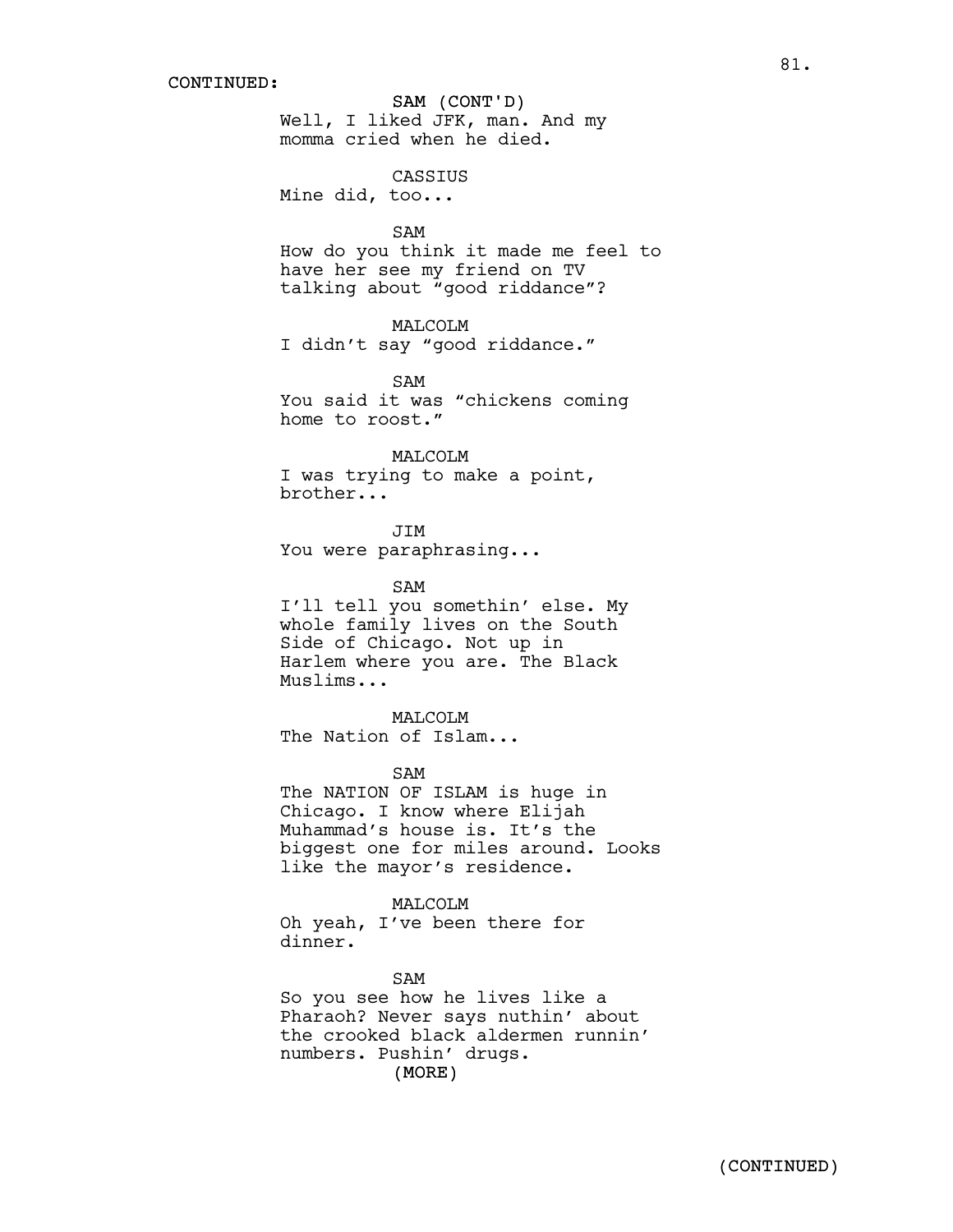Doing all those things to hurt the community while at the same time condemning those "devils." Come off it, Malcolm.

Malcolm just stands there, silently. He looks over at Jim and Cassius, who don't know what to say. Back to Sam, he smiles and waves his finger, "tsk, tsk, well played."

> MALCOLM I've got somethin' for YOUR ass.

He walks over to his CLOSET and opens it. He pulls out a SQUARE, FLAT PAPER BAG.

> SAM (Mimicking the "Dragnet" theme) *Dum, da-dum dum!* (to Malcolm, sarcastically) Is that the clue that's gonna solve the crime, officer?

MAT<sub>COLM</sub> You could say that.

Malcolm opens the paper bag and pulls out an LP. He heads over to the record player.

> MALCOLM (CONT'D) I was thinking about this song I'd heard on the radio the other day. A song that made me think of you. Turns out it's pretty popular.

Malcolm places the LP on the player. He drops the needle, then walks over to the corner and sits down, his back to the others.

The song playing is Bob Dylan's "Blowin' in the Wind." Malcolm taps his feet to it as he listens to the lyrics, smiling. He even closes his eyes every now and then and grooves to it like he's really into it.

Cassius and Jim look at each other, confused. After the song plays for a while, Malcolm turns it off.

> (MORE) MALCOLM (CONT'D) I just love those lyrics. Especially in the beginning.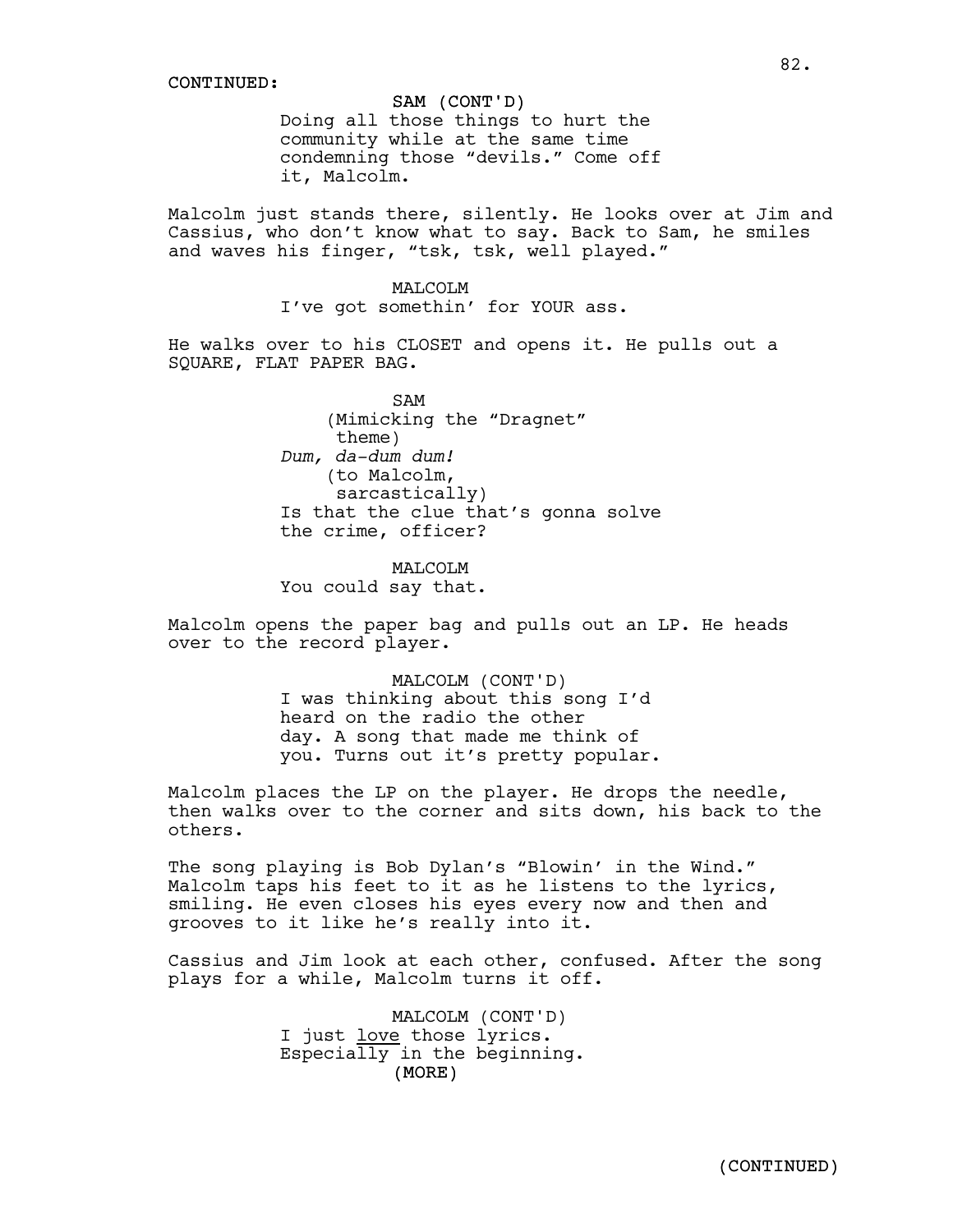## MALCOLM (CONT'D)

"How many roads must a man walk down, before you can call him a man." It's as though he's asking, how much do the oppressed have to do before they can be recognized as human beings? Really gets you thinking, don't it?

#### SAM

I already know "Blowin' in the Wind," Malcolm. I heard it when it first came out.

MAT<sub>CO</sub>T<sub>M</sub> And it didn't make you angry?

SAM Why would it?

MALCOLM

Well, isn't this Bob Dylan fella a white boy from Minnesota?

## SAM

So what?

## MALCOLM

This is a white boy... from Minnesota. Who has nothing to gain from writing a song that speaks more to the struggles of our people, more to the movement, than anything that you have ever penned in your life. Now, I know I'm not the shrewd businessperson you are, my brother, but since you say being vocally in the struggle is bad for business, why has this song gone higher on the pop charts than anything you've got out?

Sam says nothing.

## MALCOLM (CONT'D)

Why. Has this song. Gone higher on the pop charts than anything you've got out?

Sam looks long and hard at Malcolm, seething for several seconds before abruptly storming out of the room.

CASSIUS Sam! Come back here, man! Sam! JIM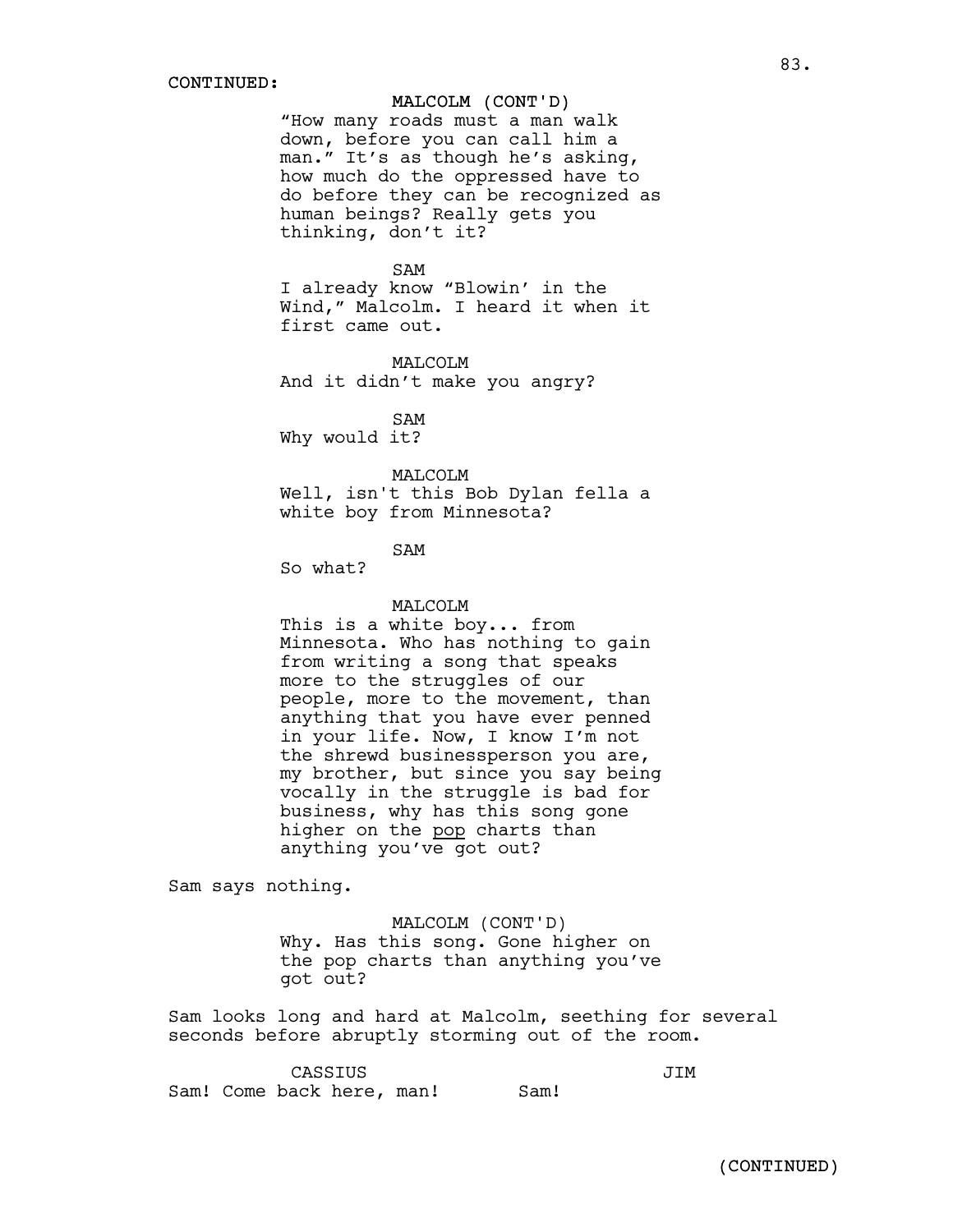CASSIUS (CONT'D) That wasn't necessary!

MALCOLM Yes, that was absolutely was necessary!

CASSIUS We're supposed to be friends...

#### MALCOLM

I AM his friend, Cassius! That's why I'm trying to give him a wakeup call. There is no more room for anyone, not you, not me, not Jimmy, not Sam, no one, to be standing on the fence anymore. Our people are quite literally dying out there on the streets every day! And a line has got to be drawn in the sand. A line that says, either you stand on this side with us, or you stand on that side against us. And I believe in that brother's potential too much to let him stay over on the other side!

#### CASSIUS

I'd better go get him before he drives off.

Cassius quickly runs out the door in pursuit of Sam. Malcolm stands there for several seconds, pensive. He obviously feels kind of bad about hurting Sam's feelings. After a few seconds, Jim closes the door and slowly turns to Malcolm.

JIM

You know, I always find it kinda funny how you light-skinned cats end up being so damn militant.

MALCOLM Huh?! What do you mean?

JIM

Well... You ARE yella as the sun. And when I think about who the most outspoken, consequences-be-damned brothers are out there, it's always you light-skinned boys. You. W.E.B. Dubois. Adam Clayton Powell...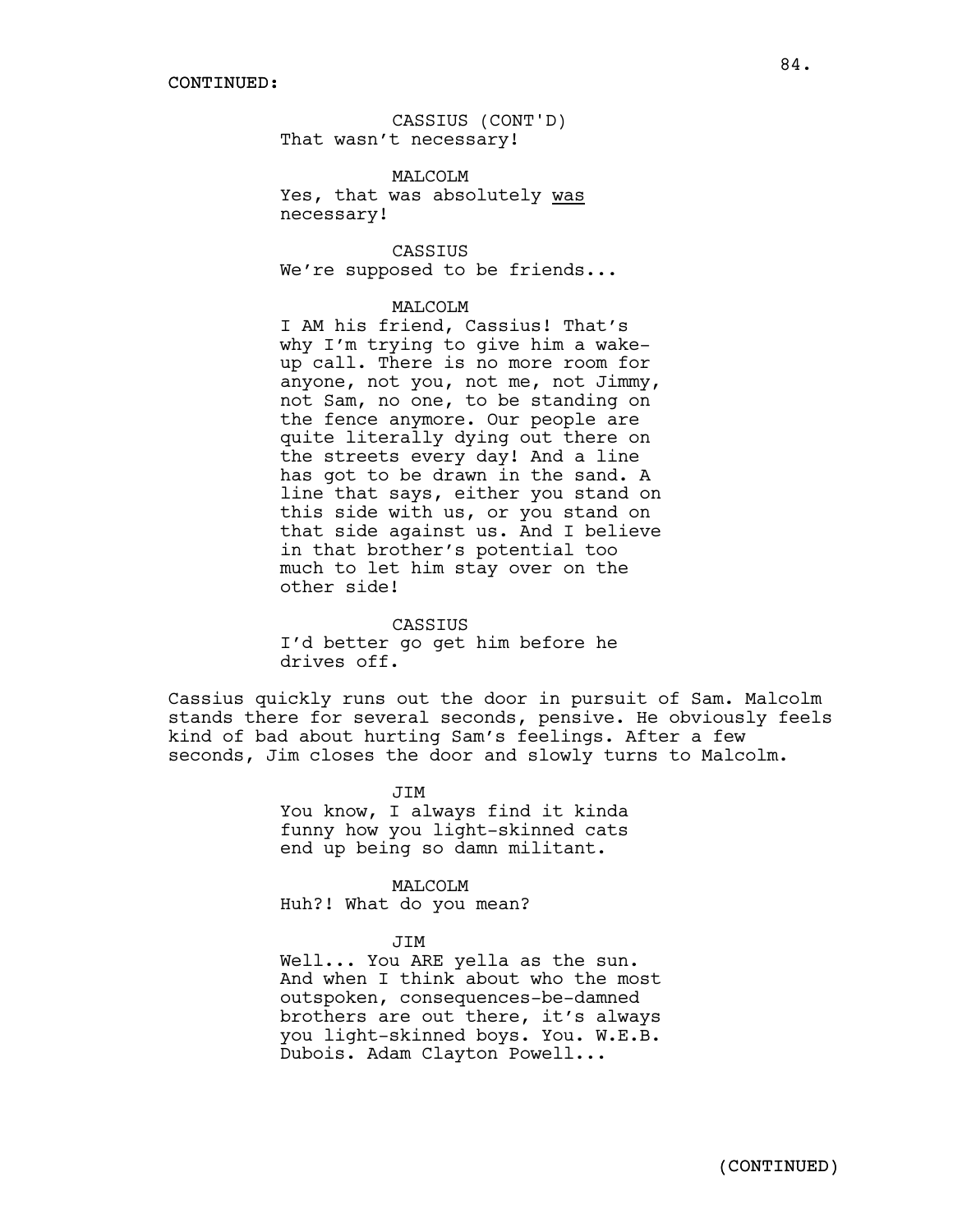MAT<sub>I</sub>COT<sub>I</sub>M

I'd never really paid much attention to complexions, because we are all black people.

JIM

Don't suddenly talk to me like I'm stupid. You know we are far from all the same. When white folks ain't around, you see all the lightskinned girls gather in one corner of the room. All the dark-skinned girls gather in the other. And you know, comin' up, light-skinned cats get it harder from other black people sometimes than they do from white people.

#### MALCOLM

What are you trying to say?

#### JIM

I just wonder if all the pushing and all the "hard line" this and "hard line" that is about trying to prove something to white people Malcolm...or is it about trying to prove something to black people?

#### MALCOLM

That's... a very interesting way of looking at things.

JIM

Just something I noticed, that's all. I just don't think you should begrudge Sam for being about his business. He's got to be. If the goal is for us to be free. To really be free...

# MALCOLM

You know it is.

#### JIM

Then the key is economic freedom. And no one's more economically free than Sam. Shit, technically he's the only one of us not waiting on a paycheck from a white man.

#### MALCOLM

I'M not waiting on no paycheck from a white man.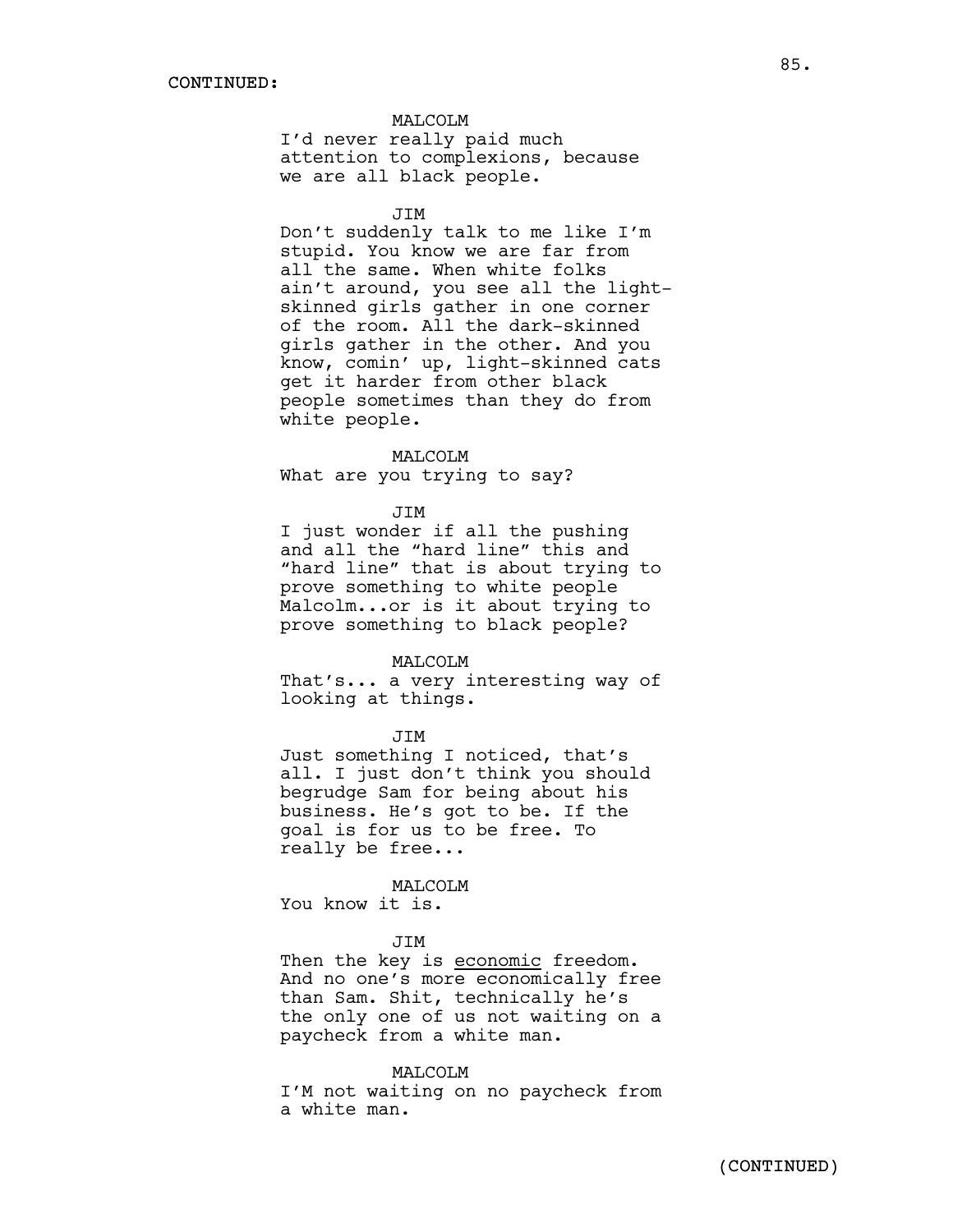JIM YOU don't have a job, Negro!

Malcolm is surprised by this comment.

JIM (CONT'D) Shit. Well, in the literal sense.

#### MALCOLM

I know what you meant.

#### JIM

The one thing white folks are masters at is tapping into our passion to the point that we forget about the important stuff.

## MALCOLM

I thought you loved being the hero of the NFL.

## **JTM**

Hero? I ain't no damn hero to them. No. You see, some white folks cannot wait to pat themselves on the back for not being cruel to us. Like we should be singing hosannas because they found the kindness in their hearts to almost treat us like real human beings. Do you expect a dog to give you a medal for not kicking it that day? I hate those motherfuckers more than the rednecks who just put it all out there. And I'll be damned if I'm ever going to forget what they really think of me.

#### MALCOLM

I've no doubt that you won't.

#### JIM

And the thing that I love about Sam is that he doesn't forget either. And he does not deserve you implying otherwise.

## MALCOLM

I'm not implying... Jimmy, brothers like him, you and Cassius. You all are our greatest weapons.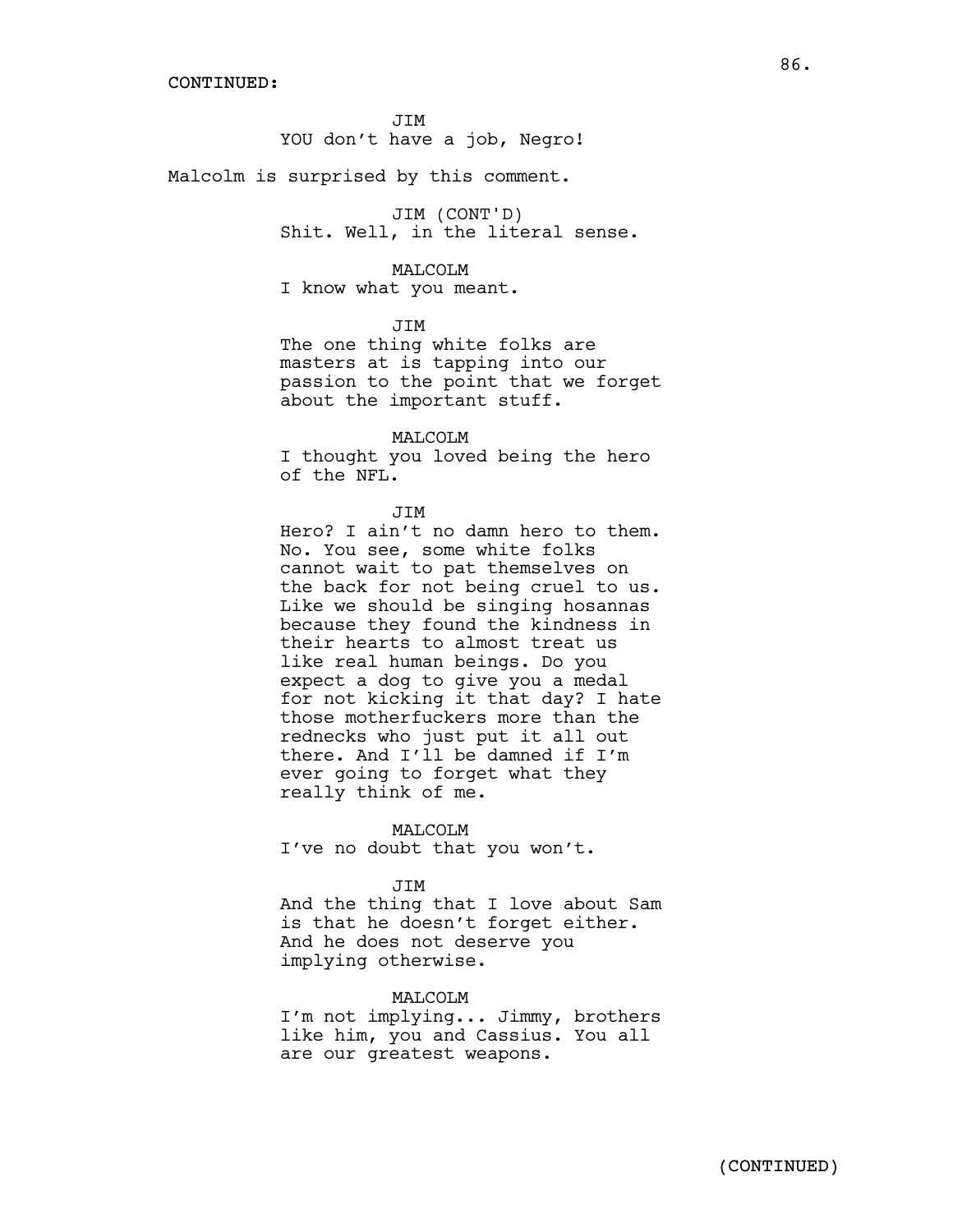JIM We're not anyone's weapons, Malcolm!

MALCOLM But, you need to be... You need to be for us to win.

Jim is surprised to hear Malcolm sounds nervous like this. He's even more stunned when tears begin to roll down Malcolm's face.

> JIM Hey, hey, man. Malcolm. Brother. Talk to me. Tell me, now. What is going on?

> > CUT TO:

EXT. LIQUOR STORE - MOMENTS LATER

Cassius and Sam exit the Liquor Store and walk across the lot to his waiting Ferrari. As they arrive at the car, a pair of KIDS are excitedly admiring the ride.

 $KID$  #1 They got bread. KID #2 Oh, man.

They rush up to Sam and Cassius.

KID #1 (CONT'D) Y'all got any spare change?

SAM Sure, kid. Hang on.

Cassius walks over to the passenger side of the car as Sam digs into his pocket and produces a BILL.

> SAM (CONT'D) Y'all split that.

Grateful, the kid smiles at Sam before running off.

KID Thank you! Hey, congratulations, champ!

The kids both rush into the liquor store. Sam turns back to the door and clocks the satisfied look on Cassius' face.

SAM

What?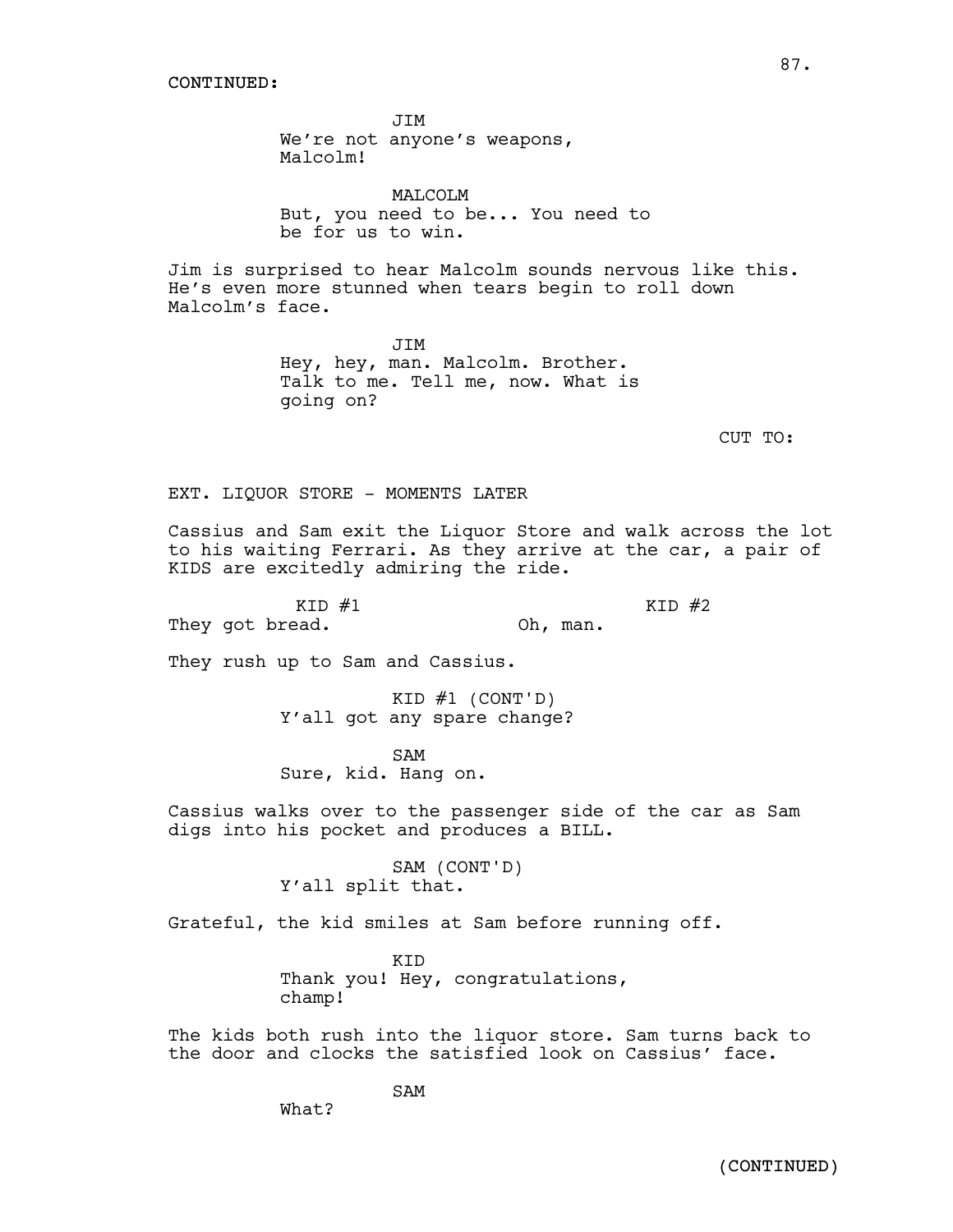CASSIUS Champ. I could get used to that...

SAM Malcolm'll have them calling you Champ X like a damn fool.

CASSIUS Malcolm's had it rough these past few months.

SAM Oh, Malcolm's had it rough?!

CASSIUS He's getting worn down.

Cassius quickly enters the car to avoid further argument. Sam throws up his hands, exasperated.

> SAM (angrily) Oh for the love of...

Sam stops himself. He takes a deep breath and exhales the anger. He throws his head back and closes his eyes.

> SAM (CONT'D) (singing) *Jeeeeesus, wash away my troubles, while I'm travelin' here below...*

A calm washes over Sam. He takes a deep breath, enters the car.

INT. SAM'S CAR - CONTINUOUS

A quiet beat.

SAM So, Muslim, eh?

CASSIUS It won't change my friendship with you and Jim.

SAM You don't know that.

CASSIUS The hell I don't. We have to be there for each other.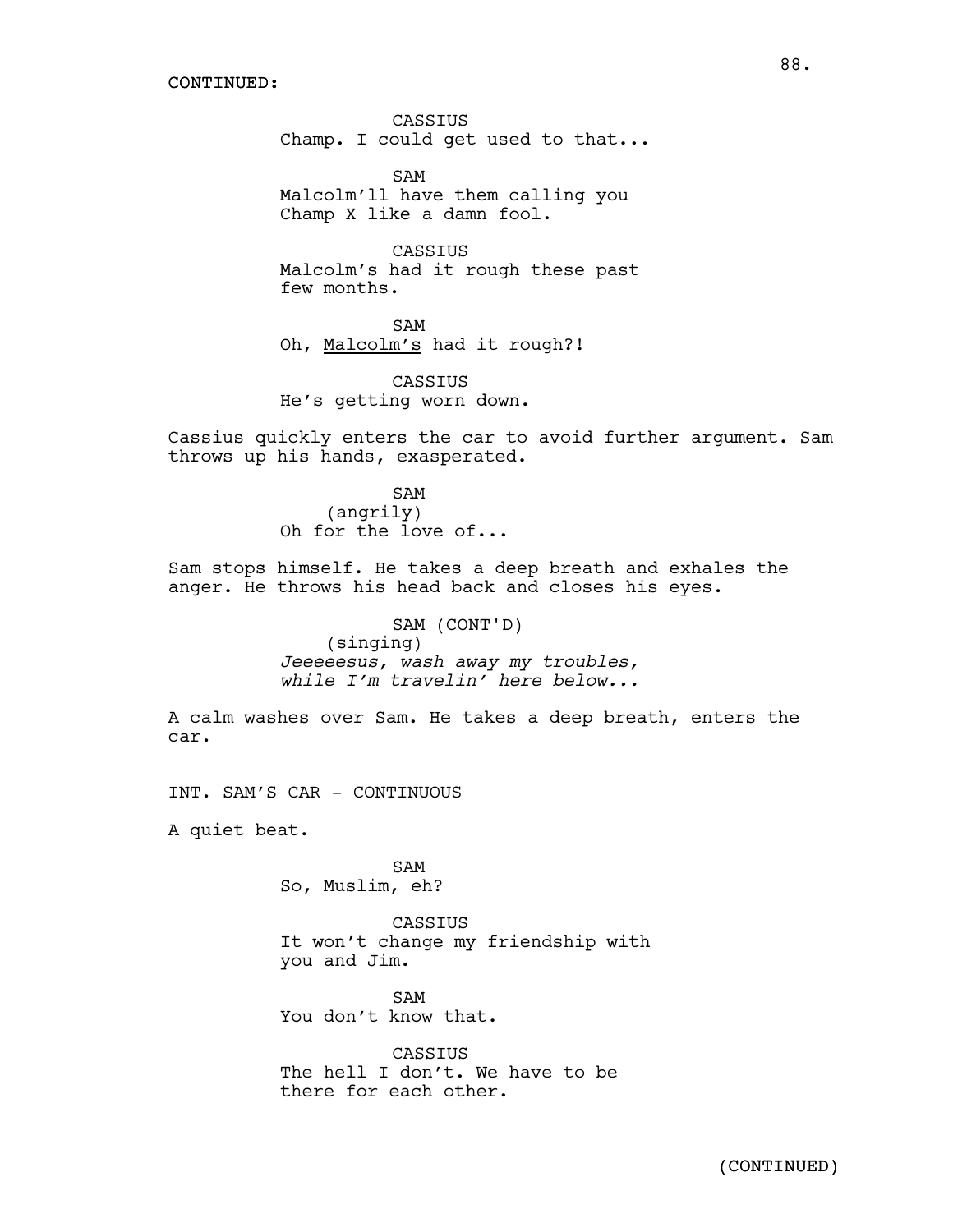SAM

Why?

CASSIUS Because cain't nobody else understand what it's like bein' one of us. C'ept us.

SAM (chuckling) One of us?

CASSIUS You know. Young. Black. Righteous. Famous. Unapologetic.

Sam silently ponders what Cassius has said.

SAM The target's gonna be on your back.

CASSIUS It was gonna be there anyway.

Sam is silent.

CASSIUS (CONT'D) This ain't about civil rights. Those activists ain't do squat about them four little girls that got bombed in Alabama. That's why they preachin' to a deaf congregation. Cause they ain't giving black people what they really want.

SAM Which is?

CASSIUS What you have, but take for granted.

Sam stares a Cassius, puzzled. He doesn't know what he means.

CASSIUS (CONT'D)

Power.

SAM Black. Power. I like the sound of that.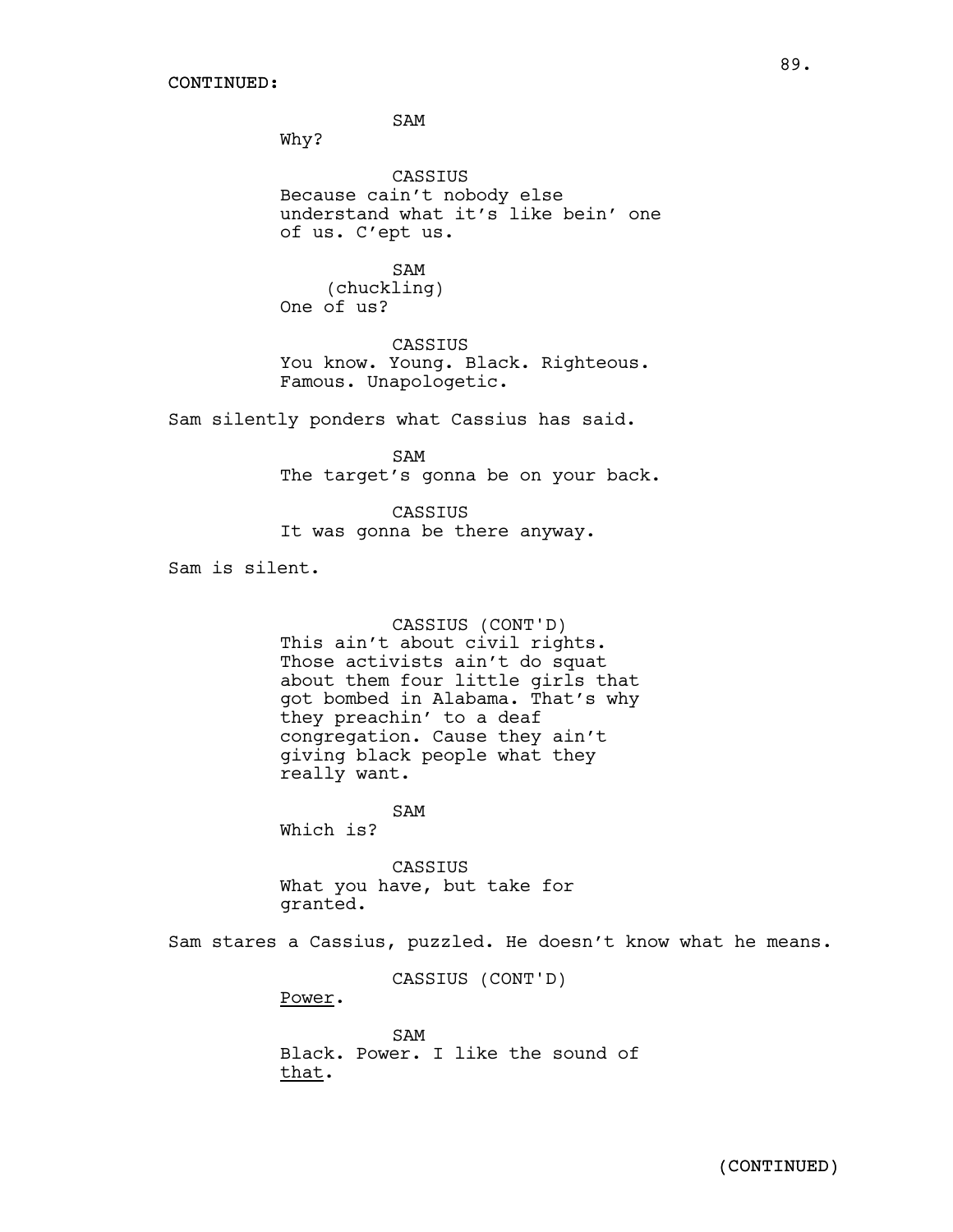CASSIUS So do I. And so do they.

Sam looks out to see the kids exiting the Liquor Store, each with a handful of goodies. They're both holding their heads high, looking confident.

> CASSIUS (CONT'D) Power just means a world where we're safe to be ourselves. To look like we want. Think like we want. Without having to answer to anybody for it. After all we put in, don't black folks deserve that much?

The kids wave. Sam and Cassius wave back.

CASSIUS (CONT'D) We can do whatever we want now, brother. So tell me, what do you want to do?

SAM I want... (thinking, then smirking) ...I want to damn party.

Cassius smiles and rolls his eyes.

SAM (CONT'D) I mean... Don't you?

CASSIUS

Yeah.

SAM So let's go...

Sam fires up his engine, and his car speeds out of the parking lot and into the Miami night, Cassius shouting out the window the entire way.

INT. HAMPTON HOUSE - MALCOLM'S ROOM

The door opens and Cassius re-enters with Sam.

CASSIUS Hey, hey, the gang's all here.

JIM Good. You caught him.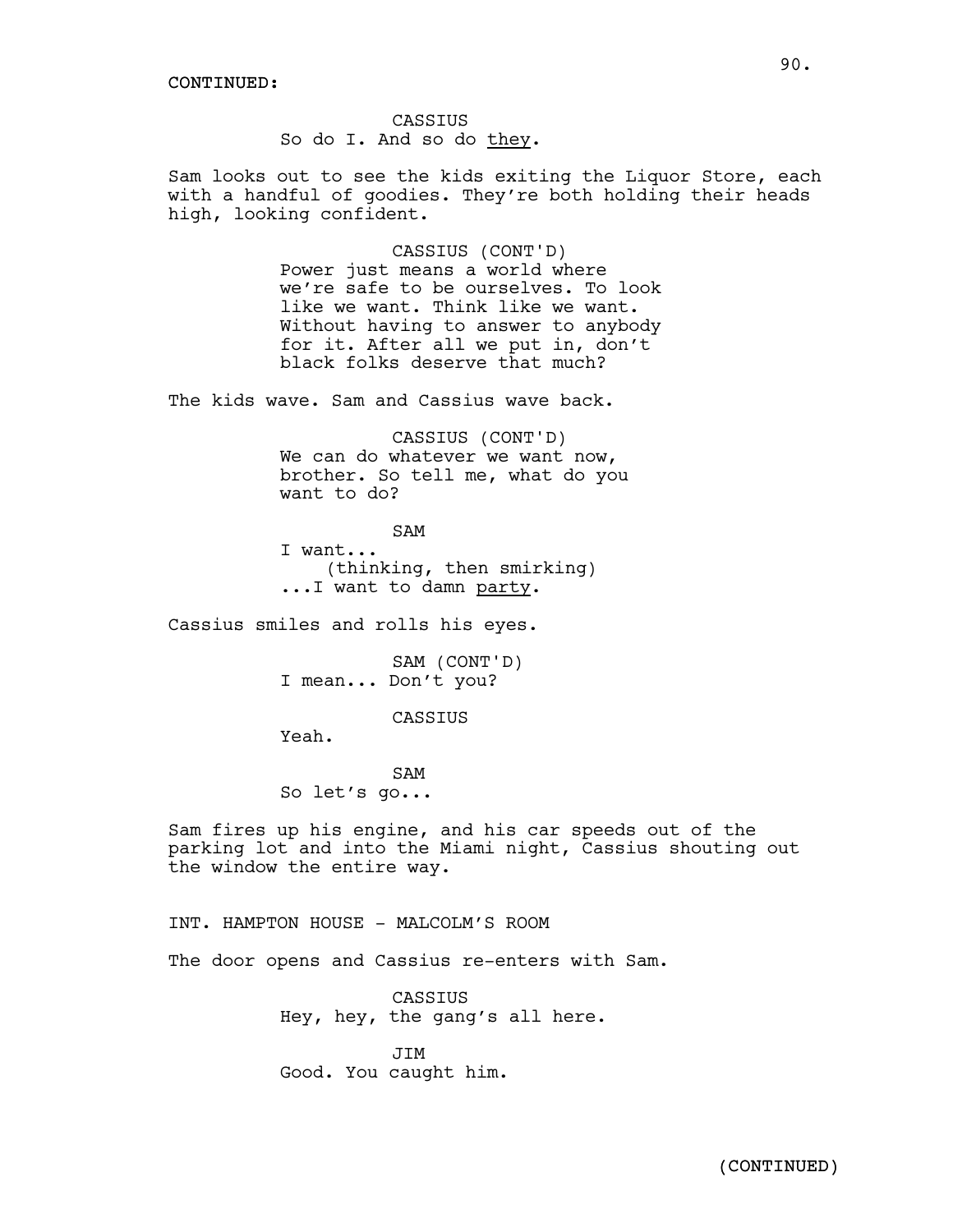SAM I wasn't running nowhere. I am ready to take care of the hosting duties, though.

He pulls a large bottle of WHISKEY from a BAG.

#### MALCOLM

Really?

SAM Malcolm, you've had the floor long enough. It's time to take this party to the Fontainebleau! (singing) *We're havin' a paaaarty...*

Sam laughs, but Jim and Cassius don't move.

MALCOLM You've obviously forgotten that brother Cassius no longer drinks.

SAM And YOU obviously haven't smelled his breath in the last hour.

Malcolm looks to the now shocked Cassius, who breathes into his hand and backs away, mortified. Malcolm looks over to Jim, who shrugs.

> JIM Hey, let it go, man.

A look of disappointment on his face, he turns back to Sam. He decides to use a different tactic.

> MALCOLM (with compassion) Sam, what is this problem between us?

SAM I DON'T got a problem with you. I got a problem with... this guy.

He gestures at Malcolm, up and down.

SAM (CONT'D) You used to be such a fun cat! Now you're acting in private like you are on camera.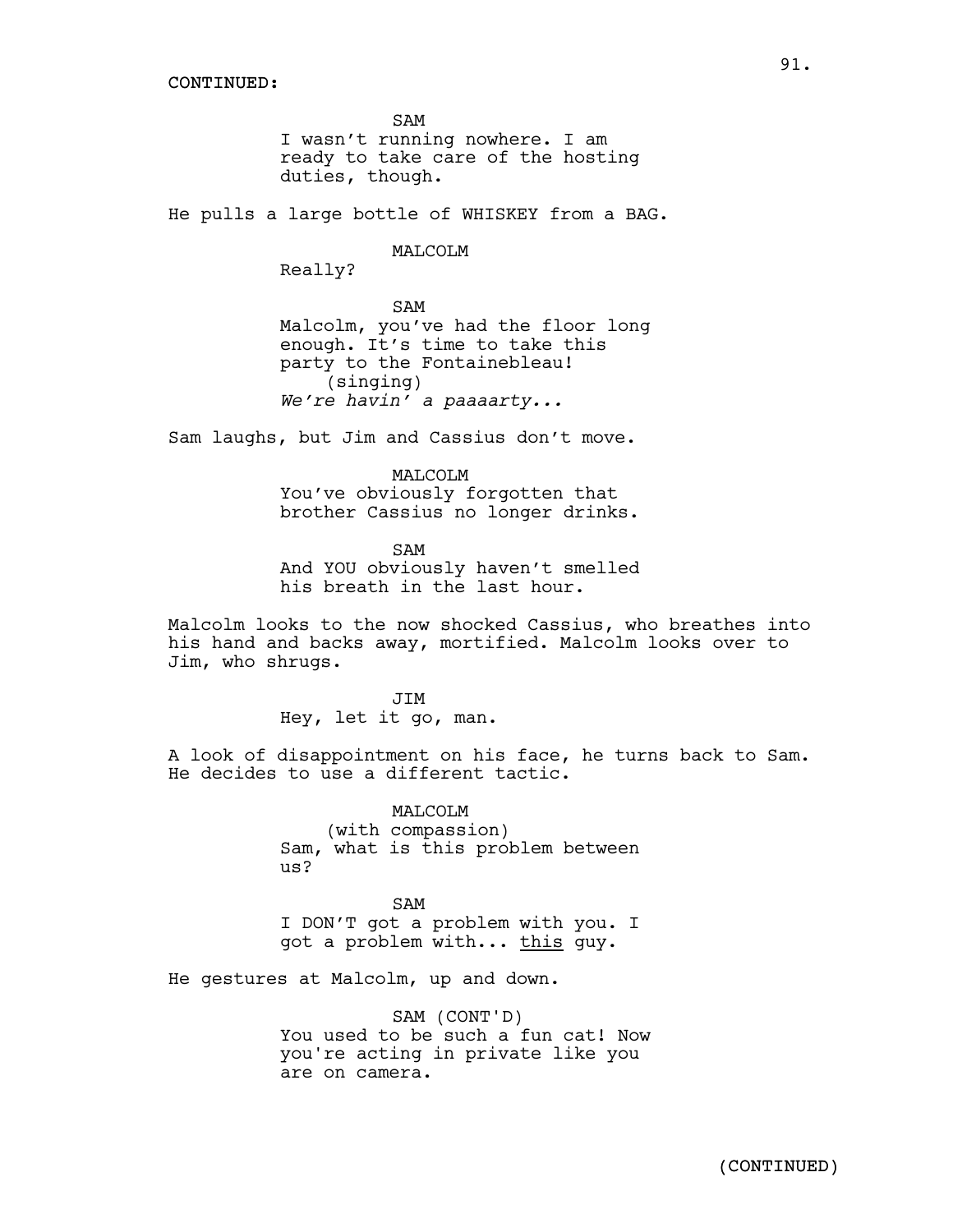MALCOLM I was always that person.

SAM Maybe, but you were also always so much... more. (to Jim and Cassius) Fellas? Y'all ready?

Jim and Cassius don't move.

MALCOLM You remember the first time we met, Sam?

SAM I'm tired of your questions, man.

MALCOLM

Is that a no?

SAM

Of course I do. Up in Harlem. You didn't even know who I was.

### MALCOLM

I might've said that at the time, but I knew who you were. A lot of the brothers had been requesting shifts outside the Apollo that week.

SAM Is that a fact?

MALCOLM That's a fact. And I understood, because I'd caught one of your shows in Chicago.

SAM You've been to one of my shows?

## MALCOLM

No. I've been to five of them. Including the one in Boston.

SAM Shit. Boston? Really?

MALCOLM

Really.

A long silence as Sam takes this in, smiling.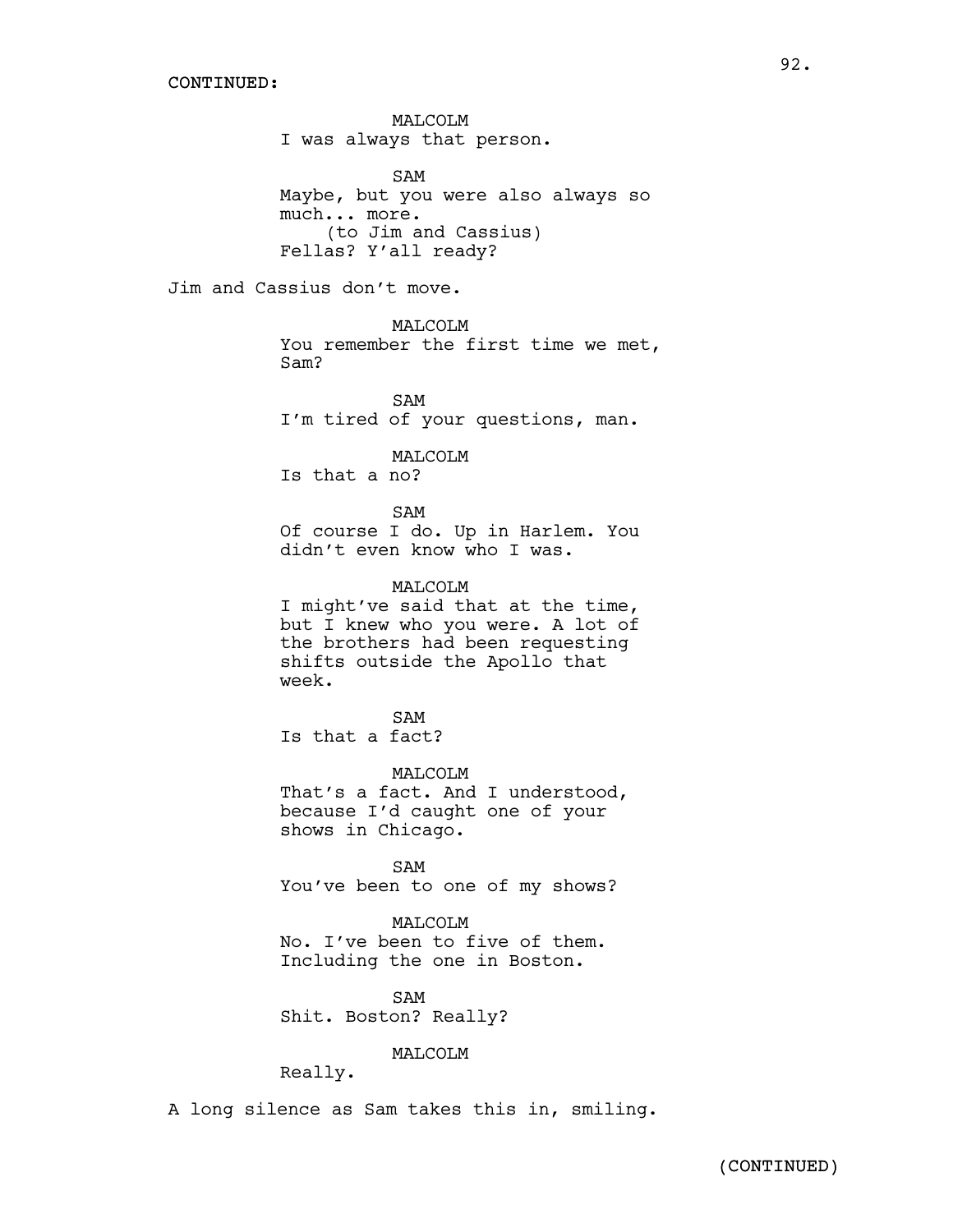CONTINUED:

CASSIUS Well, what happened in Boston?!

Malcolm chuckles.

MALCOLM Mind if I recount the story, Sam?

A BEAT.

SAM Naw, go ahead.

MALCOLM

Yeah?

SAM

Yeah.

Malcolm smiles as he begins to tell the story.

MALCOLM Well, at this show, Sam was playing with Jackie Wilson...

DISSOLVE TO:

INT. BOSTON BALLROOM - NIGHT - FLASHBACK

JACKIE WILSON is on stage, singing "Lonely Teardrops" to a capacity crowd, entirely black. He's dancing wildly.

> MALCOLM (V.O.) Now, I was there to see Sam, of course. But Jackie was the opener. He was doing his usual routine, shuckin' and jivin' like those types do. Not really my cup of tea.

Jackie does an acrobatic series of spins as his number comes wraps. The crowd would disagree with Malcolm's assessment.

> MALCOLM (V.O.) But thankfully, it came to an end and Sam was getting ready to come on stage. I knew he was about to class this joint up.

Jackie exits the stage to cheers. He passes Sam backstage.

93.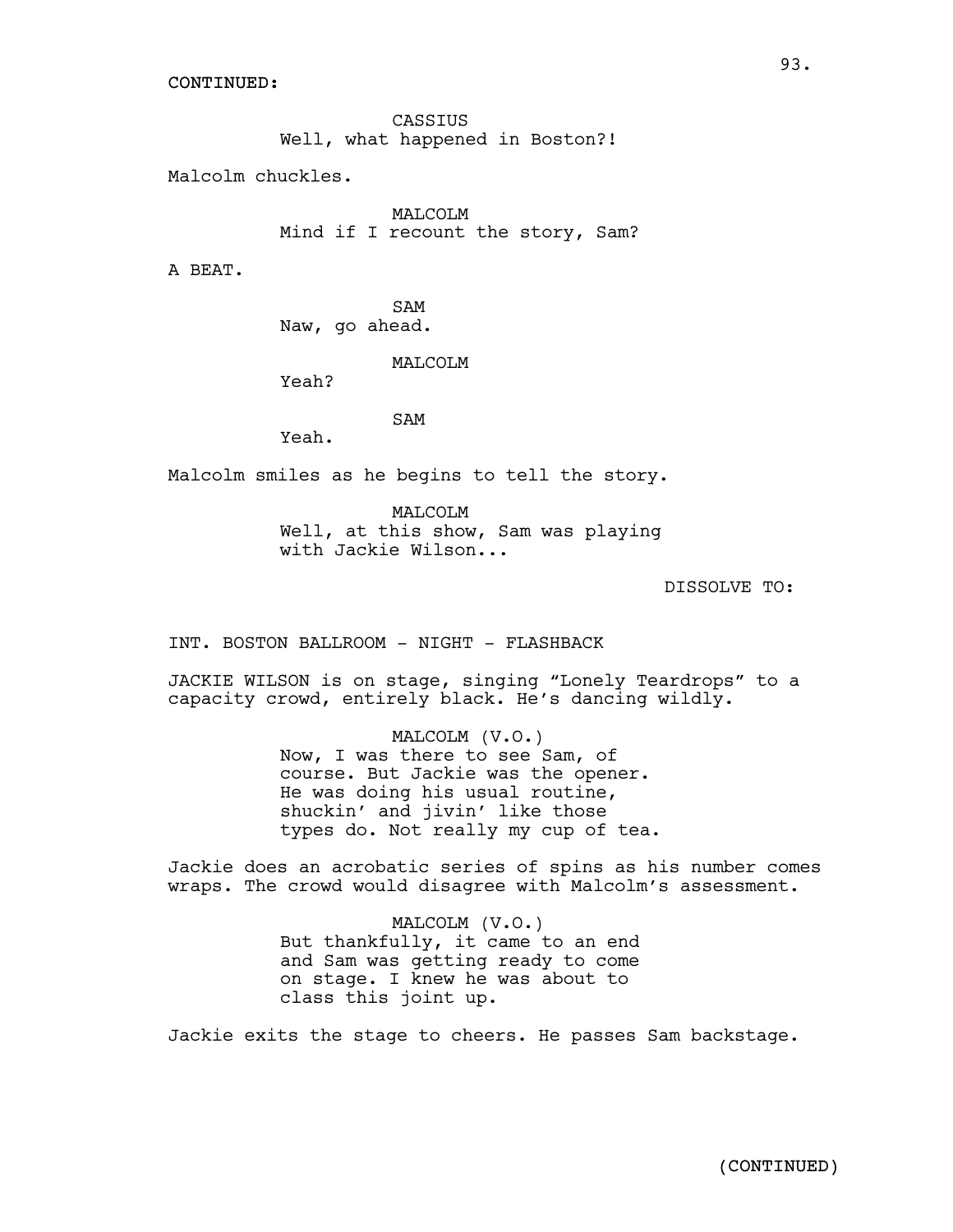JACKIE (slyly) Warmed 'em up for you, brother. Don't fuck up, now.

Sam says nothing, fixing his collar as the MC announces him, to the even louder cheers of the crowd.

> MALCOLM (V.O.) Sam comes strolling out onto the stage, and the crowd goes wild! Sam steps up to the microphone and wraps his hand around it.

CLOSE UP of Sam's hand as his fingers work their way around the MICROPHONE.

> MALCOLM (V.O.) You know how Sam does. He caresses it, like one might caress a delicate piece of crystal.

CASSIUS (V.O.) Or a pretty little fox!

JIM (V.O.) Or an NFL championship trophy!

MALCOLM (V.O.) You want me to finish this story, Jimmy?

JIM Aw, go ahead.

Jim, Cassius and Malcolm chuckle.

MALCOLM (V.O.) Like I was saying. He caresses the mic. Pulls it close to his lips, opens his mouth...

The loud sound of feedback, followed by a crackling pop, fills the arena as the sound goes out.

> MALCOLM (V.O.) The sound went out!

> > CASSIUS AND JIM (V.O.)

What?!

MALCOLM (V.O.) Mmm-hmmm! How's that for some bad luck?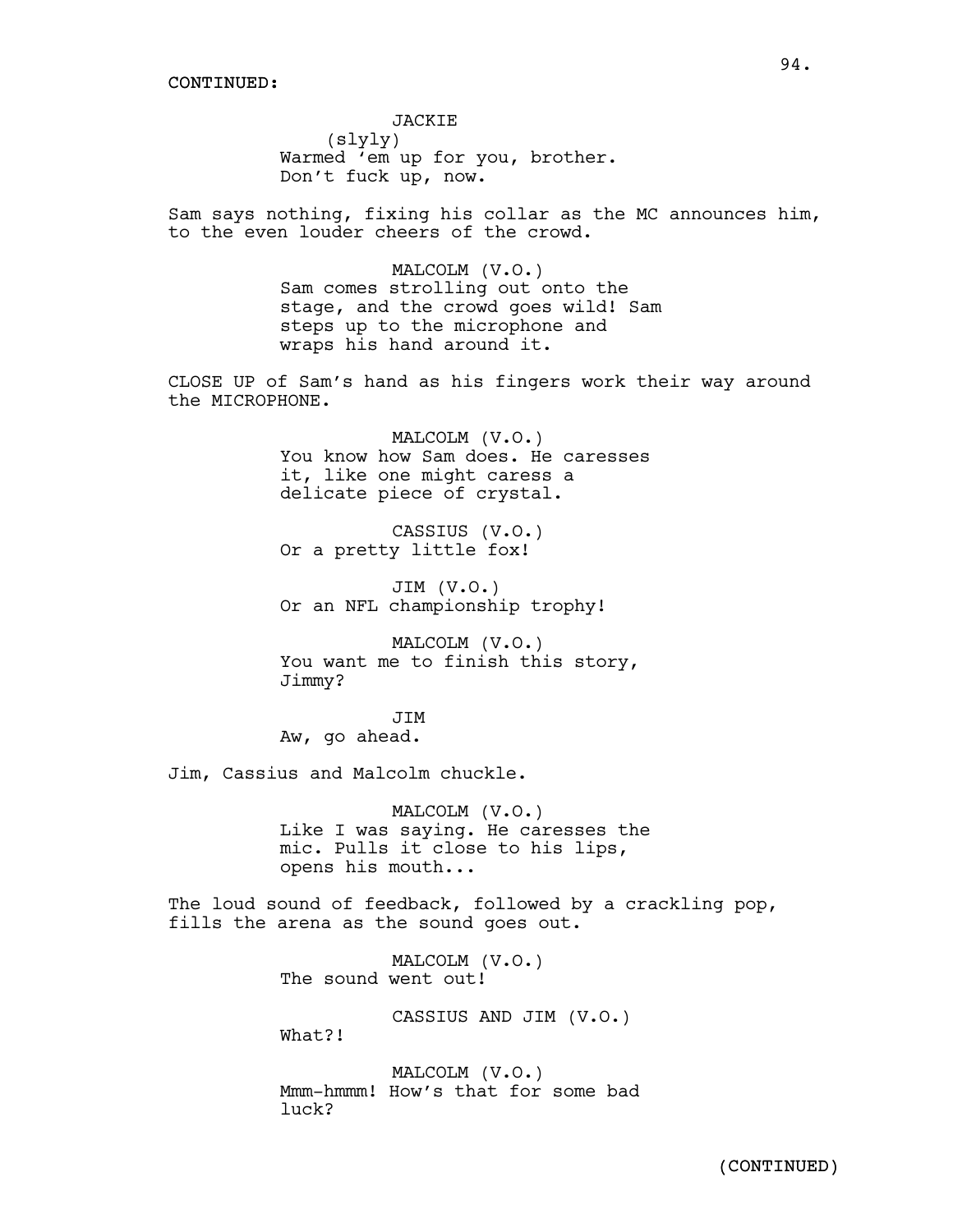SAM (V.O.) Bad luck, my ass!

We see a smiling Jackie Wilson dap the ENGINEER as he hands him a crisp TWENTY DOLLAR BILL for a job well done.

> SAM (V.O.) Jackie was always the king of sabotage.

MALCOLM (V.O.) Regardless, Sam was now stuck on stage, with no sound, and a worked up Boston crowd.

A lone MAN in the crowd begins to boo. Soon, others join in. In the back of the room, we see MALCOLM standing with his arms crossed, two NOI GUARDS at his side.

> MALCOLM (V.O.) Things escalated quickly.

Various MEN and WOMEN in the crowd start shouting.

SAM (V.O.) My band was outta there like some runaway slaves!

Malcolm watches as Sam's entire BACKING BAND gathers their instruments and flees the stage.

> SAM (to his band) Where the fuck y'all goin'?

**BASSIST** We musicians, not bodyguards! Good luck!

Malcolm's guards, though stone-faced, seem concerned.

The band exits, but Sam continues to stand there, taking in the crowd's collective jeers.

> MALCOLM (V.O.) But Sam, he just stood there on that stage, and I remember thinkin' to myself "this young brother is fittin' to get himself killed!"

CLOSE UP on Malcom in Boston, as he glances over at one of his guards.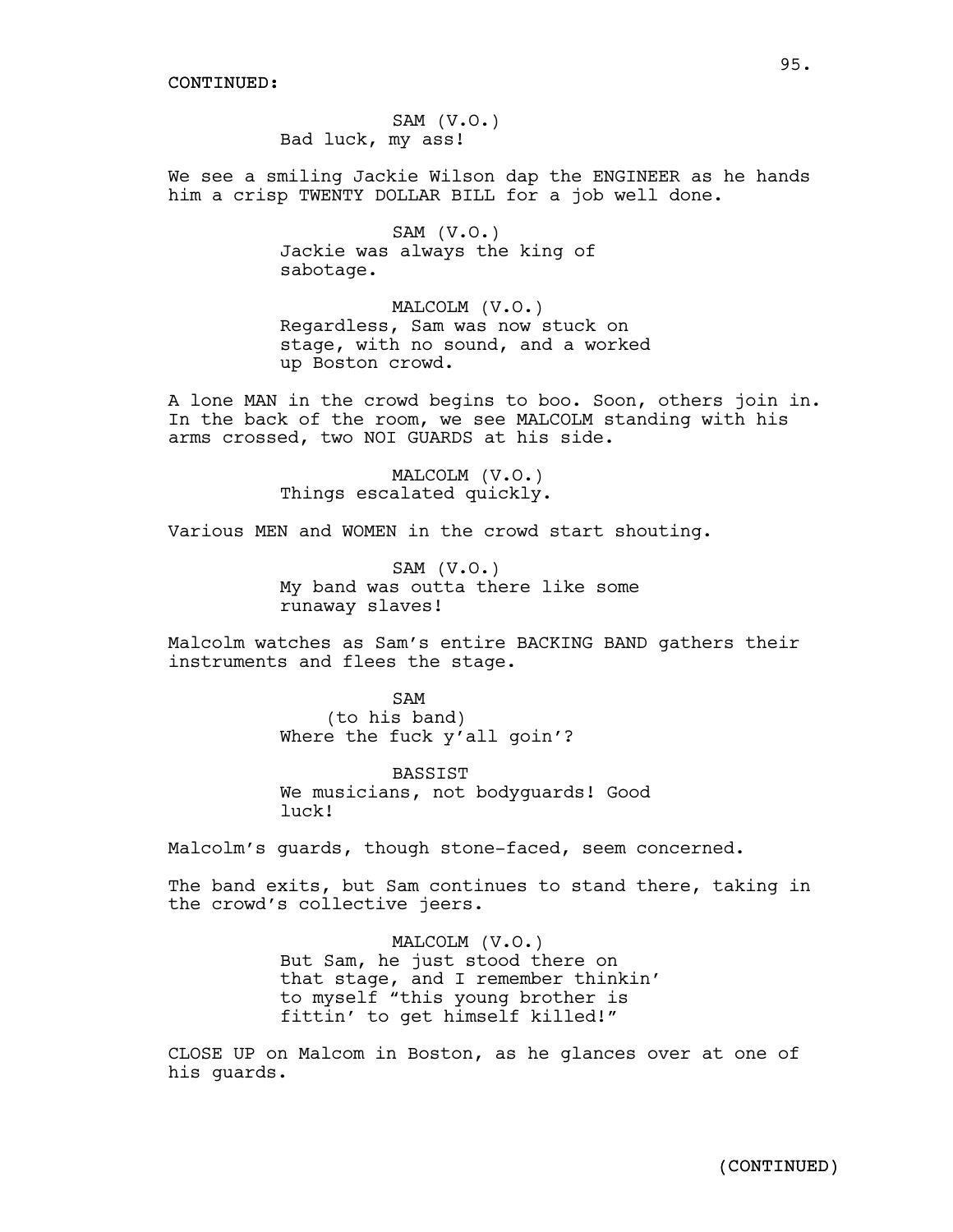MAT<sub>I</sub>COT<sub>I</sub>M This young brother is fittin' to get himself killed.

CASSIUS (V.O.) Then what happened?

MALCOLM (V.O.) Something... something, amazing.

The roar of the crowd grows deafening. A BOTTLE hits the ground and shatters just a few feet in front of Malcolm. He looks to one of his guards and nods. It's time to go.

The guard opens the rear door and Malcolm is about to exit when he suddenly stops. The entire room has gone SILENT. Malcolm turns back to see what silenced everyone.

He squints as he stares at the stage. He can see Sam gesturing and swaying, but he cannot discern what he's doing or saying. He steps forward with his guards, into the crowd.

Suddenly, a deep GROAN reverberates from the front of the room. It's difficult to tell what the sound is, so Malcolm steps more into the crowd. The sound gets louder and louder as he gets closer to it (or, it closer to him?). His eyes go wide, like he's staring at an oncoming freight train.

Just like that, the wave of SOUND hits him. If he had long hair, it would've been blown back by it. It's the collective chanting of the CROWD.

> CROWD Ooh, Ah! Ooh, ah! Ooh, ah! Ooh, Ah! Ooh, Ah!

Malcolm smiles as he turns to his guards and sees that they're chanting, too. He starts to chant himself.

CLOSE IN on Sam, who is obviously singing the words to his song, though the only thing audible is the chanting of the crowd.

> MALCOLM (V.O.) I saw him up there, covered in sweat, and singing to them. But in the back, you couldn't hear anything except that chant. And you know what?

> > BACK TO: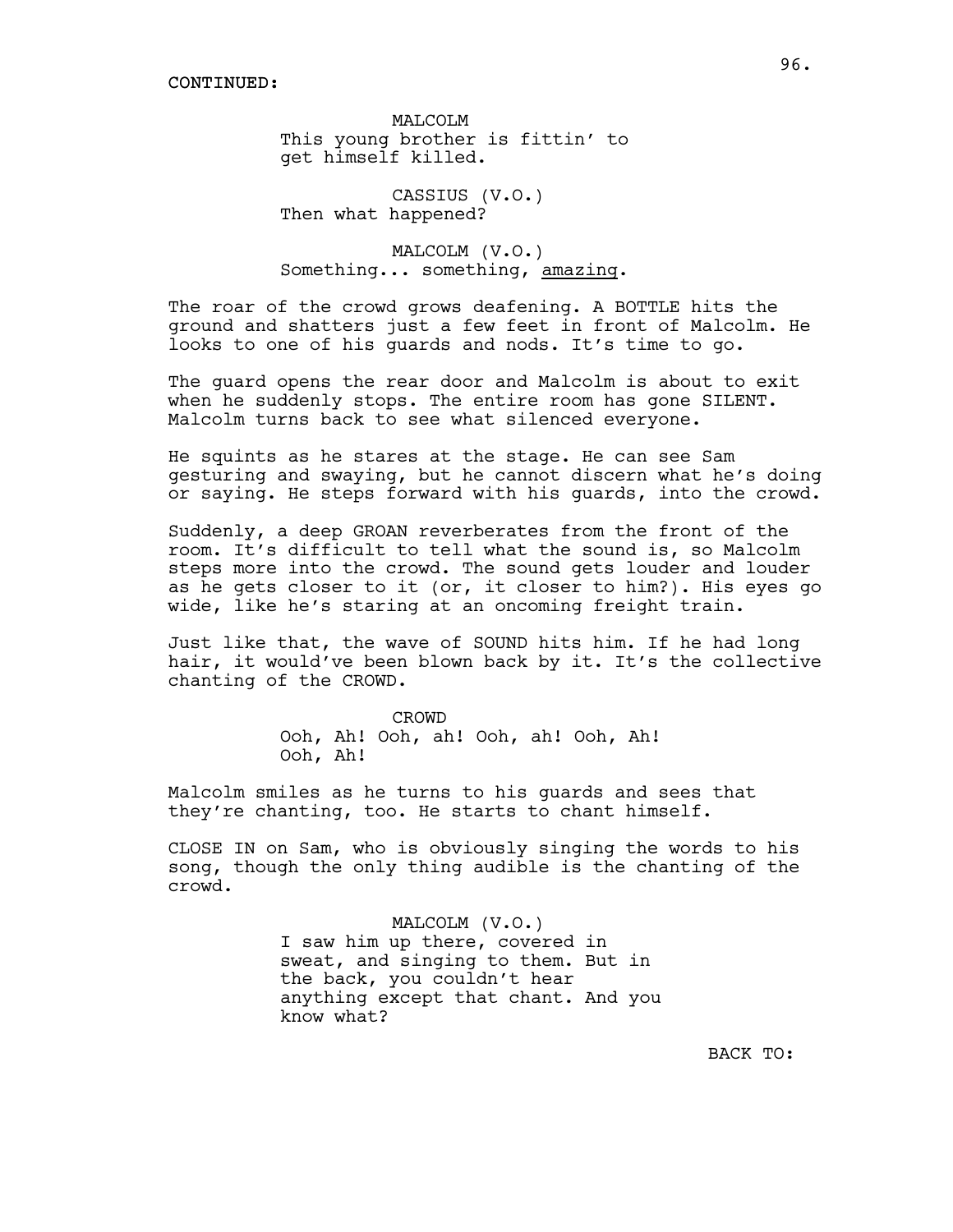MALCOLM That was good enough. Yes, that was one hell of a show, Sam...

CASSIUS That sounds like somethin'.

## MALCOLM

It really was, Cash. It really was. (to Sam) Brother, you could move mountains without lifting a finger. Listen, if I give you a hard time, it's only because I think so highly of you. You brothers are our bright, shining future. I never lose sight of that.

CASSIUS Well, you're part of that future too, Malcolm.

MALCOLM (apprehensively) I'm flattered, really, but...

# SAM

Taking the world on your shoulders is bad for your health.

#### CASSIUS

He won't have to carry it by himself much longer. Cause we're gonna be in the Nation together!

Jim suddenly cuts Malcolm a knowing, concerned glance.

# JIM

Malcolm...

# MALCOLM

I know, I know.

# CASSIUS

What is it?

Cassius and Sam both look confused.

CASSIUS (CONT'D)

Malcolm?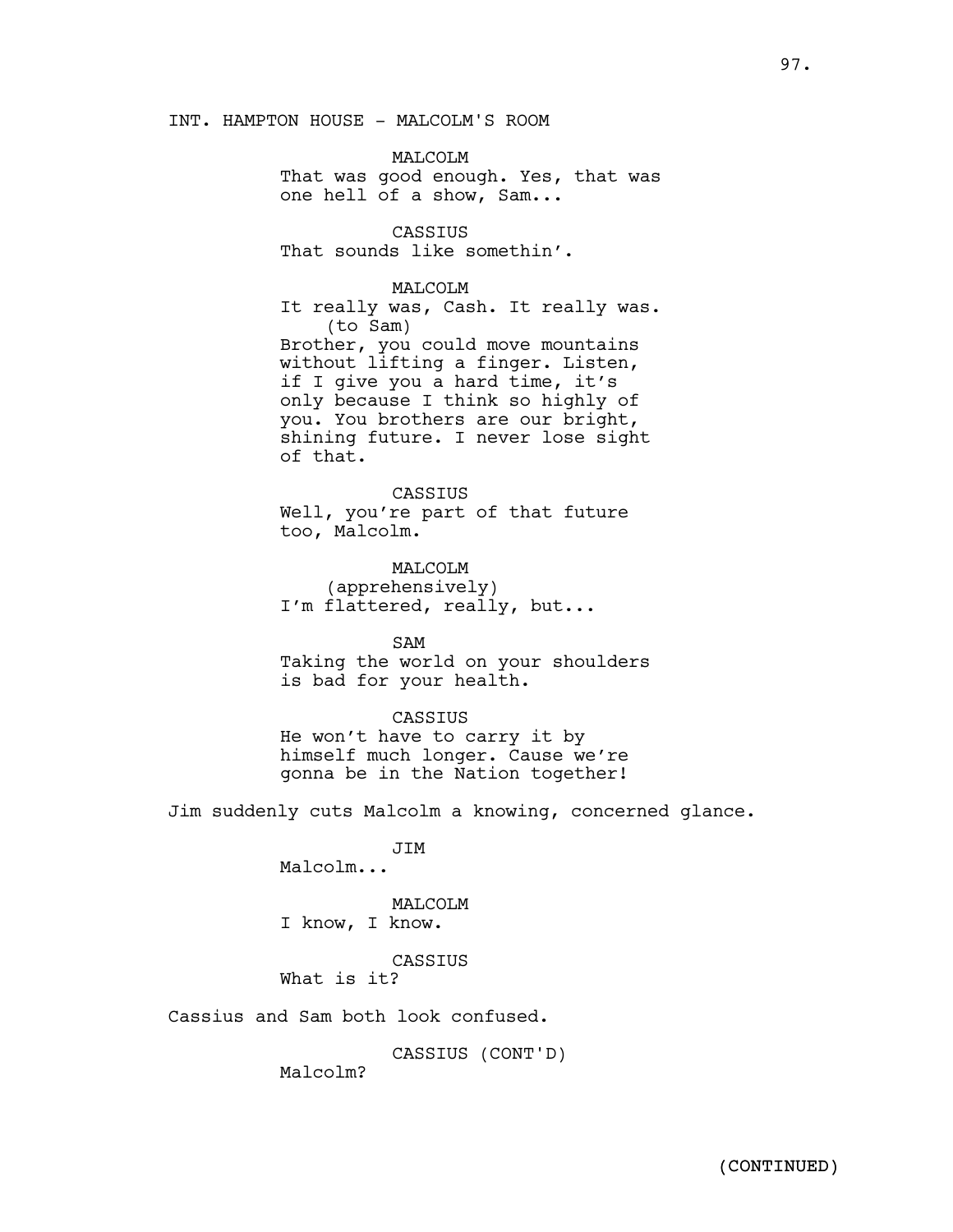A long silence, as Malcolm inexplicably struggles to find the right words to express himself.

#### MALCOLM

Like I said, my relationship with the Nation has gotten... complicated. And I don't know how much longer I'll be in it.

SAM

You're leaving the Nation of Islam? I thought once you went in, you were in it for life?

#### MAT<sub>I</sub>COT<sub>I</sub>M

I guess I'll be putting that theory to the test.

#### CASSIUS

Why would you want to leave? All of the things you've told me. Things you showed me that the Nation does.

## MALCOLM

There's lots of good, righteous brothers and sisters in the Nation, Cassius. It's the leadership that has shown that it's not up to the task.

## CASSIUS

Wait...so you're gonna help me cross over to being a Muslim, then quit being a Muslim?

#### MALCOLM

No Cassius. I'll always be Muslim. In fact, I guess you could say I'm becoming more Muslim than ever.

#### CASSIUS

I'm not understanding.

#### MALCOLM

Well, I'm not leaving just to be out alone in the world. I'm leaving to start a new organization. One that adheres more closely to the honest, righteous tenets of Islam.

## CASSIUS

Who's going to be in this new organization?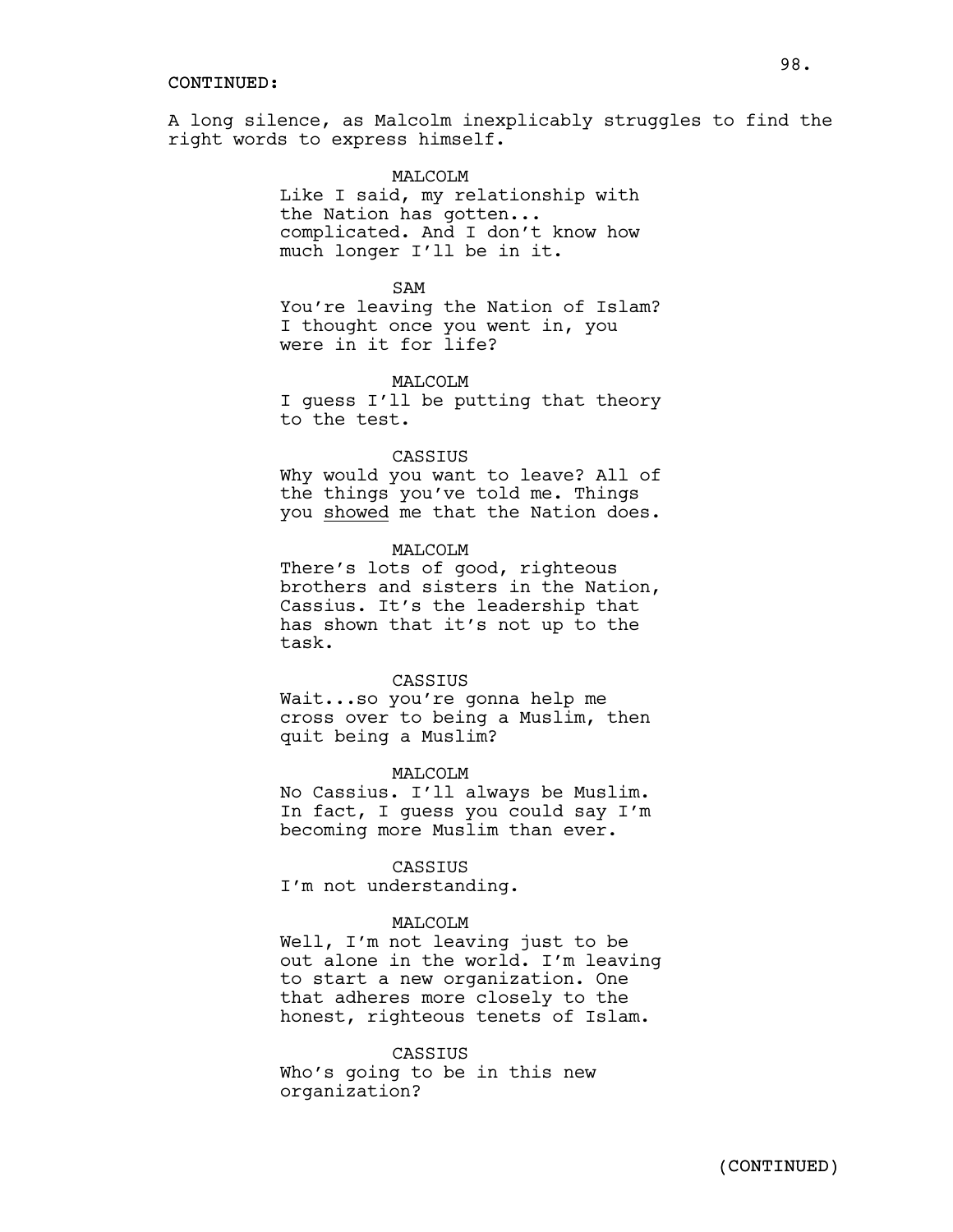MAT<sub>I</sub>COT<sub>I</sub>M I think lots of people will follow me over, Cash. Especially... if you come with me.

A long pause, as Cassius lets this sink in. Cassius looks away, then looks back at Malcolm.

> MALCOLM (CONT'D) Say something, Cassius.

Cassius suddenly lunges at Malcolm.

CASSIUS You motherfucker!!

Sam and Jim are horrified and quickly step in to hold him back.

> CASSIUS (CONT'D) You've been using me?!

Malcolm looks Cassius in the eyes. Cassius' expression goes from rage to regret. Malcolm slowly rises, dusts himself off, then picks up his glasses and puts them back on.

> MALCOLM No, no, brother. I'm trying to save you.

Cassius lowers his hands.

CASSIUS You're the only one that needs saving!

## MALCOLM

If you don't believe in your heart that I've been an honest friend to you, then you shouldn't join me. If there's any part of you believes our time together has been motivated in any way by opportunism or selfishness on my part, then brother, I encourage you... alk away from me with a clear mind and conscious knowing it's the right thing... the only thing you can do.

There's a long pause. Cassius looks like he's about to say something when suddenly a bunch of FLASHES erupt outside the window, followed quickly by a series of KNOCKS on the door.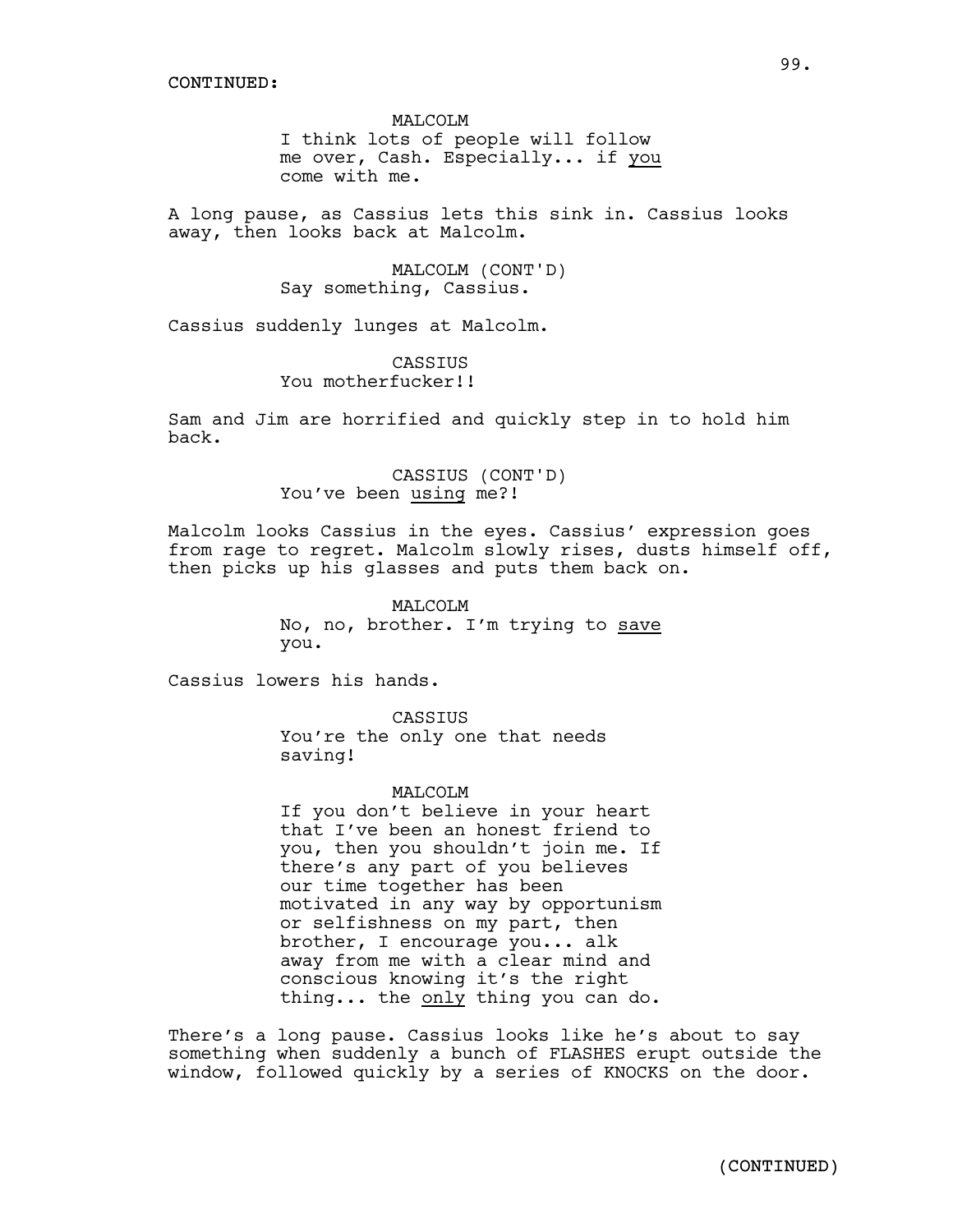JAMAAL (O.S.) Brother Malcolm! We got a bunch of reporters out here!

JIM There they are...

CASSIUS Someone... must have saw me and Sam downstairs.

MALCOLM (a little shaken) Well, you can't blame them for wanting a word from the new world champion.

CASSIUS Yeah. Yeah. I guess I'd better go talk to them, help them sell a few papers.

MALCOLM

Absolutely.

CASSIUS You coming?

A look of shock on Malcolm's face.

MALCOLM

I... I don't have any comments to make right now. Besides, they're here to see you, brother.

CASSIUS I want you standing with me.

Malcolm smiles. He looks relieved to get this affirmation from Cassius.

> MALCOLM Very well. If you brothers will excuse us.

Cassius puts his hand on the doorknob. He looks down for a moment, as though quietly putting on his "game face," before suddenly swinging the door open to the blinding series of FLASHES and the gaggles of REPORTERS QUESTIONS being hurled at him. He's instantly in character and defiant.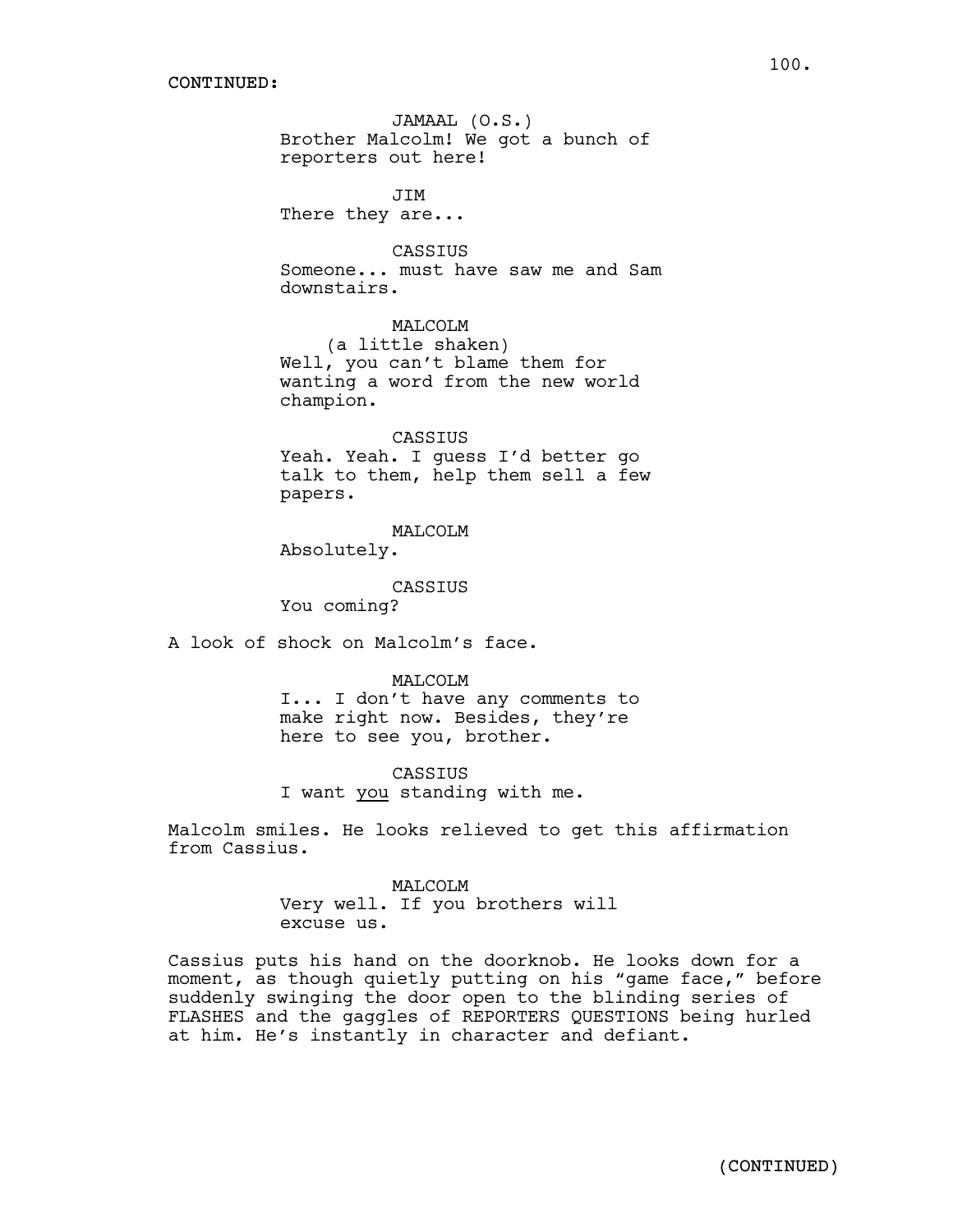CASSIUS I TOLD YOU SUCKAS I WAS THE GREATEST! (Pause) ALL OF YOU MUST BOW!!

Cassius continues to hurl his over-the-top vitriol at the crowd as he and Malcolm quickly exit the room into the flashes. Cassius' braggadocio-laced invective and the questions die out as the door closes behind them.

Jim and Sam head over to the window and peek outside. The flickering lights from the flashbulbs shine through the window like lightning. Sam notices this and softly begins to hum to himself before abruptly turning to Jim.

> **JTM** This is one strange fuckin' night.

> > SAM

Yeah. You know, I know what's going on out there, right?

JIM Yeah, Cassius... he's out there talking to the press.

SAM Not out there, outside our room. Out THERE.

Jim is obviously puzzled.

SAM (CONT'D) I mean, just because I haven't released any records about the movement doesn't mean I haven't written any songs about the movement.

JIM

Come on, man. You know Malcolm is all fire and brimstone about everything.

SAM But when I first heard that Dylan song, I WAS mad!

JIM

Why?

SAM Because it's fuckin' good.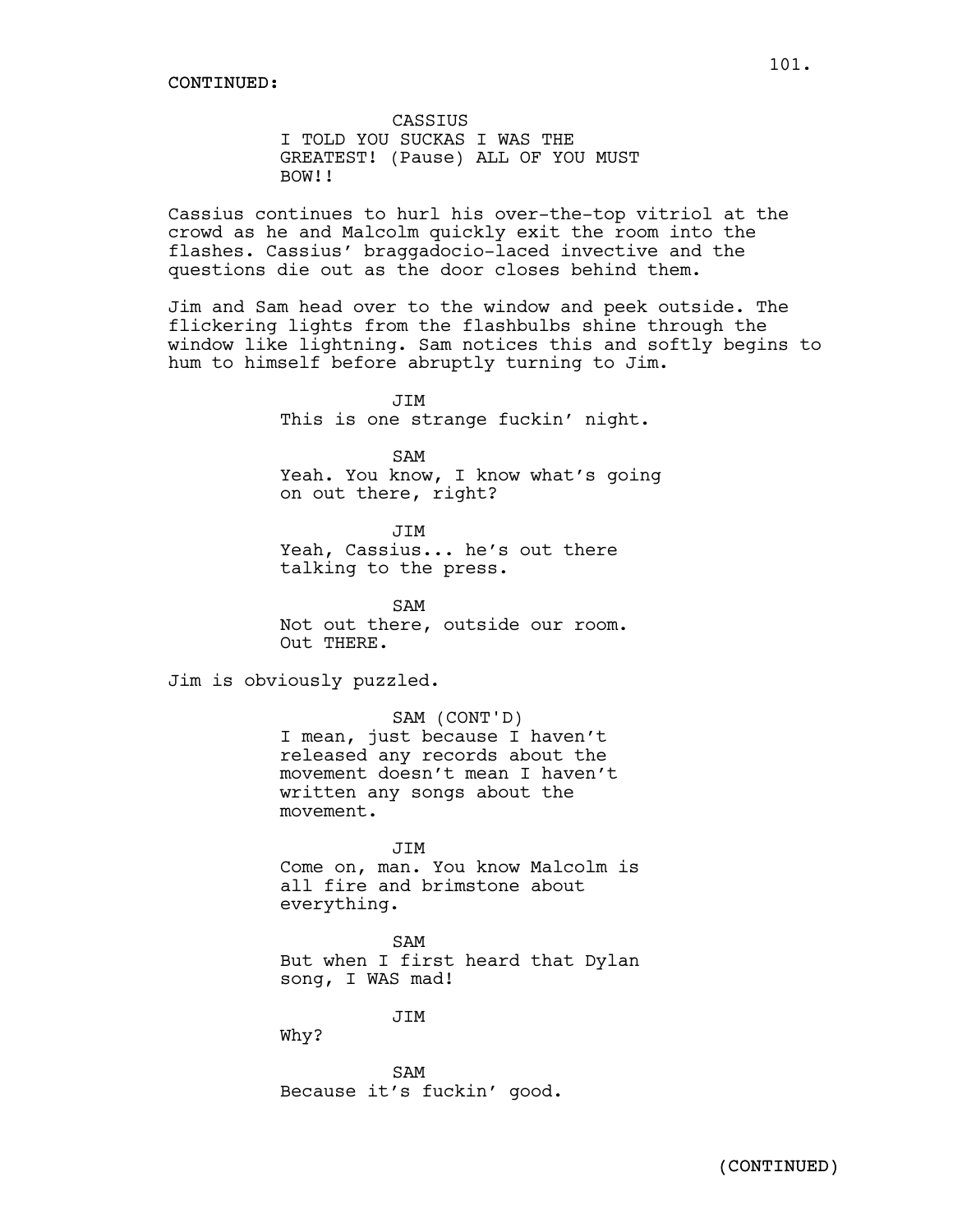**JTM** Good! You should feel competitive.

SAM

No, it's not just because it's good. But... I felt like I should have written that song. I'mcalling myself "Mr. Soul" and I haven't written anything like that.

JIM Why don't you start?

SAM I started working on something. I started writing it the first day I heard that song...

JIM Really?

SAM Yeah. But it's just so...different. I haven't even played it for a crowd yet.

JIM How does it go?

Sam stares at Jim, his eyes quietly asking "are you serious?"

CUT TO:

EXT. HAMPTON HOUSE HOTEL - POOL

A throng of REPORTERS surrounds Cassius and Malcolm. A growing group of black onlookers has also gathered, emerging from their rooms and the hotel diner.

CASSIUS

All these so-called experts were all wrong. Next time, don't ask no bookies who's gonna win. You come to me! I'll tell ya who's gonna win...

REPORTER 1 Cassius, is it fair to assume that since Malcolm X is standing here with you, that you're seriously considering becoming a Muslim?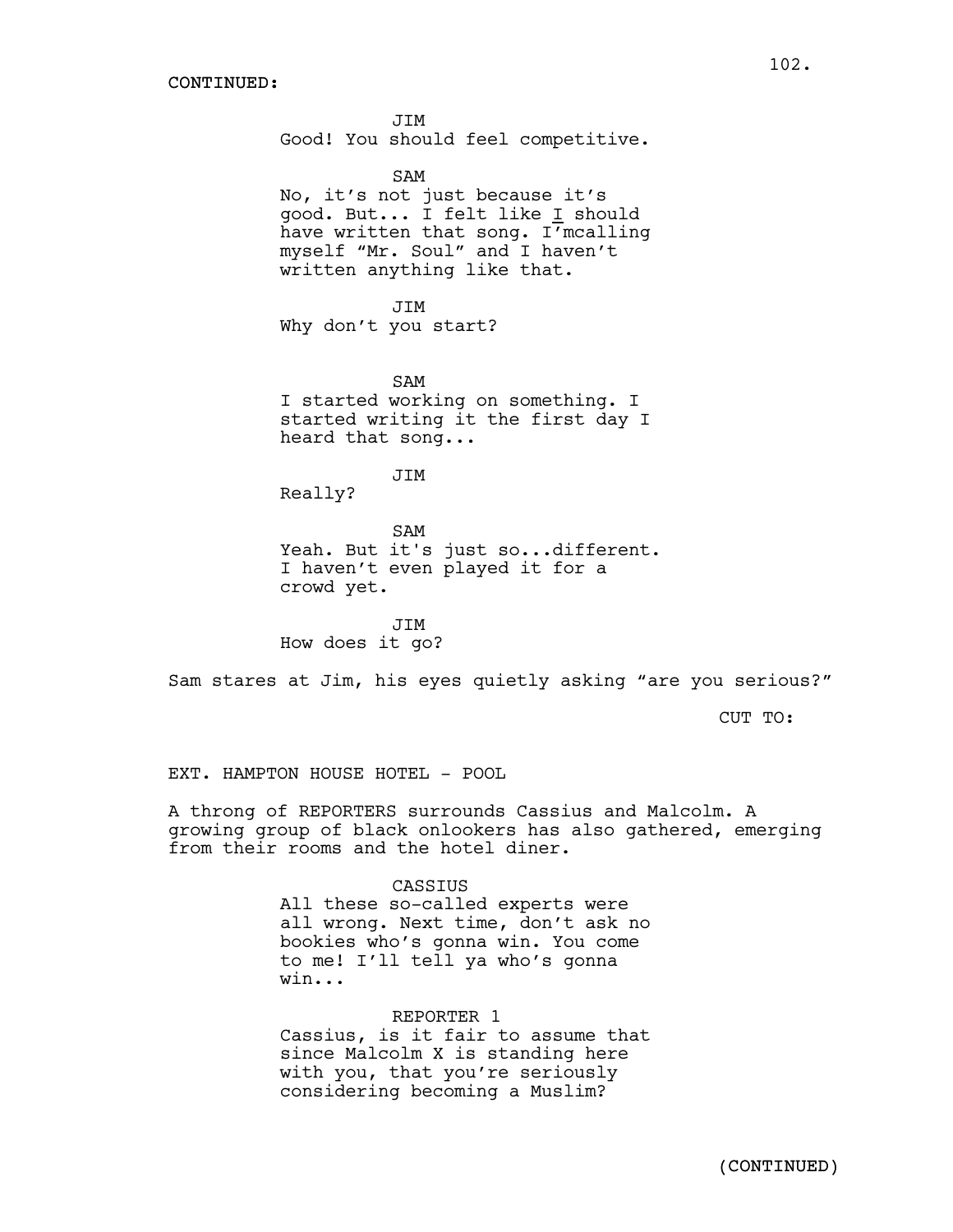## CASSIUS

I'm not considering anything. I am a Muslim. And from this day forward I no longer want to be called by the name Cassius Clay. That is a slave name.

REPORTER 1 What are we supposed to call you?

CASSIUS You will refer to me as Cassius X.

Rumbling laughter amongst the crowd.

Jim and Sam emerge from the room and join the crowd taking in this spectacle. They beam with pride at their friend.

> REPORTER 1 Malcolm, have you been giving Clay advice on his religious beliefs?

> > MALCOLM

He's my brother and my friend. I express what I know and understand, but he has a mind of his own... an understanding of his own.

Cassius turns and smiles at Malcolm, who returns the gesture. Jim looks at Sam, who also smiles, knowing this is the right thing for Cassius to do.

CUT TO:

# INT. HAMPTON HOUSE - DINER - LATER

The diner at the base of the hotel is overrun with people. Most of the entirely black crowd are jostling to get as close as they can to the DINING COUNTER, where Clay, now decked out in a SUIT and BOWTIE like a Muslim, smiles wide for Malcolm, who is on the other side of the counter taking his photo with his Nikon, also smiling. We hear Sam Cooke's song "GOOD TIMES" roaring as Malcolm takes one photo after another.

# CASSIUS

(shouting) Man, I'm so fast! I'm so fast that after the fight, Miami vice tried giving me a speeding ticket! You take Sonny Liston, Joe Louis and Rocky Marciano... I'll whoop 'em all in the same night! You know I'm the greatest! Who's the greatest?!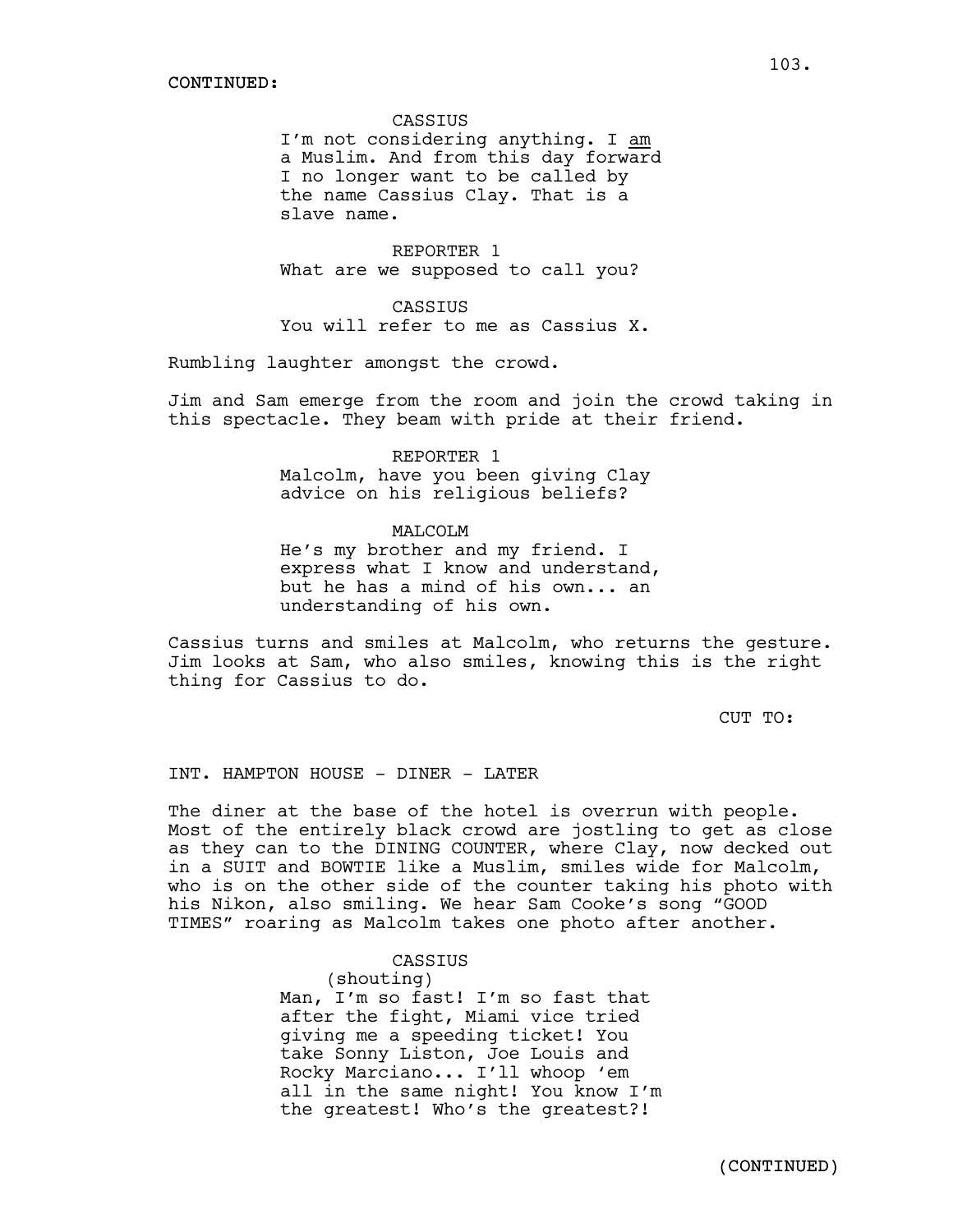# CROWD

YOU ARE!!!

PULL OUT to reveal Jim and Sam blending in among the crowd, sharing drinks. Sam sits off to the side, smoking a cigarette and laughing.

> CASSIUS That's right! Put that thing down and come over here. Somebody get a picture of us! I was in Rome! They had a man they said could beat me... I whooped him too!

Malcolm continues to snap photos. He looks up at the window, and from his POV, we see that just outside the diner, brother Jerome 7X is meeting with the two white guys he saw earlier and handing them NOTES. The smile leaves Malcolm's face as he looks back at Cassius and locks eyes with him as we FADE OUT, the music still going, until...

FADE IN:

INT. THE TONIGHT SHOW - NIGHT - WEEKS LATER

Sam sings the last few stanzas of the song "GOOD TIMES" for the rapt Tonight Show audience. He finishes the song with a flourish. Loud APPLAUSE from the audience as Sam strolls over to the sofa and takes a seat next to ED MCMAHON. A smiling JOHNNY CARSON claps enthusiastically.

> JOHNNY He sings well, doesn't he, Ed?

ED Incredibly well, Johnny.

SAM (smiling) Thank you, Johnny.

JOHNNY Sam, tell us. How do you come up with so many great songs?

SAM Well, Johnny, I just observe the things going on around me.

JOHNNY What do you mean?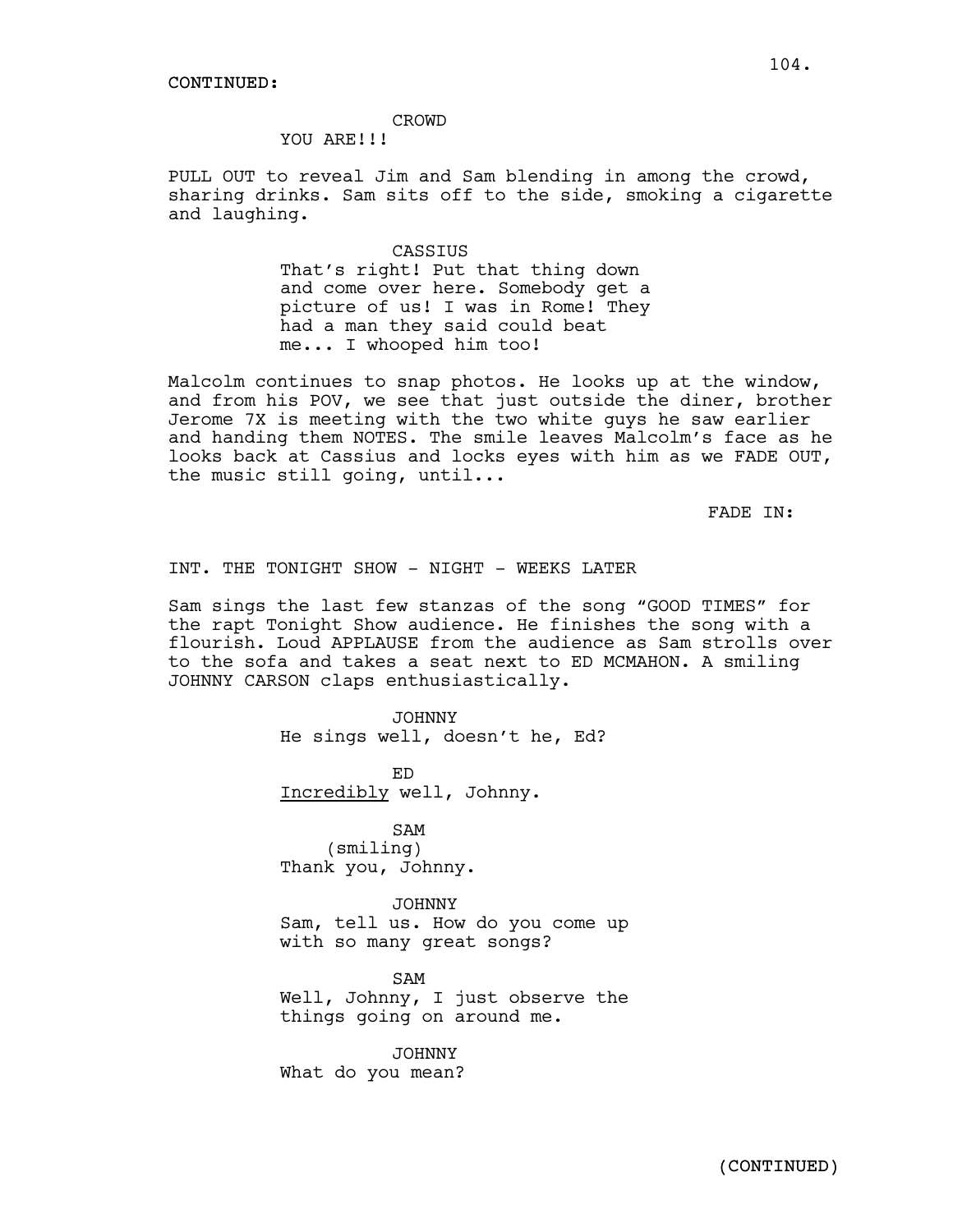SAM

Well, if you try to see what's going on and try to figure out how people are thinking and determine the times of your day, I think you can always write something the people will understand.

JOHNNY

Would you mind singing us one more song? Would you like that, folks?

The audience CHEERS in approval.

JOHNNY (CONT'D) Whaddaya say, Sam? Got anything the people will understand?

SAM

I do have something that I've been working on. Something new. I haven't really shared with anyone yet. Anyone except... (pause) ...some friends of mine.

JOHNNY That sounds great. We'd love to hear it!

SAM All right, then, let's do it.

JOHNNY Ladies and gentlemen. Once again, Mr. Sam Cooke!

The crowd CHEERS again as Sam walks back over to the microphone. He looks out over the faces in the audience. He slowly begins to sing.

> SAM (singing) *I was...born by the river. In a little old tent. And just like the river, I've been runnin'. Ever since. It's been a loooong, a long time comin', but I know a change is gonna come. Oh yes it will...*

The band cautiously joins in as we CUT TO: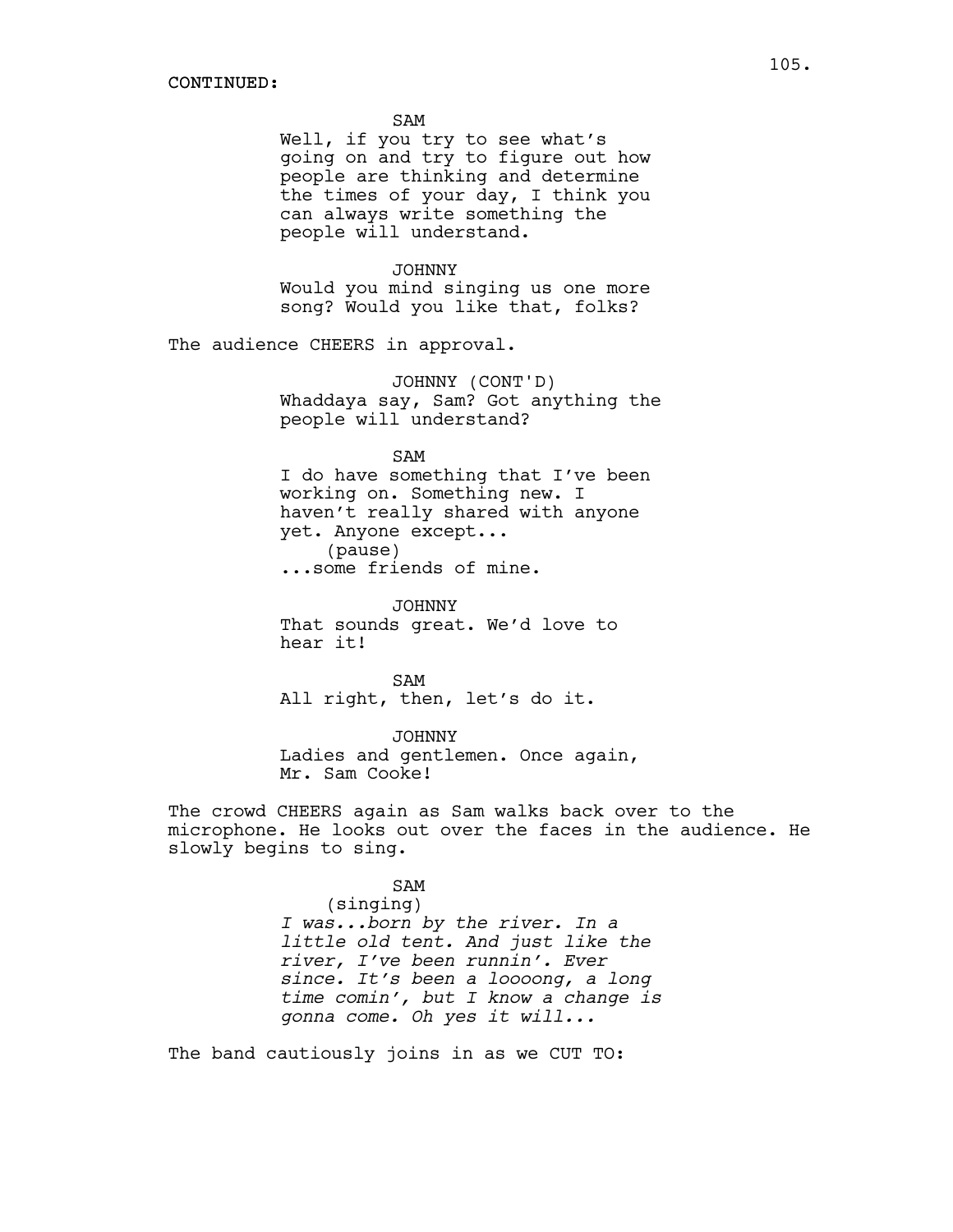INT. NATION OF ISLAM MOSQUE - DAY

Elijah Muhammad welcomes Cassius to a podium in front of a huge crowd of NATION OF ISLAM onlookers. Cassius, now wearing the trademark SUIT and BOWTIE of the Nation, smiles and waves to the crowd.

> ELIJAH MUHAMMAD The world champion, will no longer be known as Cassius Clay. He will be known as, Muhammad Ali!

SAM (V.O.) (singing) *It's been too hard livin', but I'm afraid to die. Cause I don't know what's up there, beyond the sky. It's been a long, long time comin', but I know a change is gonna come. Oh yes, it will.*

The large assemblage CHEERS for Muhammad Ali, who smiles and waves at the crowd. CLOSE UP of his face as the smile slowly vanishes as his thoughts turn to Malcolm. He looks back at the SEAT where Malcolm likely would have been sitting, then turns back to the crowd and continues waving, now solemnly.

CUT TO:

EXT. MALCOLM'S HOUSE - QUEENS

A MOLOTOV COCKTAIL flies through the air and crashes into walls. PULL OUT to reveal it is the wooden walls of a house as it is being firebombed. As the flames rapidly spread, the FRONT DOOR swings open and Betty, Malcolm and their young daughters come running out into the street. Malcolm is in his robe and holding a RIFLE. They get to the front lawn. Betty and the girls are in tears. All they can do is watch it burn.

SAM (V.O.)

(singing) *I go to the movies and I go downtown. Somebody keep tellin' me don't hang around. It's been a long, a long time coming, but I know a change gonna come. Oh yes it will.*

CUT TO: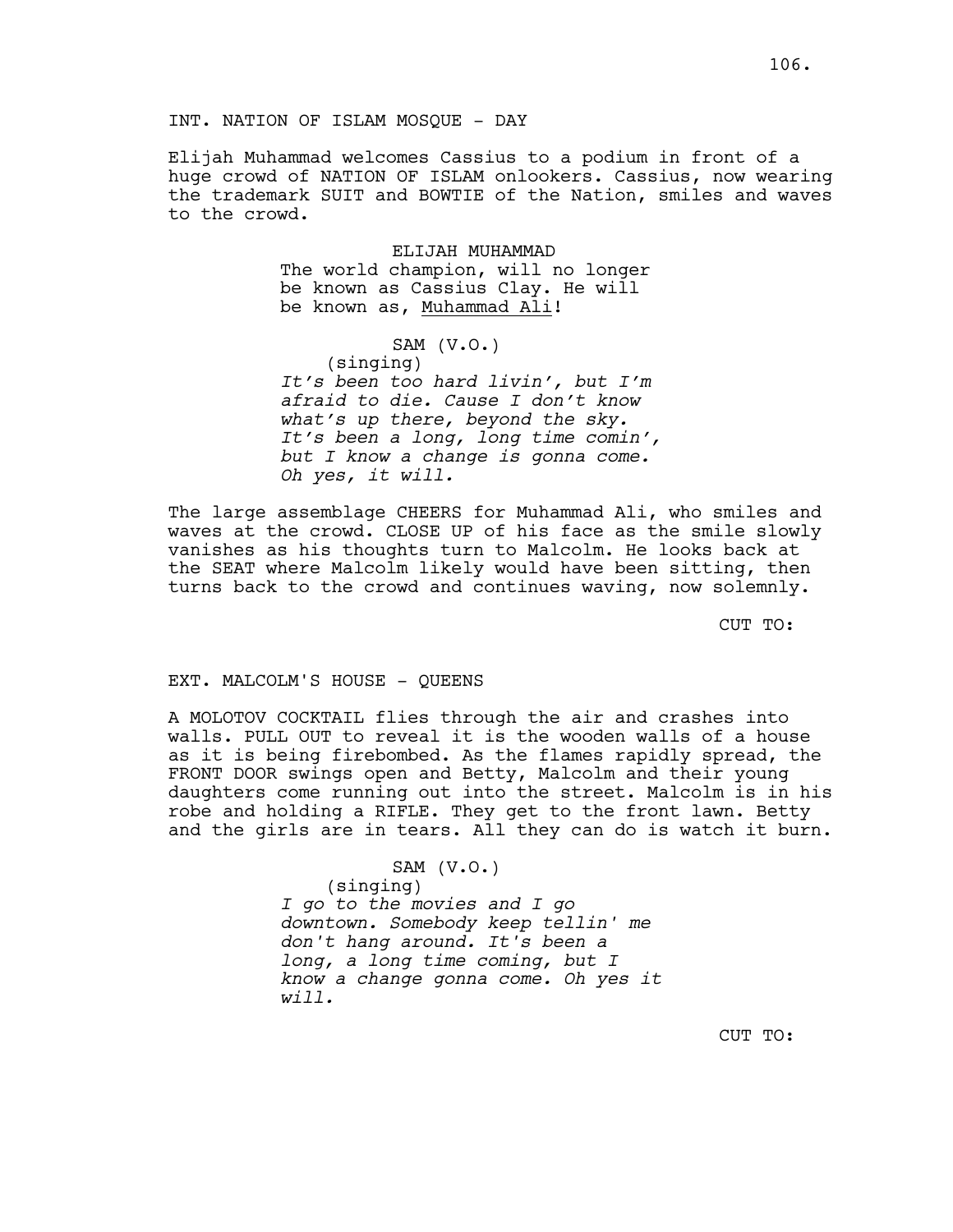# EXT. DIRTY DOZEN SET - DAY

Jim sits at a DESK in front of a crowd of REPORTERS.

JIM

Because my filming schedule conflicts with Cleveland Browns training camp, and since the Browns have said there is no option for me to return to camp late without incurring hefty fines, effective immediately, I am retiring from the NFL to pursue my movie career fulltime. Now if y'all will excuse me, I have to get back to work.

Hands shoot up to ask Jim questions. Jim smiles as he confidently walks off. Sam's voice is more confident now, the band's accompaniment gets even more robust.

CUT TO:

INT. MOTEL - NIGHT

Betty and Malcolm's daughters laying in a single large bed. The girls are asleep. Malcolm sits nearby at a desk, a sleeping Attalah on his lap. He's in deep thought.

> SAM (V.O.) (singing) *Then I go to my brother. And I say brother, help me please.*

Betty rises from the bed. She smiles at him. He kisses Attalah on the head, then returns the smile.

> SAM (V.O.) *And he winds up knockin me, back down on my knees, welllllllll.*

Malcolm then looks over at a thick MANUSCRIPT sitting on his desk. A CLOSE UP of the manuscript reveals the title: THE AUTOBIOGRAPHY OF MALCOLM X, AS TOLD TO ALEX HALEY. He taps the cover of the manuscript and sighs in relief, knowing his legacy will go on regardless of what happens to him.

CUT TO:

BACK TO SCENE.